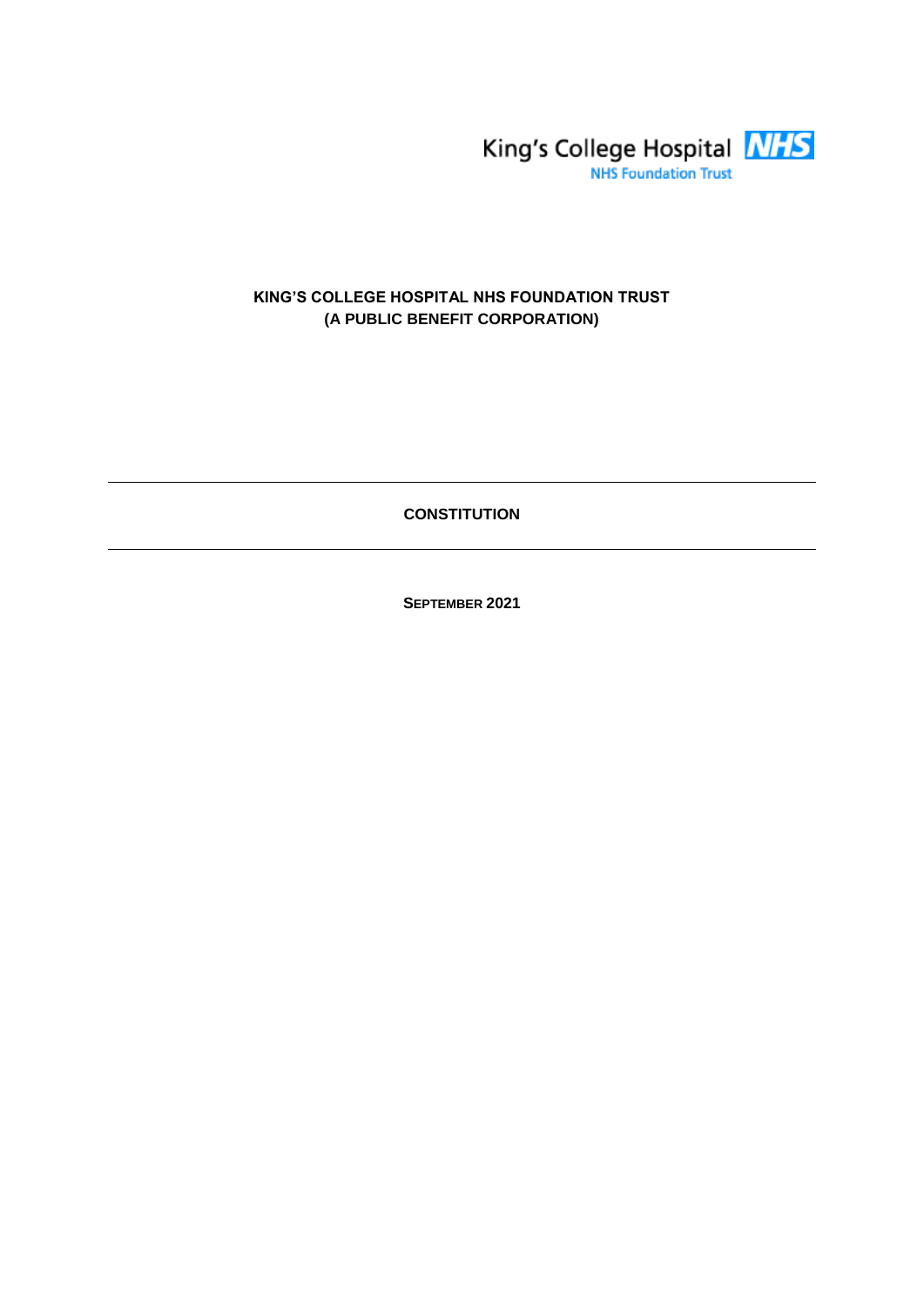# Table of contents

| $\mathbf 1$ .   |                                                                                 |
|-----------------|---------------------------------------------------------------------------------|
| 2.              |                                                                                 |
| 3.              |                                                                                 |
| 4.              |                                                                                 |
| 5.              |                                                                                 |
| 6.              | MEMBERSHIP, CONSTITUENCIES AND ANNUAL MEMBERS' MEETING  8                       |
| 7.              |                                                                                 |
| 8.              |                                                                                 |
| 9.              |                                                                                 |
| 10 <sub>1</sub> |                                                                                 |
| 11.             |                                                                                 |
| 12.             | COUNCIL OF GOVERNORS - COMPOSITION, ELECTIONS AND TENURE 15                     |
| 13.             | <b>COUNCIL OF GOVERNORS - ELIGIBILITY, DISQUALIFICATION AND TERMINATION  18</b> |
| 14.             |                                                                                 |
| 15.             | ROLES AND RESPONSIBILITIES OF THE COUNCIL OF GOVERNORS 23                       |
| 16.             |                                                                                 |
| 17.             |                                                                                 |
| 18.             |                                                                                 |
| 19.             |                                                                                 |
| 20.             |                                                                                 |
| 21.             |                                                                                 |
| 22.             |                                                                                 |
| 23.             |                                                                                 |
| 24.             |                                                                                 |
| 25.             |                                                                                 |
| 26.             |                                                                                 |
| 27.             |                                                                                 |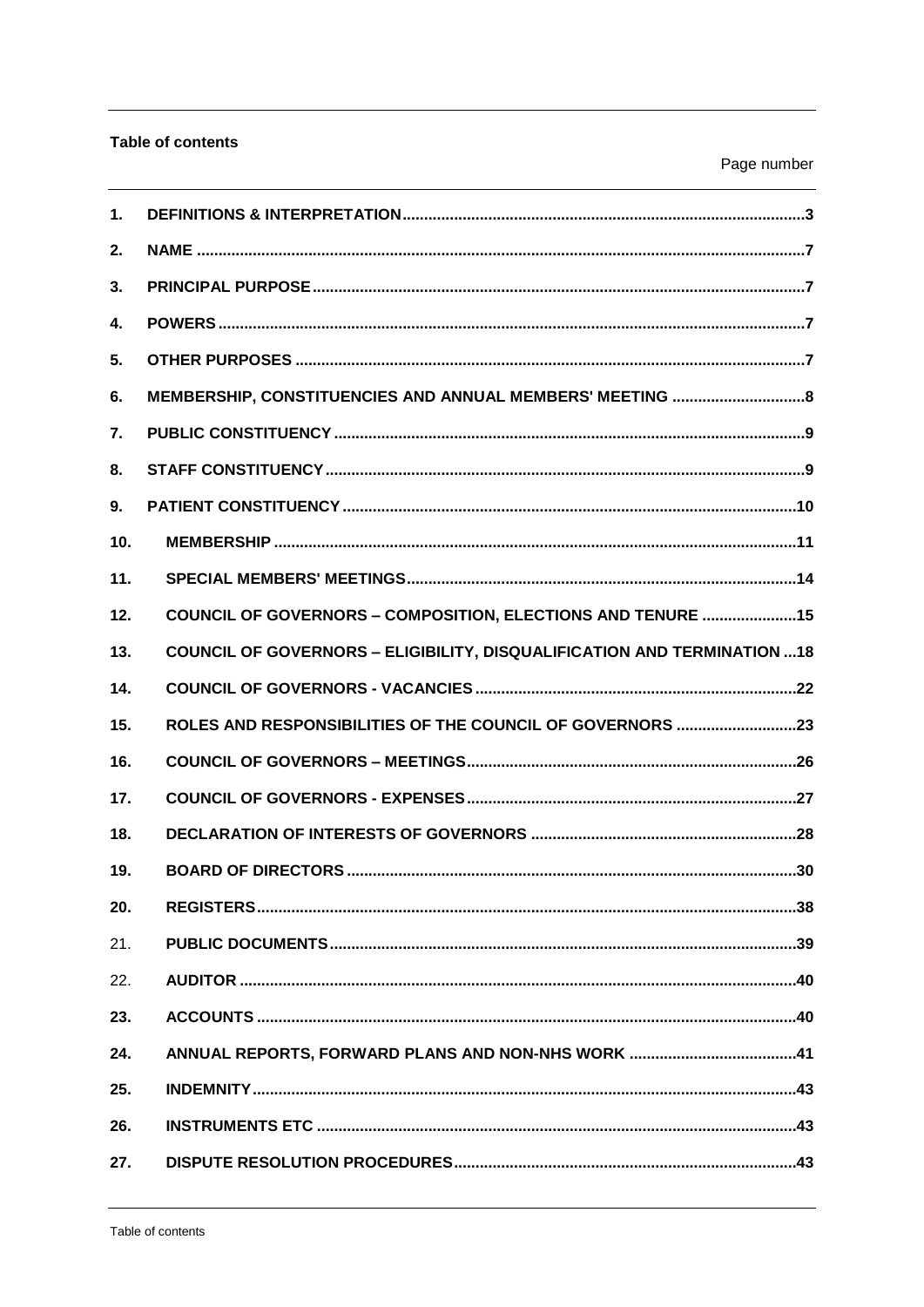| 28. |                                                                              |  |  |
|-----|------------------------------------------------------------------------------|--|--|
| 29. |                                                                              |  |  |
|     |                                                                              |  |  |
|     |                                                                              |  |  |
|     |                                                                              |  |  |
|     |                                                                              |  |  |
|     |                                                                              |  |  |
|     | KING'S COLLEGE HOSPITAL NHS FOUNDATION TRUST - MODEL ELECTION RULES FOR THE  |  |  |
|     |                                                                              |  |  |
|     | KING'S COLLEGE HOSPITAL NHS FOUNDATION TRUST - DECLARATION OF ELIGIBILITY TO |  |  |
|     |                                                                              |  |  |
|     | KING'S COLLEGE HOSPITAL NHS FOUNDATION TRUST - CODE OF CONDUCT FOR THE       |  |  |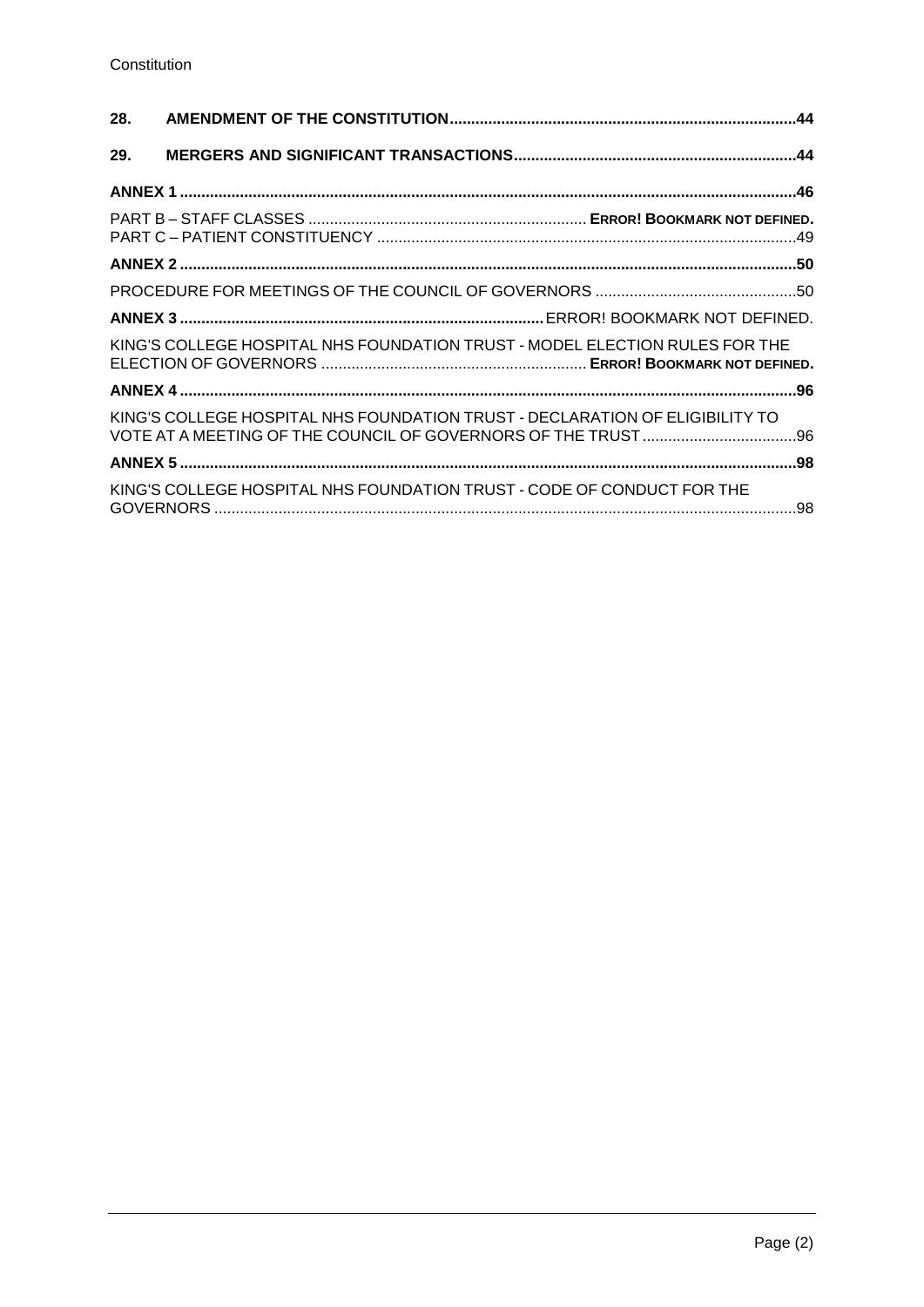## *KINGS COLLEGE HOSPITAL NHS FOUNDATION TRUST CONSTITUTION*

#### **1. DEFINITIONS & INTERPRETATION**

1.1 In this Constitution:

| "Accountable Officer" | means that person who from time to time discharges the  |
|-----------------------|---------------------------------------------------------|
|                       | functions specified in paragraph 25(5) of Schedule 7 to |
|                       | the 2006 Act.                                           |

- **"Annual Members' Meeting"** means an annual meeting of the Members.
- **"Applicant"** means an individual who has applied to become a Member or who has been invited to become a Member of the Trust.
- **"Auditor"** means the auditor of the Trust appointed by the Council of Governors pursuant to paragraph 22 of this Constitution.
- **"Board of Directors"** means the Board of Directors of the Trust as constituted in accordance with this Constitution.
- **"Chairman" or "Chair"** means the person appointed as chair of the Trust. The expression "the Chairman" shall be deemed to include the Deputy Chairman or any other non-executive director appointed if the Chairman and/or Deputy Chairman is absent from the meeting or is otherwise unavailable.
- **"Clear Day"** means a day of the week not including a Saturday, Sunday or public holiday.
- **"Constituency"** means any of the Patient Constituency, Public Constituency or Staff Constituency.
- **"Constitution"** means this constitution together with the annexes attached hereto.
- **"Council of Governors"** means the Council of Governors of the Trust as constituted in accordance with this Constitution.
- **"Class"** means the division of a Constituency by reference to the description of individuals eligible to be Members of it.
- **"Director"** means a director on the Board of Directors.
- **"Elected Governor"** means a Public Governor, Staff or Patient Governor.
- **"Financial Year"** means a period of twelve months beginning with 1st April.
- **"Governor"** means a person who is a member of the Council of Governors.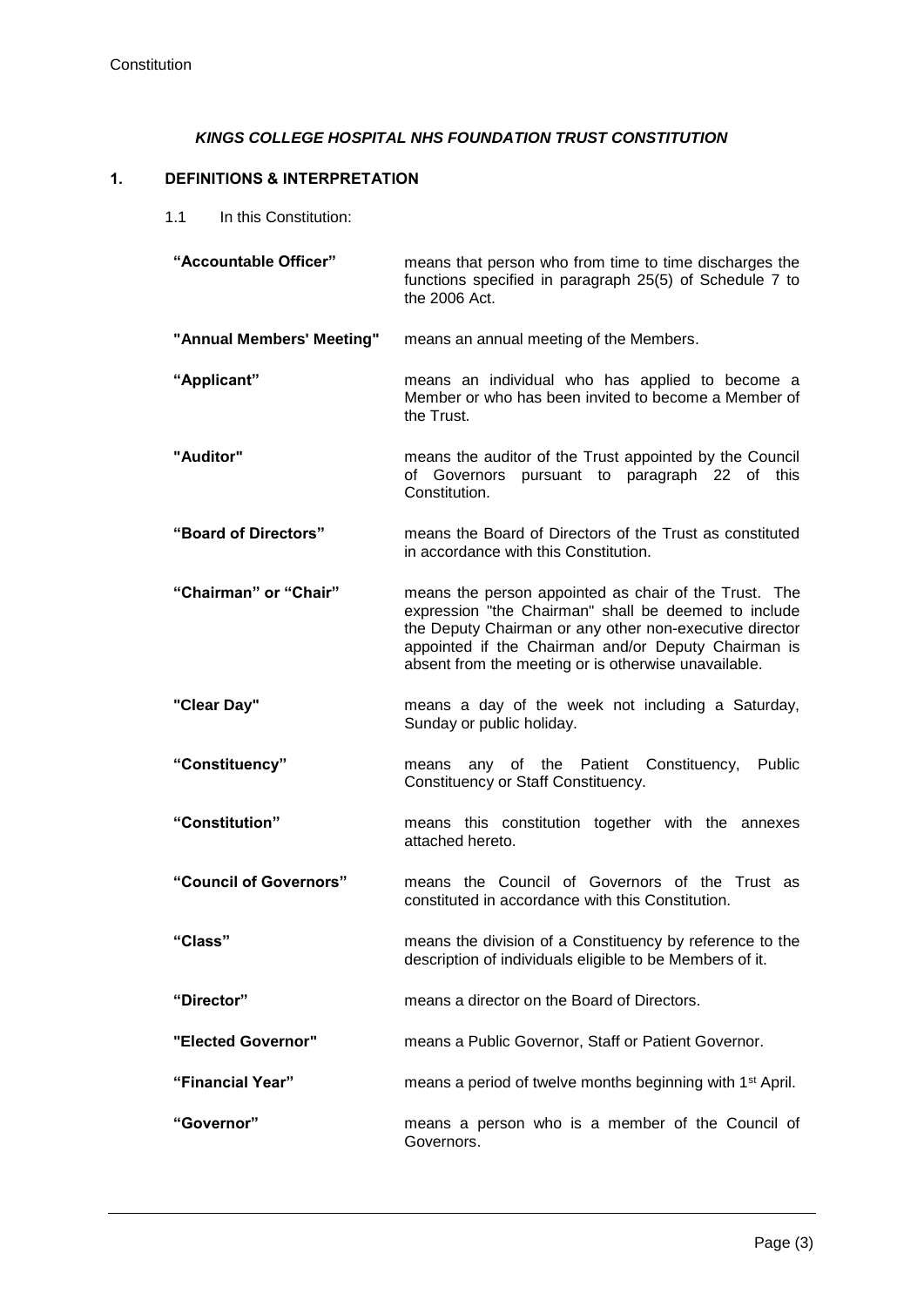| "Health Service Body"                                     | shall have the meaning ascribed to it in section 65(1) of<br>the 2006 Act.                                                                                                                                                                                               |
|-----------------------------------------------------------|--------------------------------------------------------------------------------------------------------------------------------------------------------------------------------------------------------------------------------------------------------------------------|
| "Immediate Family Member"                                 | means either a:<br>(a) spouse; or<br>person whose status is that of "Civil Partner" as<br>(b)<br>defined in the Civil Partnerships Act 2004; or<br>(c) child, step child or adopted child; or<br>(d) sibling; or<br>(e) parent.                                          |
| "Licence"                                                 | means the licence granted to the Trust under Section 88<br>of the 2012 Act.                                                                                                                                                                                              |
| "Local Authority Governor"                                | means a member of the Council of Governors appointed<br>in accordance with paragraph 12.15 of this Constitution.                                                                                                                                                         |
| "Member"                                                  | means a member of the Trust.                                                                                                                                                                                                                                             |
| NHS<br>Improvement<br>(NHSI)<br><b>Previously Monitor</b> | means the corporate body known as NHS Improvement<br>the umbrella under which the remit of Monitor as<br>provided by section 61 of the 2012 Act now falls                                                                                                                |
| "Nominated Governor"                                      | means a Governor who has not been elected by the<br>Public, Patient or Staff Constituencies.                                                                                                                                                                             |
| "Other Staff Criteria"                                    | means an individual who exercises functions for the<br>purposes of the Trust otherwise than under a contract of<br>employment with the Trust, provided such individuals<br>have exercised these functions continuously for a period<br>of at least 12 months, and do so: |
|                                                           | under an honorary contract with the Trust and<br>(i)<br>are acknowledged in writing by the Trust as so doing; or                                                                                                                                                         |
|                                                           | as contractors or the staff of contractors who<br>(ii)<br>work full time at the Trust providing services to the Trust<br>and are acknowledged in writing by the Trust as so<br>doing; or                                                                                 |
|                                                           | working on behalf of a Voluntary Organisation or<br>(iii)<br>where such persons are registered volunteers at the<br>Trust and who in both cases are acknowledged in writing<br>by the Trust as so doing; or                                                              |
|                                                           | in a manner where they are otherwise exercising<br>(iv)<br>functions for the purposes of the Trust and are<br>acknowledged in writing by the Trust as so doing.                                                                                                          |
| "Partnership Organisation<br>Governor"                    | means a member of the Council of Governors appointed<br>in accordance with paragraph 12.17 of this Constitution.                                                                                                                                                         |
| "Patient"                                                 | means a person whose name is recorded as a patient on<br>the Trust's patient administration system or other record<br>maintained by the Trust for the purpose of identifying                                                                                             |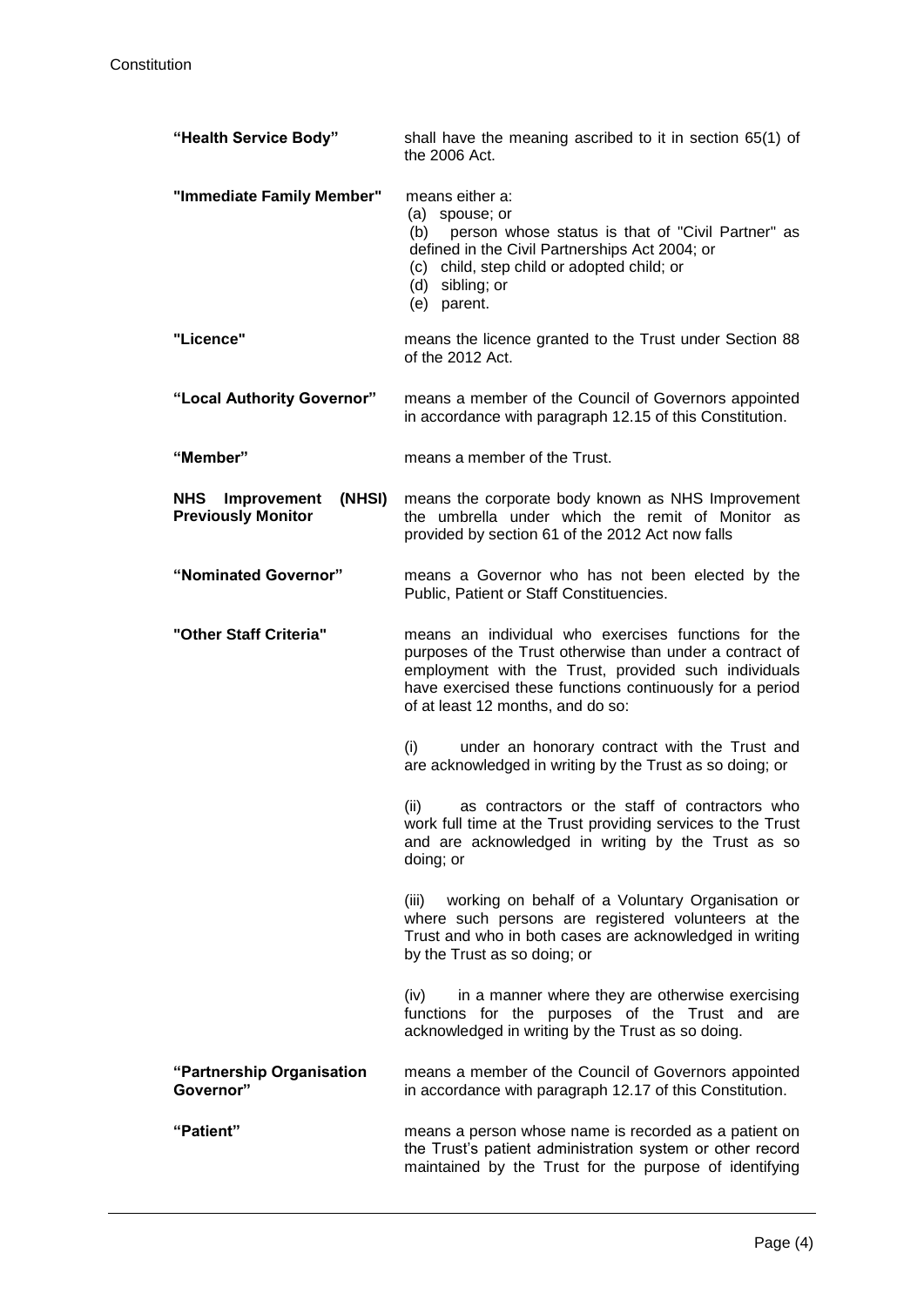patients of the Trust and who at the date of their application to become a Member and at all subsequent times thereafter has attended the Trust as a patient within the preceding 6 years.

- **"Patient Carer"** means a person within the definition contained in paragraph [9.2](#page-10-0) of this Constitution.
- **"Patient Constituency"** means the constituency of the Trust constituted in accordance with paragraph [6](#page-8-0) and paragraph [9](#page-10-1) of this Constitution.
- **"Patient Governor"** means a member of the Council of Governors elected by the Members of the Patient Constituency in accordance with this Constitution.
- **"Principal Purpose"** means the purpose set out in section 43(1) of the 2006 Act and paragraph 3.1 of this Constitution;
- **"Public Constituency"** means a constituency of the Trust constituted in accordance with paragraph [6](#page-8-0) and paragraph [7](#page-9-0) of this Constitution.
- **"Public Governor"** means a member of the Council of Governors elected by the Members of a Public Constituency in accordance with this Constitution.
- **"Registered Dentist"** means a fully registered person within the meaning of the Dentists Act 1984 who holds a license to practice under that Act.
- **"Registered Medical Practitioner"** means a fully registered person within the meaning of the Medical Act 1983 who holds a license to practice under that Act.
- **"Registered Midwife"** means a person fully registered as a midwife within the meaning of the Nursing and Midwifery Order 2001 (SI 2002/253).
- **"Registered Nurse"** means a person fully registered as a nurse within the meaning of the Nursing and Midwifery Order 2001 (SI 2002/253).
- **"Register of Members"** means the register of members which the Trust is required to have and maintain pursuant to paragraph 20(1)(a) of Schedule 7 to the 2006 Act.
- **"Secretary"** means the Secretary of the Trust or any other person appointed to perform the duties of the Secretary of the Trust including a joint, assistant or deputy Secretary or such other person as may be appointed by the Trust from time to time to perform the functions of the Secretary under this Constitution.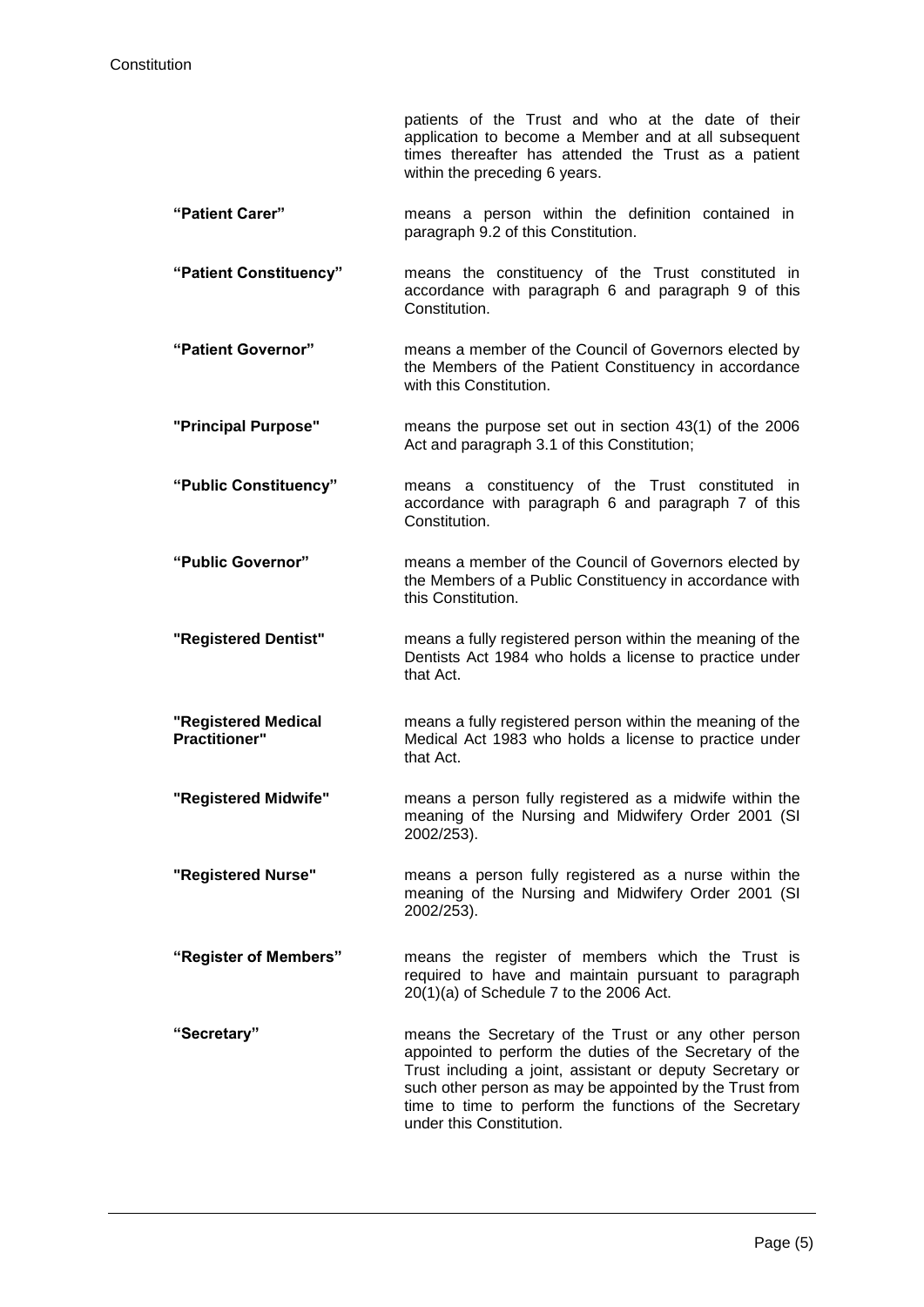| "Sex Offenders Order"    | means any order in connection with sections 103A to 129<br>of the Sexual Offences Act 2003.                                                                                 |
|--------------------------|-----------------------------------------------------------------------------------------------------------------------------------------------------------------------------|
| "Sex Offenders Register" | means the notification requirements set out in Part 2 of<br>the Sexual Offences Act 2003, commonly known as the<br>Sex Offenders Register.                                  |
| "Staff Constituency"     | means the constituency of the Trust constituted in<br>accordance with paragraph 6 and paragraph 8 of this<br>Constitution.                                                  |
| "Staff Governor"         | means a member of the Council of Governors elected by<br>the Members of the Staff Constituency in accordance<br>with this Constitution.                                     |
| "the 2006 Act"           | means the National Health Service Act 2006<br>(as<br>amended by the 2012 Act).                                                                                              |
| "the 2012 Act"           | means the Health and Social Care Act 2012.                                                                                                                                  |
| "the Trust"              | means the King's College Hospital NHS Foundation<br>Trust.                                                                                                                  |
| "Trust Hospital"         | means all or any hospital or other patient care facilities<br>administered by the Trust from time to time and<br>designated by the Trust as falling within this definition. |
| "University Governor"    | means a Member of the Council of Governors appointed<br>in accordance with paragraph 12.16 of this Constitution.                                                            |
| "Voluntary Organisation" | means a voluntary organisation as defined in section 275<br>of the 2006 Act;                                                                                                |

- 1.2 Unless the contrary intention appears or the context otherwise requires, words or expressions contained in this Constitution bear the same meaning as in the 2006 Act.
- 1.3 References in this Constitution to legislation include all amendments, replacements, or re-enactments made to that legislation.
- 1.4 References to legislation include all regulations, statutory guidance or directions made in respect of it.
- 1.5 Headings are for ease of reference only and are not to affect interpretation.
- 1.6 References to paragraphs are to paragraphs in this Constitution.
- 1.7 All annexes referred to in this Constitution form part of it.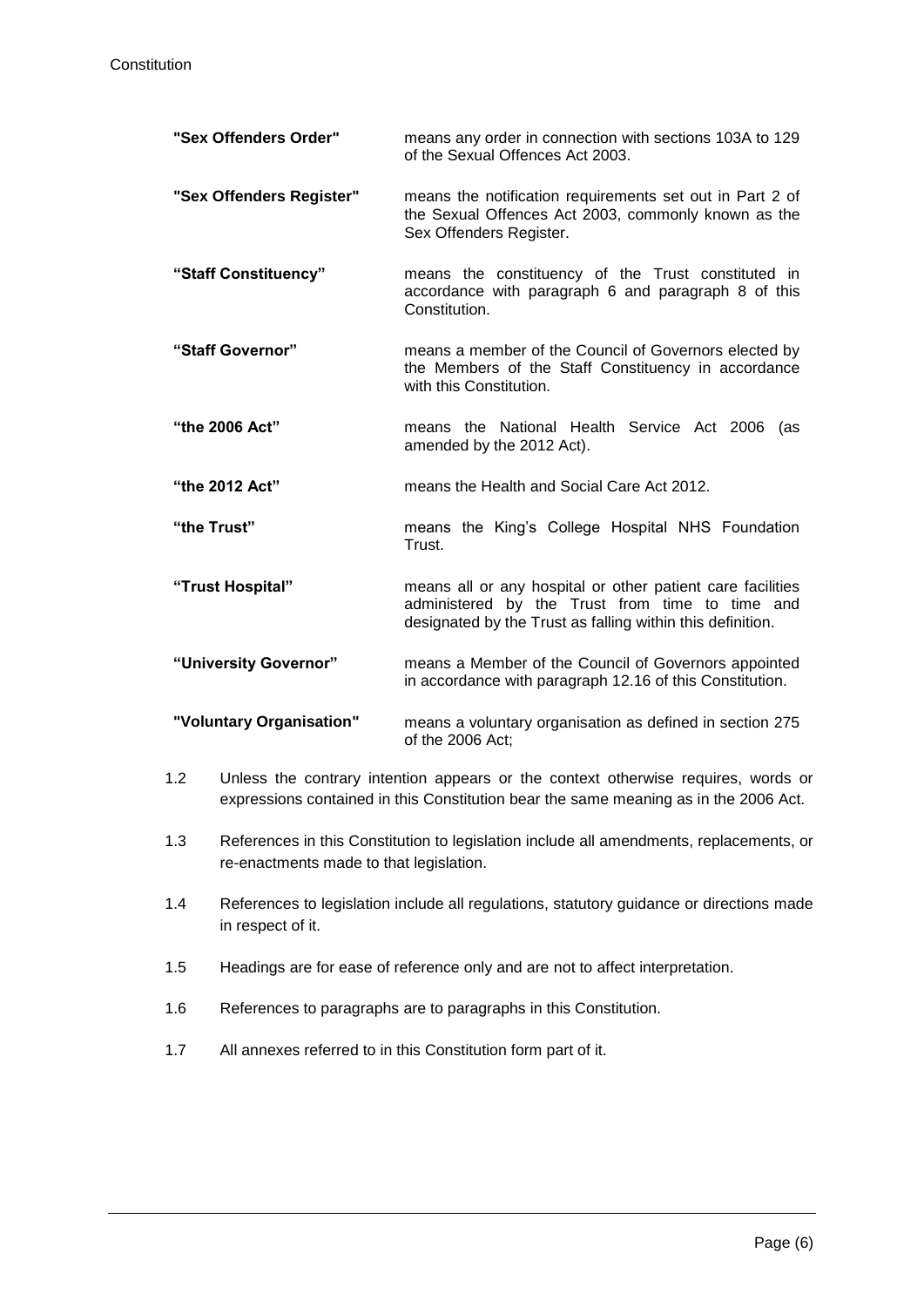# **2. NAME**

2.1 The name of the foundation trust shall be King's College Hospital NHS Foundation Trust.

# **3. PRINCIPAL PURPOSE**

- 3.1 The Trust's Principal Purpose shall be the provision of goods and services for the purposes of the health service in England.
- 3.2 The Trust does not fulfil its Principal Purpose unless, in each Financial Year, its total income from the provision of goods and services for the purposes of the health service in England is greater than its total income from the provision of goods and services for any other purposes.
- 3.3 The Trust may provide goods and services for any purposes related to
	- 3.3.1 the provision of services provided to individuals for or in connection with the prevention, diagnosis or treatment of illness, and
	- 3.3.2 the promotion and protection of public health.
- 3.4 The Trust may also carry on activities other than those mentioned in the above paragraph for the purpose of making additional income available in order better to carry on its Principal Purpose.

# **4. POWERS**

- 4.1 The Trust shall have all the powers of an NHS Foundation Trust pursuant to the 2006 Act, subject to the terms of its Licence.
- 4.2 All powers of the Trust shall be exercised by the Board of Directors on behalf of the Trust.
- 4.3 Subject to paragraph 4.4, any powers of the Trust may be delegated to a committee of Directors or an Executive Director.
- 4.4 Where the Trust is exercising functions of managers pursuant to section 23 of the Mental Health Act 1983 (as amended), those functions may be exercised by any three or more persons authorised by the Board of Directors, each of whom must be neither an Executive Director of the Trust, nor an employee of the Trust.

## **5. OTHER PURPOSES**

- 5.1 The Trust may:
	- 5.1.1 provide goods and services, including education, training and research and other facilities for purposes related to the provision of health care, in accordance with its statutory duties and its Licence;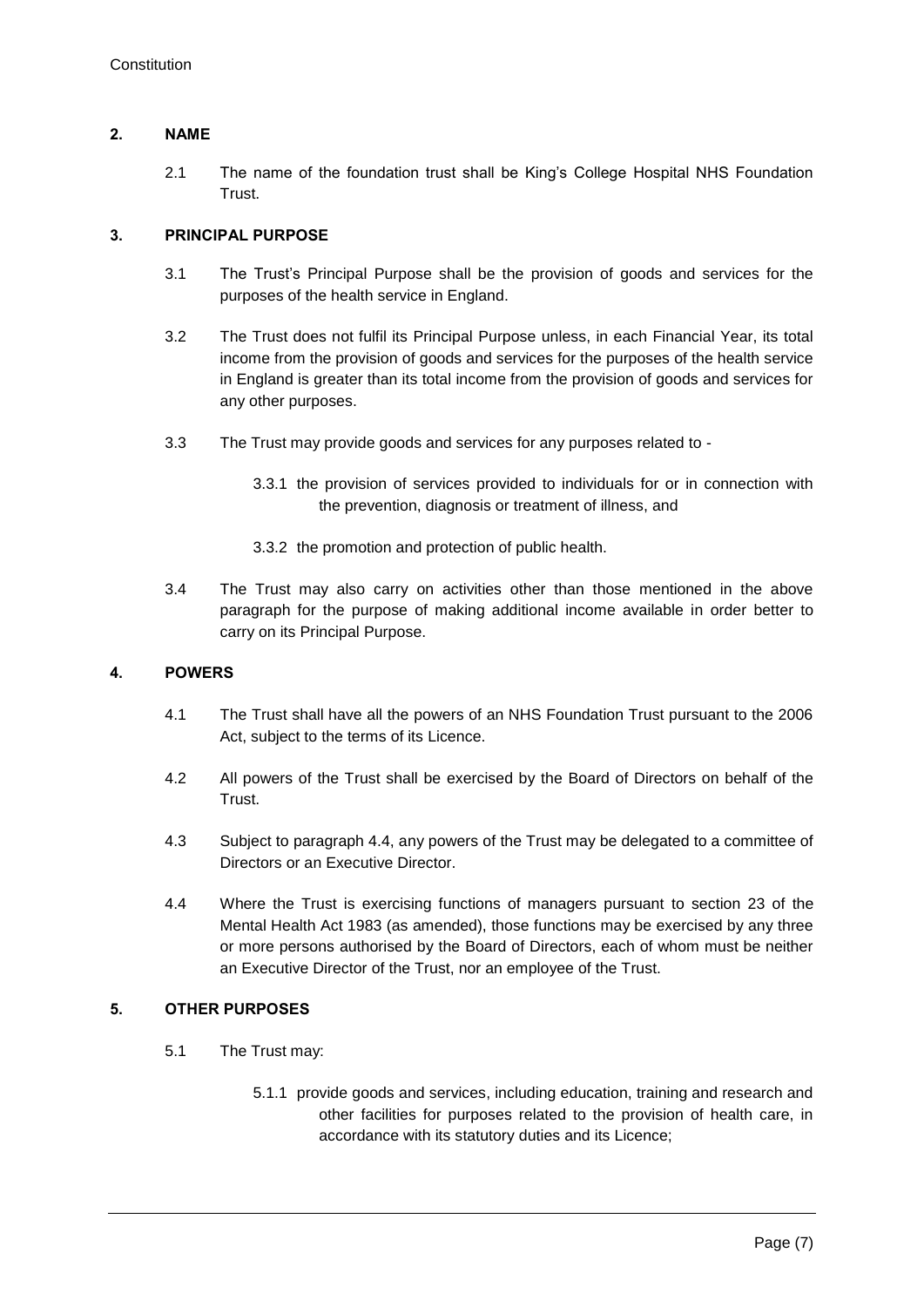- 5.1.2 carry out research in connection with the provision of health care and make facilities and staff available for the purposes of education, training or research carried on by others;
- 5.1.3 fulfil the social care functions of any local authority as specified by an agreement made under Section 75 of the 2006 Act.
- 5.2 The Trust may also undertake activities other than those mentioned in paragraphs 5.1.1 to 5.1.3 above subject to any restrictions in the Licence. These activities must be for the purpose of making additional income available in order better to carry on the Trust's Principal Purpose.

## <span id="page-8-0"></span>**6. MEMBERSHIP, CONSTITUENCIES AND ANNUAL MEMBERS' MEETING**

- 6.1 The Trust shall have Members, each of whom shall be a member of one of the following Constituencies:
	- 6.1.1 the public constituencies constituted in accordance with paragraph [7](#page-9-0) below ("**the Public Constituencies**");
	- 6.1.2 a staff constituency constituted in accordance with paragraph [8](#page-9-1) below ("**the Staff Constituency**");
	- 6.1.3 a patient constituency constituted in accordance with paragraph [9](#page-10-1) below ("**the Patient Constituency**").
- 6.2 Subject to paragraph 8.5 below, an individual may become a Member by application to the Trust as set out in this paragraph, and paragraphs 7, 8 and 9 below.
- <span id="page-8-1"></span>6.3 Where an individual applies to become a Member of the Trust, the Secretary shall consider their application for membership as soon as reasonably practicable, and in any case within 21 days of its receipt. Unless that individual is ineligible or is disqualified from membership their name shall within 21 days of receipt of their application be entered on the Register of Members and they shall thereupon become a Member.
- 6.4 An individual shall become a Member on the date upon which their name is entered on the Register of Members and the individual shall cease to be a Member on the date upon which their name is removed from the Register of Members as provided for in this Constitution.
- 6.5 Where an individual is eligible both to be a Member of a Public Constituency and the Patient Constituency and has applied to the Trust to become a Member or is invited by the Trust to be a Member of a Public Constituency, the Trust shall allocate that individual to the appropriate Public Constituency as provided for in Part A of Annex 1.

#### **Annual Members' Meeting**

6.6 The Trust shall hold an Annual Members' Meeting which shall be open to the members of the public. This meeting may be combined with a general meeting of the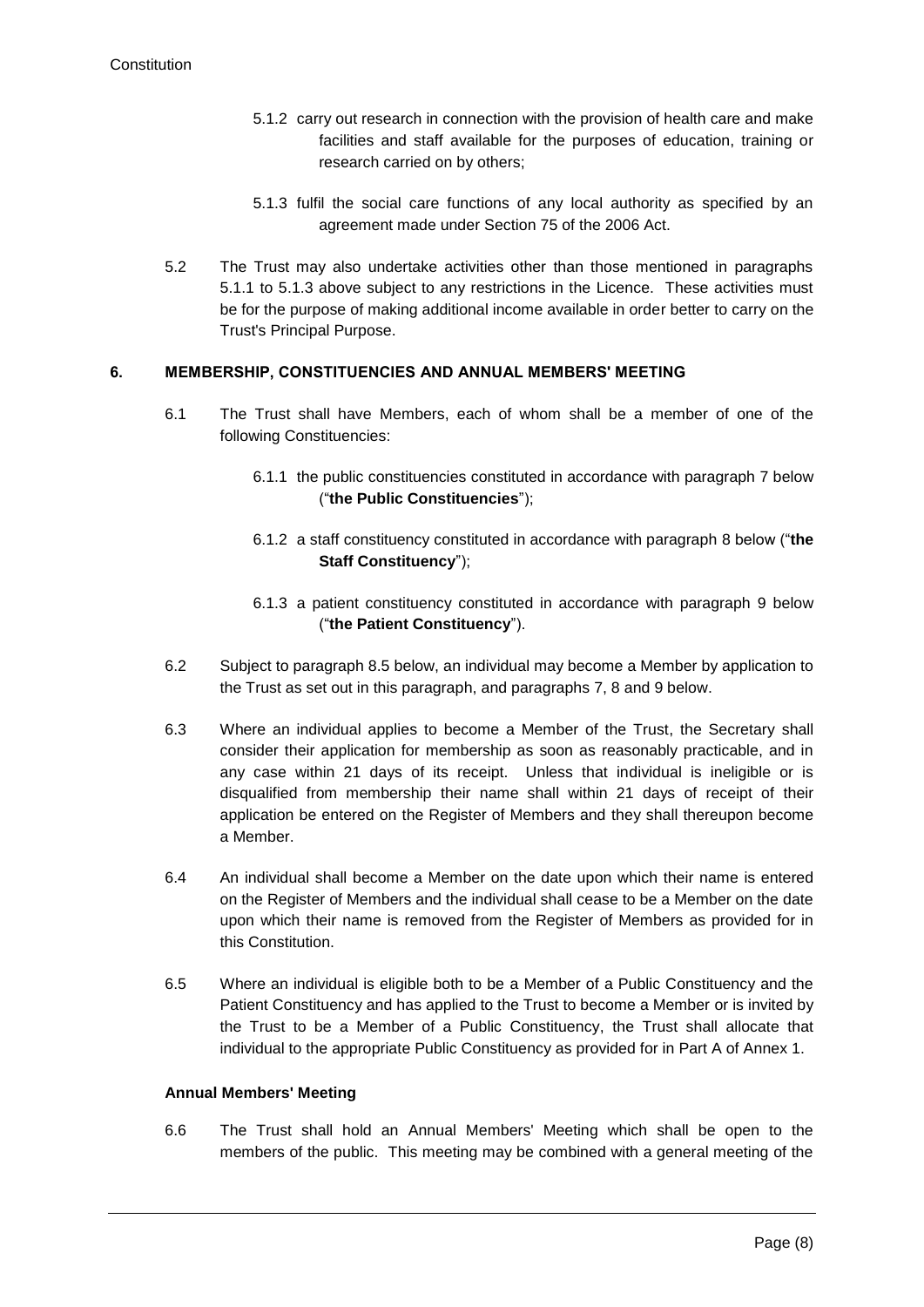Council of Governors as referred to at paragraph [15.5,](#page-26-0) at which the Council of Governors is presented with the annual accounts, any report of the Auditor on them and the annual report.

# <span id="page-9-0"></span>**7. PUBLIC CONSTITUENCY**

- 7.1 Subject to the provisions of paragraph 10 below, an individual who lives in an area specified in Part A of Annex 1 as an area for a public constituency may become or continue as a Member of the Trust.
- 7.2 Those individuals who live in an area specified for any public constituency are referred to collectively as the "Public Constituency".
- 7.3 The minimum number of Members required for each Public Constituency is set out in Part A of Annex 1.
- 7.4 An eligible individual shall become a Member upon entry to the Trust's Register of Members pursuant to an application by them. The Secretary may require any individual to supply supporting evidence to confirm eligibility.
- 7.5 The Secretary shall, subject to being satisfied that the applicant is eligible, cause the applicant's name to be entered in the Trust's Register of Members as soon as reasonably practicable.

## <span id="page-9-2"></span><span id="page-9-1"></span>**8. STAFF CONSTITUENCY**

- 8.1 Subject to paragraph [10,](#page-11-0) an individual may become or continue as a Member of the Staff Constituency provided:
	- 8.1.1 they are employed by the Trust under a contract of employment which has no fixed term or has a fixed term of at least 12 months; or
	- 8.1.2 they have been continuously employed by the Trust under a contract of employment for at least 12 months; or
	- 8.1.3 they fall within the Other Staff Criteria.
- 8.2 The minimum number of Members required for each Staff Class of the Staff Constituency are set out in Part B of Annex 1.
- 8.3 Chapter 1 of Part 14 of the Employment Rights Act 1996 applies for the purpose of determining whether an individual has been continuously employed by the Trust or has continuously exercised functions for the purposes of the Trust for the purposes of paragraph [8.1](#page-9-2) above.
- 8.4 The Staff Constituency shall be divided into four descriptions of individuals who are eligible for membership of the Staff Constituency ("**Staff Classes**") as set out and defined in Annex 1, Part B of this Constitution and being referred to as a class within the Staff Constituency.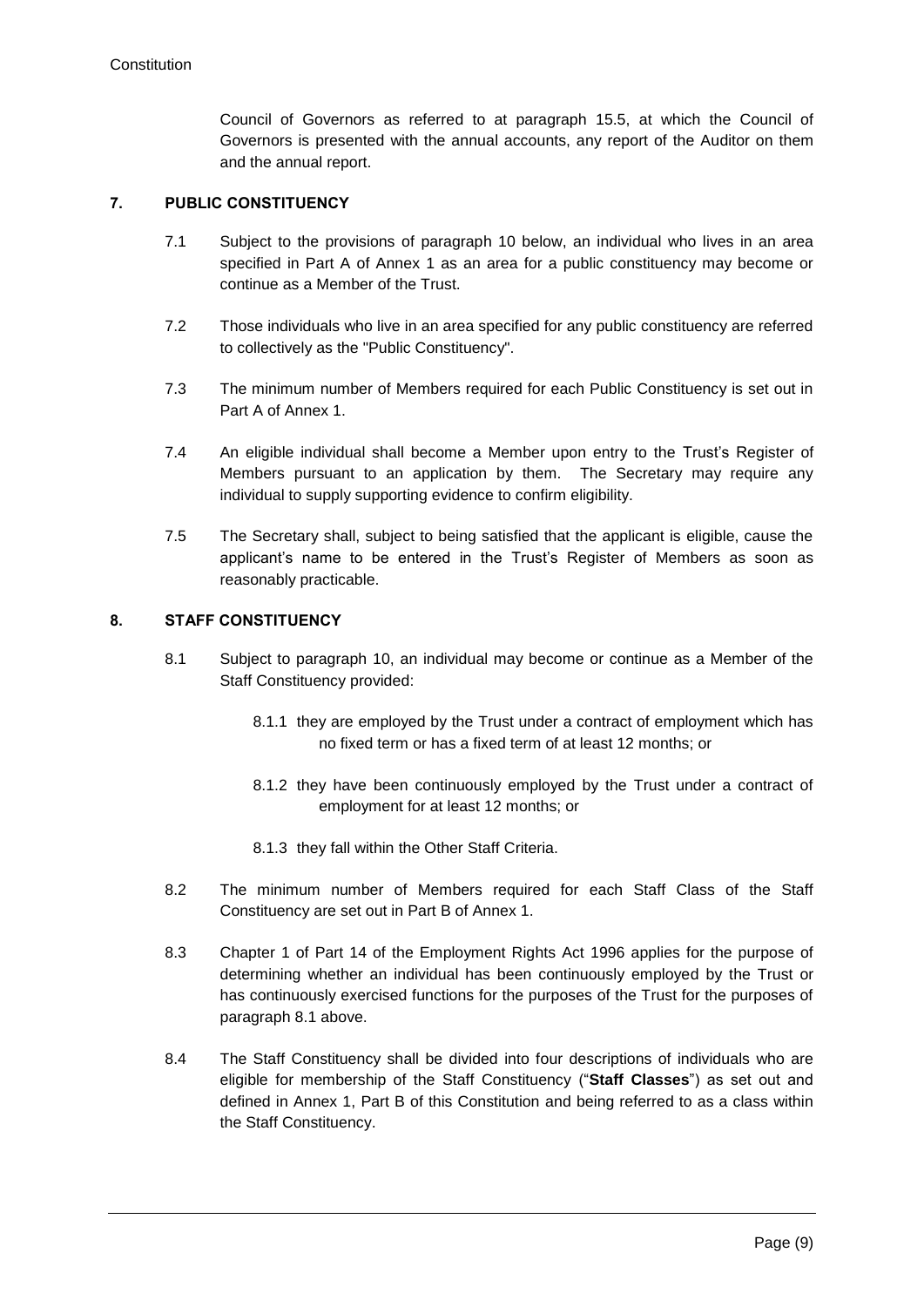- 8.5 An individual who is eligible and who is invited by the Trust to become a member of the Staff Constituency, shall automatically become a Member of the Trust as a member of the Staff Constituency (within the relevant Staff Class) without an application being made unless they inform the Trust, that they do not wish to do so.
- 8.6 An individual who is eligible to become a member of the Staff Constituency and who wishes to become a Member of the appropriate Staff Class may make an application to the Trust to become a Member of the appropriate Staff Class and such application shall be considered in accordance with the provisions of paragraph [6.3.](#page-8-1)
- 8.7 A person who is eligible to be a Member of the Staff Constituency may not become or continue as a Member of any Constituency other than the Staff Constituency and may not become or continue as a Member of more than one Staff Class.
- 8.8 Where a person who was formerly a Member of a Staff Class is no longer eligible to be a Member of any Staff Class, but is eligible to be a Member of a Public Constituency, that person shall be entered onto the Register of Members as a Member of the relevant Public Constituency by the Secretary, unless they inform the Trust that they do not wish to be so included.

# <span id="page-10-1"></span>**9. PATIENT CONSTITUENCY**

- <span id="page-10-2"></span>9.1 Members of the Patient Constituency shall be individuals who:
	- 9.1.1 are Patients or Patient Carers; and
	- 9.1.2 are not eligible to become a Member of the Staff Constituency or any other Constituency or Class of Constituency and are not otherwise disqualified for membership; and
	- 9.1.3 have made an application to the Trust to become a Member and their name has been entered on the Register of Members in accordance with paragraph [6.3](#page-8-1) above.
- <span id="page-10-0"></span>9.2 A Patient Carer for the purposes of paragraph [9.1.1](#page-10-2) shall be a Member of the Patient Constituency who:
	- 9.2.1 provides care on a regular basis for a Patient; and
	- 9.2.2 does not provide that care:
		- 9.2.2.1 by virtue of a contract of employment or other contract with any person; or
		- 9.2.2.2 as a volunteer for a Voluntary Organisation; and
	- 9.2.3 has either been: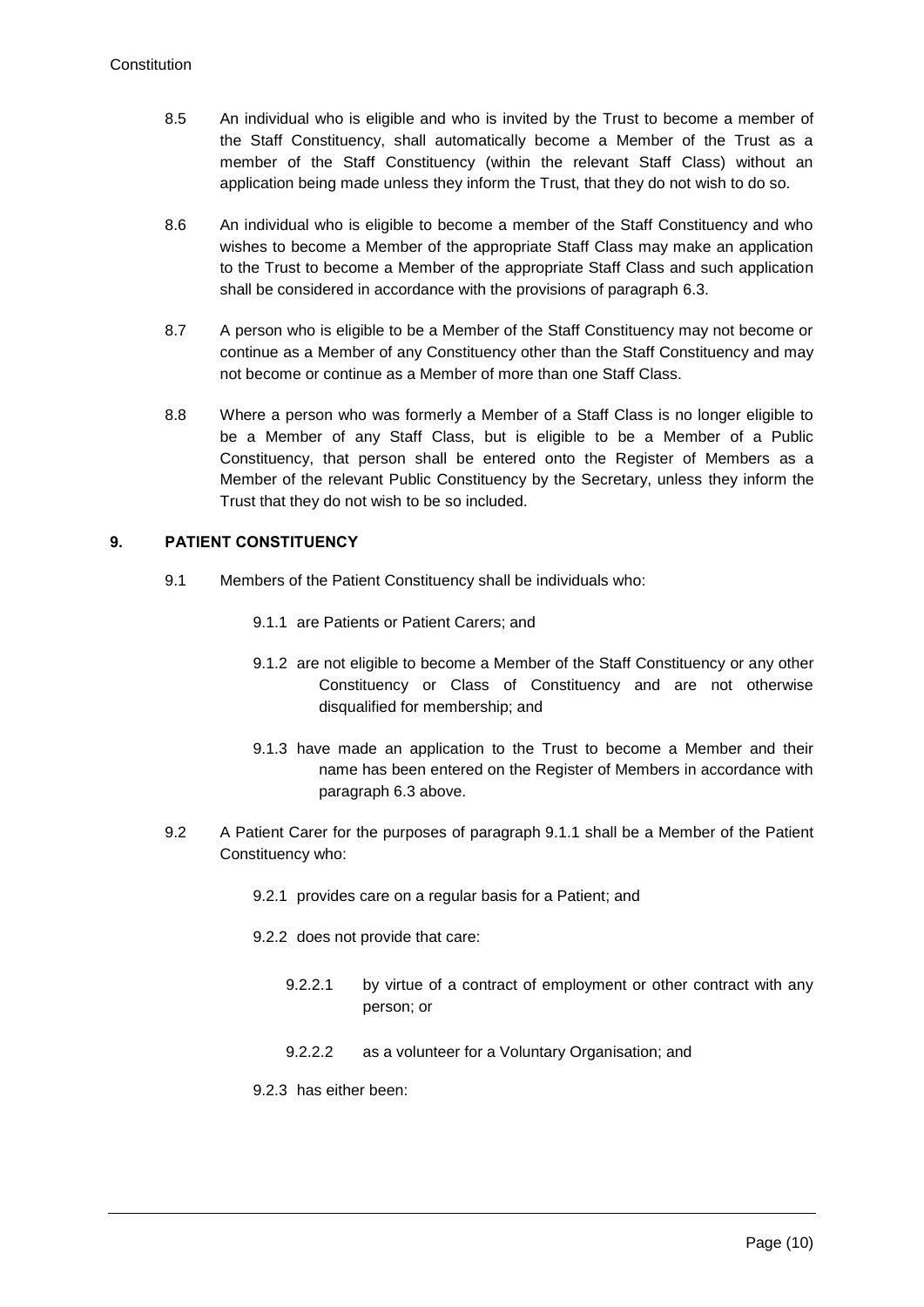- <span id="page-11-1"></span>9.2.3.1 nominated by that Patient as their Patient Carer for the time being for the purposes of this paragraph and has been accepted by the Trust as that Patient's carer for that purpose; or
- 9.2.3.2 accepted by the Trust as a Patient Carer for the purposes of this paragraph where the Patient is under 16 years of age or lacks the legal or mental capacity to nominate that person as their patient carer and the Trust has to the extent that it is reasonably practicable to do so consulted with that Patient as to their wishes.
- <span id="page-11-2"></span>9.3 A person shall not be eligible to apply to become a Patient Carer or to continue as a Patient Carer if:
	- 9.3.1 the Patient is a Member; or
	- 9.3.2 the Patient has withdrawn their nomination of that person under paragraph [9.2.3.1](#page-11-1) as their Patient Carer; or
	- 9.3.3 the Patient Carer is eligible to be a Member of some other Constituency or Class of Constituency under this Constitution; or
	- 9.3.4 the Patient on whose behalf they are a Patient Carer is ineligible or disqualified from membership under paragraph [10;](#page-11-0) or
	- 9.3.5 where paragraph [9.2.3.2](#page-11-2) applies the Patient becomes capable of discharging the functions of a Member or attains the age of 16 years of age.
- 9.4 The minimum number of Members required for the Patient Constituency is set out in Part C of Annex 1.

## <span id="page-11-3"></span><span id="page-11-0"></span>**10. MEMBERSHIP**

## **Representative Membership**

- 10.1 Subject to paragraph 10.2 below, the Trust shall take steps to secure that, taken as a whole, the actual membership of the Public Constituency and Patients' Constituency is representative of those eligible for such membership.
- 10.2 In deciding which areas are to be areas for the Public Constituency, the Trust must have regard to the need for those eligible for such membership to be representative of those to whom the Trust provides services.

## **Restriction on Membership**

- 10.3 An individual who is a member of a constituency, or of a class within a constituency, may not while membership of that constituency or class continues, be a member of any other constituency or class.
- 10.4 All membership is individual and there shall be no facility for corporate membership.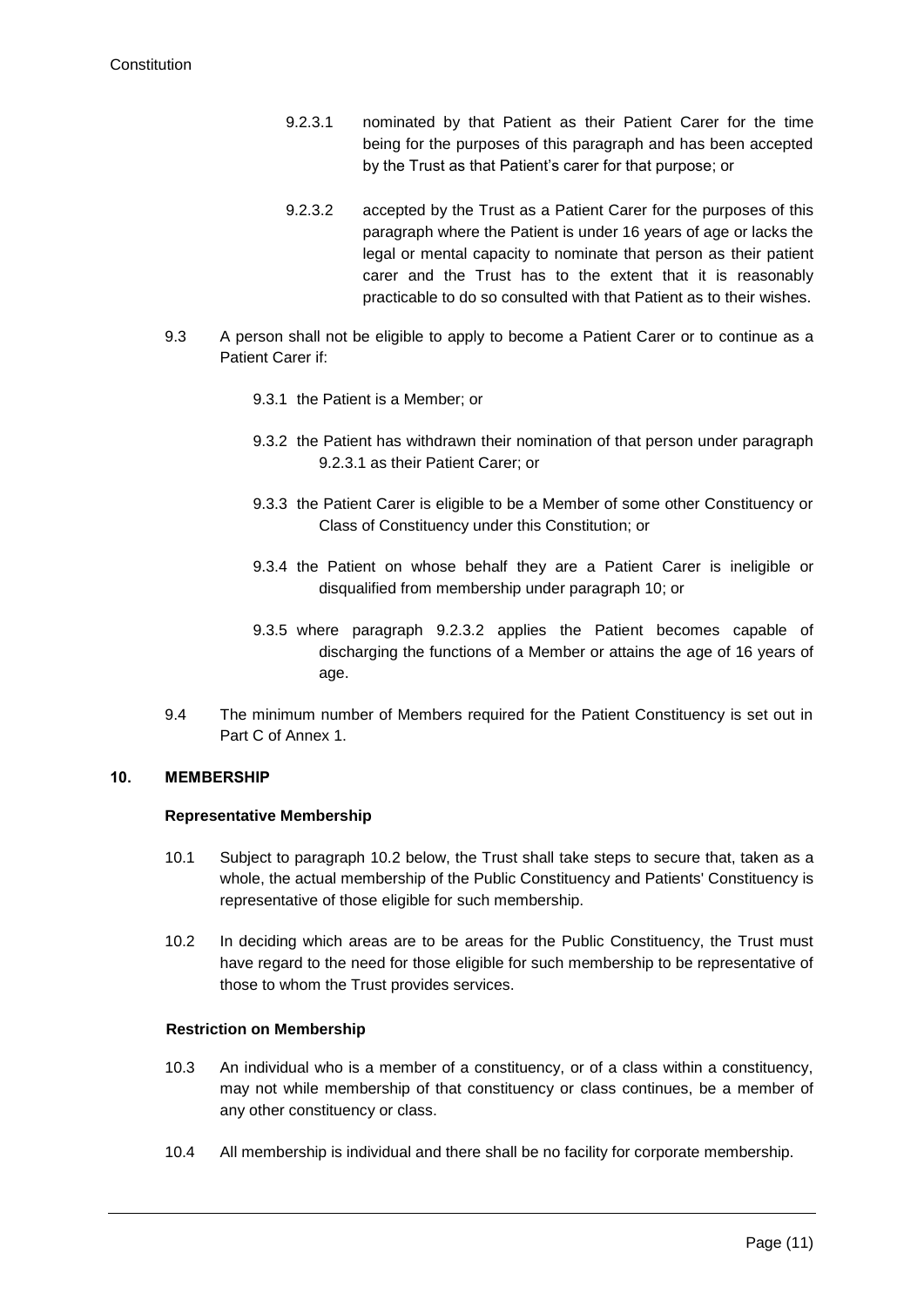- 10.5 Save as provided for under paragraph 15, Members are not entitled to receive payments or dividends from the Trust and no Member is entitled to preferential receipt of any goods or services provided by the Trust.
- 10.6 Save as provided for in this Constitution, no Member may represent themself in writing or verbally as belonging to a category of membership of the Trust:
	- 10.6.1in a manner which might associate the Trust with the personal opinions expressed by the Member in question; and
	- 10.6.2save for members of the Staff Constituency and/or where otherwise expressly agreed by the Secretary, no Member shall designate the Trust as their personal or professional postal address in any published work or any communication to the media.

## **Disqualification from Membership**

- 10.7 An individual shall not become or continue as a Member if:
	- 10.7.1 they are not eligible under any of paragraphs [7,](#page-9-0) [8](#page-9-1) or [9](#page-10-1) above to be a Member; or
	- 10.7.2 they are under the age of 16 at the date of their application or invitation to become a Member (as the case may be); or
	- 10.7.3 they are the subject of a Sex Offenders Order and/or their name is included in the Sex Offenders Register; or
	- 10.7.4 they have been dismissed as an employee of the Trust otherwise than for reasons of redundancy; or
	- 10.7.5 in the reasonable opinion of the Secretary, they have demonstrated aggressive or violent behaviour (such as verbal assault, physical assault, violence or harassment) at any NHS hospital, NHS premises or NHS establishment against any of the Trust's employees, other persons who exercise functions for the purposes of the Trust or visitors to any NHS hospital or NHS premises whether or not in circumstances leading to their removal or exclusion from any NHS hospital, premises or establishment; or
	- 10.7.6 they have been removed as a member from this or another NHS foundation trust; or
	- 10.7.7 in the reasonable opinion of the Secretary, they are the maker or has procured the making or has otherwise been involved in making vexatious complaints to or about the Trust, its officers or staff; or
	- 10.7.8 in the reasonable opinion of the Secretary, has conducted or intends to conduct themselves in a manner which is materially prejudicial to the proper conduct of the Trust's affairs.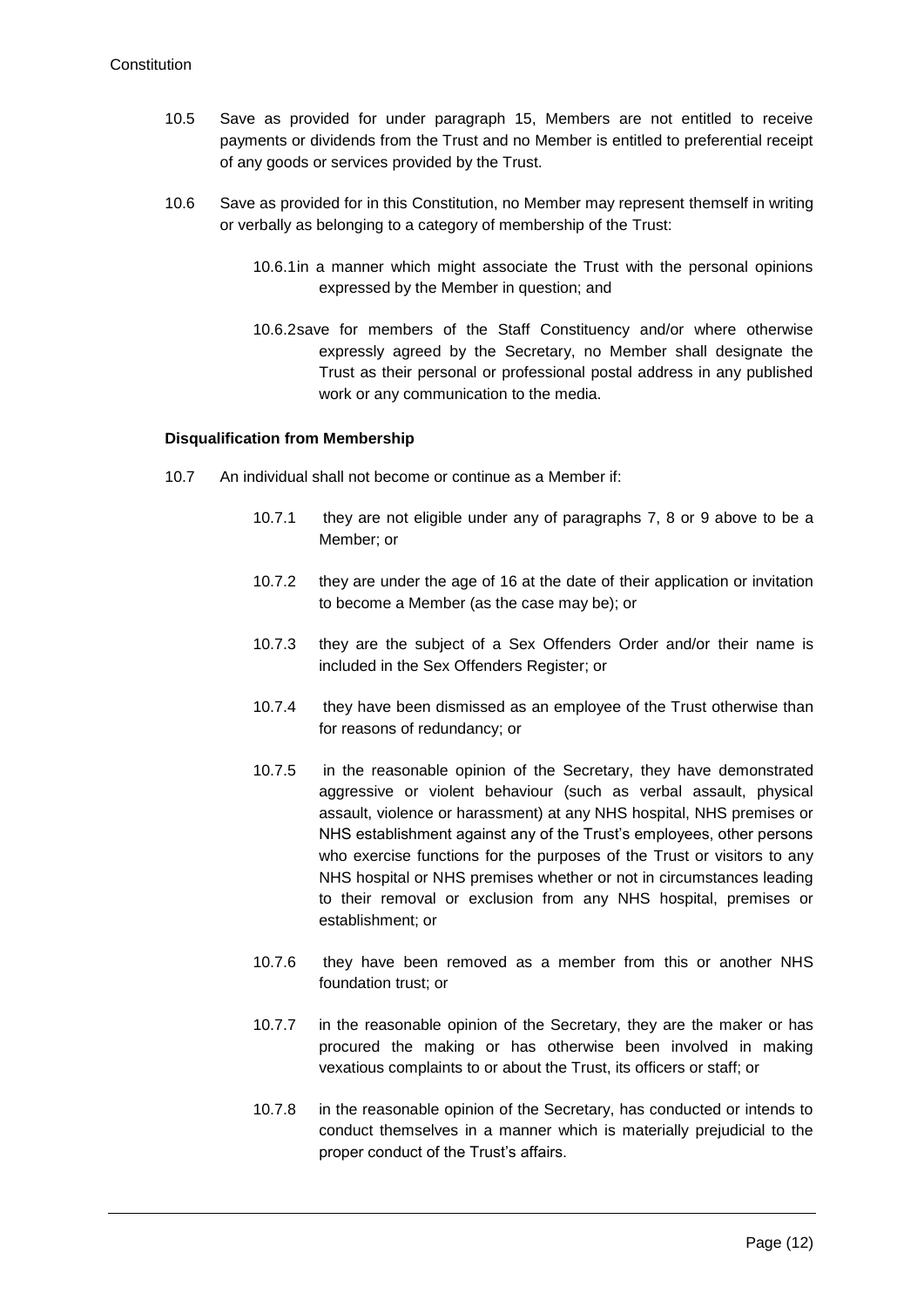- 10.8 It is the responsibility of each Member to ensure their eligibility at all times and not the responsibility of the Trust to do so on their behalf. A Member who becomes aware of their ineligibility shall inform the Secretary as soon as practicable and that Member's name shall thereupon be removed forthwith from the Register of Members and they shall forthwith cease to be a Member.
- 10.9 Where the Trust has grounds to believe that a Member may not be eligible under paragraphs [7,](#page-9-0) [8](#page-9-1) or [9](#page-10-1) for membership or that grounds may exist for them to be disqualified for membership under this paragraph [10,](#page-11-0) the Secretary shall make reasonable enquiries to establish if this is the case.
- <span id="page-13-0"></span>10.10 Where the Secretary considers that there may be grounds for concluding that a Member or Applicant is ineligible or that grounds may exist for them to be disqualified from membership they shall advise that Member or Applicant of those reasons in summary form and invite representations from the Member or Applicant within 28 days or such other longer period as the Secretary may in their absolute discretion determine. Any representations received shall be considered by the Secretary who shall make a decision on the Member's or Applicant's eligibility or disqualification as soon as reasonably practicable and notice of that decision shall be given to the Member or Applicant within 14 days of the decision being made.
- 10.11 If no representations are received within the said period of 28 days or longer period (if any) permitted under the preceding paragraph, the Secretary shall be entitled nonetheless to proceed and make a decision on the Member's or Applicant's eligibility or disqualification notwithstanding the absence of any such representations from them.
- 10.12 If the Secretary decides that a Member is ineligible or disqualified from membership and they have given notice in accordance with paragraph [10.10](#page-13-0) above that Member's name shall thereupon be removed from the Register of Members and they shall cease to be a Member forthwith.
- 10.13 Any decision made under this paragraph [10](#page-11-0) to disqualify a Member or to declare them ineligible may be referred by the Member concerned to the Dispute Resolution Procedure set out in paragraph [26.](#page-43-0)

#### **Termination of Membership**

- 10.14 A Member shall cease to be a Member if they:
	- 10.14.1 die; or
	- 10.14.2 resign by giving notice in writing to the Secretary; or
	- 10.14.3 cease to fulfil the requirements of paragraphs [7,](#page-9-0) [8](#page-9-1) or [9;](#page-10-1) or
	- 10.14.4 are ineligible or disqualified in accordance with the provisions of this paragraph [10.](#page-11-3)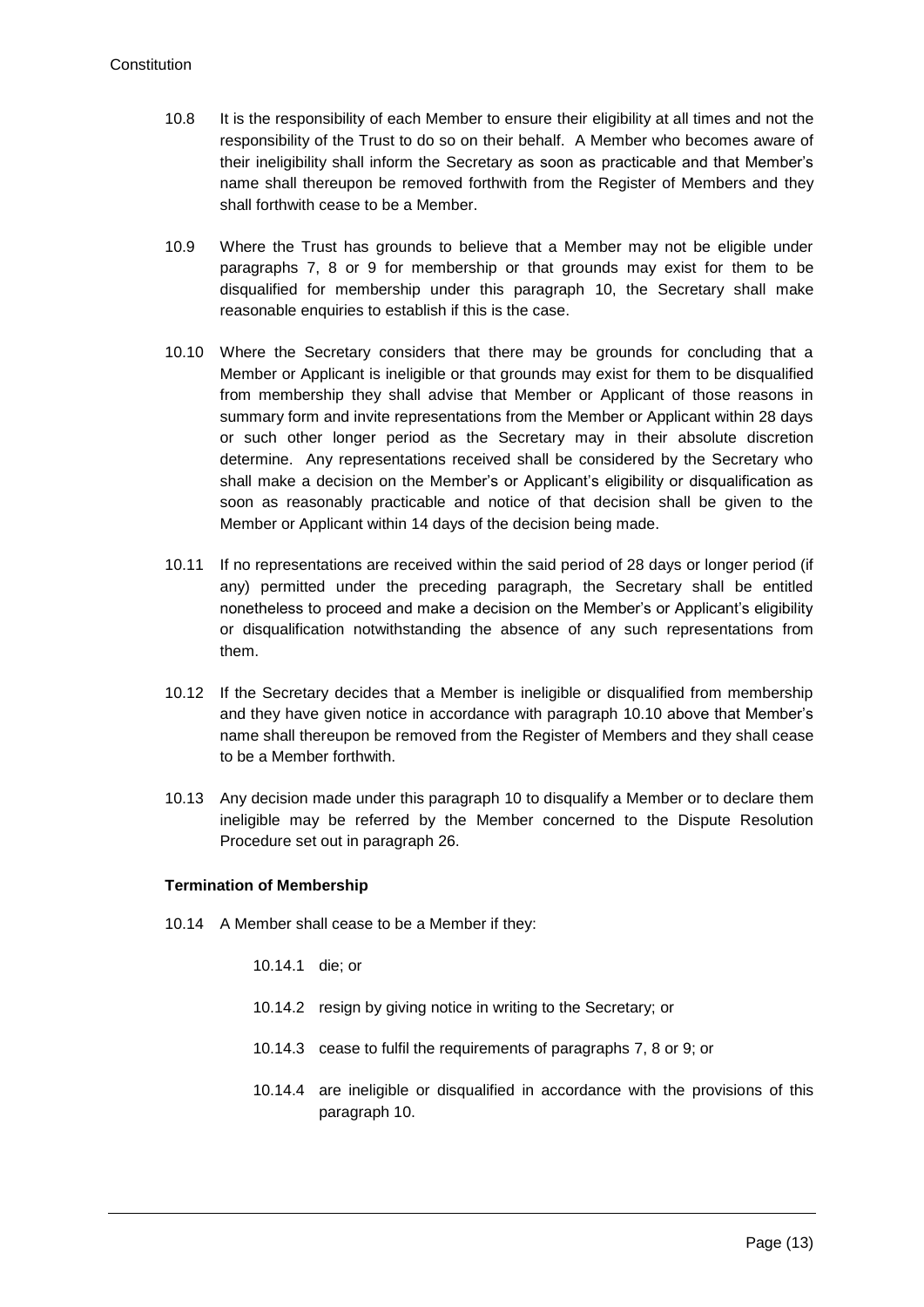10.15 In all cases where an individual ceases to be a Member the Secretary shall cause their name to be removed forthwith from the Register of Members and they shall thereupon cease to be a Member.

## **11. SPECIAL MEMBERS' MEETINGS**

- 11.1 Notwithstanding any provisions contained in this Constitution regarding meetings of the Council of Governors, Annual Members' Meetings or meetings of the Board of Directors, the Board of Directors may resolve to call special meetings of the Trust for the benefit of its Members (a **"Special Members' Meeting"**) for the purpose of providing Members with information and to offer Members an opportunity to provide feedback to the Trust.
- 11.2 Special Members' Meetings are open to all Members of the Trust, Governors, Directors and representatives of the Auditor and any external consultant, but not to members of the general public or representatives of the press unless the Board of Directors determines otherwise.
- 11.3 Notwithstanding the provisions of paragraph 11.2 above, the Board of Directors may invite representatives of the press and any experts or advisors whose attendance they consider to be in the best interests of the Trust to attend a Special Members' Meeting.
- 11.4 All Special Members' Meetings are to be convened by the Secretary by order of the Board of Directors and the following provisions of paragraphs 11.5 and 11.6 below shall apply for these purposes.
- 11.5 Notice of a Special Members' Meeting is to be given to all Members, Governors, Directors, the Auditor and any external consultant personally, or:
	- 11.5.1 by notice prominently displayed at the Trust's Headquarters; and
	- 11.5.2 by notice on the Trust's website, at least 14 Clear Days before the date of the meeting.
- 11.6 The notice referred to in paragraph 11.5 above must:
	- 11.6.1 state the time, date and place of the meeting; and
	- 11.6.2 indicate the business to be dealt with at the meeting.
- 11.7 No business may be conducted at a Special Members' Meeting unless a quorum is present. The quorum for Special Members' Meetings is the Chairman (or Deputy Chairman) and at least one Member from each of the Staff Constituency, the Public Constituency and the Patient Constituency.
- 11.8 It is the responsibility of the person chairing the meeting to ensure that:

11.8.1 any issues to be decided upon at the meeting are clearly explained; and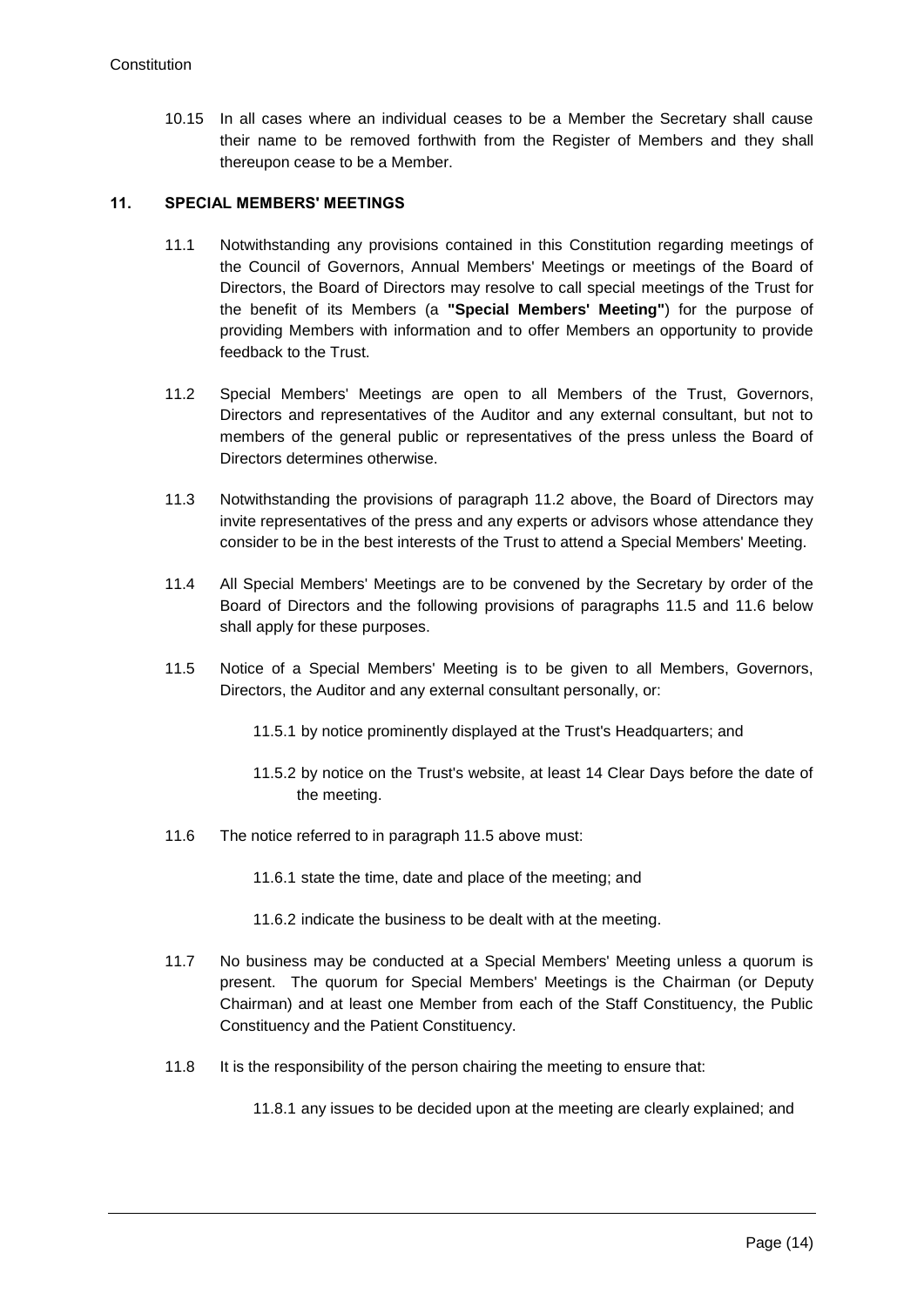- 11.8.2 sufficient information is provided to those in attendance to enable rational discussion to take place.
- 11.9 The Chairman, or in their absence the Deputy Chairman, shall act as chairman at all Special Members' Meetings. If neither the Chairman nor the Deputy Chairman is present, the members of the Board of Directors present shall elect one of their number to chair the meeting. If there is only one Director present and willing to act, then they shall chair the meeting.
- 11.10 If at any Special Members' Meeting there is no quorum present within 30 minutes of the time fixed for the start of the meeting, the meeting shall stand adjourned to such date, time and place as the person chairing the meeting shall in their absolute discretion determine, and the Secretary shall give or shall procure the giving of notice to all Members, Governors, Directors, the Auditor and any external consultant of the date, time and place of that adjourned meeting. Notwithstanding the provisions of paragraph 11.7 above, upon reconvening, those present shall constitute a quorum.
- 11.11 Any resolution put to the vote at a Special Members' Meeting shall be decided upon by a poll.
- 11.12 Every Member present and every Member who has voted by post or using electronic communications is to have one vote. In the case of an equality of votes the person chairing the meeting is to have a second or casting vote.
- 11.13 The result of any vote will be declared by the person chairing the meeting and the Secretary shall cause the result to be entered in the minute book. The minute book will be conclusive evidence of the result of that vote.
- 11.14 In this paragraph 11 'electronic communication' shall have the meaning ascribed to it in Section 1168 of the Companies Act 2006.

# **12. COUNCIL OF GOVERNORS – COMPOSITION, ELECTIONS AND TENURE**

- 12.1 The Trust shall have a Council of Governors constituted in accordance with this Constitution and which shall comprise both Elected Governors and Nominated Governors. The members of the Council of Governors, other than the Nominated Governors, shall be chosen by election by their Constituency or, where there are Classes within a Constituency, by their Class within that Constituency.
- 12.2 The Chairman (or in their absence the Deputy Chairman or such other person as may be appointed in accordance with paragraph [15.2](#page-26-1) below) shall preside at meetings of the Council of Governors.
- 12.3 The Council of Governors shall consist of:

12.3.1 **14 Public Governors** as set out in Part A of Annex 1;

- 12.3.2 **5 Staff Governors** as set out in Part B of Annex 1;
- 12.3.3 **6 Patient Governors** as set out in Part C of Annex 1;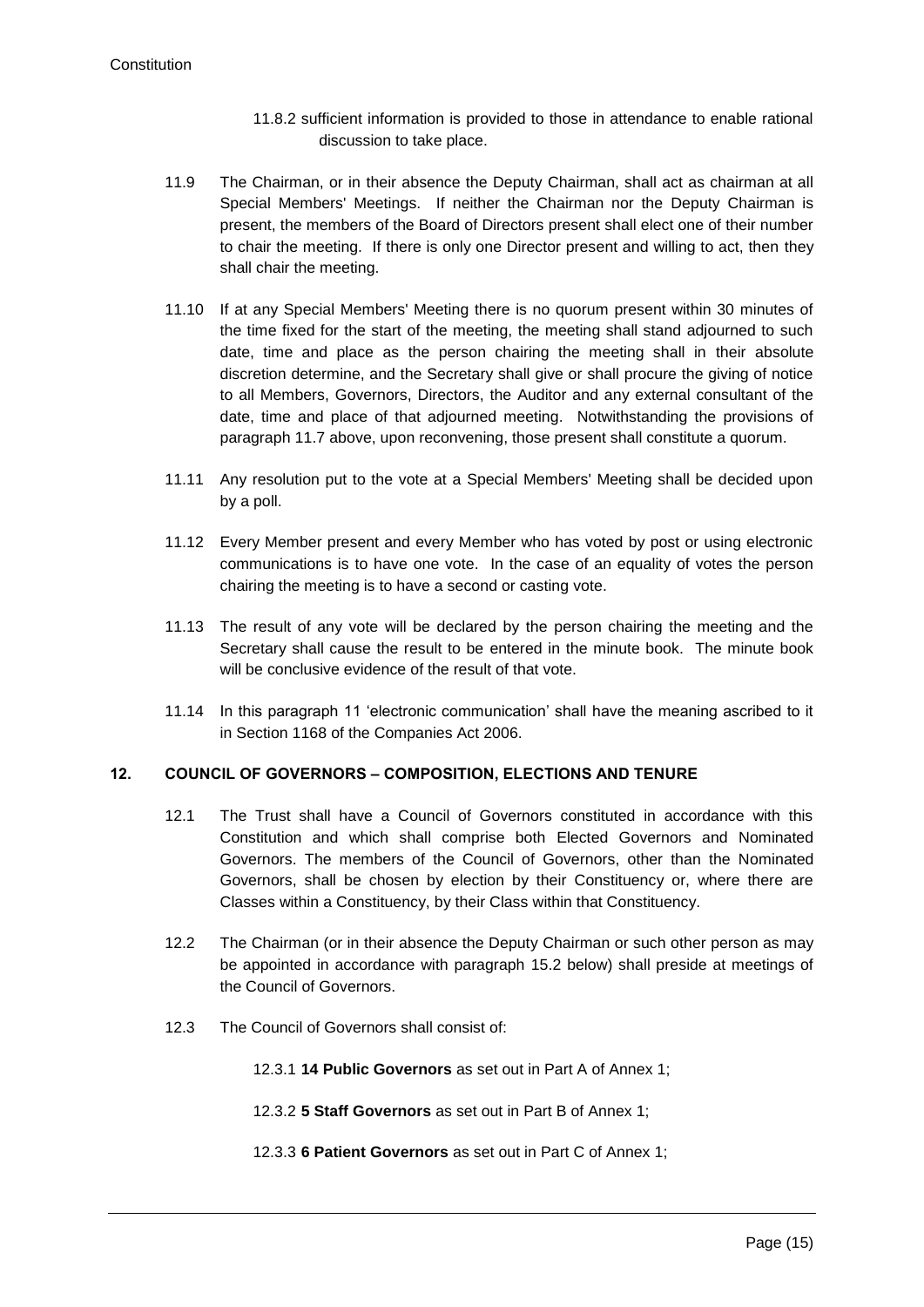- 12.3.4 **3 Local Authority Governors** appointed in accordance with paragraph [12.15](#page-17-0) below;
- 12.3.5**1 University Governor** appointed in accordance with paragraph [12.16;](#page-18-1) and
- 12.3.6**4 Partnership Organisation Governors** appointed in accordance with paragraphs [12.17](#page-18-0) to 12.19 below.
- 12.4 The aggregate number of members of the Council of Governors who are Public Governors and Patient Governors shall be more than half the total membership of the Council of Governors.

#### **Elections**

- 12.5 Elections for Elected Governors shall be conducted in accordance with the Model Rules for Elections. The Model Rules for Elections, as published from time to time, form part of this Constitution. The Model Rules for Elections are attached at Annex 3.
- 12.6 A subsequent variation of the Model Rules for Elections shall not constitute a variation of the terms of this Constitution. For the avoidance of doubt, the Trust cannot amend the Model Rules for Elections.
- 12.7 Elections for Elected Governors shall be conducted using the First Past the Post system. Thus, where appropriate, the rules marked "FPP" (First Past the Post) should be used.
- 12.8 An election, if contested, shall be by secret ballot.
- 12.9 A person may not vote at an election for or stand for election as an Elected Governor unless within the specified period stated in the Model Rules for Elections they have made a declaration in the forms specified below in paragraphs 12.10 and/or 12.11 below (as appropriate). It is an offence (other than in relation to the Staff Constituency) to knowingly or recklessly make such a declaration which is false in a material particular.
- 12.10 The specified form of declaration referred to at paragraph 12.9 above regarding the declaration to stand for election as an Elected Governor shall be as set out on the nomination paper referred to in the Model Rules for Elections at Annex 3 and shall state as follows:

"*I declare that I am resident at the address detailed in Section 1 of this form. I declare that to the best of my knowledge I am eligible to stand for election to the Council of Governors for the seat named in Section 2 of this form. I declare that to the best of my knowledge I am not de-barred from standing for election by any of the provisions detailed at Section 3 of this form. I declare that I have stated details of any of my political membership and any financial interests I have in the Applicant Trust (or, as the case may be, the Trust) at Section 4 of this form. I understand that if any of these declarations are later found to be false I will if elected lose my seat on the Council of Governors and may also have my membership withdrawn*."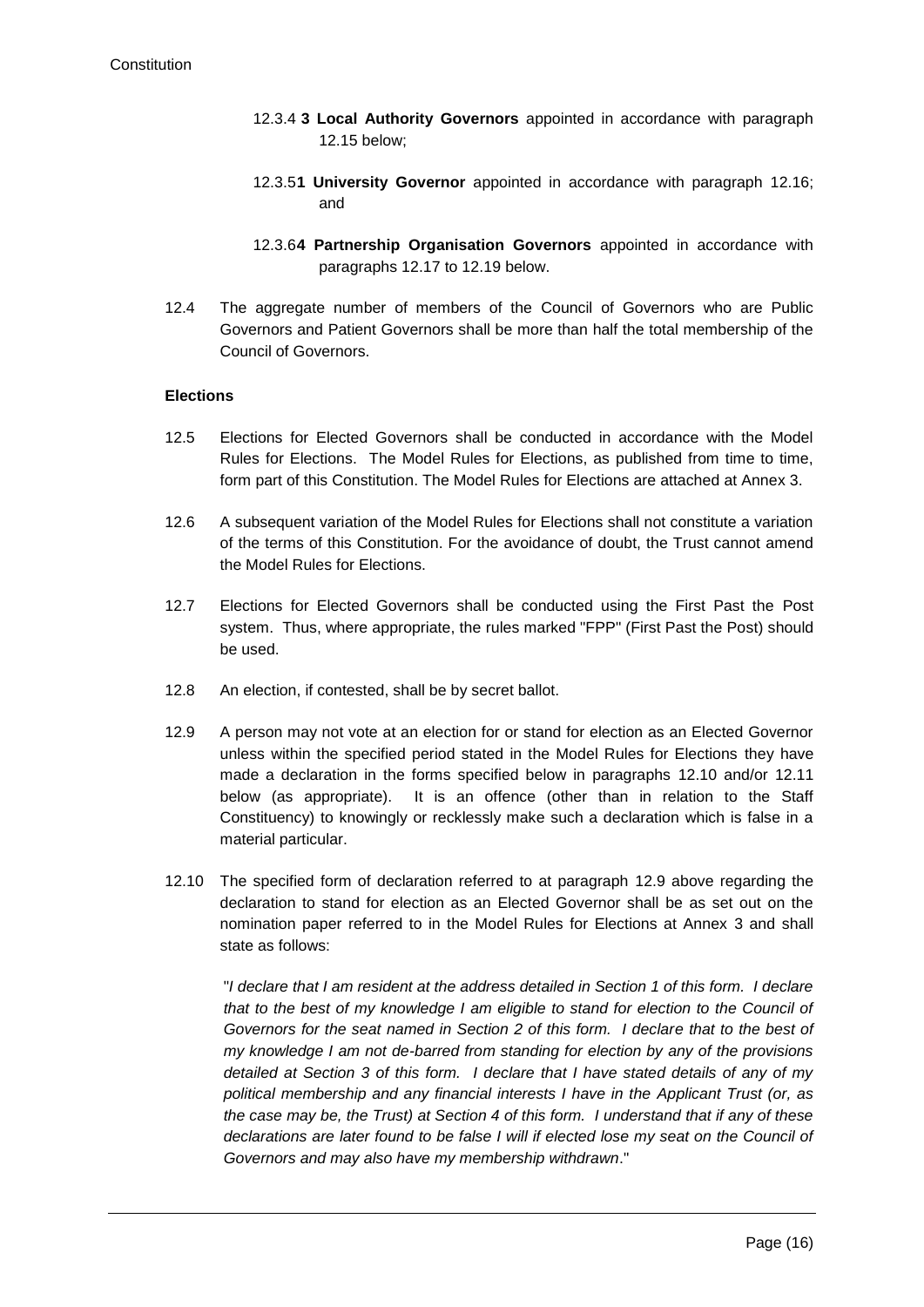12.11 The specified form of declaration referred to at paragraph 12.9 above regarding the declaration to vote in elections for Public Governors will be as set out in Rule 21 of the Model Rules for Elections.

#### **Elected Governors - tenure**

- 12.12 Elected Governors:
	- 12.12.1 may hold office for a period of up to 3 years; and
	- 12.12.2 are eligible for re-election at the end of that period; and
	- 12.12.3 may not hold office for longer than a continuous period of eight years (therefore any third term would be for a period of up to two years only); and
	- 12.12.4 shall cease to hold office if they cease to be a member of the constituency or class by which they were elected.

#### **Nominated Governors - tenure**

- 12.13 Nominated Governors:
	- 12.13.1 may hold office for a period of up to 3 years; and
	- 12.13.2 are eligible for re-election at the end of that period; and
	- 12.13.3 may not hold office for longer than a continuous period of eight years (therefore any third term would be for a period of up to two years only); and
- 12.14 Nominated Governors shall cease to hold office if:
	- 12.14.1.1 the relevant sponsoring organisation withdraws their nomination of them by notice in writing to the Secretary; or
	- 12.14.1.2 the relevant sponsoring organisation ceases to exist; or
	- 12.14.1.3 the Nominated Governor ceases to be employed by or associated with the relevant sponsoring organisation.

## **Local Authority Governors**

<span id="page-17-0"></span>12.15 The Local Authority Governors may be appointed by (1) the London Borough of Lambeth, and (2) the London Borough of Southwark and (3) the London Borough of Bromley, and each shall be entitled to appoint one such Governor in accordance with a process agreed by it with the Secretary. The absence of any such agreed process shall not preclude any of the said local authorities from appointing a Local Authority Governor.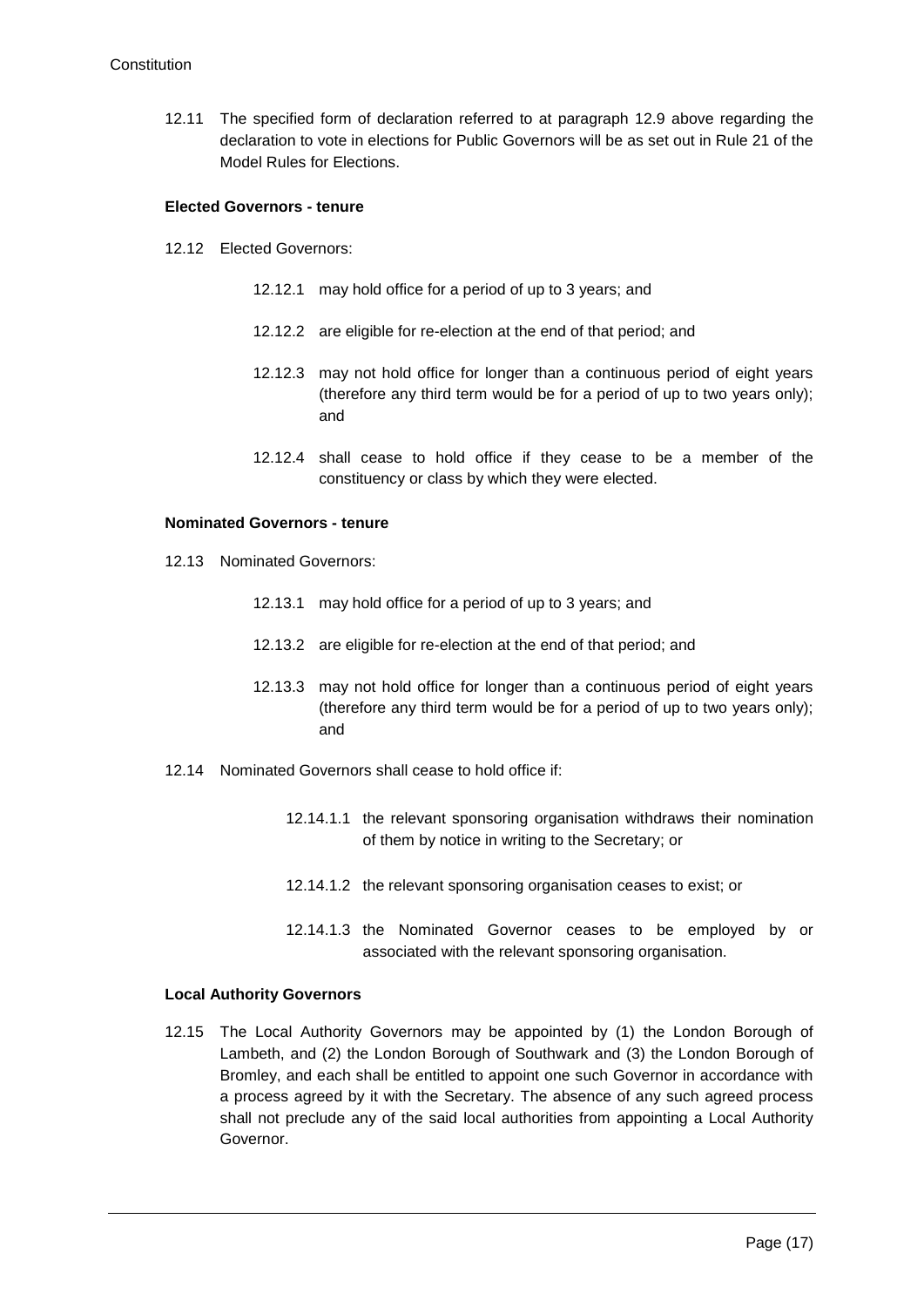#### **University Governor**

<span id="page-18-1"></span>12.16 One University Governor may be appointed by King's College London in accordance with a process agreed by it with the Secretary. The absence of any such agreed process shall not preclude King's College London from appointing a University Governor.

#### **Partnership Organisation Governors**

- <span id="page-18-0"></span>12.17 Each of the Partnership Organisations listed in paragraph [12.18](#page-18-2) below may appoint one Partnership Organisation Governor in accordance with a process agreed by it with the Secretary. The absence of any such agreed process shall not preclude any Partnership Organisation from appointing a Partnership Organisation Governor.
- <span id="page-18-2"></span>12.18 The Partnership Organisations of the Trust for the purposes of paragraph [12.17](#page-18-0) are:
	- 12.18.1 South London and Maudsley NHS Foundation Trust;
	- 12.18.2 the Trust's Joint Staff Committee; and
	- 12.18.3 Guy's and St Thomas' NHS Foundation Trust.
- 12.19 The South East London Clinical Commissioning Group shall be entitled to appoint two System Governors in accordance with a process of appointment agreed with the Secretary. The absence of any such agreed process shall not preclude the organisation from appointing its System Governors.
- 12.20 Governors shall cease to be Governors if their tenure is terminated or they are disqualified from being a Governor in accordance with this Constitution. .Where a Nominated Governor is appointed and the appointing body withdraws its appointment of them and nominates a new Governor in their place, that new Governor shall be appointed for a new three year period and not for the remaining balance of the previous Governor's period of office

## COUNCIL OF GOVERNORS – ELIGIBILITY, DISQUALIFICATION AND TERMINATION

#### **Eligibility/Disqualification criteria**

- 12.21 A person may not become or continue as a Governor if:
	- 12.21.1 they have been adjudged bankrupt or their estate has been sequestrated and in either case they have not been discharged; or
	- 12.21.2 they are a person in relation to whom a moratorium period under a debt relief order applies (under Part 7A of the Insolvency Act 1986); or
	- 12.21.3 they have made a composition or arrangement with or granted a trust deed for their creditors and has not been discharged in respect of it; or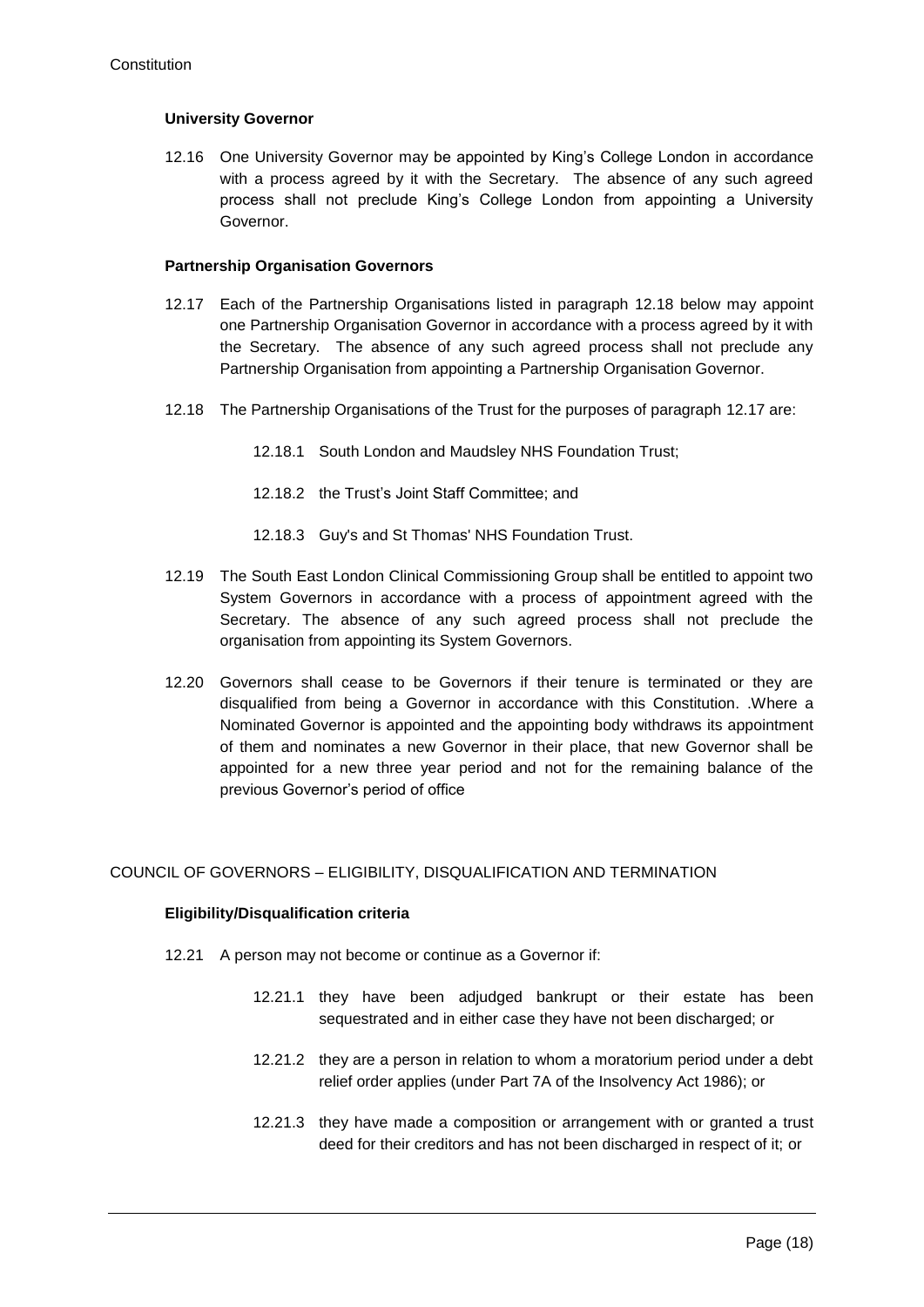- 12.21.4 they have within the preceding five years been convicted in the British Islands of any offence, and a sentence of imprisonment (whether suspended or not) for a period of three months or more (without the option of a fine) was imposed on them; or
- 12.21.5 NHSI has exercised its power to remove that person as a Member of the Council of Governors of the Trust or has suspended them from office or has disqualified them from holding office as a Governor for a specified period or NHSI has exercised any of those powers in relation to the person concerned at any other time whether in relation to the Trust or some other NHS foundation trust; or
- 12.21.6 in the case of an Elected Governor, they cease to be a Member of the Constituency or where relevant, the Class within the Constituency they represents; or
- 12.21.7 in the case of a Nominated Governor, the sponsoring organisation withdraws their sponsorship of them; or
- 12.21.8 they have within the preceding two years been dismissed, otherwise than by reason of redundancy or ill health, from any paid employment with a Health Service Body; or
- 12.21.9 they are a person whose tenure of office as the chairman or as a member or director of a Health Service Body has been terminated on the grounds that their appointment is not in the interest of the health service; or
- 12.21.10 they are a Director of the Trust, or a governor, executive director, nonexecutive director, chairman, chief executive officer of another NHS foundation trust or other Health Service Body (unless they are appointed by a sponsoring organisation which is an NHS foundation trust or Health Service Body); or
- 12.21.11 they have had their name removed from a list maintained under regulations pursuant to Sections 91, 106, 123, or 147A of the 2006 Act, or the equivalent lists maintained by Local Health Boards in Wales under the National Health Service (Wales) Act 2006, and they have not subsequently had their name included in such a list and due to the reason(s) for such removal they are considered by the Trust to be unsuitable to be a Governor; or
- 12.21.12 they have refused without reasonable cause to undertake any training which the Trust and/or Council of Governors requires all Governors to undertake; or
- 12.21.13 they are the subject of a Sex Offenders Order and /or their name is included in the Sex Offenders Register; or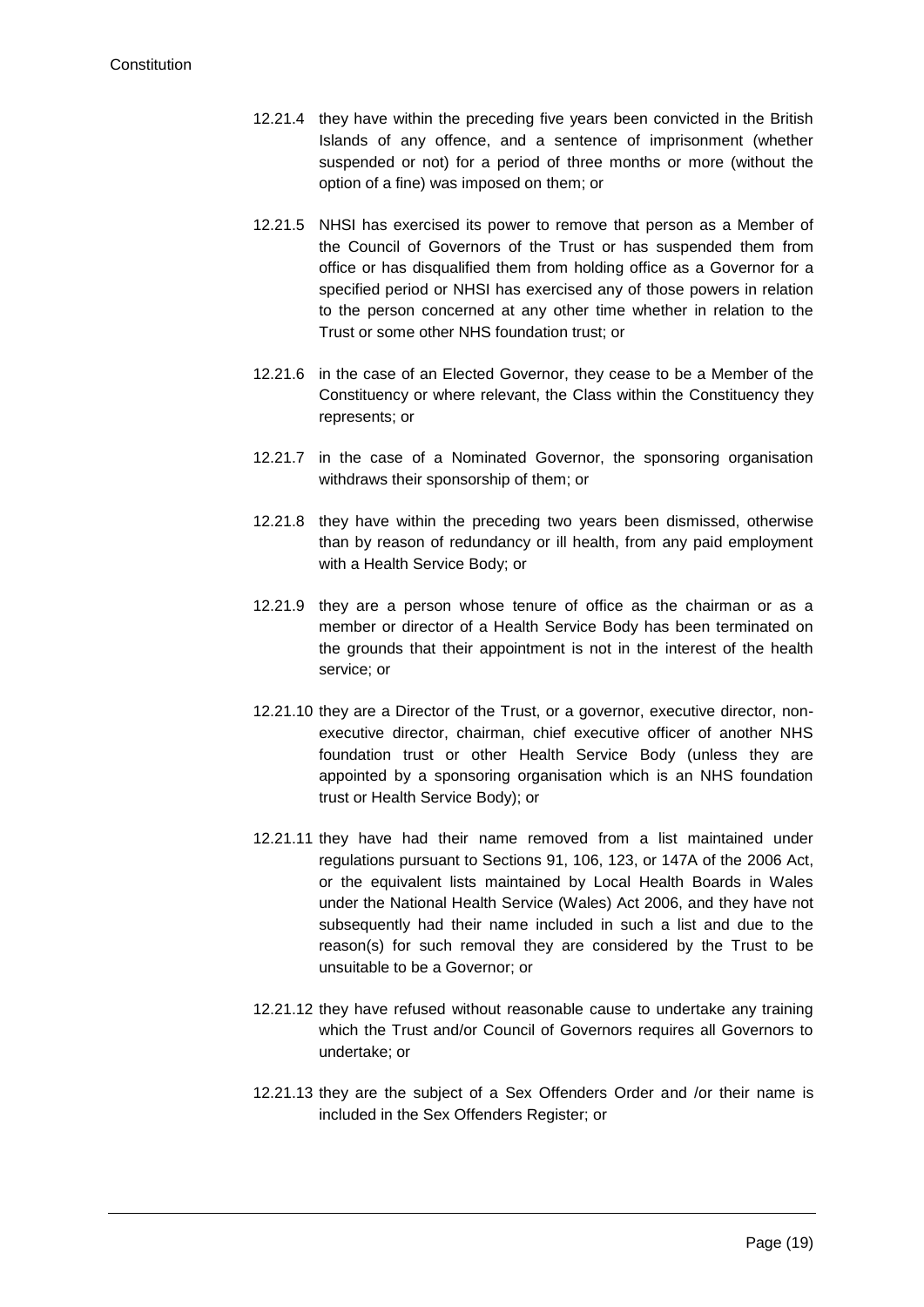- 12.21.14 they are an Immediate Family Member of a Governor or Director of the Trust; or
- 12.21.15 they have failed to repay (without good cause) any amount of monies properly owed to the Trust; or
- 12.21.16 they have failed to sign and deliver to the Secretary a statement in the form required by the Trust confirming acceptance of the Governor's Code of Conduct; or
- 12.21.17 they are a person who by reference to information revealed by a Disclosure and Barring Service check or otherwise is considered by the Chief Executive to be inappropriate on the grounds that their appointment might adversely affect public confidence in the Trust or otherwise bring the Trust into disrepute; or
- 12.21.18 they have failed to make, or has falsely made, any declaration as required by this Constitution or otherwise by the Trust; or
- 12.21.19 they are a person who is included in any barred list established under the Safeguarding Vulnerable Groups Act 2006 or is on an equivalent list maintained under the law of Scotland or Northern Ireland; or
- 12.21.20 they are a person who is the subject of a disqualification order made under the Company Directors' Disqualification Act 1986; or
- 12.21.21 they have received a written warning from the Trust for verbal and/or physical abuse towards Trust staff; or
- 12.21.22 they have been expelled from the post of governor of another NHS foundation trust; or
- 12.21.23 where the Secretary reasonably considers (having sought appropriate clinical advice) that they lack capacity, for the purposes of the Mental Capacity Act 2005, to manage and administer their property and/or affairs; or
- 12.21.24 they are an active member of a body or organisation with policies or objectives such that their membership would be likely to cause the Trust to be in breach of its statutory obligations or to bring the Trust into disrepute.
- 12.22 A Governor may resign from that office at any time during the period of that office by giving notice in writing to the Secretary.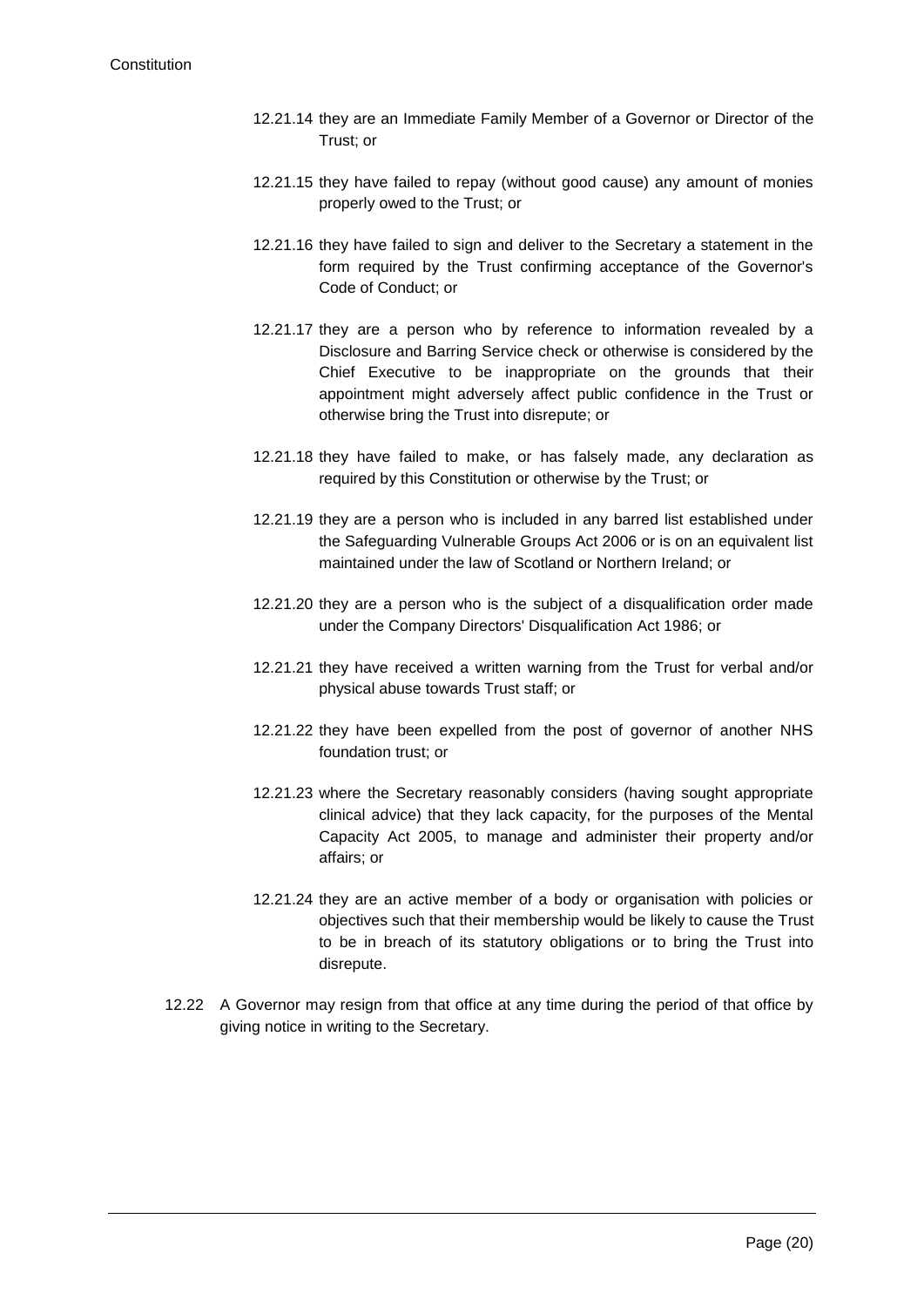## **Termination**

- 12.23 If a Governor fails to attend three (3) successive meetings of the Council of Governors or three (3) or more such meetings in any period of 18 months, the Secretary shall discuss this with the Governor, and shall report such absences to the Council of Governors on a quarterly basis. Where the Secretary considers it appropriate, they shall put forward a resolution to remove that Governor from office, to be considered at the next formal meeting of the Council of Governors and that Governor's tenure of office shall be terminated by the Council of Governors unless they are satisfied that:
	- 12.23.1 the absences were due to reasonable cause; and/or
	- 12.23.2 the Governor will be able to start attending meetings of the Council of Governors within such a period as it considers reasonable.
- <span id="page-21-0"></span>12.24 The Secretary may terminate a Governor's tenure of office if for reasonable cause they consider that they:
	- 12.24.1 is disqualified from being a Governor under this Constitution or is ineligible to be a Governor under this Constitution; or
	- 12.24.2 has knowingly or recklessly made a false declaration or has failed or declined to make a declaration for any purpose provided for in this Constitution or in the 2006 Act; or
	- 12.24.3 fails to adhere to the Code of Conduct for Governors of the Trust at Annex 5; or
	- 12.24.4 has conducted themselves in a manner which has caused or is likely to cause material prejudice to the best interests of the Trust or the proper conduct of the affairs of the Council of Governors or otherwise in a manner inconsistent with their continued membership of the Council of Governors.
- <span id="page-21-2"></span>12.25 Where the Council of Governors takes a decision to terminate a Governor's tenure of office under paragraphs 13.3 or [12.24](#page-21-0) the Council of Governors shall give that Governor notice thereof within 14 days of passing the resolution and paragraphs [12.26](#page-21-1) to [12.29](#page-22-0) shall apply.
- <span id="page-21-1"></span>12.26 A Governor whose tenure of office is terminated shall not be eligible to stand for reelection to the Council of Governors.
- <span id="page-21-3"></span>12.27 Upon a Governor resigning under paragraph 13.2 above or upon termination of a Governor's tenure of office under paragraphs 13.3 or [12.24](#page-21-0) above they shall cease to be a Governor and their name shall be removed from the Register of Governors notwithstanding any reference to the Dispute Resolution Procedure under paragraph [26](#page-43-0) below.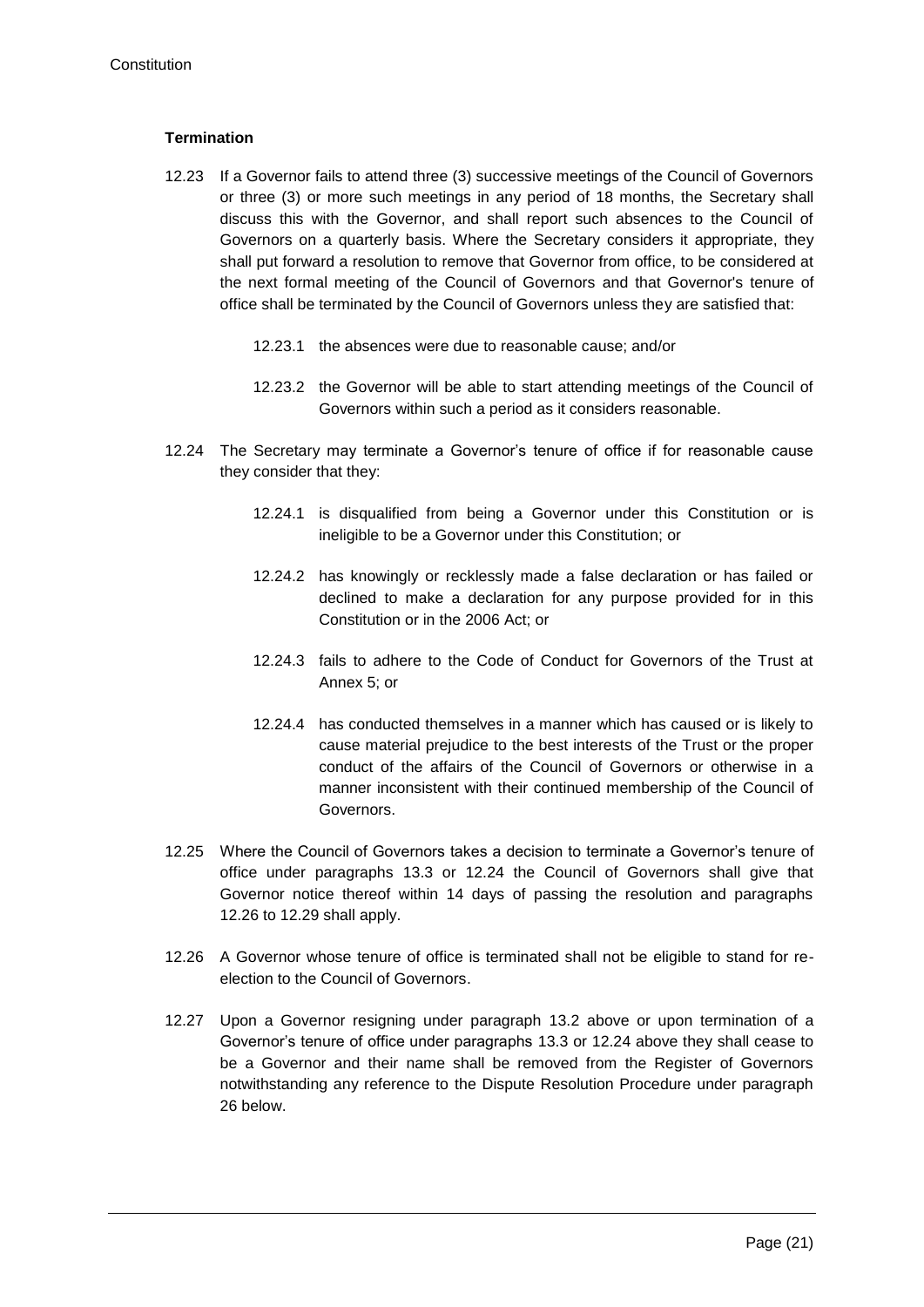- <span id="page-22-1"></span>12.28 Any decision of the Council of Governors to terminate a Governor's tenure of office under paragraphs 13.3 or [12.24](#page-21-0) may be referred by the Governor to the dispute resolution procedure referred to at paragraph [26](#page-43-0) below within 28 days of the date upon which the resolution is passed or notice of it is given to the Governor pursuant to paragraph [12.25](#page-21-2) above, whichever is the later.
- <span id="page-22-0"></span>12.29 Where a Governor's term of office is terminated under paragraphs 13.3 or [12.24](#page-21-0) above, no replacement Governor shall take office in their place until the time limit under paragraph [12.28](#page-22-1) for referring the matter to the dispute resolution procedure at paragraph [26](#page-43-0) has expired.
- 12.30 If the decision of the Council of Governors is referred to the dispute resolution procedure within the time limited for doing so then notwithstanding the Governor's removal from office they shall not be replaced as a Governor in accordance with the provisions of this Constitution pending the outcome of that reference to the dispute resolution procedure unless:
	- 12.30.1 in the case of a Nominated Governor the appointing body resolves to appoint some other person to act as its Nominated Governor. In that event the Governor will assume the office of Governor and the former Governor who has been replaced shall not be reappointed as Governor without the formal approval of the Council of Governors; or
	- 12.30.2 in the case of a person elected by a Public Constituency or Patient Constituency the consequence of failing to replace that individual will cause the aggregate number of Governors who are Public Constituency Governors and Patient Constituency Governors not to be more than half the total membership of the Council of Governors. In that event the provisions of paragraphs [12.27](#page-21-3) and [13.1](#page-22-2) shall apply but the replacement Governor shall only hold office on an interim basis pending the outcome of the reference to the dispute resolution procedure. If the outcome of that reference is that the Council of Governors then resolves to reverse its earlier decision and restore the Governor to their earlier office (and for which purpose the interim Governor shall not be entitled to exercise their vote) then they shall thereupon be restored to that office and the interim Governor shall thereupon cease to be a Governor.

# <span id="page-22-2"></span>**13. COUNCIL OF GOVERNORS - VACANCIES**

- 13.1 Where a Governor dies or a Governor's membership of the Council of Governors ceases for one or more of the reasons set out in paragraphs 13.3 to [12.24](#page-21-0) or a Governor is disqualified in accordance with the provisions at paragraph 13.1, Public Governors, Staff Governors and Patient Governors shall, subject to the provisions of paragraph [13.2,](#page-22-3) be replaced in accordance with the Model Rules for Election set out in Annex 3 and Nominated Governors shall be replaced in accordance with the nomination processes agreed pursuant to paragraphs 12.15 to 12.19.
- <span id="page-22-3"></span>13.2 Where a Governor dies or their membership of the Council of Governors ceases for one or more of the reasons set out in paragraphs 13.3 to 13.4 or a Governor is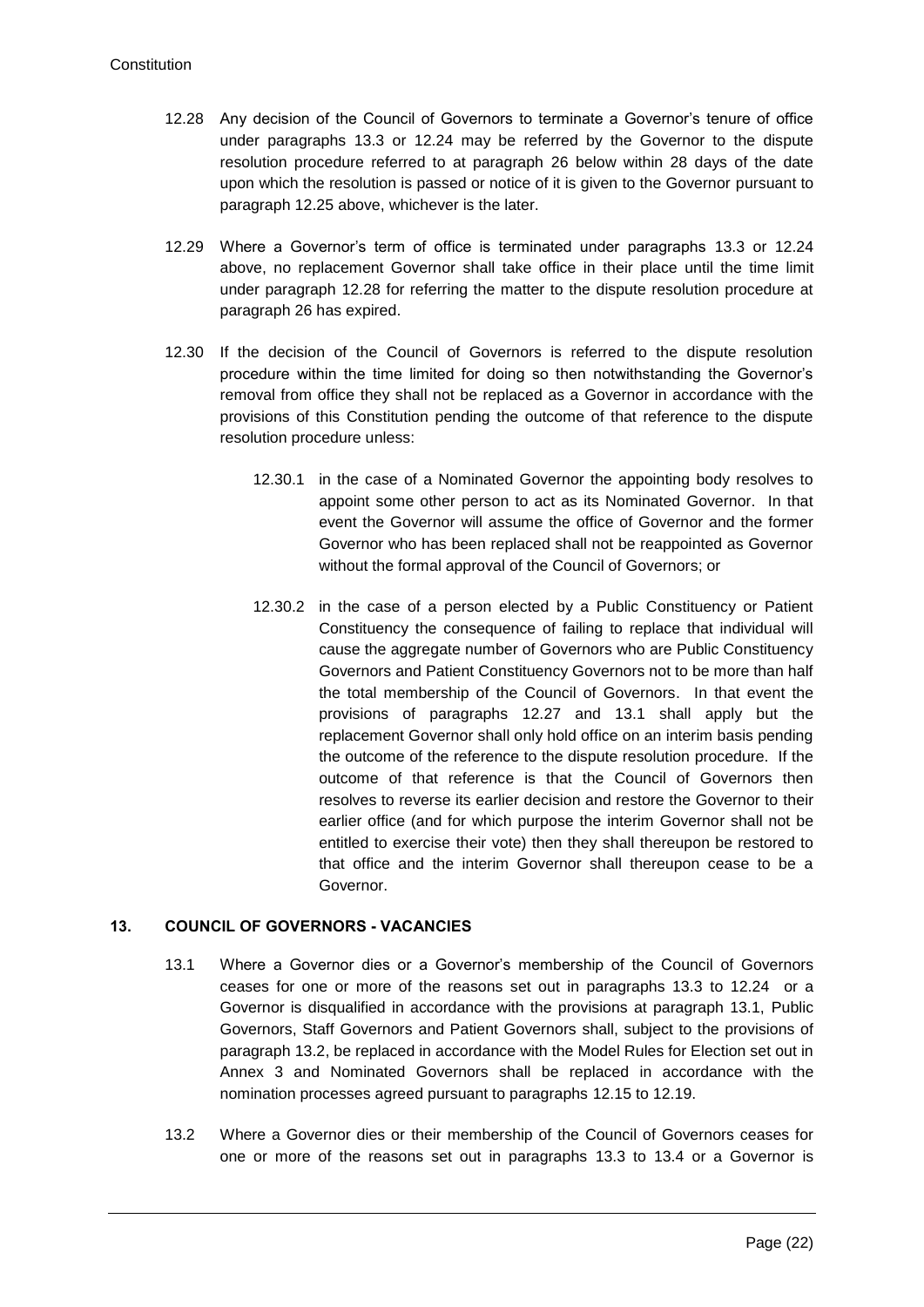disqualified in accordance with the provisions at paragraph 13.1 above, the following process shall apply:

- 13.2.1in the case of Governors elected by the Public, Patient or Staff constituencies, where a vacancy so arises the Trust will offer the candidate securing the second highest number of votes in the last election for that constituency or Class in that constituency in which the vacancy has arisen the opportunity to assume the role of Governor for the remainder of the term of office of the Governor whom they are to replace until such time as the next election is held, thereby avoiding the need for by-elections. If that candidate does not wish to accept appointment, the vacancy will be offered to the candidate securing the next highest number of votes and so on until the vacancy is filled.
- 13.2.2If no such reserve candidate is available or willing to fill the vacancy, an election shall be held unless an election would have been due for the office of the Governor in question within 9 months of the vacancy having arisen, in which case the office will stand vacant until the next scheduled election unless the consequence of failing to replace that Governor will cause the aggregate number of Governors who are Public Governors or Patient Governors to be not more than half the total membership of the Council of Governors. In that event, an election shall be held in the usual way as soon as reasonably practicable.

## **14. ROLES AND RESPONSIBILITIES OF THE COUNCIL OF GOVERNORS**

<span id="page-23-0"></span>14.1 The rights and duties of the Council of Governors shall be:-

## 14.1.1at a General Meeting:

- 14.1.1.1 to appoint and remove the Chairman and the non-executive Directors of the Trust. A resolution to remove a non-executive Director shall only be passed by a majority of not less than threequarters of the members of the Council of Governors entitled at that time to attend and vote at meetings of the Council of Governors;
- 14.1.1.2 to approve the appointment by the non-executive Directors of the Chief Executive of the Trust;
- 14.1.1.3 to fix the remuneration and allowances and the other terms and conditions of office of the non-executive Directors;
- 14.1.1.4 to appoint and remove the Auditor; and
- 14.1.1.5 to receive from the Board of Directors and to consider the Trust's annual accounts, any report of the Auditor of the Trust on the annual accounts and the annual report of the Board of Directors;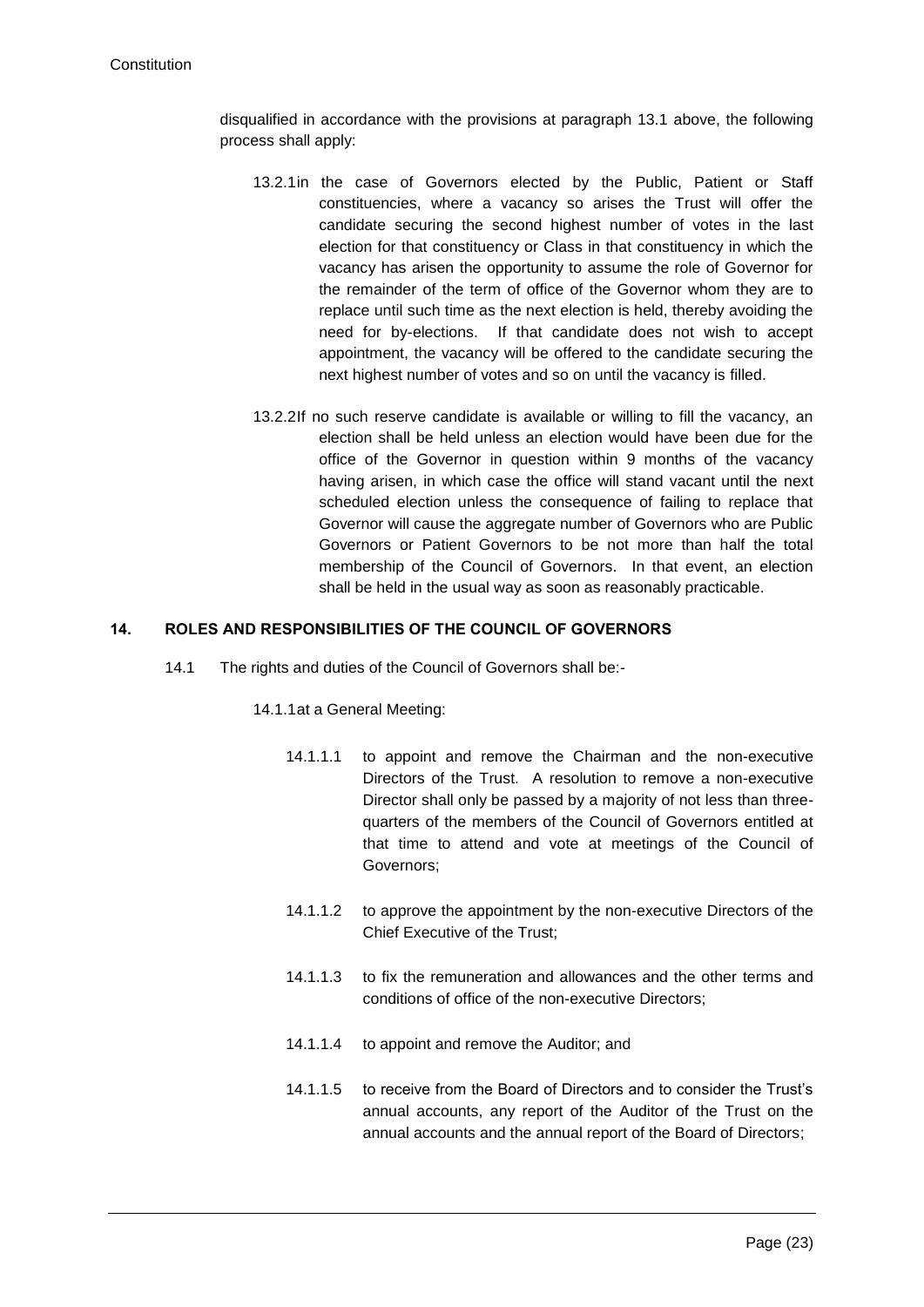- 14.1.2to provide their views to the Board of Directors as to the Trust's forward planning in respect of each Financial Year;
- 14.1.3to respond and provide assistance as appropriate when consulted by the Board of Directors in accordance with this Constitution;
- 14.1.4to hold the non-executive directors individually and collectively to account for the performance of the Board of Directors;
- 14.1.5to represent the interests of the Members of the Trust as a whole and the interests of the public;
- 14.1.6to require one or more Directors to attend a meeting of the Council of Governors for the purpose of obtaining information about the Trust's performance of its functions or the Directors' performance of their duties (and deciding whether to propose a vote on the Trust's or Directors' performance);
- 14.1.7to approve any merger, acquisition, separation or dissolution application in respect of the Trust before the application is made to NHSI.
- 14.1.8 to review and approve proposed amendments to this Constitution in accordance with paragraph 27;
- 14.1.9 to establish a Nominations Committee in accordance with the provisions of paragraph 15.12;
- 14.1.10 consider and approve (where applicable) proposals in respect of the Trust carrying on activities other than the provision of goods and services for the purposes of the health service in England as further described in paragraph 22.8;
- 14.1.11 consider and approve (where applicable) proposals in respect of the Trust increasing its income in circumstances further described in paragraph 22.10; and
- 14.1.12 to exercise such other powers and to discharge such other duties as may be conferred on the Council of Governors under this Constitution.
- 14.2 The Council of Governors may elect a lead governor.
	- 14.2.1When a vacancy occurs, an appointment meeting of the Council of Governors shall be called.
	- 14.2.2Any Governor with at least one year of their term remaining, may nominate themselves for the office of Lead Governor by giving notice to the Chair at least ten clear days before the Appointment Meeting.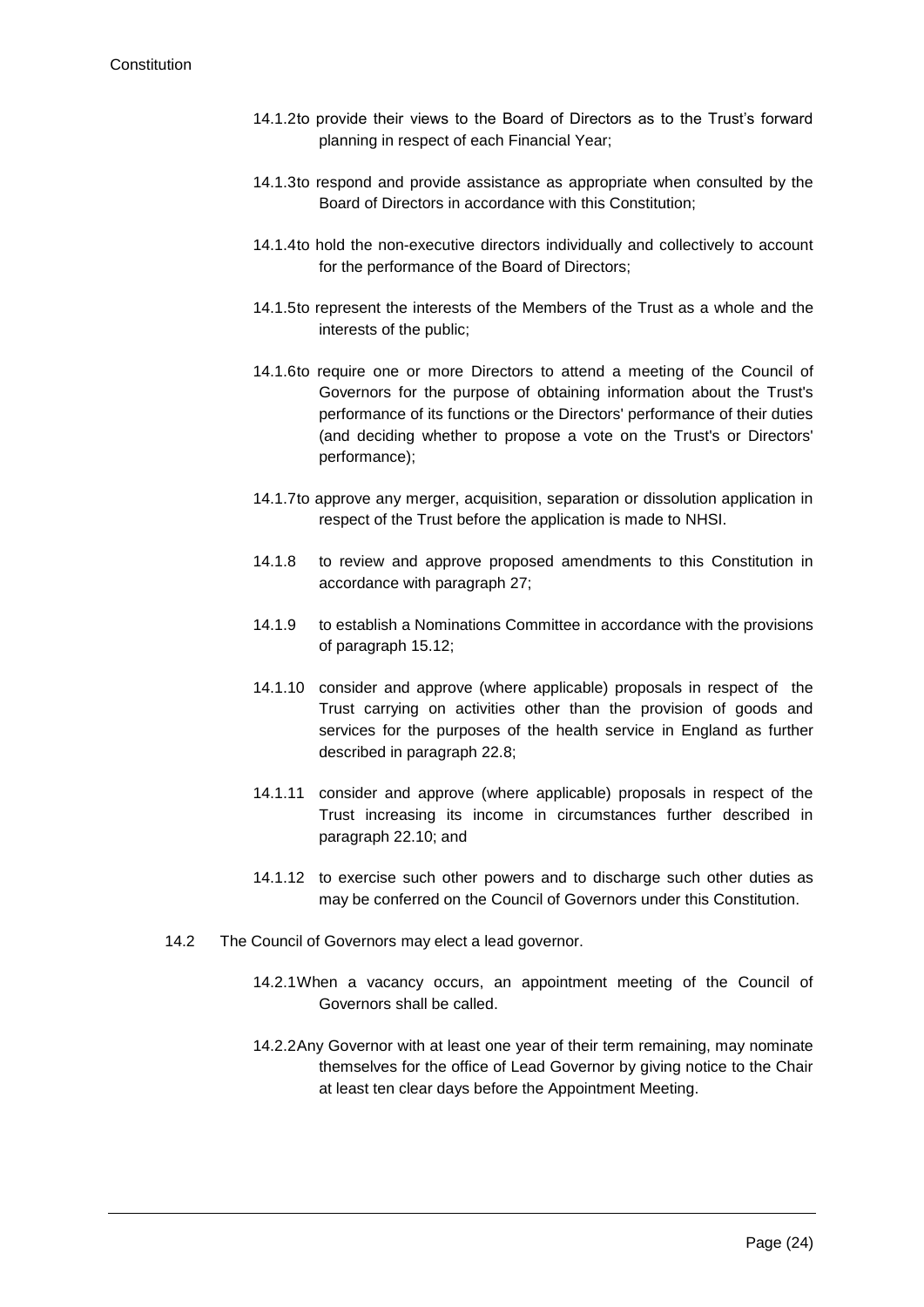- 14.2.3As long as at least one nomination has been received in accordance with paragraph 14.2.1, the Council of Governors shall appoint the Lead Governor at the Appointment Meeting.
- 14.3 If:
	- one nomination has been received, the nominated Governor shall be appointed Lead Governor at the Appointment Meeting;
	- more than one nomination has been received, the Council of Governors shall choose the Lead Governor by paper ballot at the Appointment Meeting, and if there is an equality of votes, the tied nominees shall draw lots to decide which of them shall be chosen;
	- no nomination has been received, the office shall lie vacant until the next Appointment Meeting.
- 14.4 The Lead Governor may resign from the office at any time by giving written notice to the Chair, and shall cease to hold the office immediately if they cease to be a Governor.
- 14.5 If a Lead Governor ceases to hold office during their term, the second- placed nominee in the last ballot for the office shall be offered the opportunity to assume the vacant office for the unexpired balance of the retiring Lead Governor's term. If that candidate does not agree to fill the vacancy it will then be offered to the third-placed nominee and so on until the vacancy is filled. If no candidate is available or willing to fill the vacancy, the office shall remain vacant until the next Appointment Meeting.
- 14.6 The Lead Governor's duties shall be as follows:
	- facilitating communication between Governors and members of the Board of Directors;
	- assisting the Chair in settling the agenda for meetings of the Council of Governors and other meetings involving Governors;
	- chairing the Council of Governors when required to do so by the Standing Orders attached at Annex 2;
	- contributing to the appraisal of the Chair in such manner and to such extent as the person conducting the appraisal may see fit;
	- initiating proceedings to remove a Governor where circumstances set out in this Constitution for removal have arisen (without prejudice to the right of any other Governor to initiate such proceedings);
	- liaising, as appropriate, with councils of governors for other NHS Foundation Trusts, and
	- such other duties, consistent with the 2006 Act and this Constitution, as may be approved by the Governors.
- 14.7 If NHSI has appointed a panel for advising governors, a Governor may refer a question to that panel as to whether the Trust has failed or is failing to act in accordance with this Constitution or Chapter 5 of Part 1 the 2006 Act. A Governor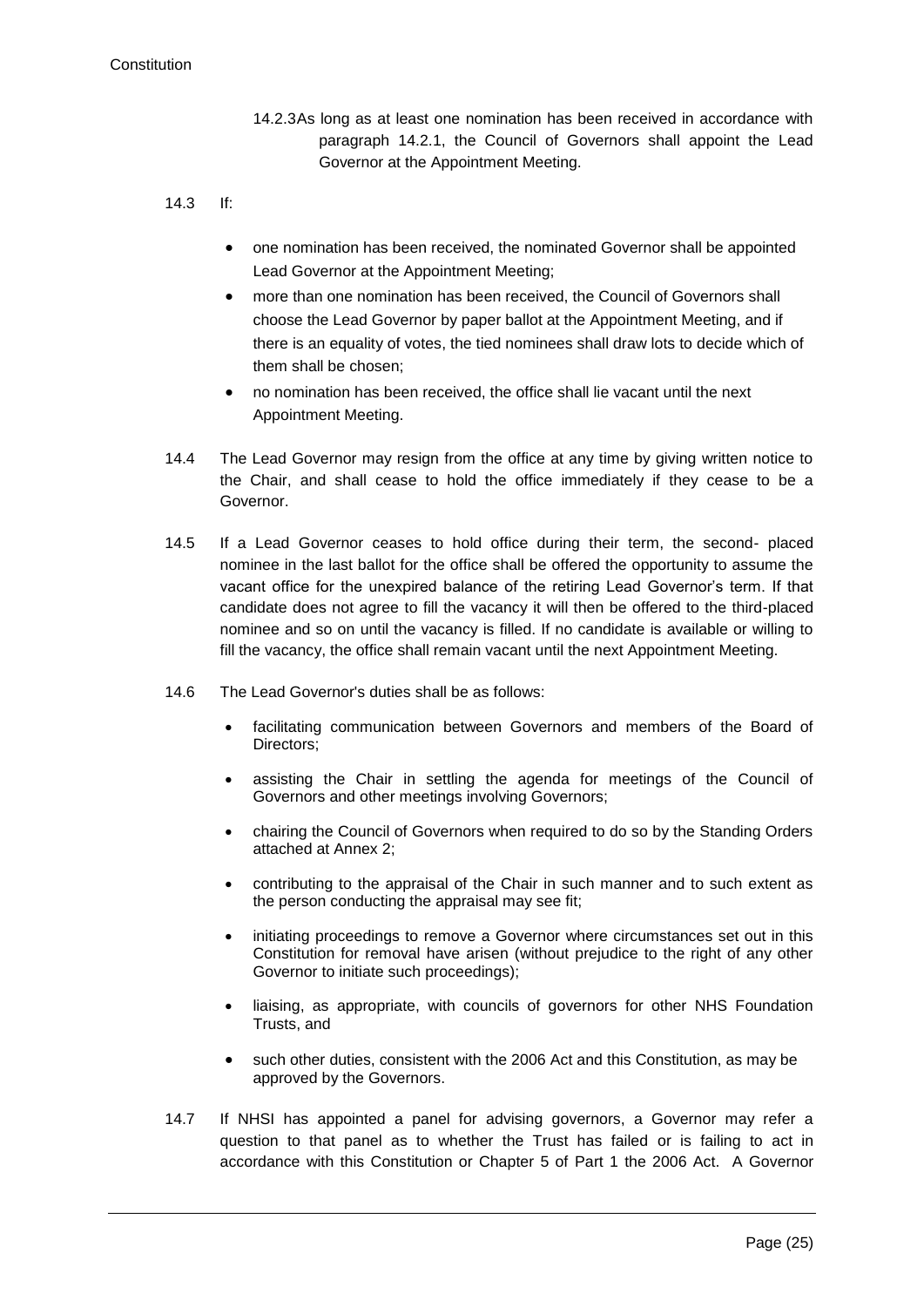may only refer a question under this paragraph if more than half of the members of the Council of Governors voting approve the referral.

14.8 The Trust must take steps to secure that the Governors are equipped with the skills and knowledge they require in their capacity as such.

#### **15. COUNCIL OF GOVERNORS – MEETINGS**

- 15.1 The Council of Governors, in consultation with the Board of Directors, shall adopt and at all times adhere to:
	- 15.1.1 procedures governing the conduct of its meetings and these shall be in accordance with Annex 2; and
	- 15.1.2 a Code of Conduct for the Governors of the Trust and this shall be in accordance with Annex 5.
- <span id="page-26-1"></span>15.2 The Chair of the Trust or in their absence the Deputy Chair shall preside at meetings of the Council of Governors. If the Chair and Deputy Chair are absent such other nonexecutive Director of the Trust as the Chair shall nominate shall preside but if the Chair shall have failed or declined to make such a nomination the Council of Governors shall nominate one of the Governors present at the meeting to preside and that person shall for the purposes of that meeting exercise the powers of the Chair in relation to it.
- 15.3 If any matter for consideration at a meeting of the Council of Governors relates to the conduct and interests of the Chair or to the conduct and interests of a non-executive Director individually or to the non-executive Directors as a class, neither the Chair, the individual non-executive Director nor any of the non-executive Directors (as the case may be) shall preside over that period of the meeting during which that matter is under consideration. The Governors (excluding the Chair, the individual non-executive Directors or non-executive Directors as a class as the specific circumstances require) present at the meeting shall elect one of their number to preside during that period.
- 15.4 The Council of Governors shall meet not less than three times each Financial Year.
- <span id="page-26-0"></span>15.5 At a general meeting to take place each year the Council of Governors shall receive and consider the Trust's annual accounts, any report of the Auditor on them and the Trust's annual report.
- <span id="page-26-3"></span>15.6 A Governor may not vote at a meeting of the Council of Governors unless within the previous 12 month period they have made a declaration in the form specified at paragraph [15.7](#page-26-2) stating of which constituency or Class of a constituency they are a Member and that they are not prevented from being a member of the Council of Governors by paragraph 8(1) of Schedule 7 to the 2006 Act or otherwise under this Constitution.
- <span id="page-26-2"></span>15.7 The declaration referred to in paragraph [15.6](#page-26-3) shall be in such form as will comply with all relevant requirements of the 2006 Act and of this Constitution and will be in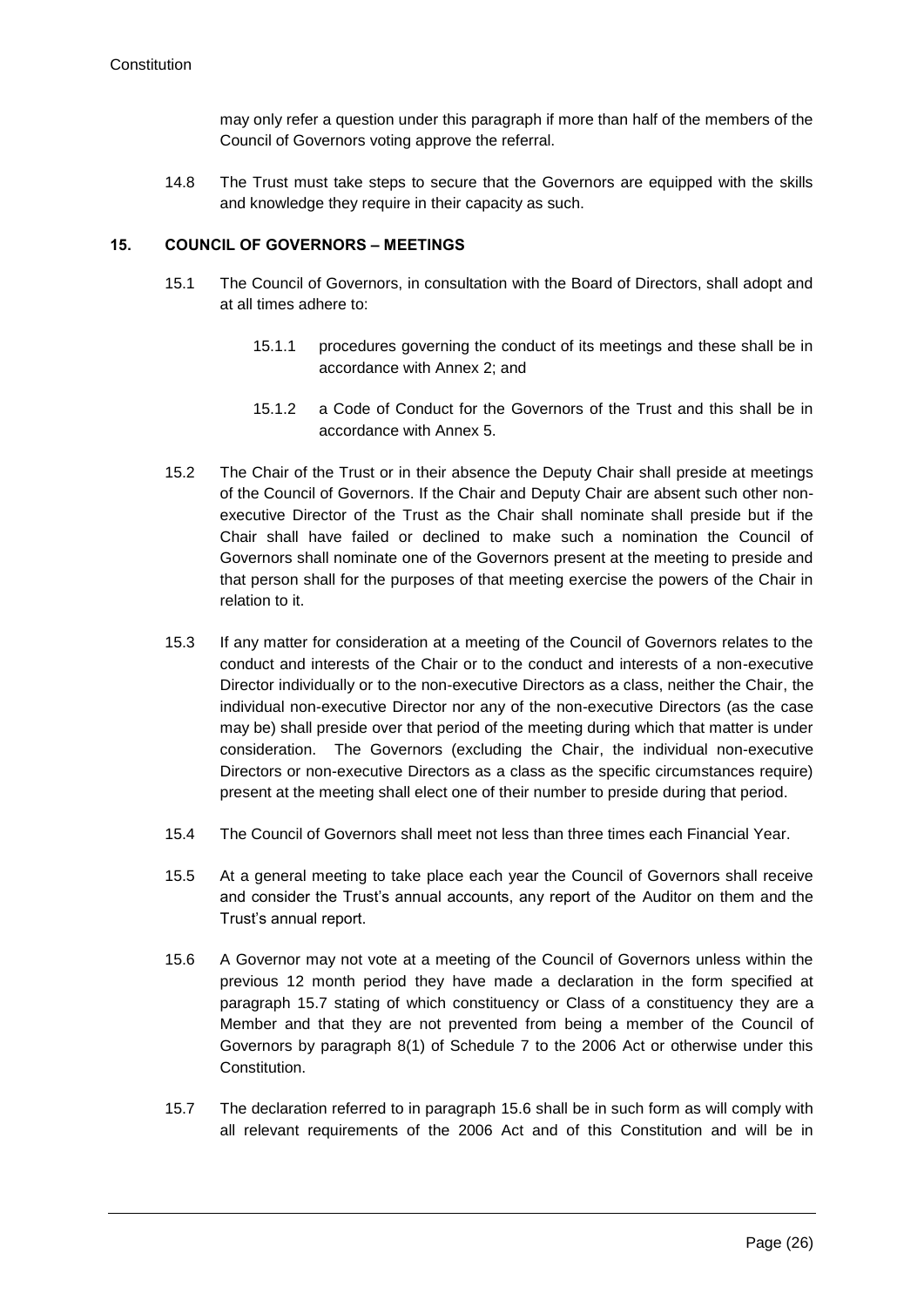accordance with Annex 4 or as may be otherwise determined by the Trust from time to time.

15.8 No proceedings of the Council of Governors shall be invalidated by any vacancy in its membership or any defect in the appointment or election of any Governor.

#### **Committees and Sub-Committees**

- <span id="page-27-0"></span>15.9 The Council of Governors may appoint committees consisting of its members to assist it in carrying out its functions. A committee appointed under this paragraph may appoint a sub-committee.
- 15.10 Committees or sub-committees appointed under paragraph [15.9](#page-27-0) may call upon outside advisors to help them in their tasks and these may include members of the Board of Directors.
- 15.11 The Council of Governors may seek external advice where it considers it reasonable and proportionate to do so for the discharge of its roles and responsibilities and where approved by the Chairman.

#### **Nominations Committee**

- 15.12 The Council of Governors shall establish a Nominations Committee to assist it in the recruitment and recommendation of candidates for the post of non-executive Director of the Trust in accordance with the process more particularly set out in paragraphs [15.14](#page-27-1) and [18.5](#page-31-0) below.
- 15.13 The Nominations Committee shall comprise not more than 6 persons and these shall include the Chair (who shall also preside as Chairman of the Committee), and 5 Governors, a majority of whom shall be drawn from the patient or public constituencies.
- <span id="page-27-1"></span>15.14 The Terms of Reference of the Nominations Committee shall be determined by the Council of Governors who shall in doing so and also in preparing the specification referred to in paragraph [18.5](#page-31-0) below seek and have due regard to the opinion of the Board of Directors in relation thereto.

## <span id="page-27-2"></span>**16. COUNCIL OF GOVERNORS - EXPENSES**

- 16.1 The Trust may reimburse travelling and other expenses to Governors at such rates and on such basis as the Trust may decide. These are to be published in the Trust's annual report.
- 16.2 The remuneration and allowances for non-executive Directors are to be fixed by the Council of Governors and details thereof are to be published in the Trust's annual report.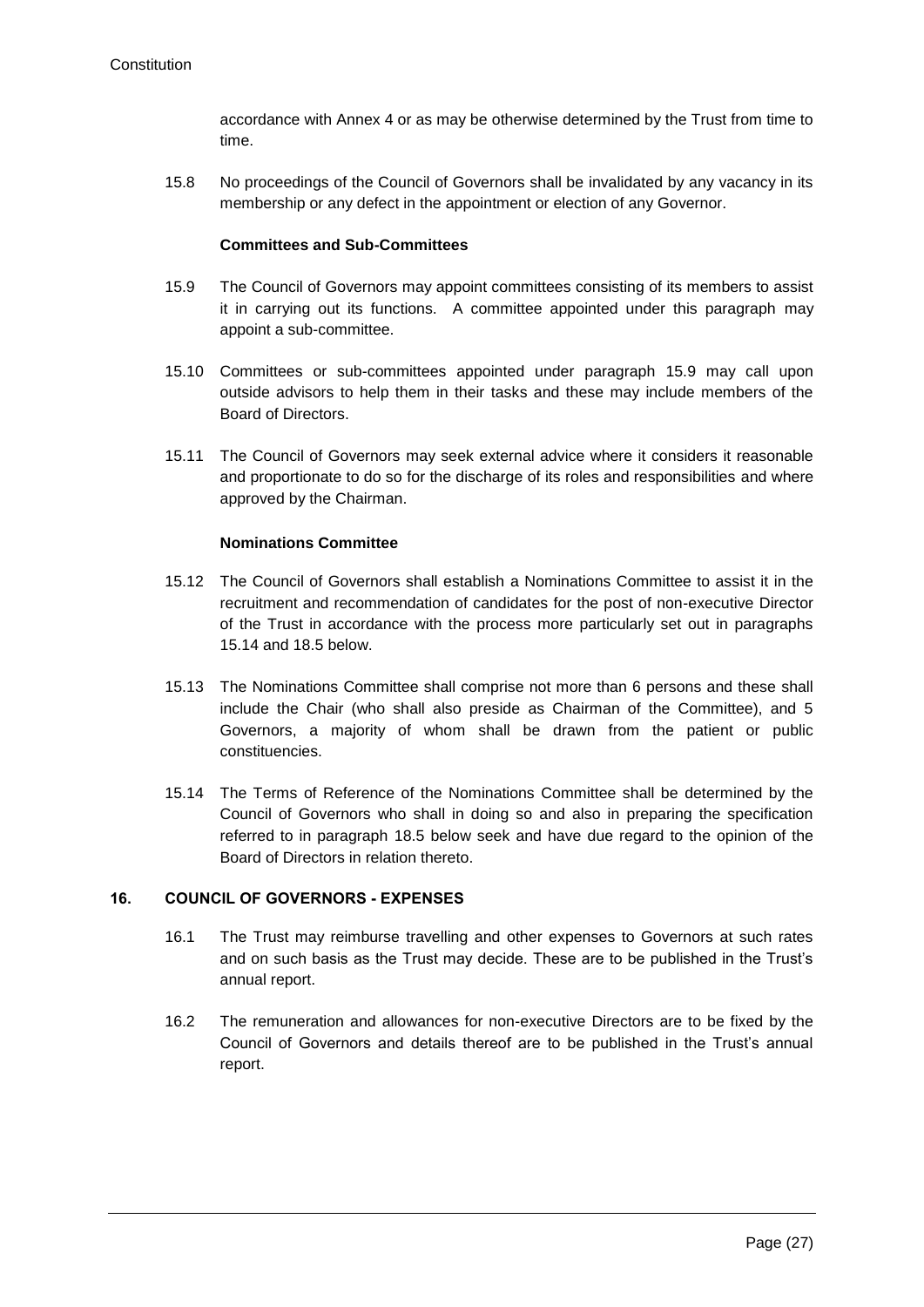#### **Remuneration**

16.3 The Governors shall receive no remuneration from the Trust for acting as Governors but may be reimbursed for travelling and other expenses as provided for in paragraph [16.1](#page-27-2) above.

#### **17. DECLARATION OF INTERESTS OF GOVERNORS**

- 17.1 A Governor who has an interest in an actual, proposed or possible contract, transaction or arrangement made by or likely to be made by the Trust, another foundation trust or another NHS body, shall declare the nature of that interest to a meeting of the Council of Governors.
- 17.2 The declaration shall be made at the first meeting of the Council of Governors attended by the Governor upon their appointment or election as a Governor and the Secretary shall cause a formal record of any such declaration to be made in the minutes of the meeting.
- 17.3 A Governor has an interest in a contract, transaction or arrangement made with any company or firm of which they are a member, or with any individual, organisation or legal entity with whom they are connected.
- 17.4 A general notice given by a Governor to a meeting of the Council of Governors to the effect that after the date of that notice:
	- 17.4.1 they are a member of a specified company or firm and is to be regarded as interested in any contract, transaction or arrangement entered into with that company or firm, or
	- 17.4.2 they are to be regarded as interested in any contract, transaction or arrangement made with a specified individual, organisation or legal entity connected with them; or
	- 17.4.3 is deemed a sufficient declaration of interest in relation to any such contract, transaction or arrangement.
- <span id="page-28-0"></span>17.5 An individual, organisation or legal entity is to be considered to be connected with a Governor if they, or it:
	- 17.5.1 is an organisation or legal entity of which they are a governor, director, partner or employee; or
	- 17.5.2 is their spouse or partner; or
	- 17.5.3 is their child or step-child, including any illegitimate child of theirs but not including any person who has attained the age of 18; or
	- 17.5.4 is a body corporate in which they and the persons connected with them are interested in shares comprised in the equity capital of that body corporate of a nominal value equal to at least one fifth of that share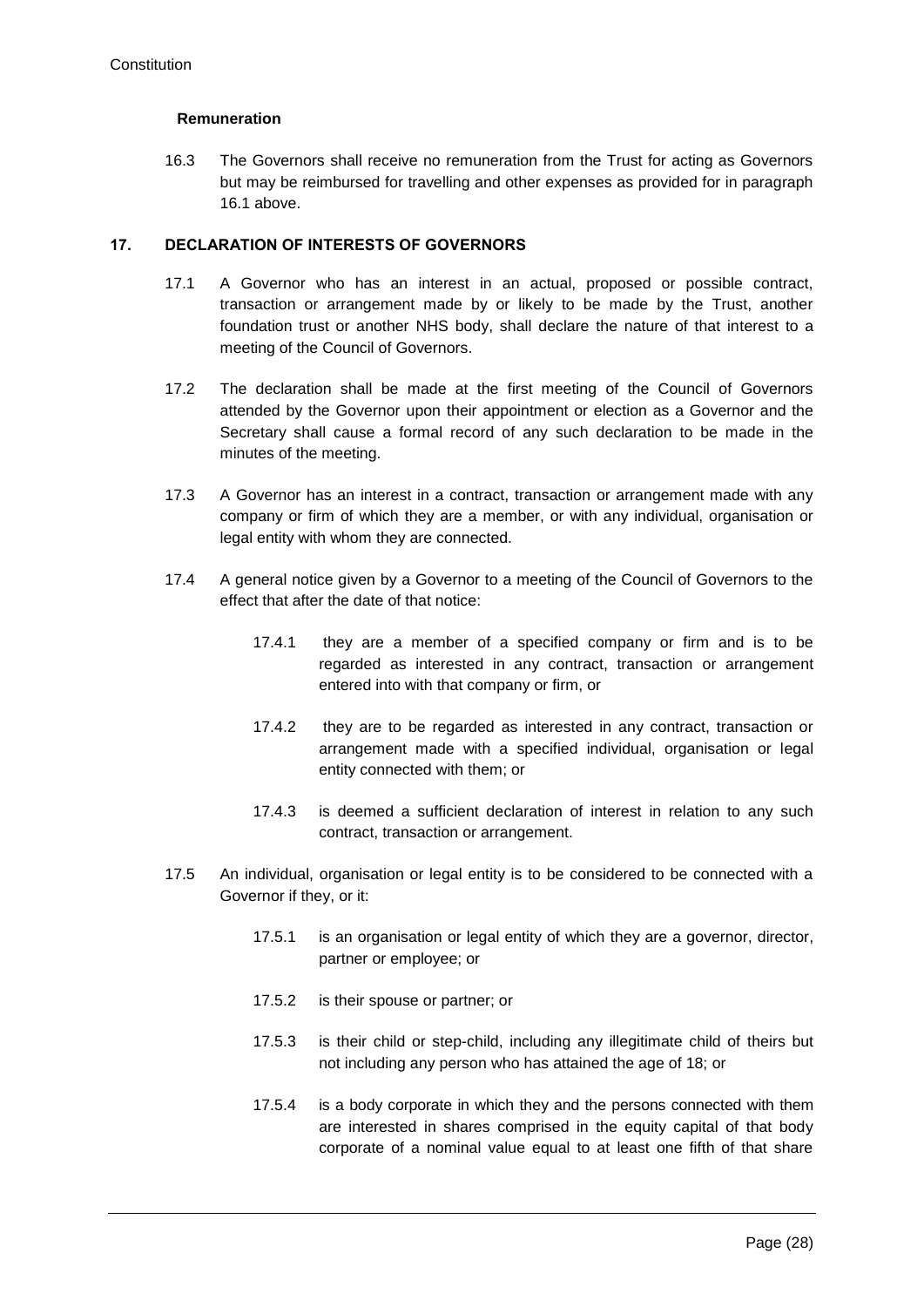capital, or are entitled to exercise or control the exercise of more than one fifth of the voting power at any general meeting of that body; or

- 17.5.5 acts in the capacity of trustee of any trust the beneficiaries of which include the Governor and/or any individual or legal entity connected with them.
- 17.6 The provisions of paragraph [17.5](#page-28-0) shall not apply to a person acting in the capacity of trustee under an employees' share scheme or a pension scheme.
- 17.7 A Governor shall not be treated as having an interest in a contract, proposed contract or other matter by reason only of an interest in any company, body or person with which they are connected which is so remote or insignificant that it cannot reasonably be regarded as likely to influence a Governor in the consideration or discussion of or in voting on any question with respect to that contract or matter.
- 17.8 A Governor must as soon as possible and in any event within 14 days of their appointment as a Governor declare to the Secretary particulars of:
	- 17.8.1 any company of which they are or were in the last preceding five years been a director;
	- 17.8.2 any charity or voluntary organisation in the field of health and social care in which they hold a position of authority;
	- 17.8.3 any political party or recognised campaign or pressure group of which they are a member or employee; and
	- 17.8.4 any employment, business, or other relationship which might influence or conflict with, or might reasonably be predicted to influence or conflict with the interests of the Trust.
- 17.9 The Secretary shall cause any such declarations to be noted at the next following meeting of the Council of Governors and a record to be made in the minutes of the meeting.
- 17.10 An interest of which a Governor has no knowledge and of which it is unreasonable to expect them to have knowledge shall not be treated as an interest of theirs.
- 17.11 It is the responsibility of each Governor as soon as they become aware of any change to the interests declared by them to declare that change to the next possible meeting of the Council of Governors. The Secretary shall cause a record of such declarations to be made in the minutes of the meeting.
- 17.12 The Secretary shall enter the particulars of each declaration made under this paragraph 17 in the Register of Governors' Interests within 14 days of the date of the meeting of the Council of Governors at which the declaration is made and shall ensure that the Register of Governors' Interests is available for inspection by members of the public at all reasonable times.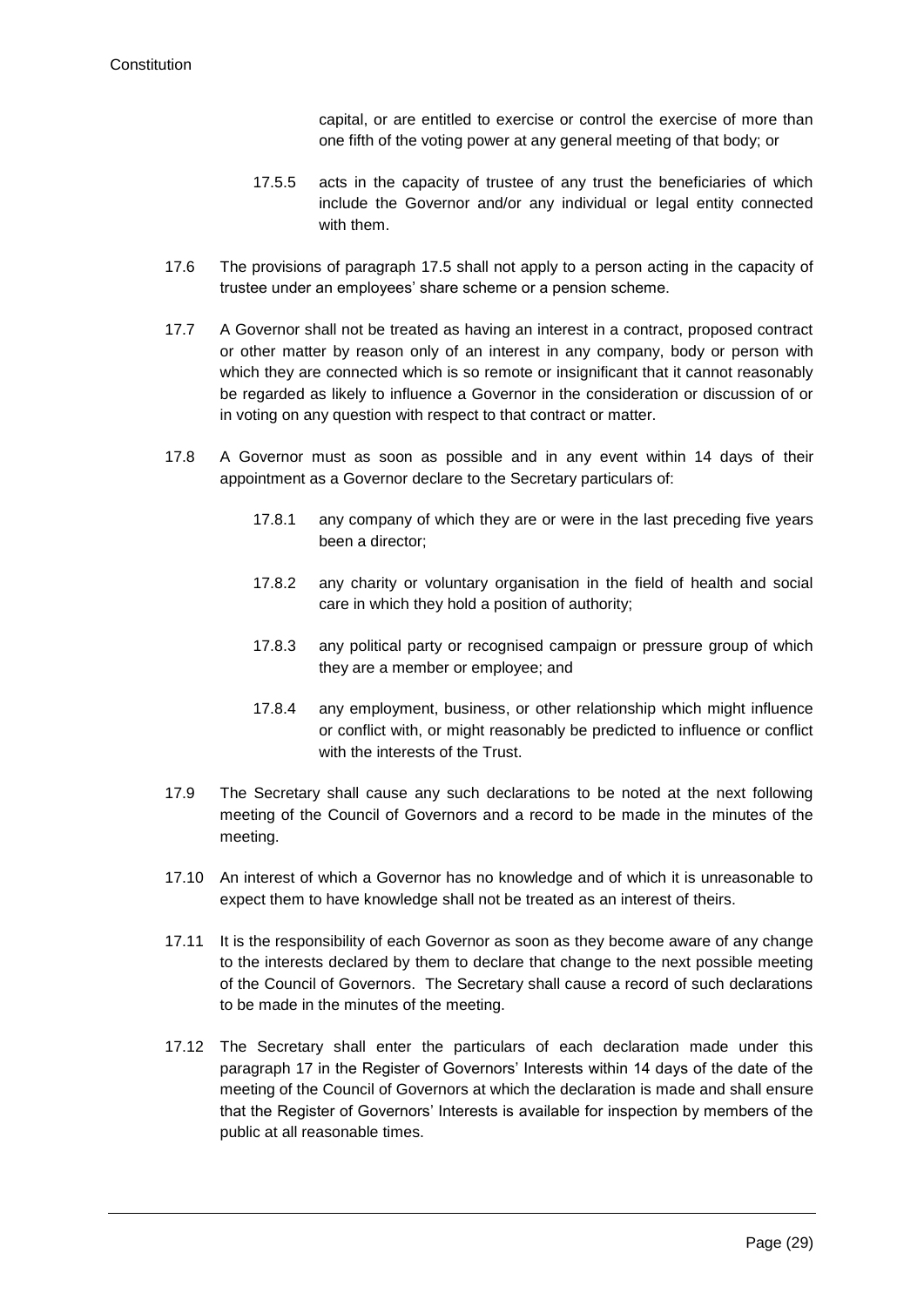17.13 If a Governor has any doubt about the relevance of an interest, they should discuss this with the Secretary.

#### **Conflict of Interests of Governors**

- 17.14 If a Governor has an interest in any actual or proposed contract, arrangement, transaction or other matter and is present at a meeting of the Council of Governors (or any committee or sub-committee of it) at which the contract, arrangement, transaction or other matter is the subject of consideration, they shall at the meeting and as soon as practicable after its commencement disclose the fact and shall not take part in the consideration or discussion of the contract or other matter or vote on any question with respect to it and they shall no longer count towards the quorum.
- 17.15 If a question arises at a meeting of the Council of Governors or a committee or subcommittee thereof as to the right of a Governor to vote, the question may, before the conclusion of the meeting, be referred to the Chair of the meeting and their ruling in relation to any Governor other than themselves shall be conclusive.

#### **18. BOARD OF DIRECTORS**

- 18.1 The Trust shall have a Board of Directors which shall consist of executive and nonexecutive Directors appointed in accordance with this Constitution and with the provisions of the 2006 Act.
- 18.2 The Board of Directors shall comprise:
	- 18.2.1 the following non-executive Directors:
		- 18.2.1.1 a Chair; and
		- 18.2.1.2 at least five and up to eight other non-executive Directors, and
	- 18.2.2 the following executive Directors:
		- 18.2.2.1 a Chief Executive (and Accountable Officer);
		- 18.2.2.2 a Chief Financial Officer; and
		- 18.2.2.3 at least three and up to six other executive Directors.
	- 18.2.3The executive Directors shall include a Registered Medical Practitioner or Registered Dentist and a Registered Nurse or Registered Midwife.
- 18.3 The Board of Directors shall elect one of the non-executive Directors to be Deputy-Chair of the Board of Directors. If the Chair is unable to discharge their office as Chair of the Trust, the Deputy-Chair of the Board of Directors shall be acting Chair of the Trust.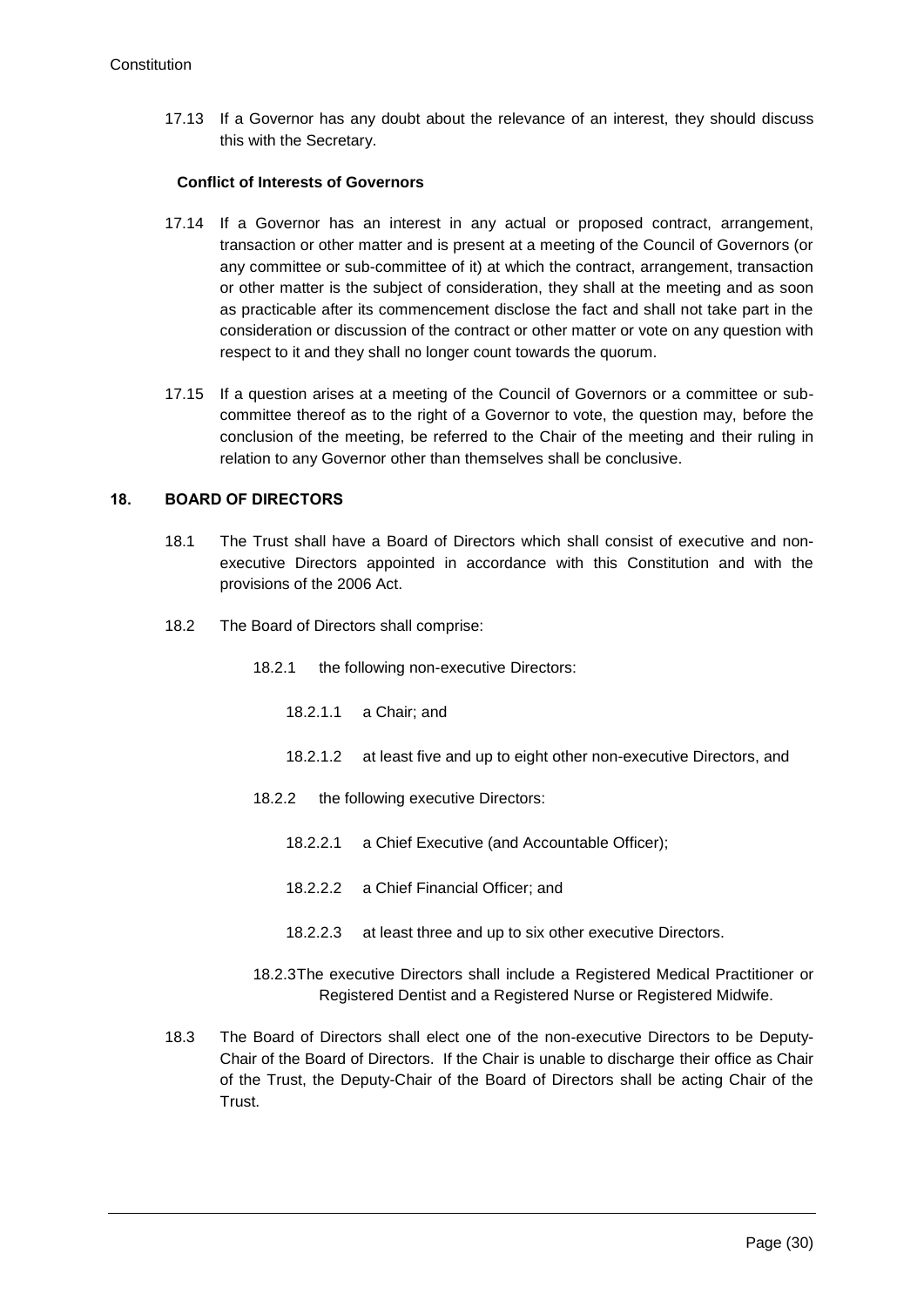- 18.4 Only a Member of a Public Constituency or the Patient Constituency or an individual exercising functions for King's College London may be appointed as a non-executive Director.
- <span id="page-31-0"></span>18.5 Non-executive Directors shall be appointed in accordance with a process of open competition as follows:
	- 18.5.1 the Nominations Committee shall in accordance with paragraph [15.14](#page-27-1) above prepare a specification which shall describe the role and responsibilities of a non-executive Director of the Trust and any particular skills, qualifications or experience of the Trust which it would be desirable for a non-executive Director to possess;
	- 18.5.2 the Nominations Committee shall then:
		- 18.5.2.1 seek candidates by open advertisement and by such other means as they consider appropriate;
		- 18.5.2.2 interview such candidates as they consider appropriate; and
		- 18.5.2.3 recommend the most appropriate candidate(s) to the Council of Governors for appointment;
	- 18.5.3the Council of Governors shall appoint non-executive directors of the Trust by resolution at a general meeting in accordance with paragraph [14.1.1.](#page-23-0)
	- 18.5.4The Council of Governors may appoint a person who is willing to act to be a non-executive Director to fill a vacancy. A non-executive Director so appointed shall hold office only until the next following general meeting of the Council of Governors. If not reappointed at such general meeting they shall vacate office at the conclusion thereof.
	- 18.5.5The Council of Governors may at any meeting remove a non-executive Director, but shall vote upon the removal of the non-executive Director at the next following general meeting of the Council of Governors and unless the vote is carried at that general meeting the non-executive Director shall be re-appointed automatically at the conclusion thereof.
	- 18.5.6The validity of any act of the Trust shall not be affected by any vacancy among the Directors or by any defect in the appointment of any Director.

# **Terms of Office**

18.6 The non-executive Directors (including the Chair) shall be eligible for appointment for two four year terms of office, and in exceptional circumstances a further term of two years. No non-executive Director (including the Chair) shall be appointed to that office for a total period which exceeds ten years in aggregate. .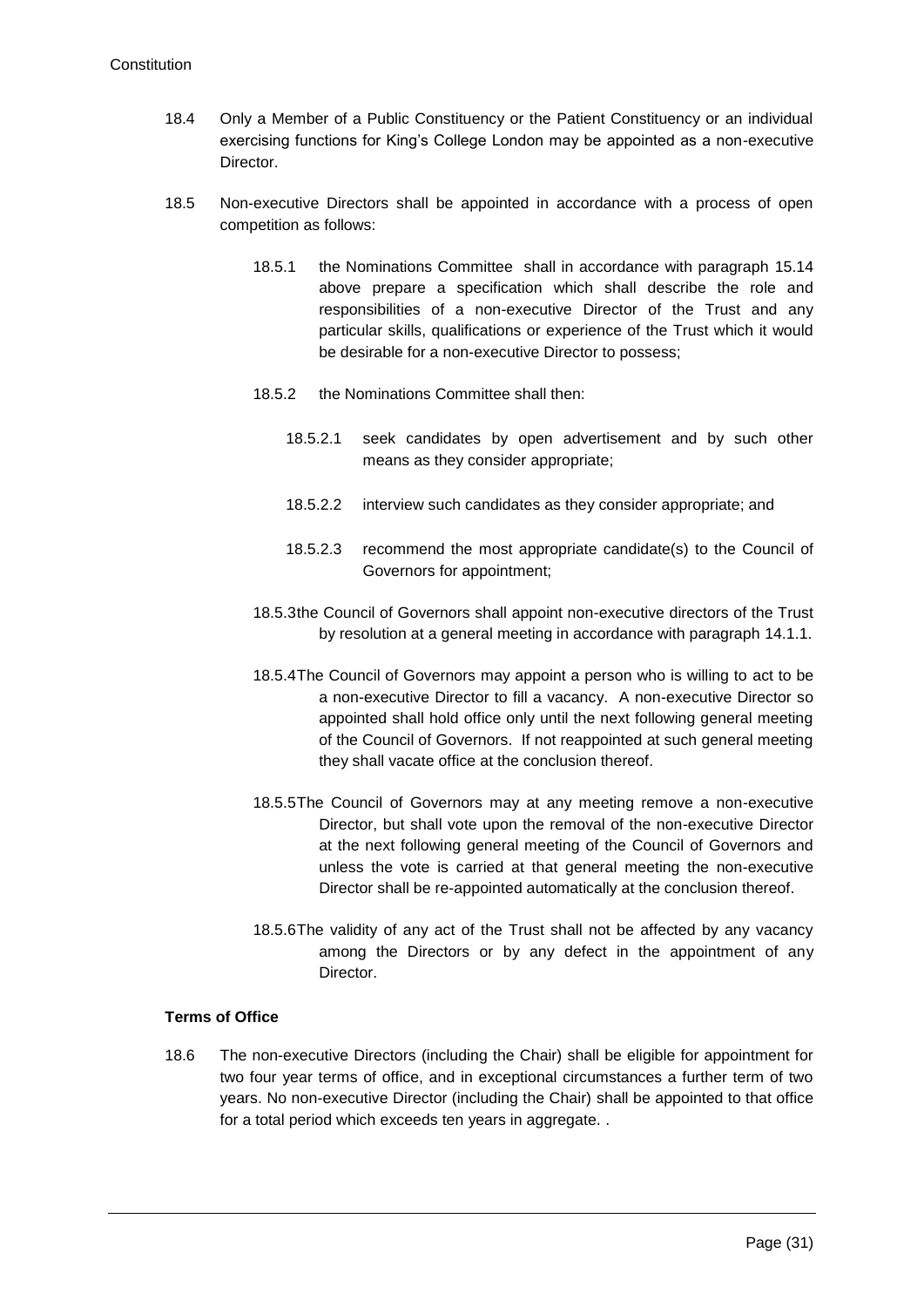- 18.7 The Chief Executive (and Accounting Officer) shall hold office for a period in accordance with the terms and conditions of office decided by the relevant committee of non-executive Directors.
- 18.8 The executive Directors, other than the Chief Executive, shall hold office for a period in accordance with the terms and conditions decided by the relevant committee of non-executive Directors.

#### **Termination of Tenure and Disqualification**

- 18.9 A Director may resign from that office at any time during the period of that office by giving notice in writing to the Secretary.
- 18.10 A person may not become or continue as a Director of the Trust if:
	- 18.10.1 they have been adjudged bankrupt or their estate has been sequestrated and (in either case) has not been discharged; or
	- 18.10.2 they are a person in relation to whom a moratorium period under a debt relief order applies (under Part 7A of the Insolvency Act 1986); or
	- 18.10.3 they have made a composition or arrangement with, or granted a trust deed for, their creditors and has not been discharged in respect of it; or
	- 18.10.4 within the preceding five years they have been convicted of any offence anywhere in the world and a sentence of imprisonment (whether suspended or not) for a period of not less than three months (without the option of a fine) was imposed on them; or
	- 18.10.5 their tenure of office as a chairman or member or director of a Health Service Body has been terminated on the grounds that their appointment is not in the interests of the health service;
	- 18.10.6 they have had their name removed from a list maintained under regulations pursuant to sections 91, 106, 123, or 147A of the 2006 Act, or the equivalent lists maintained by Local Health Boards in Wales under the National Health Service (Wales) Act 2006, and they have not subsequently had their name included in such a list and due to such reasons, they are considered by the Foundation Trust to be unsuitable to be a Director; or
	- 18.10.7 they has within the preceding two years been dismissed otherwise than by reason of redundancy or ill health, from any paid employment with a Health Service Body; or
	- 18.10.8 they are the subject of a disqualification order made under the Company Directors' Disqualification Act 1986; or
	- 18.10.9 they have failed without reasonable cause to fulfil any training requirement established by the Board of Directors; or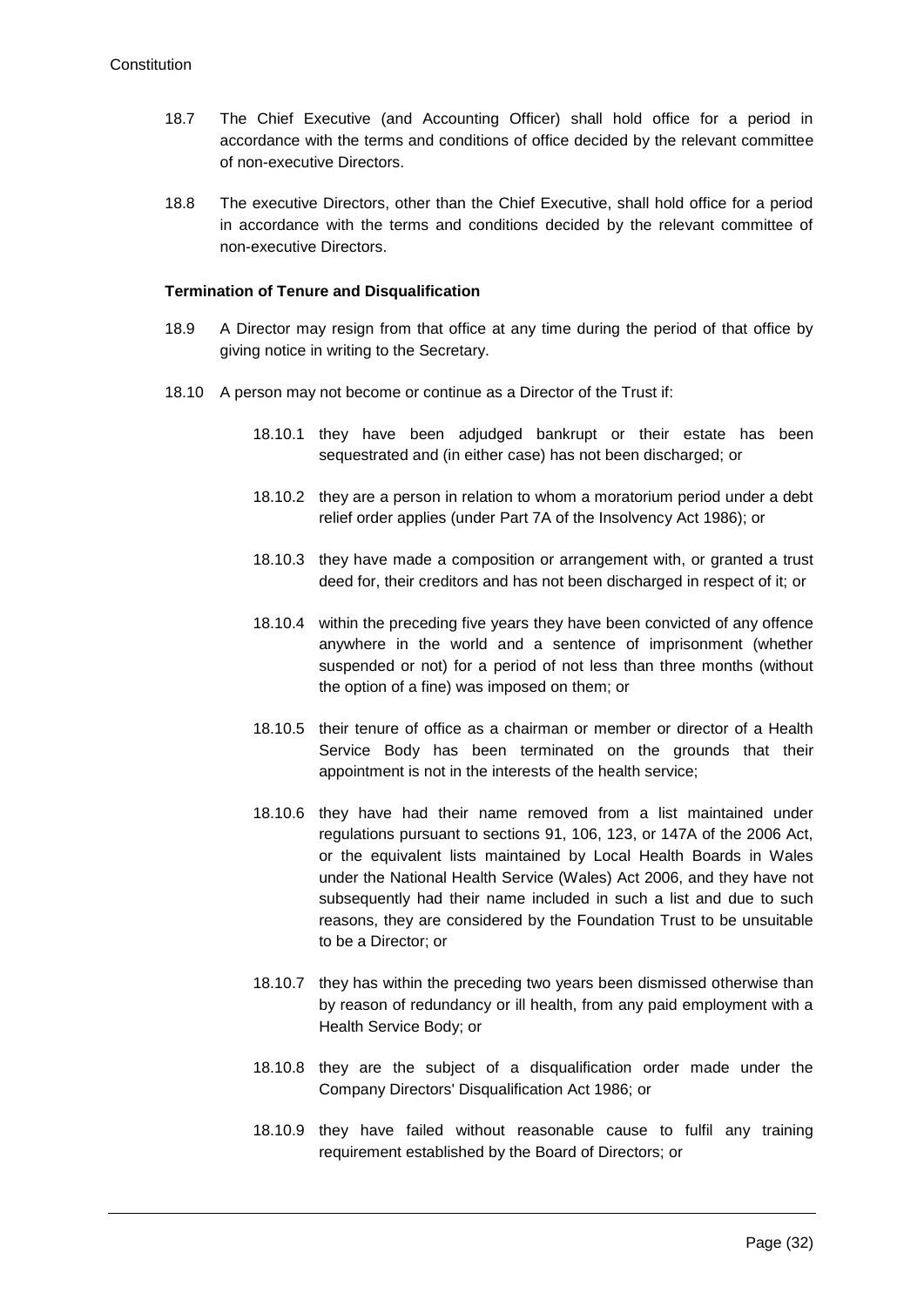- 18.10.10 they have failed to sign and deliver to the Secretary a statement in the form required by the Board of Directors confirming acceptance of the Directors' Code of Conduct; or
- 18.10.11 they are an Immediate Family Member of a Director or a Governor; or
- 18.10.12 they are the subject of a Sex Offenders Order and/or their name in included in the Sex Offenders Register; or
- 18.10.13 on the basis of disclosures obtained through an application to the Disclosure and Barring Service or otherwise, they are not considered suitable by the Chairman; or
- 18.10.14 they have demonstrated aggressive or violent behaviour (such as verbal assault, physical assault, violence or harassment at any NHS hospital, NHS premises or other NHS establishment or against any of the Foundation Trust's employees or other persons who exercise the functions for the purposes of the Foundation Trust in circumstances where the Foundation Trust has taken further action in line with the Foundation Trust's policy, whether or not in circumstances leading to their removal or exclusion from any NHS hospital, premises or establishment; or
- 18.10.15 in the case of a non-executive Director, they no longer satisfy paragraph 18.4 above; or
- 18.10.16 they are otherwise disqualified at law from acting as a director of an NHS foundation trust; or
- 18.10.17 NHSI has exercised their power under the 2006 Act to remove that person as a Director of the Trust or any other foundation trust within their jurisdiction or has suspended them from office or has disqualified them from holding office as a director of the Trust for a specified period; or
- 18.10.18 where the Secretary reasonably considers (having sought appropriate clinical advice) that they lack capacity, for the purposes of the Mental Capacity Act 2005, to manage and administer their property and/or affairs; or
- 18.10.19 they do not otherwise meet the requirements of the Health and Social Care Act 2008 (Regulated Activities) Regulations 2014; or
- 18.10.20 they have refused or failed to sign or make and deliver to the Secretary, or has falsely signed or made, a statement or declaration in such form as may from time to time be determined or required by the Trust in connection with their role as a Director within the period specified.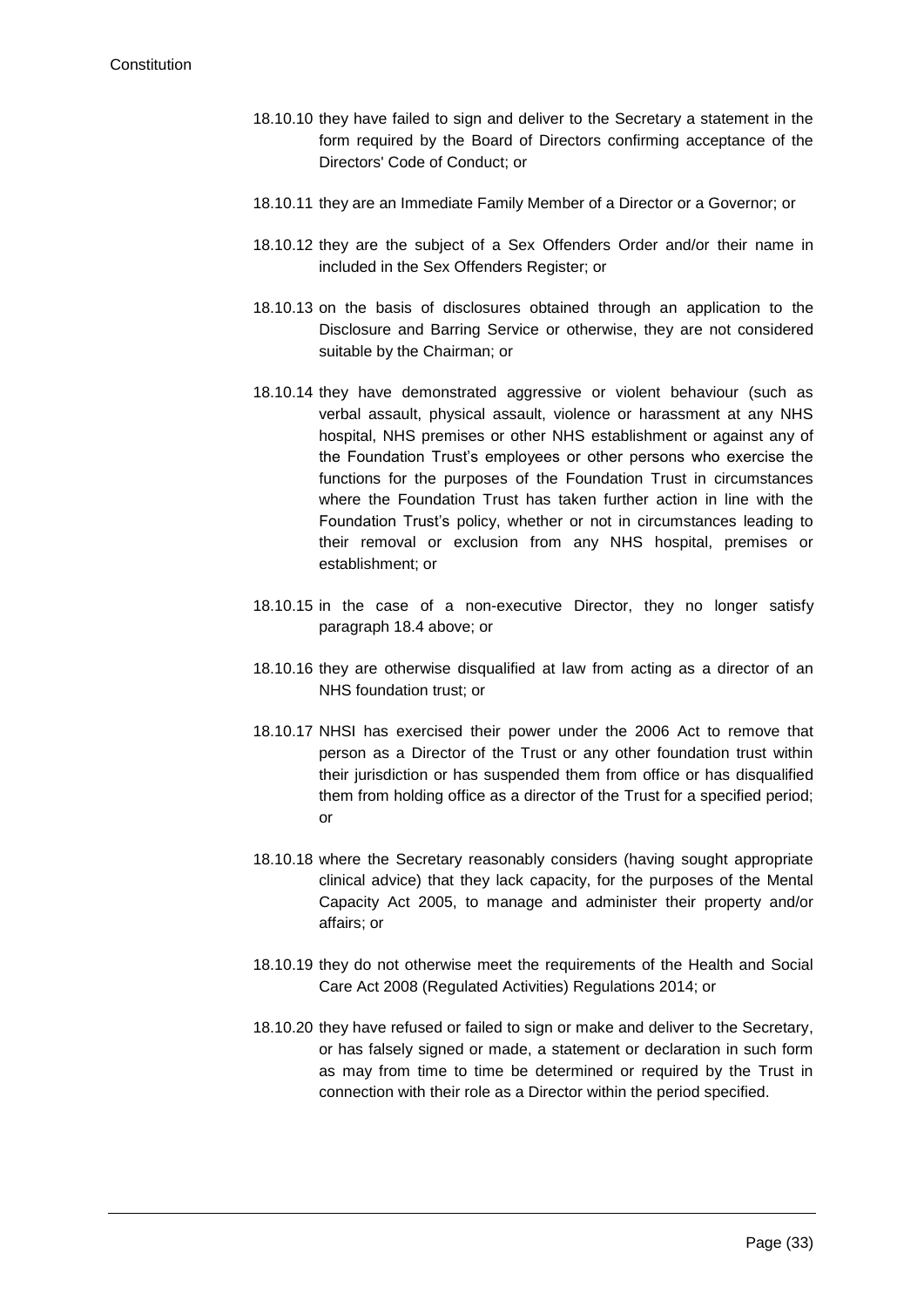#### **Roles and Responsibilities**

- 18.11 The general duty of the Board of Directors and of each Director individually is to act with a view to promoting the success of the Trust so as to maximise the benefits for members of the Trust as a whole and for the public.
- 18.12 The Directors shall at all times cause the Trust to carry out its business in accordance with the provisions of this Constitution.
- 18.13 A committee of non-executive Directors established as an audit committee shall monitor, review and carry out such functions as are appropriate.
- 18.14 The non-executive Directors shall appoint and remove the Chief Executive (and Accounting Officer). The appointment of a Chief Executive (but not their removal) shall require the approval of the Council of Governors.
- 18.15 A committee consisting of the Chair, the Chief Executive (and Accounting Officer) and the other non-executive Directors shall appoint and remove the executive Directors.
- 18.16 The Trust shall establish a committee of non-executive Directors to fix the remuneration and allowances and the other terms and conditions of office of the executive Directors.
- 18.17 The Trust may establish advisory committees whose membership may include Governors, executive and non-executive Directors of the Trust, external advisors and other persons as the Trust may think fit.

#### **Meetings of Directors**

- 18.18 The Board of Directors shall adopt Standing Orders covering the proceedings and business of its meetings. These shall include setting a quorum for meetings, both of executive and non-executive Directors. The proceedings shall not however be invalidated by any vacancy in its membership, or any defect in a Director's appointment.
- 18.19 Meetings of the Board of Directors shall be open to members of the public, however, members of the public may be excluded from a meeting for special reasons.
- 18.20 Before holding a meeting, the Board of Directors must send a copy of the agenda of the meeting to the Council of Governors. As soon as practicable after holding a meeting, the Board of Directors must send a copy of the minutes of the meeting to the Council of Governors.
- 18.21 The Chair of the Trust or, in their absence, the Deputy-Chair of the Board of Directors, is to chair meetings of the Board of Directors. If neither the Chair nor the Deputy Chair is present, then one of the other non-executive Directors present shall chair.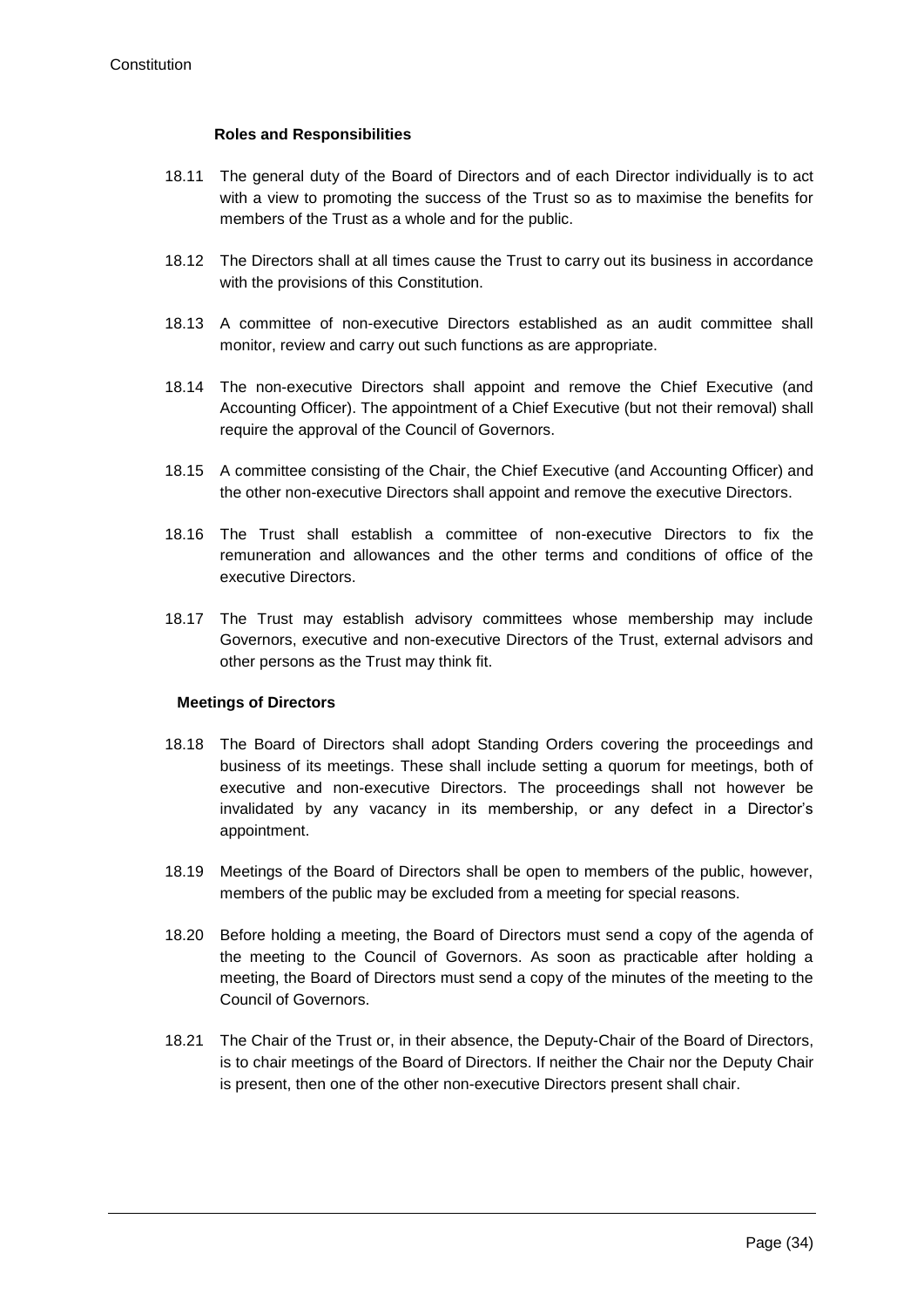#### **Declaration of Interests of Directors**

- 18.22 A Director who has an interest in an actual, proposed or possible contract, transaction or arrangement made by, or likely to be made by the Trust, another foundation trust or another NHS body shall declare the nature of that interest to a meeting of the Board of Directors.
- 18.23 The declaration shall be made at the first meeting of the Board of Directors attended by the Director upon their appointment as a Director and the Secretary shall cause a formal record of any such declaration to be made in the minutes of the meeting.
	- 18.23.1 A Director has an interest in a contract, transaction or arrangement made with any company or firm of which they are a member, or with any individual, organisation or legal entity with whom they are connected.
	- 18.23.2 A general notice given by a Director to a meeting of the Board of Directors to the effect that after the date of that notice:
		- 18.23.2.1 they are a member of a specified company or firm and is to be regarded as interested in any contract, transaction or arrangement entered into with that company or firm, or
		- 18.23.2.2 they are to be regarded as interested in any contract, transaction or arrangement made with a specified individual, organisation or legal entity connected with them,

is deemed a sufficient declaration of interest in relation to any such contract, transaction or arrangement.

- 18.23.3 An individual, organisation or legal entity is to be considered to be connected with a Director if they, she or it:
	- 18.23.3.1 is an organisation or legal entity of which they are a governor, director, partner or employee; or
	- 18.23.3.2 is their spouse or partner; or
	- 18.23.3.3 is their child or step-child, including any illegitimate child of their but not including any person who has attained the age of 18; or
	- 18.23.3.4 is a body corporate in which they and the persons connected with them are interested in shares comprised in the equity capital of that body corporate of a nominal value equal to at least one fifth of that share capital, or are entitled to exercise or control the exercise of more than one fifth of the voting power at any general meeting of that body; or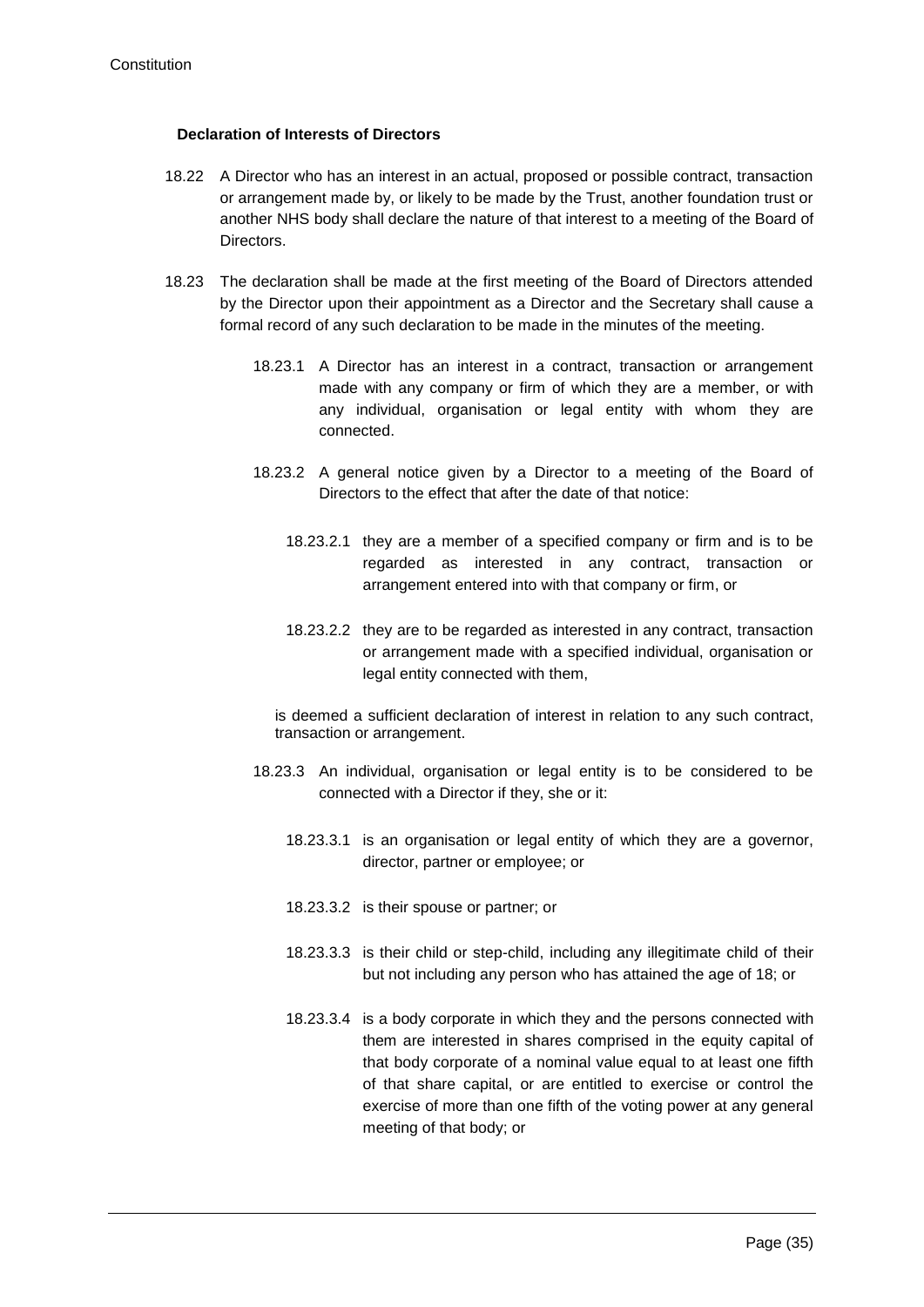- 18.23.3.5 acts in the capacity of trustee of any trust the beneficiaries of which include the Director and/or any individual or legal entity connected with them.
- 18.23.4 In paragraph 18.23.3 the provisions of paragraph 18.23.3.5 shall not apply to a person acting in the capacity of trustee under an employees' share scheme or a pension scheme.
- 18.23.5 A Director shall not be treated as having an interest in a contract, proposed contract or other matter by reason only of an interest in any company, body or person with which they is connected which is so remote or insignificant that it cannot reasonably be regarded as likely to influence a Director in the consideration or discussion of or in voting on, any question with respect to that contract or matter.
- 18.23.6 A Director must as soon as possible after and in any event within 14 days of their appointment as a Director declare to the Secretary particulars of:
	- 18.23.6.1 any company of which they are or has in the last preceding five years been a director;
	- 18.23.6.2 any charity or voluntary organisation in the field of health and social care in which they hold a position of authority;
	- 18.23.6.3 any political party or recognised campaign or pressure group of which they are a member or employee; and
	- 18.23.6.4 any employment, business or other relationship which might influence or conflict with, or might reasonably be predicted to influence or conflict with the interests of the Trust.

The Secretary shall cause any such declarations to be noted at the next following meeting of the Board of Directors and a record to be made in the minutes of the meeting.

- 18.23.7 An interest of which a Director has no knowledge and of which it is unreasonable to expect them to have knowledge shall not be treated as an interest of theirs.
- 18.23.8 It is the responsibility of each Director as soon as they become aware of any change to the interests declared by them to declare that change to the next possible meeting of the Board of Directors. The Secretary shall cause a record of such declarations to be made in the minutes of the meeting.
- 18.23.9 The Secretary shall enter the particulars of each declaration made under this Section 18.23 in the Register of Directors' Interests within 14 days of the date of the meeting of the Board of Directors at which the declaration is made and shall ensure that the Register of Directors'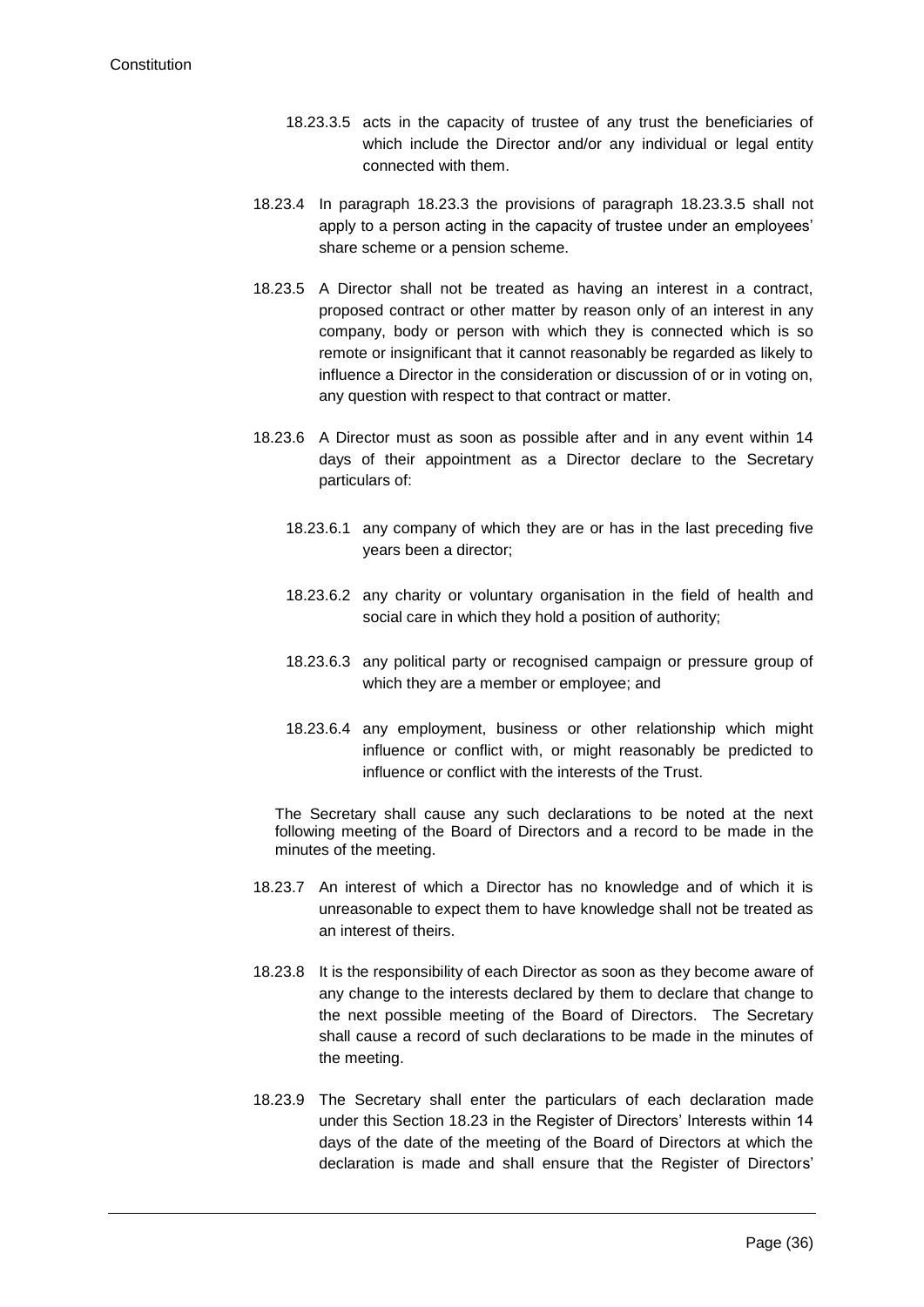Interests is available for inspection by members of the public at all reasonable times.

18.23.10 If a Director has any doubt about the relevance of an interest, this should be discussed with the Secretary.

### **Conflict of Interests of Directors**

- 18.24 If a Director has an interest in an actual or proposed contract, arrangement, transaction or other matter and is present at a meeting of the Board of Directors (or any committee or sub-committee of it) at which the contract, arrangement, transaction or other matter is the subject of consideration, they shall at the meeting and as soon as practicable after its commencement disclose the fact and shall not take part in the consideration or discussion of the contract or other matter or vote on any question with respect to it and they shall no longer count towards the quorum.
- 18.25 If a question arises at a meeting of the Board of Directors or a committee or subcommittee thereof as to the right of a Director to vote, the question may, before the conclusion of the meeting, be referred to the Chair of the meeting and their ruling in relation to any Director other than themselves shall be conclusive.
- <span id="page-37-0"></span>18.26 The duties that a Director of the Trust has by virtue of being a Director include in particular:
	- 18.26.1 a duty to avoid a situation in which the Director has (or can have) a direct or indirect interest that conflicts (or possibly may conflict) with the interests of the Trust; and
	- 18.26.2 a duty not to accept a benefit from a third party by reason of being a Director or doing (or not doing) anything in that capacity.
- <span id="page-37-1"></span>18.27 The duty referred to in sub-paragraph [18.26.1](#page-37-0) is not infringed if:
	- 18.27.1 the situation cannot reasonably be regarded as likely to give rise to a conflict of interest, or
	- 18.27.2 the matter has been authorised in accordance with the Constitution.
- 18.28 The duty referred to in sub-paragraph [18.26.2](#page-37-1) is not infringed if acceptance of the benefit cannot reasonably be regarded as likely to give rise to a conflict of interest.
- 18.29 In sub-paragraph [18.26.2,](#page-37-1) "third party" means a person other than:

18.29.1 the Trust; or

18.29.2 a person acting on its behalf.

18.30 If a Director of the Trust has in any way a direct or indirect interest in a proposed transaction or arrangement with the Trust, the Director must declare the nature and extent of that interest to the other Directors.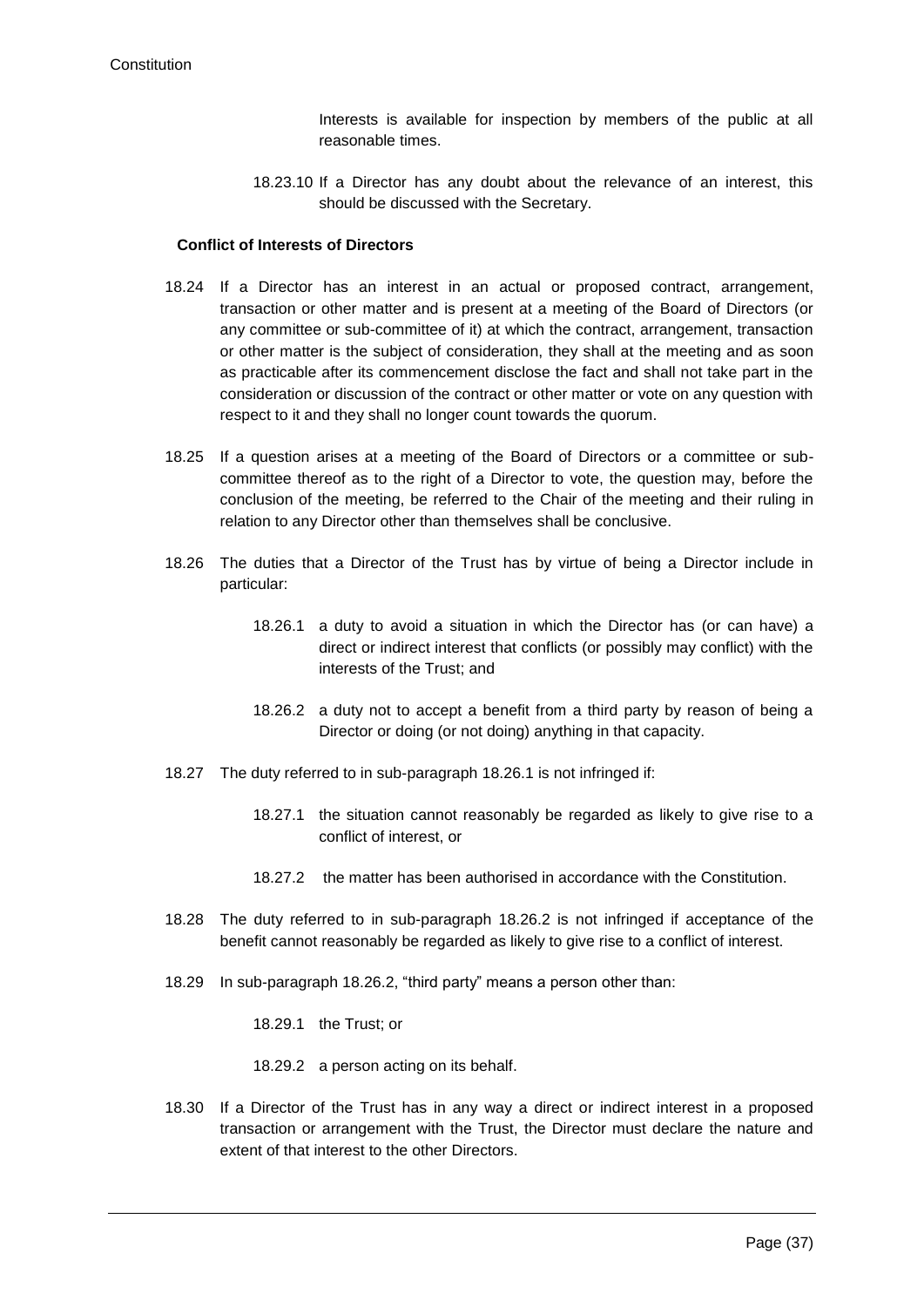- 18.31 If a declaration under this paragraph proves to be, or becomes, inaccurate, or incomplete, a further declaration must be made.
- 18.32 Any declaration required by this paragraph 18 must be made before the Trust enters into the transaction or arrangement.
- 18.33 This paragraph does not require a declaration of an interest of which the Director is not aware or where the Director is not aware of the transaction or arrangement in question.
- 18.34 A Director need not declare an interest
	- 18.34.1 if it cannot reasonably be regarded as likely to give rise to a conflict of interest; or
	- 18.34.2 if, or to the extent that, the Directors are already aware of it; or
	- 18.34.3 if, or to the extent that, it concerns terms of the Director's appointment that have been or are to be considered:
		- 18.34.3.1 by a meeting of the Board of Directors, or
		- 18.34.3.2 by a committee of the Directors appointed for the purpose under the Constitution.

### <span id="page-38-0"></span>**19. REGISTERS**

- 19.1 The Trust shall hold and maintain:
	- 19.1.1 a register of Members showing, in respect of each Member, and except as otherwise provided by law, the constituency, and where there are Classes within it the Class, to which they belong;
	- 19.1.2 a register of members of the Council of Governors;
	- 19.1.3 a register of Directors;
	- 19.1.4 a register of interests of the Directors; and
	- 19.1.5 a register of interests of members of the Council of Governors.
- 19.2 The Trust shall maintain the registers referred to in paragraph [19.1](#page-38-0) above in such form and subject to such provisions as comply with the 2006 Act, this Constitution and any regulations which may be made in this regard and subject to such provisions as the Trust may determine from time to time. Members will be removed from the Register of Members if:
	- 19.2.1the Member is no longer eligible or is disqualified; or
	- 19.2.2the Member is deceased.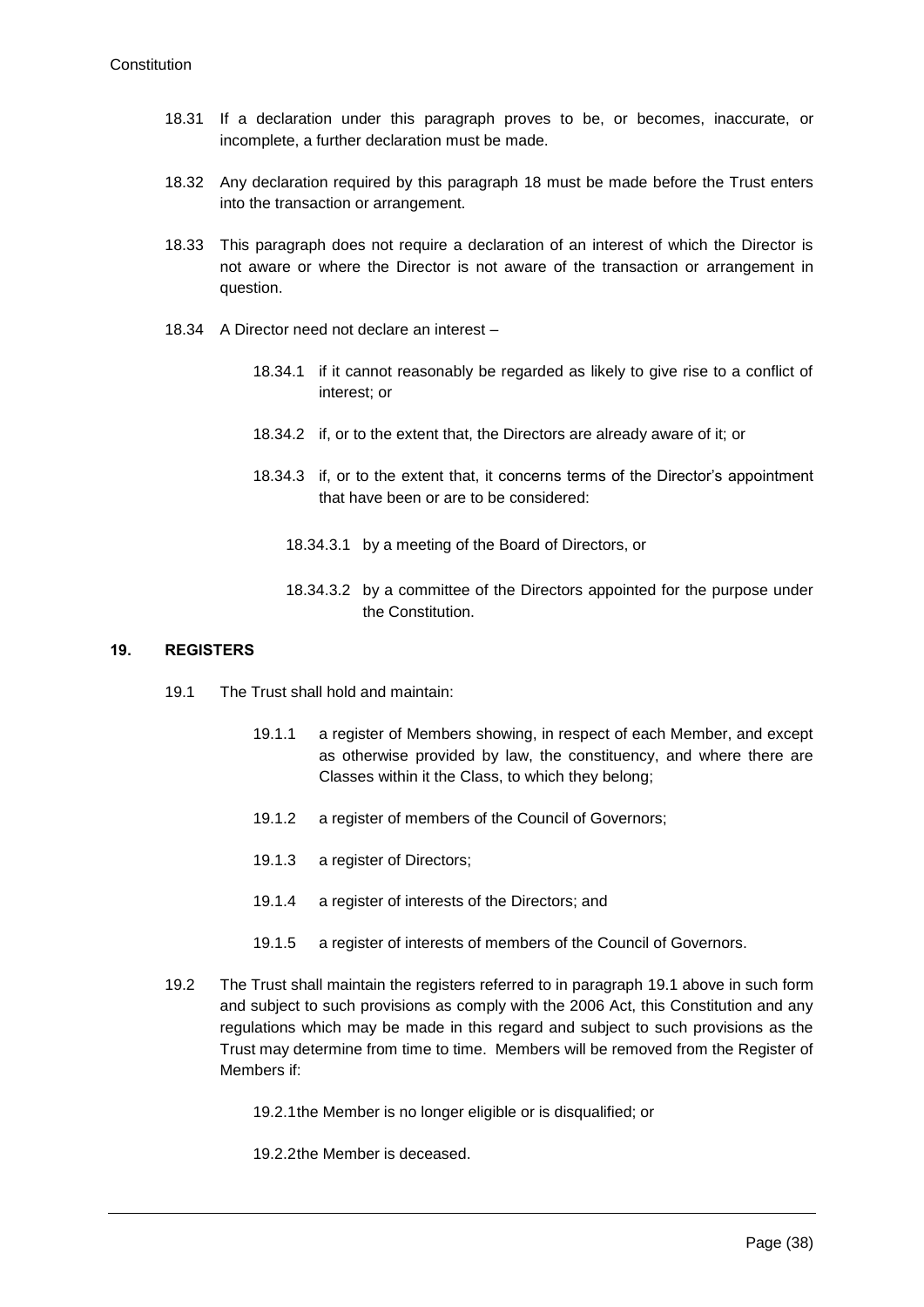# **20. PUBLIC DOCUMENTS**

- 20.1 The following Trust documents shall be available for inspection by members of the public free of charge at all reasonable times:
	- 20.1.1a copy of the current Constitution;
	- 20.1.2a copy of the latest annual accounts and of any report of the Auditor on them;
	- 20.1.3a copy of the latest annual report;
	- 20.1.4a copy of the latest information as to the Trust's forward planning; and
	- 20.1.5a copy of the following documents relating to a special administration of the Trust:
		- 20.1.5.1 any order made under section 65D (appointment of trust special administrator), 65J (power to extend time), 65KC (action following Secretary of State's rejection of final report), 65L(trusts coming out of administration) or 65LA (trusts to be dissolved) of the 2006 Act;
		- 20.1.5.2 any report laid under section 65D (appointment of trust special administrator) of the 2006 Act;
		- 20.1.5.3 any information published under section 65D (appointment of trust special administrator) of the 2006 Act;
		- 20.1.5.4 any draft report published under section 65F (administrator's draft report) of the 2006 Act;
		- 20.1.5.5 any statement provided under section 65F (administrator's draft report) of the 2006 Act;
		- 20.1.5.6 any notice published under section 65F (administrator's draft report), 65G (consultation plan), 65H (consultation requirements), 65J (power to extend time), 65KA(NHSI's decision), 65KB (Secretary of State's response to NHSI's decision), 65KC (action following Secretary of State's rejection of final report) or 65KD (Secretary of State's response to re-submitted final report) of the 2006 Act;
		- 20.1.5.7 any statement published or provided under section 65G (consultation plan) of the 2006 Act;
		- 20.1.5.8 any final report published under section 65I (administrator's final report);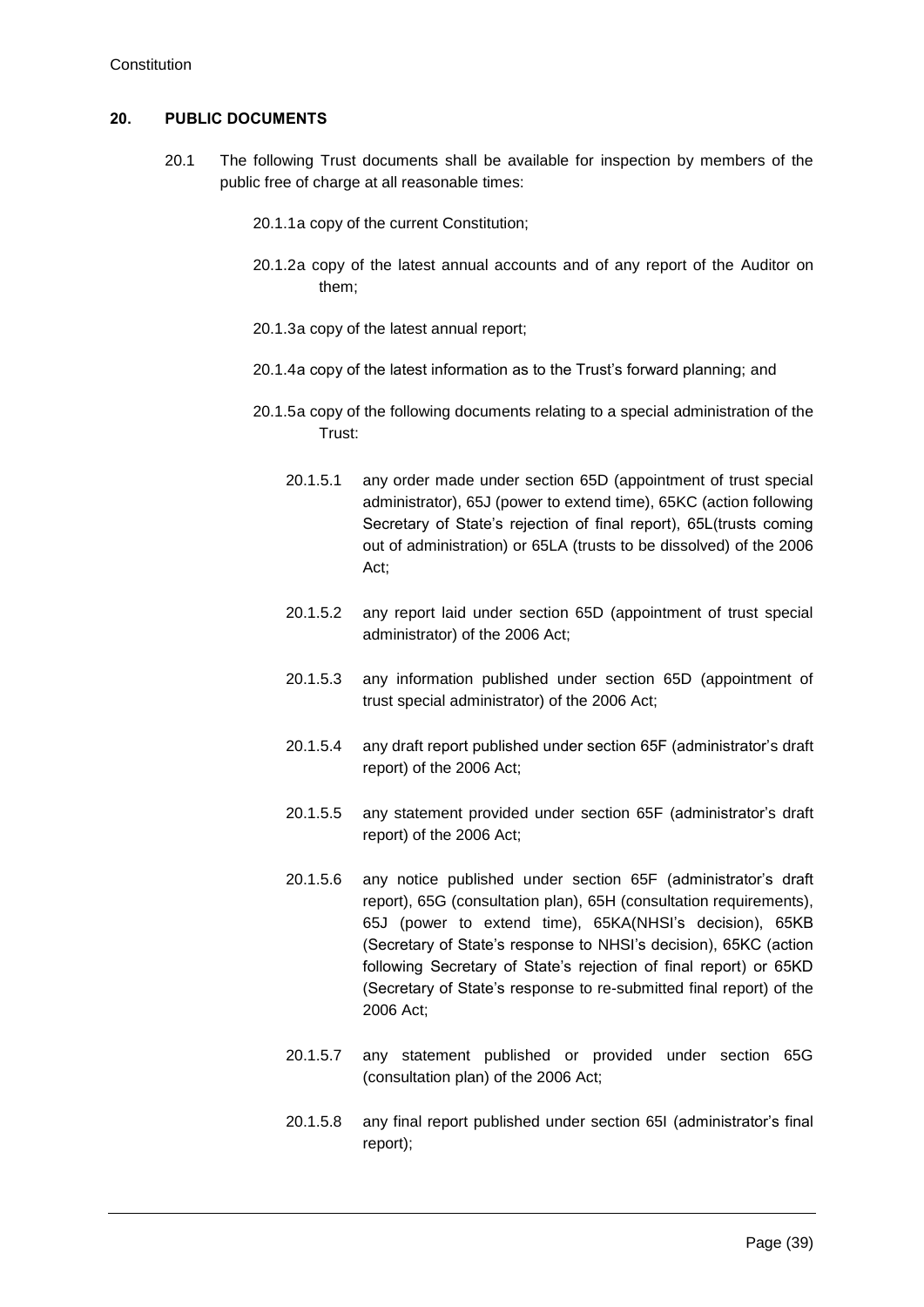- 20.1.5.9 any statement published under section 65J (power to extend time) or 65KC (action following Secretary of State's rejection of final report) of the 2006 Act; and
- 20.1.5.10 any information published under section 65M (replacement of trust special administrator) of the 2006 Act.
- 20.2 Any person who requests it shall be provided with a copy or extract from any of the above documents.
- 20.3 If the person requesting a copy or extract is not a Member, the Trust may impose a reasonable charge for providing the copy or extract.
- 20.4 The registers mentioned in paragraph [19.1](#page-38-0) above shall all be made available for inspection by members of the public except in circumstances prescribed by the Public Benefit Corporation (Register of Members) Regulations 2004 and any other applicable regulations made from time to time under the 2006 Act. The Trust shall not make available for inspection by members of the public any part of the Register of Members that shows details of:

20.4.1the Members of the Patient Constituency; or

20.4.2the Members of the Staff Constituency; or

20.4.3any Member who so requests.

# **21. AUDITOR**

- 21.1 The Trust shall have an Auditor.
- 21.2 The appointment and removal of the Auditor by the Council of Governors shall be as provided for in paragraph [14.1,](#page-23-0) and the monitoring of the Auditor's functions by a committee of non-executive Directors shall be as provided for in paragraph [18.13.](#page-34-0)

# **22. ACCOUNTS**

- 22.1 The Trust must keep proper accounts and proper records in relation to the accounts.
- 22.2 NHSI may with the approval of the Secretary of State give directions to the Trust as to the content and form of its accounts.
- 22.3 The accounts shall be audited by the Auditor.
- 22.4 The Trust (through its Chief Executive and Accounting Officer) shall prepare in respect of each Financial Year annual accounts in such form as NHSI may with the approval of the Secretary of State direct.
- 22.5 The function of the Trust with respect to the preparation of the annual accounts shall be delegated to the Accounting Officer.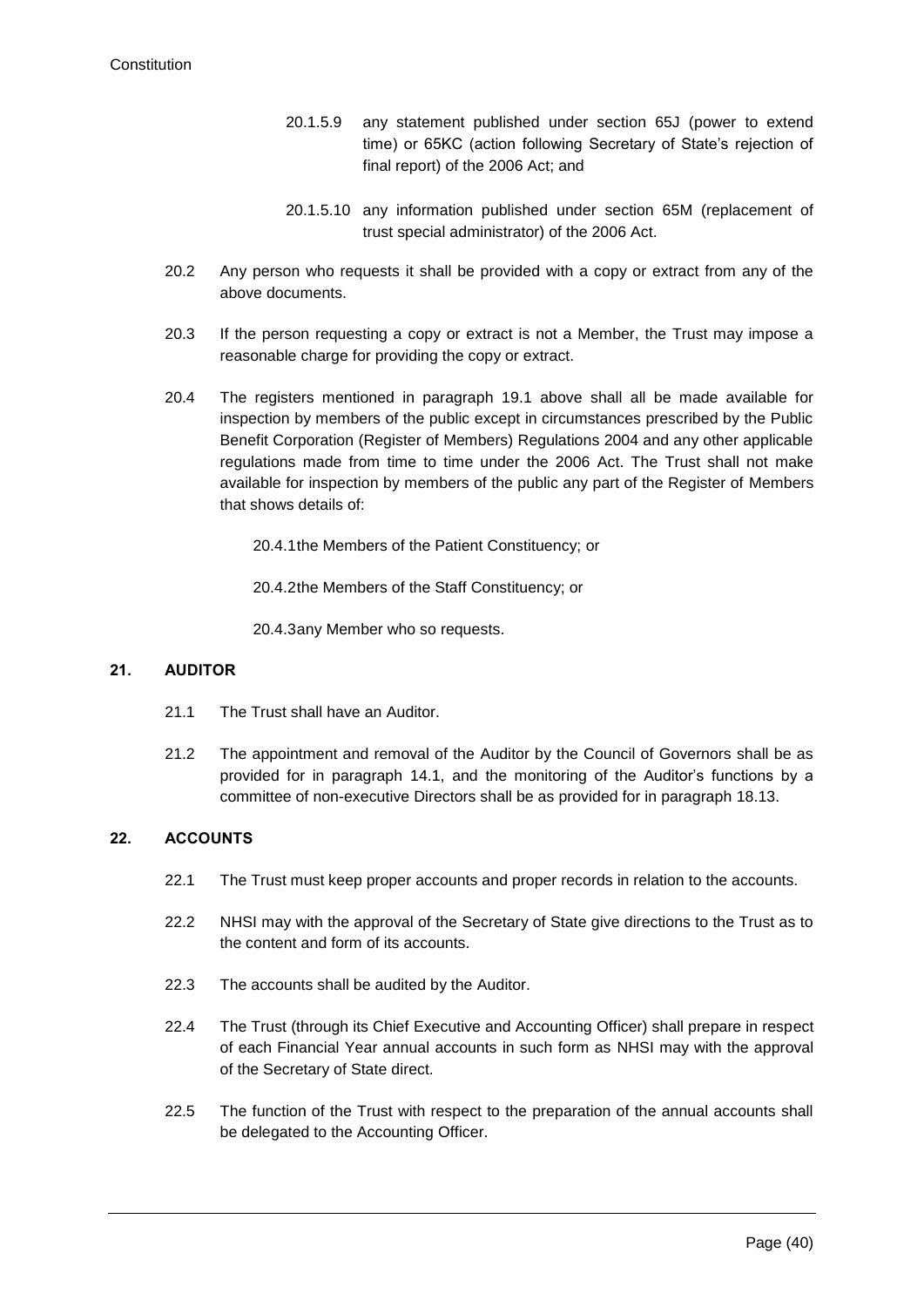- 22.6 In preparing its annual accounts, the Trust is to comply with any directions given by NHSI with the approval of the Secretary of State as to:
	- 22.6.1 the methods and principles according to which the accounts are to be prepared;
	- 22.6.2 the content and form of the accounts;
- 22.7 The annual accounts, any report of the Auditor on them, and the annual report are to be presented to the Council of Governors at a general meeting.
- 22.8 The Trust must:
	- 22.8.1 lay a copy of the annual accounts, and any report of the Auditor on them, before Parliament; and
	- 22.8.2 once it has done so, send copies of those documents to NHSI within such period as NHSI may direct.
- 22.9 The Chief Executive as accounting officer is responsible for the preparation of the annual accounts, for laying before Parliament a copy of the annual accounts and any report of the Auditor on them, and for sending copies of such documents to NHSI.

# **23. ANNUAL REPORTS, FORWARD PLANS AND NON-NHS WORK**

- 23.1 The Trust shall prepare annual reports and send them to NHSI.
- 23.2 The reports are to give:
	- 23.2.1 information on any steps taken by the Trust to secure that (taken as a whole) the actual membership of the Public and Patient Constituencies and the Classes of the Staff Constituency is representative of those eligible for such membership; and
	- 23.2.2 information on the impact that income received by the Trust otherwise than from the provision of goods and services for the purposes of the health service in England has had on the provision by the Trust of goods and services for those purposes;
	- 23.2.3 information on any exercise by the Council of Governors of its power to require a Director to attend a meeting;
	- 23.2.4 information on the Trust's policy on pay, on the work of the committee of non-executive Directors established to decide the remuneration and allowances and the other terms and conditions of office of the executive Directors and on such other procedures as the Trust has on pay;
	- 23.2.5 information on the remuneration of the Directors and on the expenses of the Governors and the Directors; and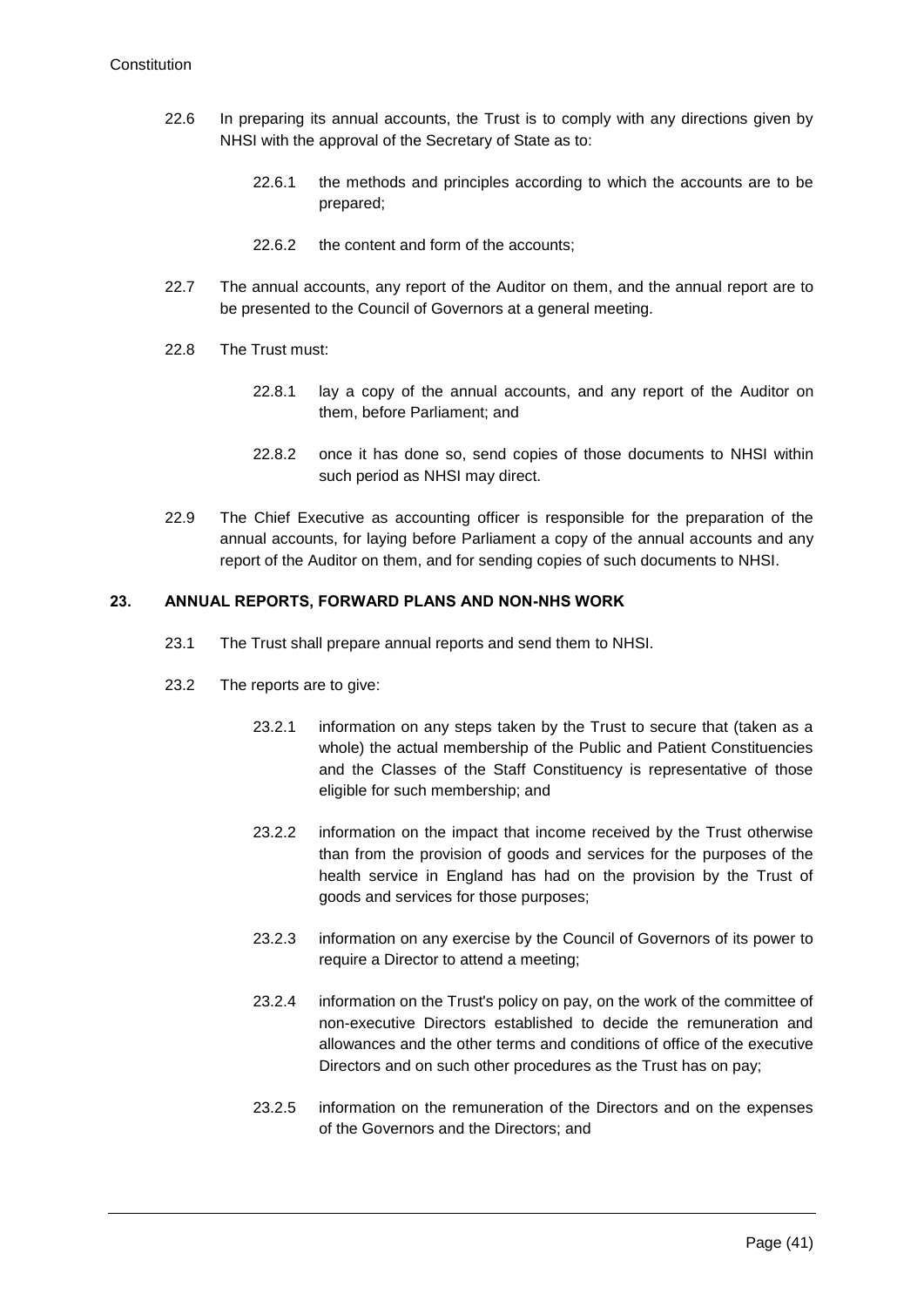- 23.2.6 any other information that NHSI requires.
- 23.3 The Trust shall comply with any decision NHSI makes as to:
	- 23.3.1 the form of the reports;
	- 23.3.2 when the reports are to be sent to it; and
	- 23.3.3 the periods to which the reports are to relate.
- 23.4 The Trust shall give information as to its forward planning in respect of each Financial Year to NHSI.
- 23.5 The document containing the information with respect to forward planning (referred to above) shall be prepared by the Directors.
- 23.6 In preparing the document, the Directors shall have regard to the views of the Council of Governors.
- <span id="page-42-0"></span>23.7 Each forward plan must include information about:
	- 23.7.1 the activities other than the provision of goods and services for the purposes of the health service in England that the Trust proposes to carry on; and
	- 23.7.2 the income it expects to receive from doing so.
- <span id="page-42-1"></span>23.8 Where a forward plan contains a proposal that the Trust carry on an activity of a kind mentioned in paragraph [23.7.1](#page-42-0) the Council of Governors must:
	- 23.8.1 determine whether it is satisfied that the carrying on of the activity will not to any significant extent interfere with the fulfilment by the Trust of its Principal Purpose or the performance of its other functions, and
	- 23.8.2 notify the Directors of the Trust of its determination.
- 23.9 Until the Council of Governors has notified the Directors that it has made a determination in accordance with paragraph [23.8](#page-42-1) that it is satisfied that the carrying on of the proposed activity will not to any significant extent interfere with the fulfilment of its other functions, the Trust shall not implement the proposal.
- 23.10 Where the Trust proposes to increase by 5% or more the proportion of its total income in any financial year attributable to activities other than the provision of goods and services for the purposes of the heath service in England, it may implement the proposal only if more than half of the members of the Council of Governors of the Trust voting approve its implementation.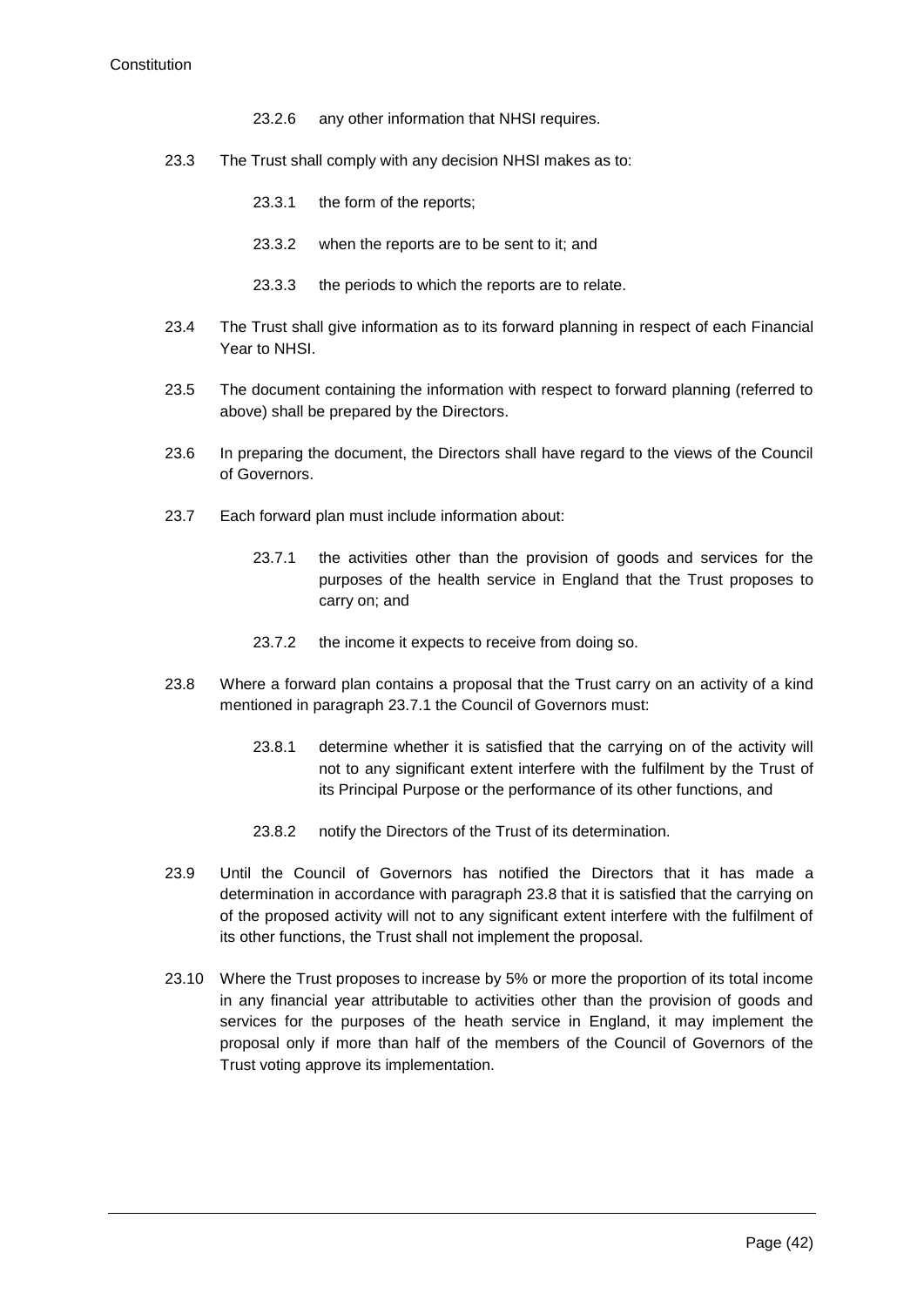# <span id="page-43-0"></span>**24. INDEMNITY**

- 24.1 Save where they have acted recklessly members of the Council of Governors and Board of Directors and officers of the Trust who act honestly and in good faith shall not have to meet out of their personal resources any personal civil liability which is incurred in the execution or purported execution of their respective functions and any costs arising in this way shall be met by the Trust.
- 24.2 The Trust may make such arrangements as it considers appropriate for the provision of indemnity insurance or similar arrangements for the protection of the Trust, its Governors, Directors and officers to meet all or any of those liabilities properly the liability of the Trust under paragraph [24.1](#page-43-0) above.

# **25. INSTRUMENTS ETC**

- 25.1 The Trust shall have a seal which shall not be affixed except under the authority of the Board of Directors.
- 25.2 A document purporting to be duly executed under the Trust's seal or to be signed on its behalf is to be received in evidence and, unless the contrary is proven, taken to be so executed or signed.

# **26. DISPUTE RESOLUTION PROCEDURES**

- 26.1 In the event of a dispute with a Member or Applicant in relation to matters of eligibility and disqualification, such Member or Applicant shall be invited to discuss the grounds of dispute with the Trust Secretary. If not resolved, the dispute shall then be referred for decision to a committee of the Council of Governors whose decision shall be final.
- 26.2 In the event of a dispute with a Governor in relation to matters of eligibility, disqualification and termination of tenure, such Governor shall be invited to an informal meeting with officers of the Trust to discuss the matters under dispute. The dispute shall then, if not resolved, be referred for a decision to a panel consisting of the Chair and at least two Governors of whom one Governor must have been elected by the Public, Patient or Staff constituencies. The decision of that panel shall be final.
- 26.3 In the event of a dispute between the Council of Governors and the Board of Directors:
	- 26.3.1 the dispute shall be referred to the Chair and Chief Executive Officer of the Trust for their joint consideration and they shall use their reasonable endeavours to facilitate the resolution of the dispute;
	- 26.3.2 if the Chairman and Chief Executive Officer of the Trust are unable to facilitate a resolution of the dispute then they shall formally consult the Council of Governors and Board of Directors as to whether the matter should be referred to a process of mediation to be agreed between the Council of Governors and the Board of Directors or, in default of agreement, as selected by the Chair;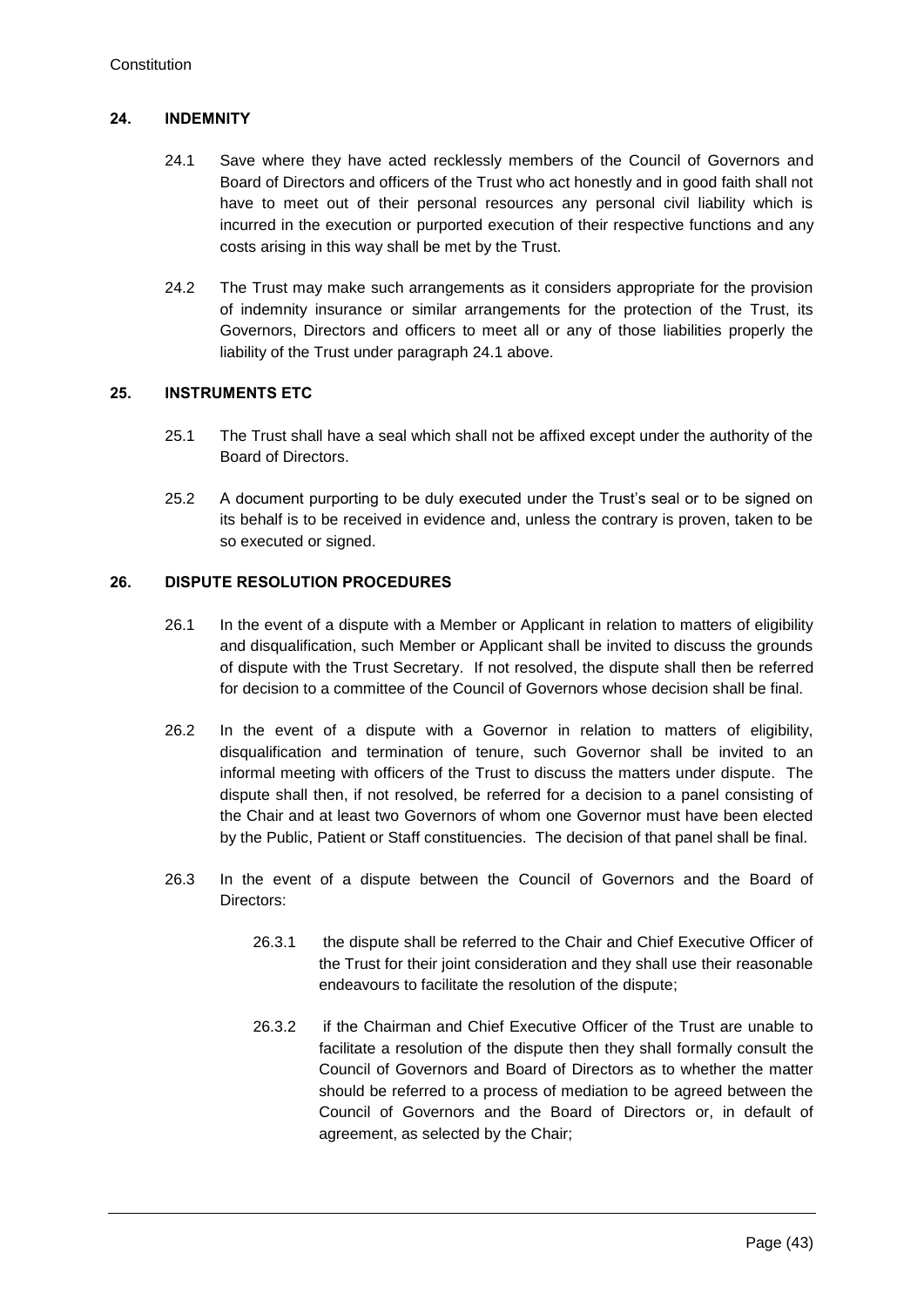- 26.3.3 if the option of mediation is rejected or proves unsuccessful in facilitating a resolution to the dispute, the Council of Governors and the Board of Directors must then rely on such other remedies as are available to them; and
- 26.3.4 nothing in the above shall preclude any party from referring any dispute to a court of competent jurisdiction in England and Wales.

### <span id="page-44-1"></span>**27. AMENDMENT OF THE CONSTITUTION**

- 27.1 Subject to paragraph [27.2,](#page-44-0) the Trust may make amendments to this Constitution where:
	- 27.1.1 more than half of the Council of Governors voting approve the amendments; and
	- 27.1.2 more than half of the members of the Board of Directors voting approve the amendments;

and such amendments shall take effect once both of the approvals set out in this paragraph [27.1](#page-44-1) have been obtained.

- <span id="page-44-0"></span>27.2 Any amendments proposed and approved under paragraph [27.1](#page-44-1) shall take no effect where the effect of such an amendment would not accord with the provisions of Schedule 7 of the 2006 Act.
- 27.3 Where an amendment is made to the Constitution in relation to the powers or duties of the Council of Governors (or otherwise in respect of the role that the Council of Governors has as part of the Trust):
	- 27.3.1 at least one member of the Council of Governors must attend the next Annual Members' Meeting and present the amendment;
	- 27.3.2 the Trust must give the Members an opportunity to vote on whether they approve the amendment; and
	- 27.3.3 if more than half the members voting approve the amendment, the amendment shall continue to have effect, otherwise it shall cease to have effect and the Trust shall take such other steps as are necessary as a result.
- 27.4 The Trust shall notify NHSI of any amendments made to the Constitution in accordance with paragraph [27.1.](#page-44-1) For the avoidance of doubt, NHSI has no power or duty to determine whether or not the Constitution, as a result of the amendments, accords with Schedule 7 of the 2006 Act.

# **28. MERGERS AND SIGNIFICANT TRANSACTIONS**

28.1 The Trust may only apply for a merger, acquisition, separation or dissolution with the approval of more than half of the members of the Council of Governors.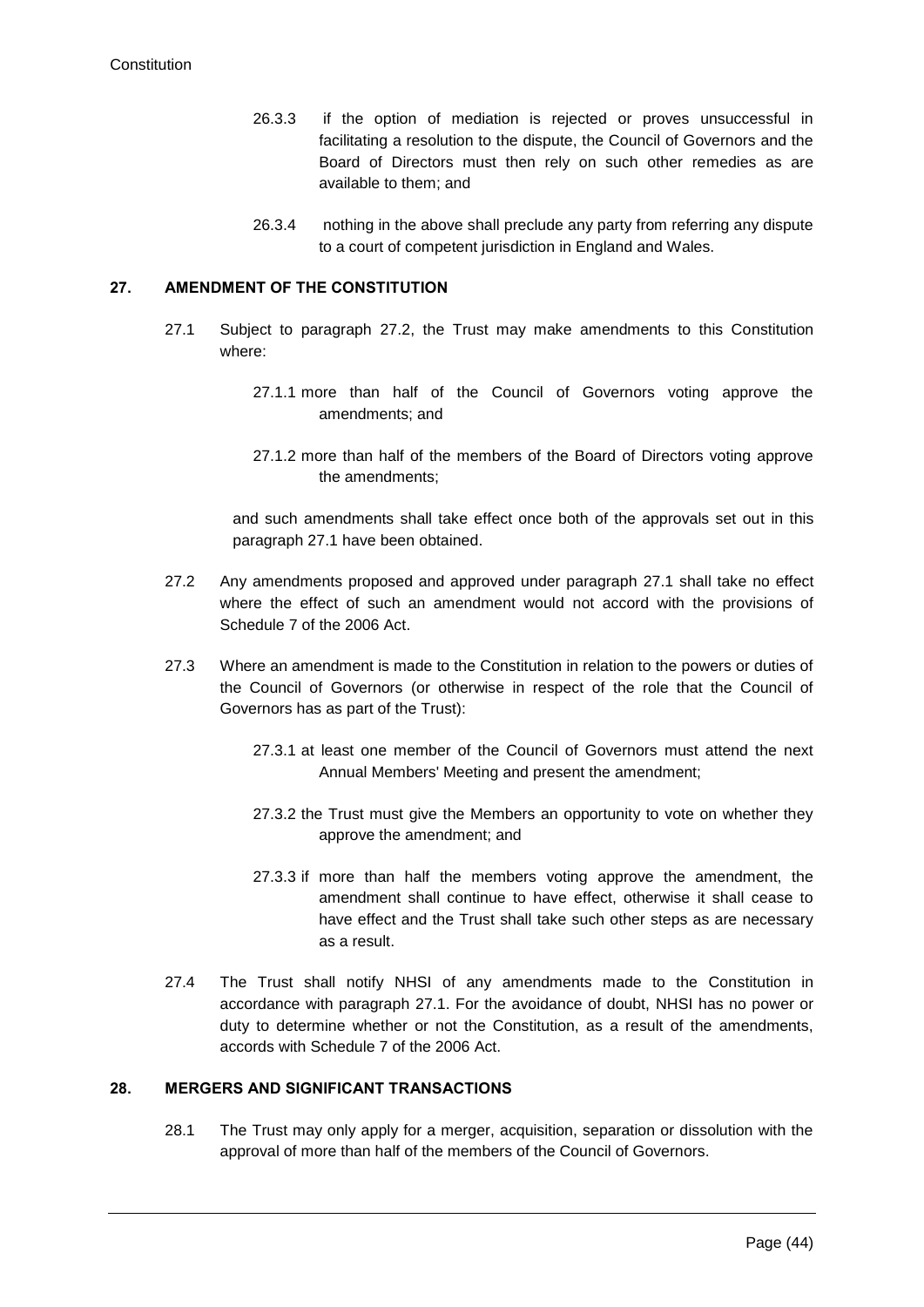28.2 The Trust may enter into a Significant Transaction only if more than half of the members of the Council of Governors voting approve entering into the transaction.

"**Significant Transaction**" means:

- 28.2.1 the acquisition of, or an agreement to acquire, whether contingent or not, assets the value of which is more than 25% of the value of the Trust's gross assets before the acquisition; or
- 28.2.2 the disposition of, or an agreement to dispose of, whether contingent or not, assets of the Trust the value of which is more than 25% of the value of the Trust's gross assets before the disposition; or
- 28.2.3 a transaction that has or is likely to have the effect of the Trust acquiring rights or interests or incurring obligations or liabilities, including contingent liabilities, the value of which is more than 25% of the value of the Trust's gross assets before the transaction.
- 28.3 For the purpose of this paragraph 28..2:
	- 28.3.1"gross assets" means the total of fixed assets and current assets;
	- 28.3.2in assessing the value of any contingent liability for the purposes of subparagraph 28.2.3, the Directors:
- 28.4 The views of the Council of Governors will be taken into account before the Trust enters into any proposed transaction which would exceed a threshold of 10% for any of the criteria set out in paragraph 28.2 (a "Material Transaction").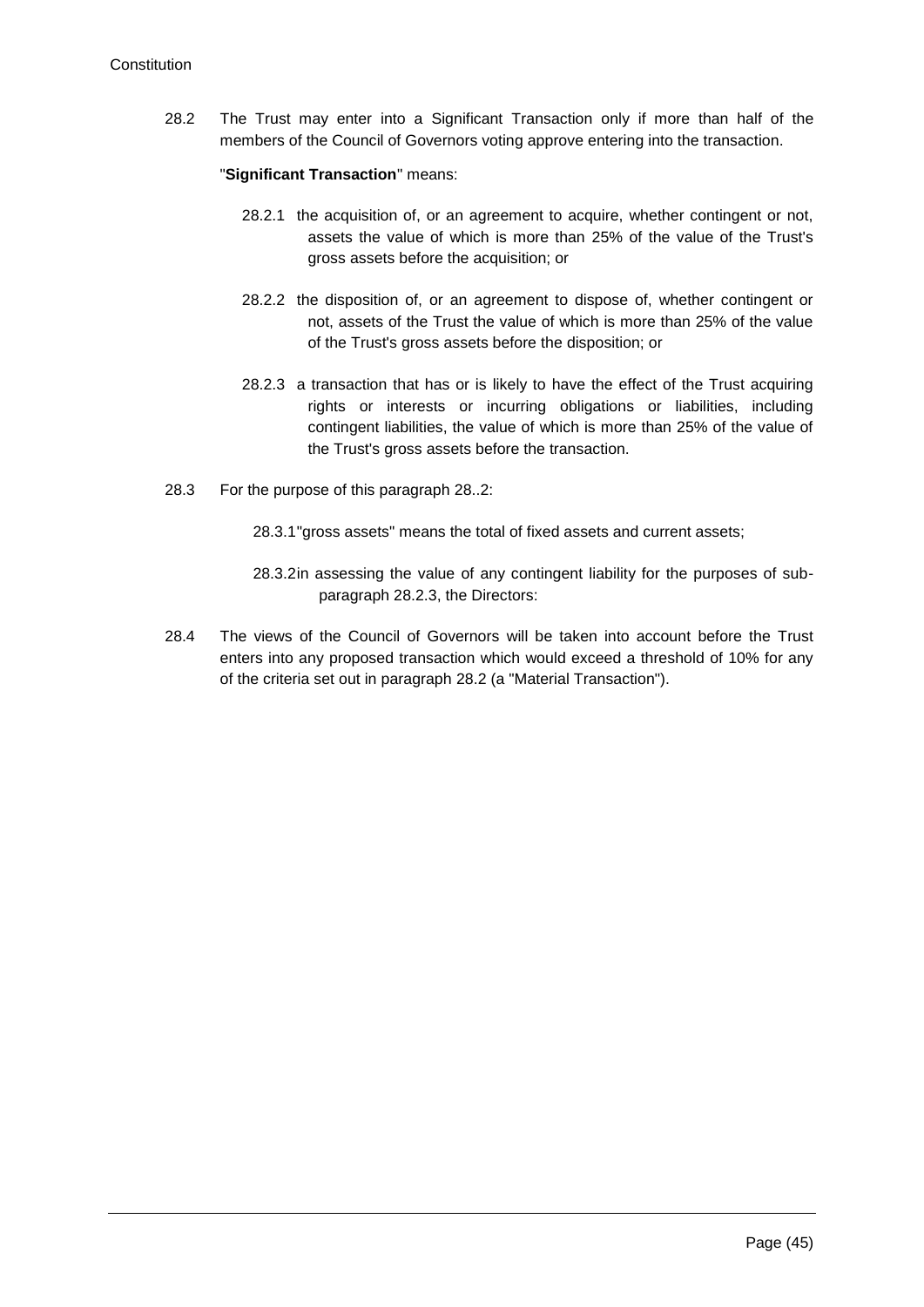# **ANNEX 1**

# **PART A - PUBLIC CONSTITUENCIES**

# **Table 1**

| <b>PUBLIC CONSTITUENCY</b>     | <b>ELECTORAL WARDS</b>                                                                             | <b>MINIMUM</b><br><b>NUMBER OF</b><br><b>MEMBERS</b> | <b>NUMBER OF</b><br><b>GOVERNORS</b> |
|--------------------------------|----------------------------------------------------------------------------------------------------|------------------------------------------------------|--------------------------------------|
| Lambeth                        | All of the electoral wards in<br>the London<br>Borough<br>οf<br>Lambeth.                           | 60                                                   | 4                                    |
| Southwark                      | All of the electoral wards in<br>the London<br>Borough<br>0f<br>Southwark.                         | 60                                                   | 4                                    |
| <b>Bromley</b>                 | All of the electoral wards in<br>London<br>Borough<br>the<br>0f<br>Bromley.                        | 60                                                   | 4                                    |
| <b>SEL System constituency</b> | All of the electoral wards in<br>the London Boroughs of<br>Greenwich<br>Bexley,<br>and<br>Lewisham | 20                                                   | 1                                    |
| Public Constituency- London    | All other electoral wards and<br>boroughs in London                                                | 20                                                   | 1                                    |
| <b>TOTAL</b>                   |                                                                                                    | 220                                                  | 14                                   |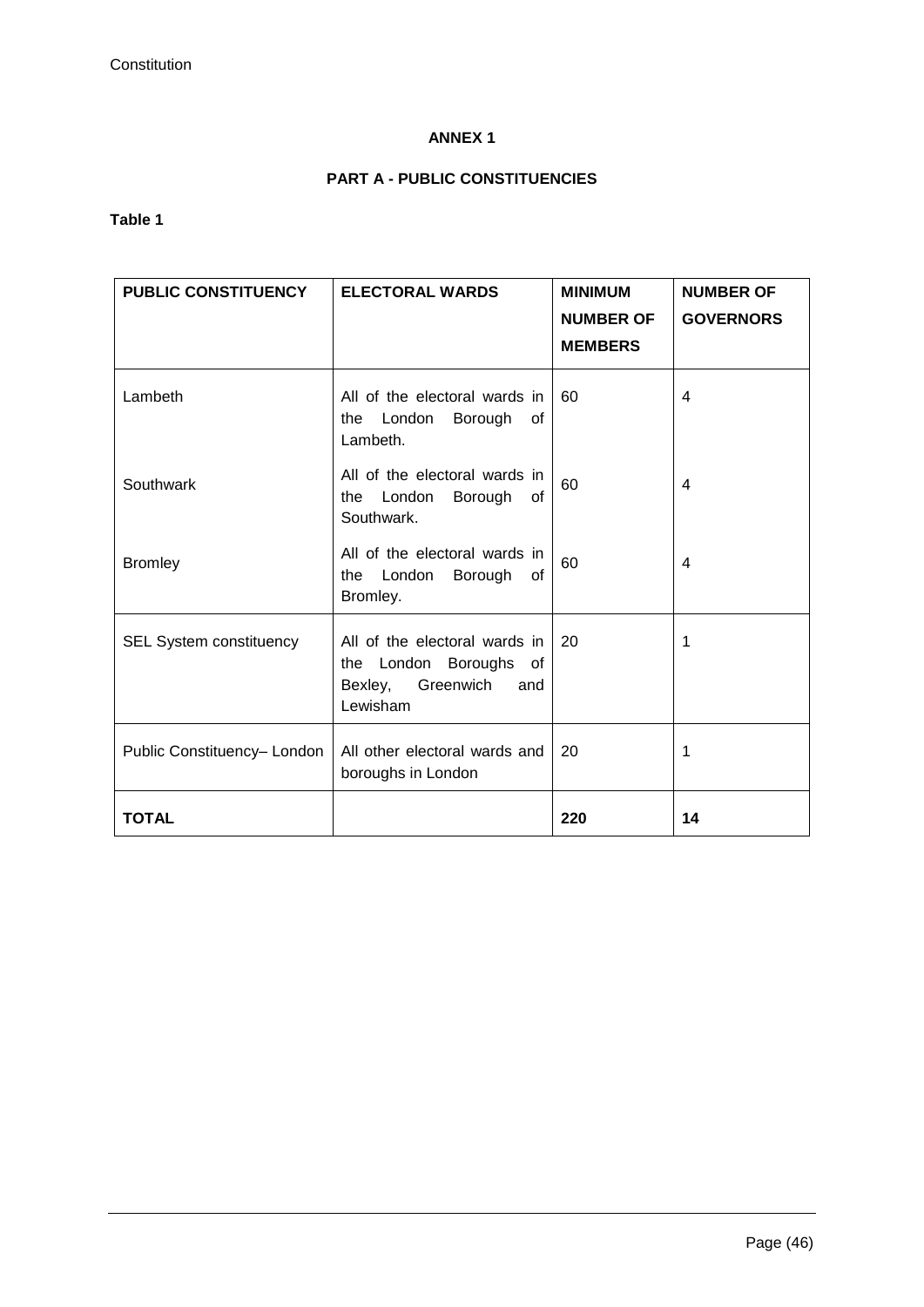# **PART B – STAFF CLASSES**

# **Table 2**

| <b>NAME OF STAFF CLASS</b>                                      | <b>PERSONS ELIGIBLE TO</b><br>BE PART OF THE STAFF<br><b>CLASS</b>                                                                                                                                                                                                                                                                                                                                                                                                                                                                                                | <b>MINIMUM</b><br><b>NUMBER OF</b><br><b>MEMBERS</b> | <b>OF</b><br><b>NUMBER</b><br><b>GOVERNORS</b> |
|-----------------------------------------------------------------|-------------------------------------------------------------------------------------------------------------------------------------------------------------------------------------------------------------------------------------------------------------------------------------------------------------------------------------------------------------------------------------------------------------------------------------------------------------------------------------------------------------------------------------------------------------------|------------------------------------------------------|------------------------------------------------|
| <b>Medical and Dental</b><br><b>Practitioners Staff Class</b>   | Individuals who are<br>recognised medical or dental<br>practitioners or medical or<br>dental practitioner trainees<br>who are recognised by the<br>Trust as being within this<br>Staff Class or are otherwise<br>designated by the Trust from<br>time to time as Members of<br>this Staff Class, having<br>regard to the usual<br>definitions applicable at that<br>time to a person discharging<br>these functions and who fit<br>this definition at the date of<br>their application or invitation<br>(as the case may be), and at<br>all times afterwards.     | 10                                                   | 1                                              |
| <b>Nurses and Midwives Staff</b><br>Class                       | Individuals who are nurses<br>and midwives who undertake<br>nursing and midwifery roles<br>within the Trust's Hospitals<br>and are recognised by the<br>Trust as being within this<br>Staff Class or are otherwise<br>designated by the Trust from<br>time to time as Members of<br>this Staff Class having regard<br>to the usual definitions<br>applicable at that time to a<br>person discharging these<br>functions and who fit this<br>definition at the date of their<br>application or invitation (as<br>the case may be), and at all<br>times afterwards. | 20                                                   | $\overline{2}$                                 |
| Allied Health Professionals,<br>Scientific, and Technical Staff | undertake<br>Individuals<br>who<br>professional,<br>allied<br>health                                                                                                                                                                                                                                                                                                                                                                                                                                                                                              | 10                                                   | 1                                              |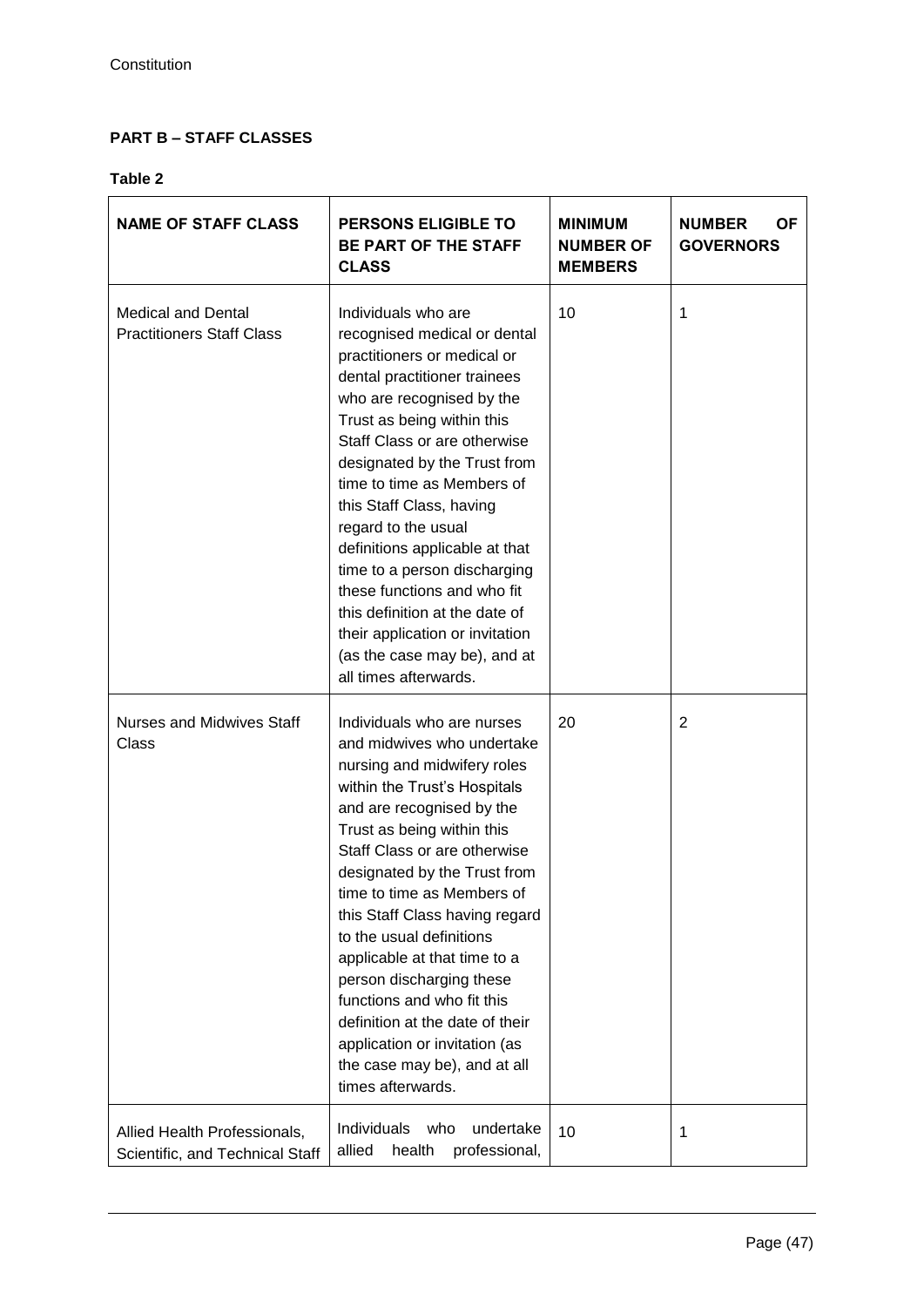| Class                                                              | scientific and technical roles<br>within a Trust Hospital and<br>are recognised by the Trust<br>as being within this Staff<br>Class<br>otherwise<br>or<br>are<br>designated by the Trust from<br>time to time as Members of<br>this<br>Staff<br>Class,<br>having<br>regard to the usual definitions<br>applicable at that time to a<br>discharging<br>person<br>these<br>functions and who fit this<br>definition at the date of their<br>application or invitation (as<br>the case may be), and at all<br>times afterwards.                                                       |    |   |
|--------------------------------------------------------------------|------------------------------------------------------------------------------------------------------------------------------------------------------------------------------------------------------------------------------------------------------------------------------------------------------------------------------------------------------------------------------------------------------------------------------------------------------------------------------------------------------------------------------------------------------------------------------------|----|---|
| Administrative and Clerical<br>and Management Grade Staff<br>Class | Individuals who undertake<br>administrative and clerical<br>and management grade<br>roles, including information<br>technology staff, and are<br>recognised by the Trust as<br>being within this Staff Class<br>or are otherwise designated<br>by the Trust from time to time<br>as Members of this Staff<br>Class, having regard to the<br>usual definitions applicable at<br>that time to the person<br>discharging these functions<br>and who fit this definition at<br>the date of their application<br>or invitation (as the case may<br>be), and at all times<br>afterwards. | 10 | 1 |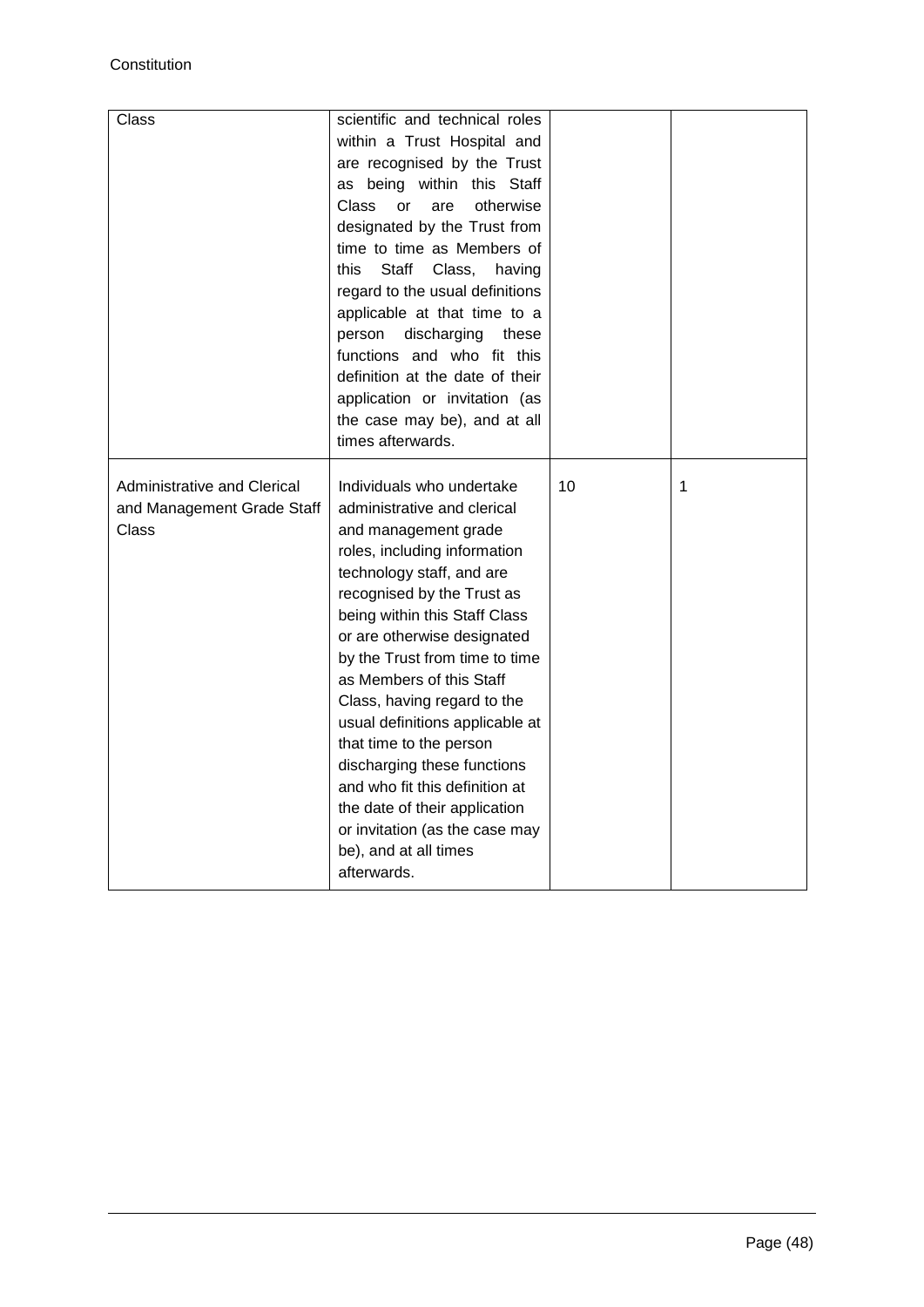# **PART C – PATIENT CONSTITUENCY**

# **Table 3**

| <b>Patient Constituency</b> | <b>Patients and Patient Carers</b> | 120 |  |
|-----------------------------|------------------------------------|-----|--|
|                             | as defined in paragraph 9 of       |     |  |
|                             | this Constitution.                 |     |  |
|                             |                                    |     |  |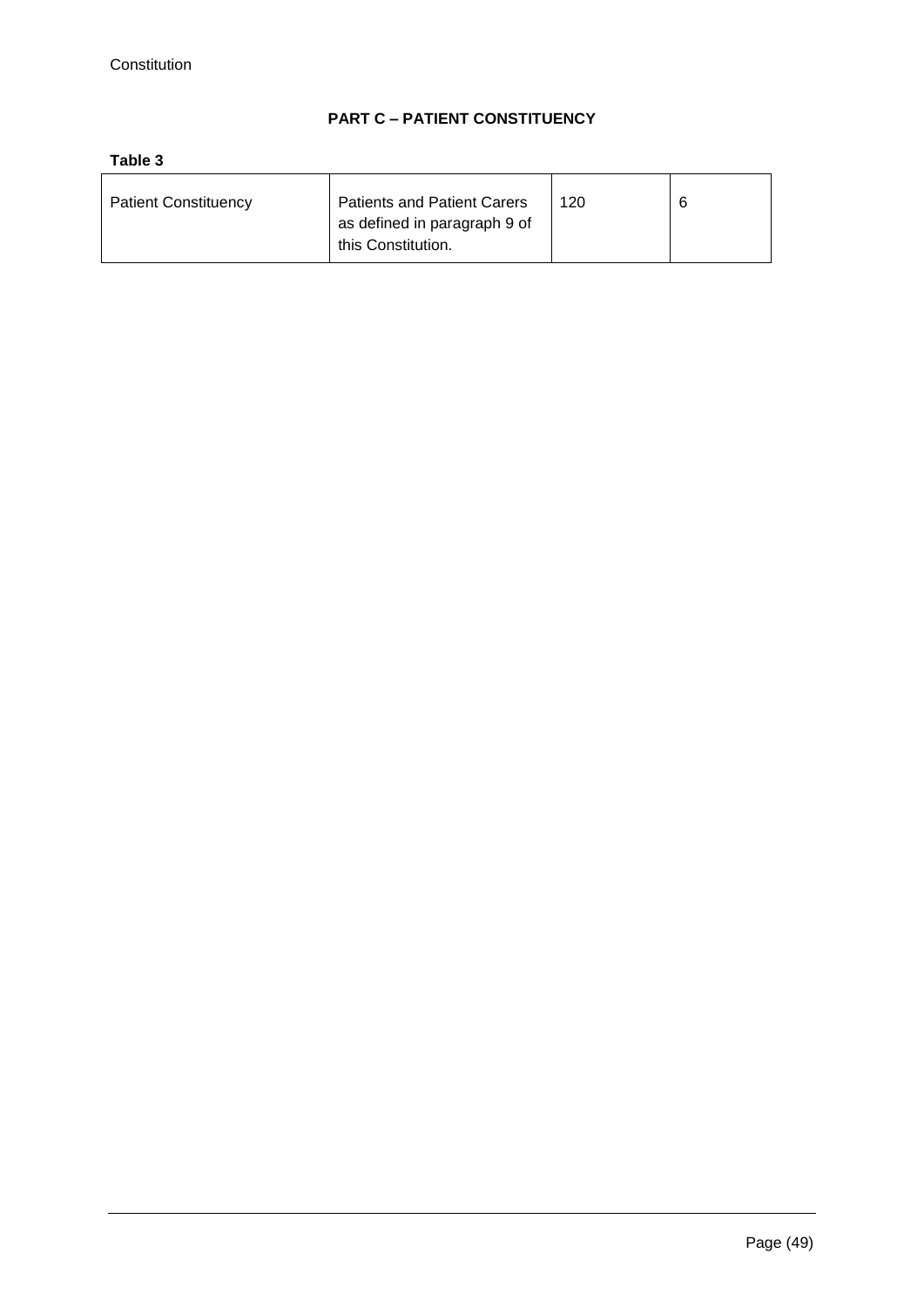# **ANNEX 2**

# **PROCEDURE FOR MEETINGS OF THE COUNCIL OF GOVERNORS**

### *Calling Meetings*

- 1. The Chair may call a meeting at any time and shall, after receipt of a requisition for that purpose, signed by at least one third of the whole number of Governors call a meeting.
- 2. If the Chair does not call a meeting within seven days of receipt of a requisition signed by at least one third of the whole number of Governors, such one third of the Governors may call a meeting.
- 3. In the case of a meeting called by the Governors in default of the Chair the notice shall be signed by those Governors and no business shall be transacted at that meeting other than that specified in the notice.

### *Notice of Meetings*

- 4. A notice of meeting specifying the date, time and place of the meeting and the business proposed to be carried out at it shall be delivered to every Governor, or sent by post to the usual place of residence of such Governor at least three clear working days before each meeting. Notification may be made by electronic means.
- 5. Failure to serve notice on one quarter or more of the whole of the number of Governors shall invalidate the meeting, but lack of service of notice on any Governor shall not otherwise affect the validity of a meeting or the business transacted at it.
- 6. It shall not be necessary to give notice of a meeting to a Governor who is absent from the United Kingdom. Notice shall be presumed to have been served at the time at which the notice would be delivered in the ordinary course of the post.
- 7. Subject to paragraph 9 below a public notice of the time and place of the meeting, and the business to be carried out shall be displayed on the Trust's website at least three clear working days before the meeting.
- 8. Meetings may be held via video conference.

# *Admittance of the Public*

- 9. All meetings of the Governors are deemed to be General Meetings open to members of the public, unless for reasons of patient, individual or commercial sensitivity the Council of Governors resolves otherwise.
- 10. Members of the public have the right to attend General Meetings but do not have the right to intervene or ask questions unless invited to do so by the Chairman. Members of the public may be excluded from a meeting, if it is deemed necessary to conclude the business of the meeting.

# *Quorum*

11. No business may be carried out unless a quorum is present.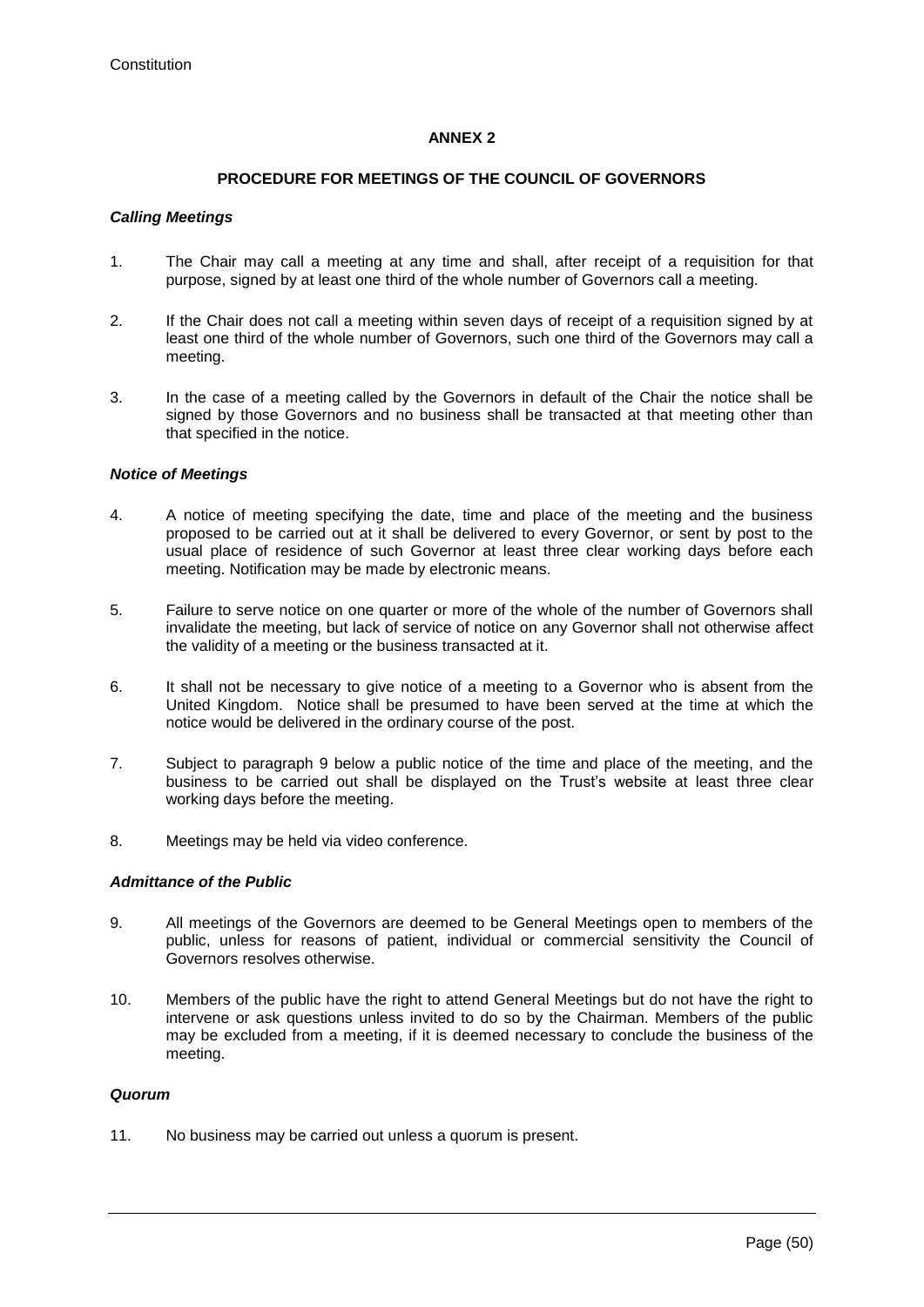- 12. A quorum for any meeting of the Governors shall be eleven Governors of whom at least three must be Governors elected by the Public and Patient constituencies, one must be elected by the Staff constituency, and one must be a Nominated Governor.
- 13. If this quorum is not present within half an hour from the time set for the meeting, or if during the meeting a quorum ceases to be present, the meeting shall automatically be adjourned to such time and place as the Chair in their sole discretion shall decide save that notice of the adjourned meeting shall be given in accordance with paragraph 4 above.
- 14. The Council of Governors may from time to time and upon request agree that a member or members of the Council of Governors may participate in a meeting by video link. If so agreed, participation in a meeting in this manner shall be deemed to constitute presence in person at that meeting.

# *Chair*

15. Statements of Governors made at meetings of the Council of Governors shall be relevant to the matter under discussion at the time and the decision of the Chair of the meeting as to questions of order, relevance, or regularity shall be observed at the meeting.

# *Voting*

- 16. Voting at duly convened meetings of the Council of Governors shall be conducted on a show of hands, or by paper ballot if agreed by a majority of those Governors present, and decided by a simple majority of the votes cast and no absent Governor shall vote by proxy. If the meeting is being held using electronic means, votes may, at the Chairman's discretion, take place by oral expression.
- 17. Each Governor shall have one vote.
- 18. In the case of an equality of votes, the Chair of the meeting or that part of the meeting shall have a casting vote. In the event that the Chair or non-executive Director presiding at a meeting or part of a meeting is disqualified from discussion of, and voting on a matter by reason of a conflict of interest or otherwise, and the Chair of the meeting or that part of a meeting is therefore also a member of the Council of Governors, the Chair shall have one vote as a Governor and a second casting vote.

### *Minutes*

- 19. The Governors shall cause minutes of the meetings of the Council of Governors to be taken and kept in books for that purpose.
- 20. The names of the Governors present at each meeting, of the Governors who have sent apologies in respect of each meeting and of the Governors absent from each meeting shall be recorded in the minutes.
- 21. The minutes of each meeting shall be circulated in draft as soon as is practicable after the meeting and shall be submitted for agreement at the next ensuing meeting where they will be signed by the person presiding at it.

# *Committees*

**22.** Unless otherwise provided by the 2006 Act or this Constitution the Council of Governors may appoint Committees consisting of its members, Directors of the Trust and other persons to assist it to carry out its functions.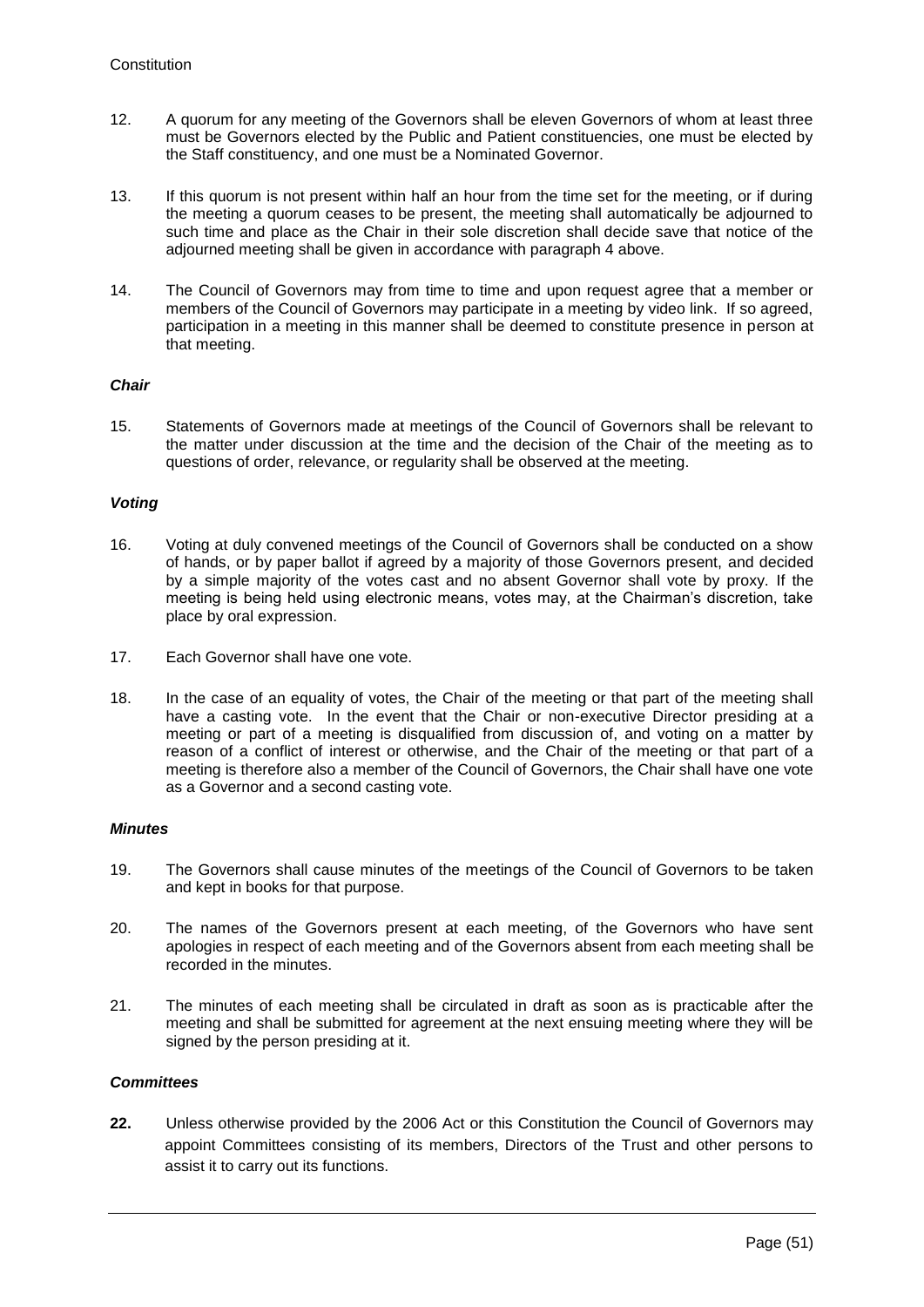# **ANNEX 3**

# **KING'S COLLEGE HOSPITAL NHS FOUNDATION TRUST - MODEL ELECTION RULES FOR THE ELECTION OF GOVERNORS**

# **PART 1: INTERPRETATION**

1. Interpretation

#### **PART 2: TIMETABLE FOR ELECTION**

- 2. Timetable
- 3. Computation of time

### **PART 3: RETURNING OFFICER**

- 4. Returning officer
- 5. Staff
- 6. Expenditure<br>7. Duty of co-o
- Duty of co-operation

#### **PART 4: STAGES COMMON TO CONTESTED AND UNCONTESTED ELECTIONS**

- 8. Notice of election
- 9. Nomination of candidates<br>10. Candidate's particulars
- Candidate's particulars
- 11. Declaration of interests
- 12. Declaration of eligibility
- 13. Signature of candidate
- 14. Decisions as to validity of nomination forms
- 
- 15. Publication of statement of nominated candidates 16. Inspection of statement of nominated candidates and nomination forms
- 17. Withdrawal of candidates
- 18. Method of election

### **PART 5: CONTESTED ELECTIONS**

- 19. Poll to be taken by ballot
- 20. The ballot paper
- 21. The declaration of identity (public and patient constituencies)

*Action to be taken before the poll*

- 22. List of eligible voters
- 23. Notice of poll
- 24. Issue of voting information by returning officer
- 25. Ballot paper envelope and covering envelope
- 26. E-voting systems

#### *The poll*

- 27. Eligibility to vote
- 28. Voting by persons who require assistance<br>29. Spoilt ballot papers and spoilt text message Spoilt ballot papers and spoilt text message votes
- 30. Lost voting information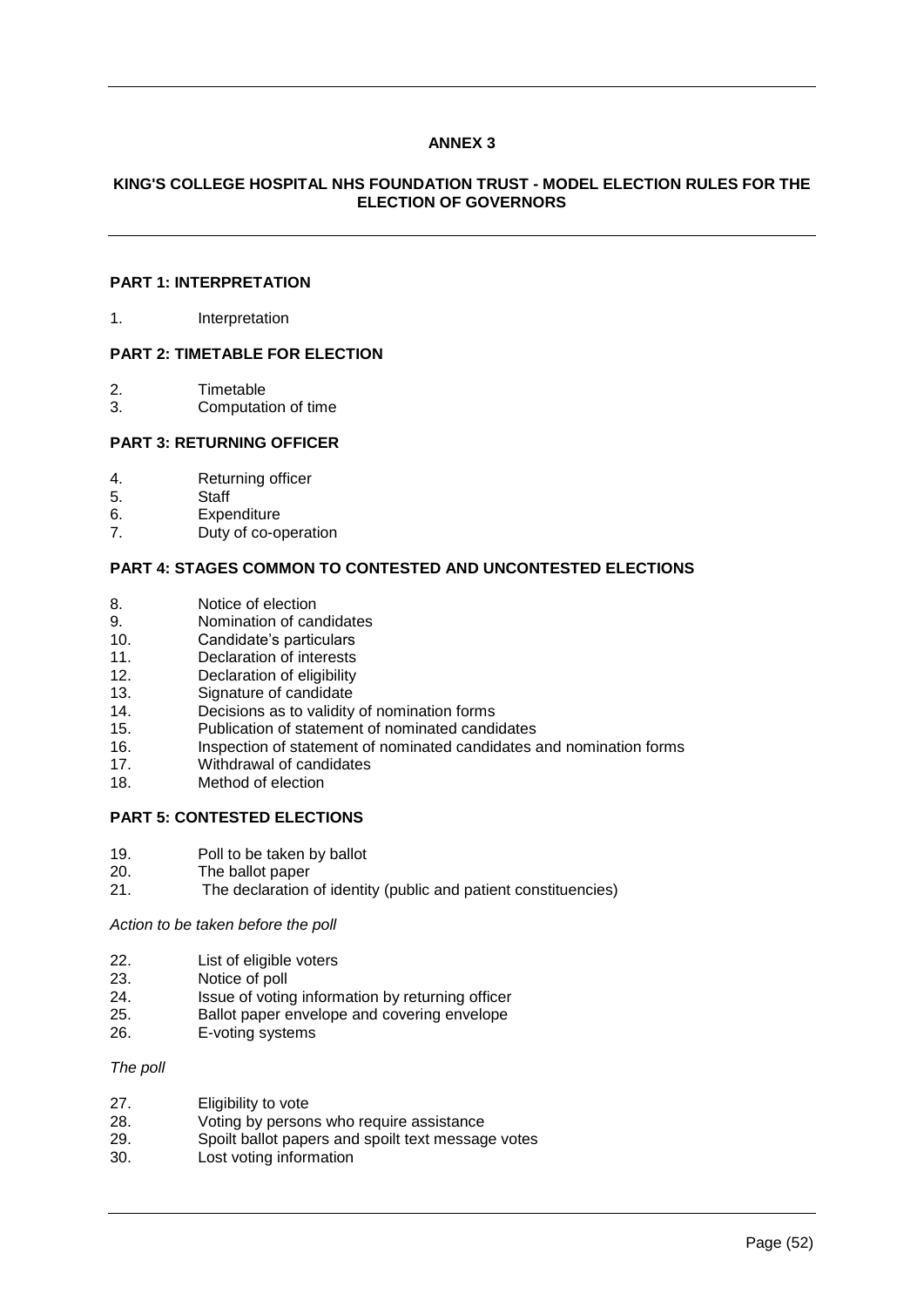- 31. Issue of replacement voting information<br>32. ID declaration form for replacement ball
- ID declaration form for replacement ballot papers (public and patient constituencies)
- 33 Procedure for remote voting by internet<br>34. Procedure for remote voting by telephor
- 34. Procedure for remote voting by telephone<br>35. Procedure for remote voting by text messa
- Procedure for remote voting by text message

*Procedure for receipt of envelopes, internet votes, telephone vote and text message votes*

- 36. Receipt of voting documents<br>37. Validity of votes
- 37. Validity of votes<br>38. Declaration of id
- Declaration of identity but no ballot (public and patient constituency)
- 39. De-duplication of votes
- 40. Sealing of packets

# **PART 6: COUNTING THE VOTES**

- STV41. Interpretation of Part 6
- 42. Arrangements for counting of the votes
- 43. The count<br>STV44. Rejected b
- Rejected ballot papers and rejected text voting records
- FPP44. Rejected ballot papers and rejected text voting records<br>STV45. First stage
- STV45. First stage<br>STV46. The quota
- The quota
- STV47 Transfer of votes
- STV48. Supplementary provisions on transfer<br>STV49. Exclusion of candidates
- Exclusion of candidates
- STV50. Filling of last vacancies
- STV51. Order of election of candidates<br>FPP51 Fquality of votes
- Equality of votes

# **PART 7: FINAL PROCEEDINGS IN CONTESTED AND UNCONTESTED ELECTIONS**

- FPP52. Declaration of result for contested elections
- STV52. Declaration of result for contested elections
- 53. Declaration of result for uncontested elections

# **PART 8: DISPOSAL OF DOCUMENTS**

- 54. Sealing up of documents relating to the poll
- 55. Delivery of documents
- 56. Forwarding of documents received after close of the poll
- 57. Retention and public inspection of documents
- 58. Application for inspection of certain documents relating to election

# **PART 9: DEATH OF A CANDIDATE DURING A CONTESTED ELECTION**

- FPP59. Countermand or abandonment of poll on death of candidate
- STV59. Countermand or abandonment of poll on death of candidate

# **PART 10: ELECTION EXPENSES AND PUBLICITY**

### *Expenses*

- 60. Election expenses
- 61. Expenses and payments by candidates
- 62. Expenses incurred by other persons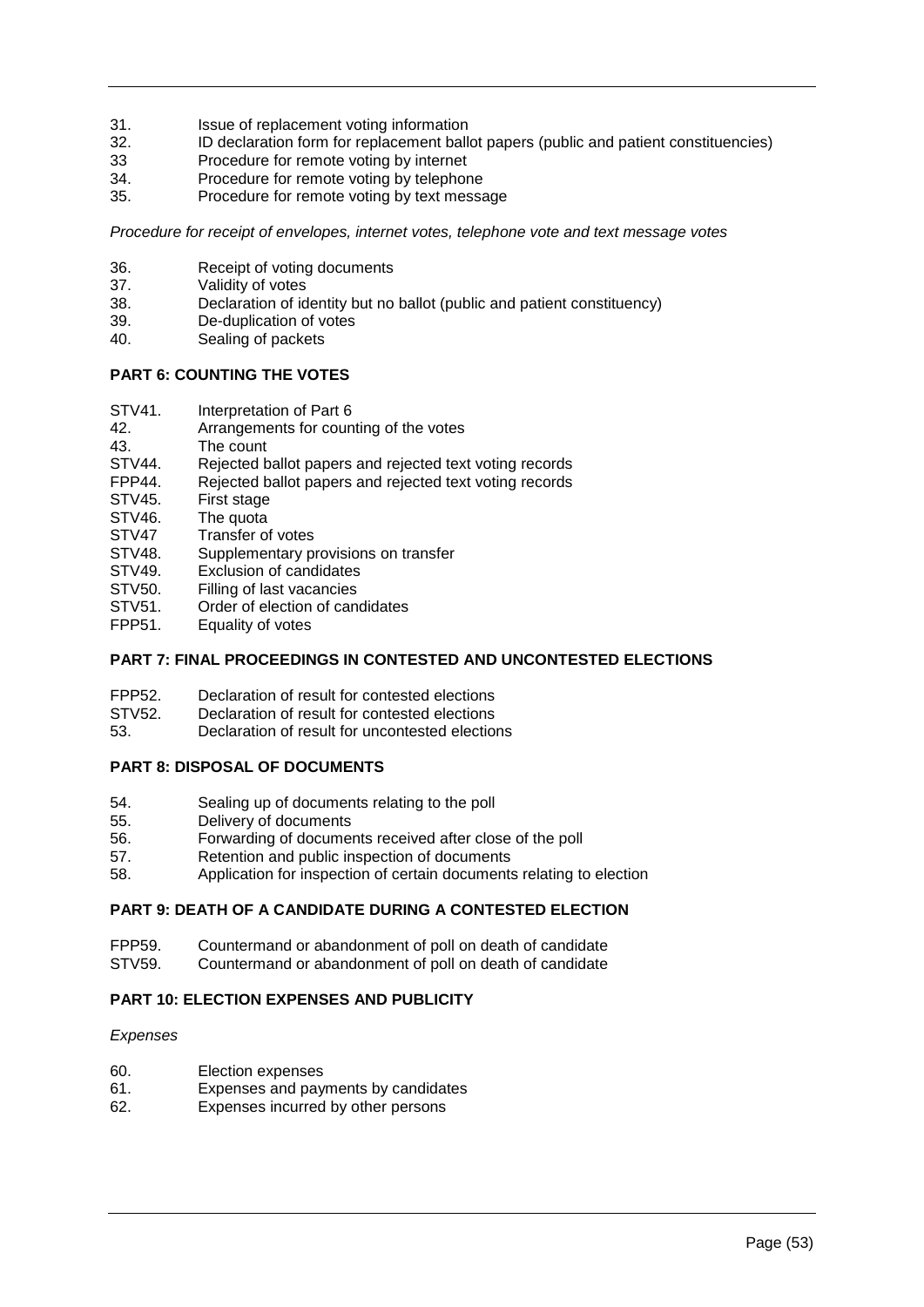# *Publicity*

- 63. Publicity about election by the corporation
- 64. Information about candidates for inclusion with voting information
- 65. Meaning of "for the purposes of an election"

# **PART 11: QUESTIONING ELECTIONS AND IRREGULARITIES**

66. Application to question an election

# **PART 12: MISCELLANEOUS**

- 67. Secrecy<br>68. Prohibitio
- 68. Prohibition of disclosure of vote<br>69. Disqualification
- 69. Disqualification<br>70. Delay in postal
- Delay in postal service through industrial action or unforeseen event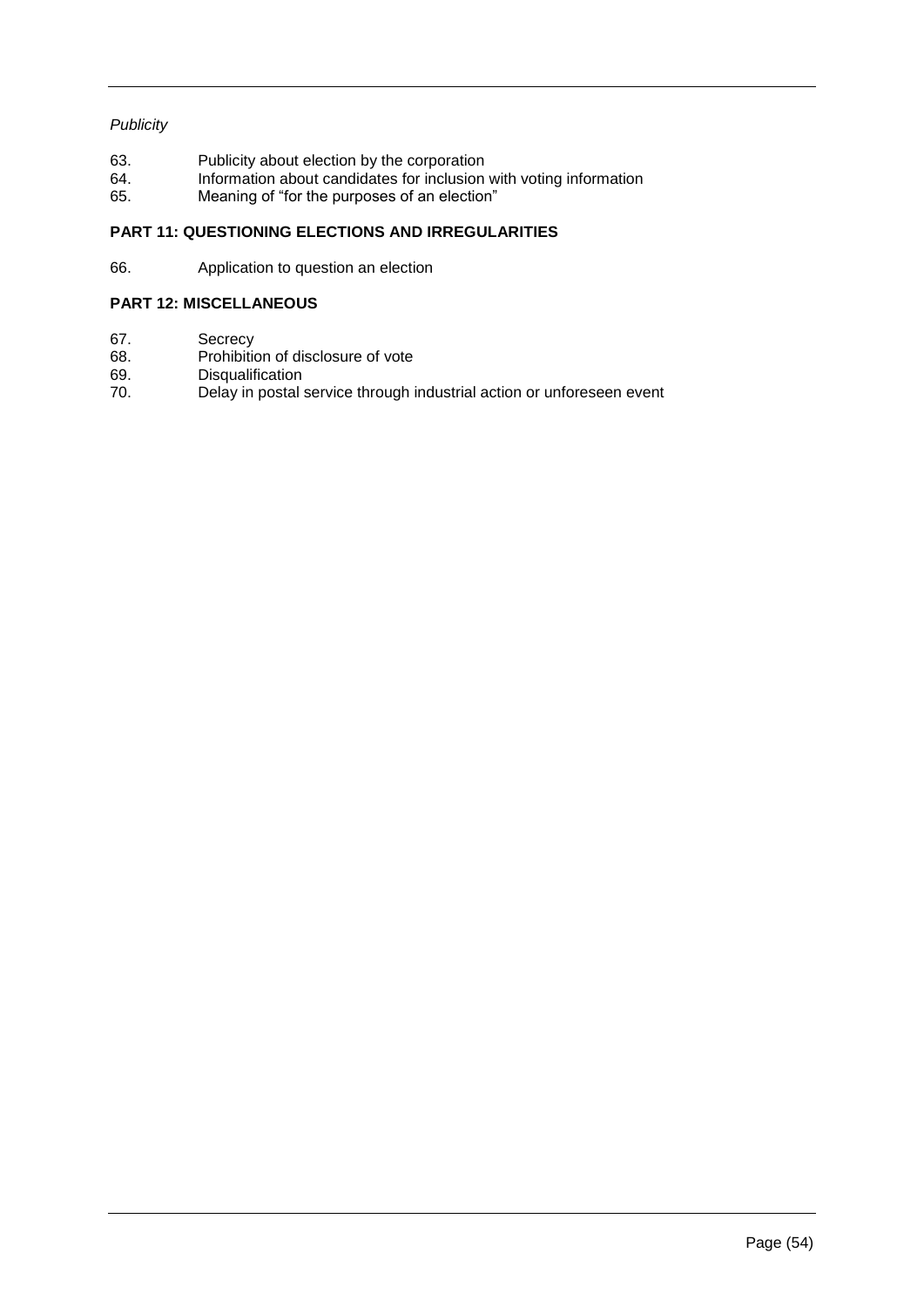# **1. Interpretation**

#### 1.1 In these rules, unless the context otherwise requires:

"*2006 Act*" means the National Health Service Act 2006;

"*corporation*" means the public benefit corporation subject to this constitution;

"*council of governors*" means the council of governors of the corporation;

"*declaration of identity*" has the meaning set out in rule 21.1;

"*election*" means an election by a constituency, or by a class within a constituency, to fill a vacancy among one or more posts on the council of governors;

"*e-voting*" means voting using either the internet, telephone or text message;

"*e-voting information*" has the meaning set out in rule 24.2;

"*ID declaration form*" has the meaning set out in Rule 21.1; "internet voting record" has the meaning set out in rule 26.4(d);

"*internet voting system*" means such computer hardware and software, data other equipment and services as may be provided by the returning officer for the purpose of enabling voters to cast their votes using the internet;

"*lead governor*" means the governor nominated by the corporation to fulfil the role described in Appendix B to The NHS Foundation Trust Code of Governance (NHSI, December 2013) or any later version of such code.

"*list of eligible voters*" means the list referred to in rule 22.1, containing the information in rule 22.2;

"*method of polling*" means a method of casting a vote in a poll, which may be by post, internet, text message or telephone;

"*NHSI*" means the corporate body known as NHSI as provided by section 61 of the 2012 Act;

"*numerical voting code*" has the meaning set out in rule 64.2(b)

"*polling website*" has the meaning set out in rule 26.1;

"*postal voting information*" has the meaning set out in rule 24.1;

"*telephone short code"* means a short telephone number used for the purposes of submitting a vote by text message;

"*telephone voting facility*" has the meaning set out in rule 26.2;

"*telephone voting record*" has the meaning set out in rule 26.5 (d);

"*text message voting facility*" has the meaning set out in rule 26.3;

"*text voting record*" has the meaning set out in rule 26.6 (d);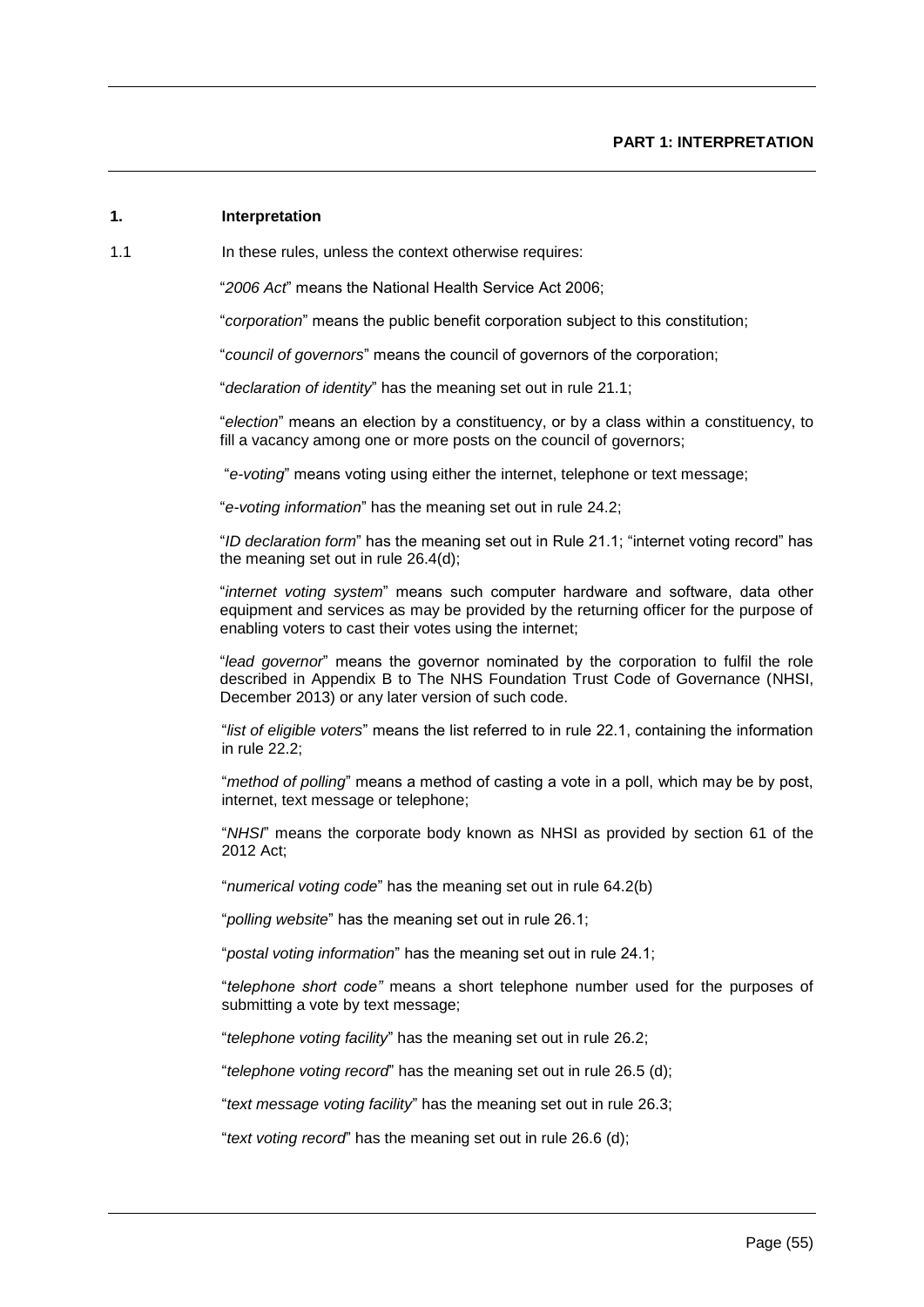"*the telephone voting system*" means such telephone voting facility as may be provided by the returning officer for the purpose of enabling voters to cast their votes by telephone;

"*the text message voting system*" means such text messaging voting facility as may be provided by the returning officer for the purpose of enabling voters to cast their votes by text message;

"*voter ID number*" means a unique, randomly generated numeric identifier allocated to each voter by the Returning Officer for the purpose of e-voting,

"*voting information*" means postal voting information and/or e-voting information

1.2 Other expressions used in these rules and in Schedule 7 to the NHS Act 2006 have the same meaning in these rules as in that Schedule.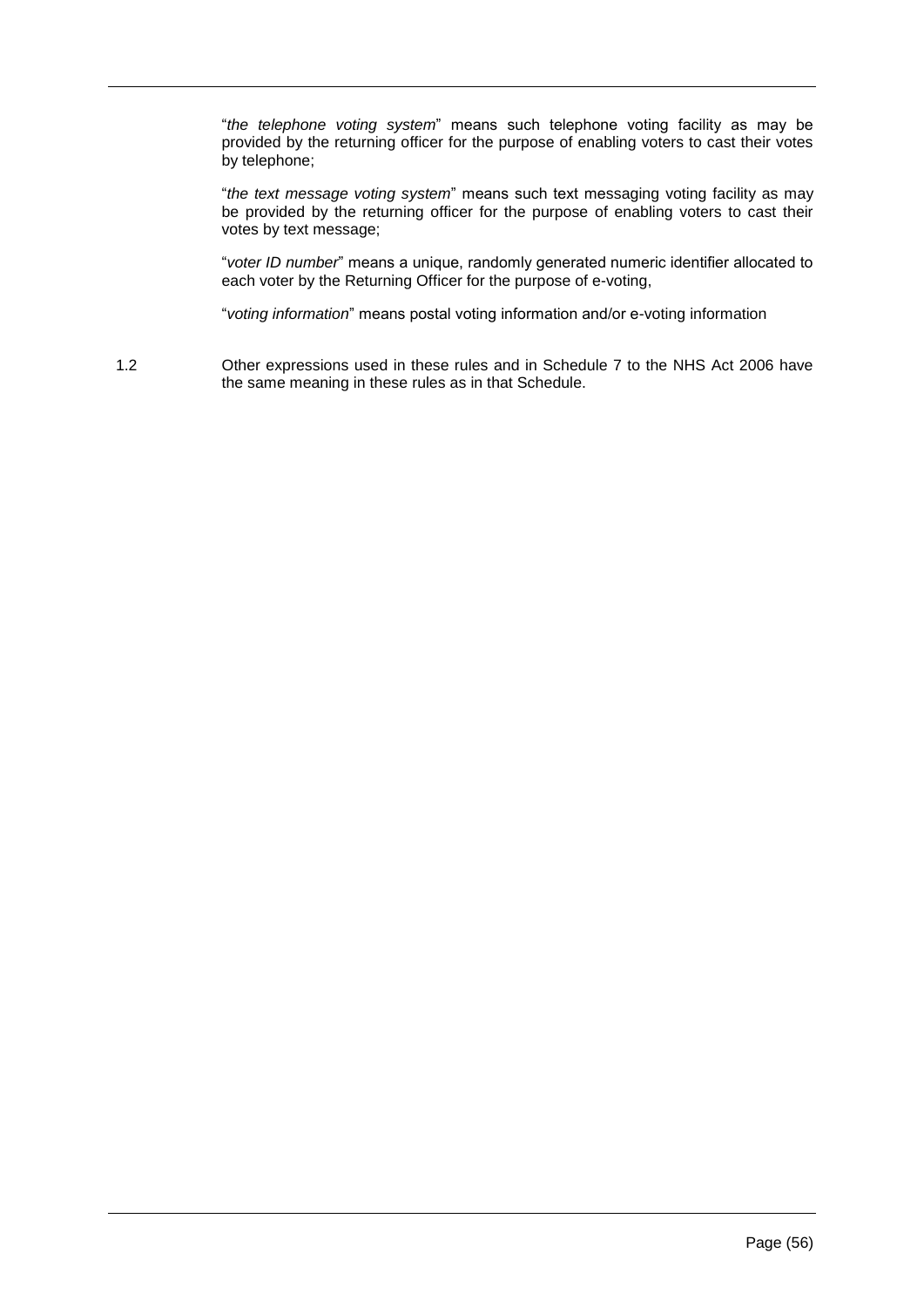# **2. Timetable**

2.1 The proceedings at an election shall be conducted in accordance with the following timetable:

| Proceeding                                                                                                                 | Time                                                                                        |  |
|----------------------------------------------------------------------------------------------------------------------------|---------------------------------------------------------------------------------------------|--|
| Publication of notice of election                                                                                          | Not later than the fortieth day before the<br>day of the close of the poll.                 |  |
| Final day for delivery of nomination forms to Not later than the twenty eighth day before<br>returning officer             | the day of the close of the poll.                                                           |  |
| Publication<br>statement of<br>of c<br>candidates                                                                          | nominated Not later than the twenty seventh day<br>before the day of the close of the poll. |  |
| Final day for delivery of notices of withdrawals Not later than twenty fifth day before the<br>by candidates from election | day of the close of the poll.                                                               |  |
| Notice of the poll                                                                                                         | Not later than the fifteenth day before the<br>day of the close of the poll.                |  |
| Close of the poll                                                                                                          | By 5.00pm on the final day of the election.                                                 |  |

# **3. Computation of time**

3.1 In computing any period of time for the purposes of the timetable:

- (a) a Saturday or Sunday;
- (b) Christmas day, Good Friday, or a bank holiday, or
- (c) a day appointed for public thanksgiving or mourning,

shall be disregarded, and any such day shall not be treated as a day for the purpose of any proceedings up to the completion of the poll, nor shall the returning officer be obliged to proceed with the counting of votes on such a day.

3.2 In this rule, "bank holiday" means a day which is a bank holiday under the Banking and Financial Dealings Act 1971 in England and Wales.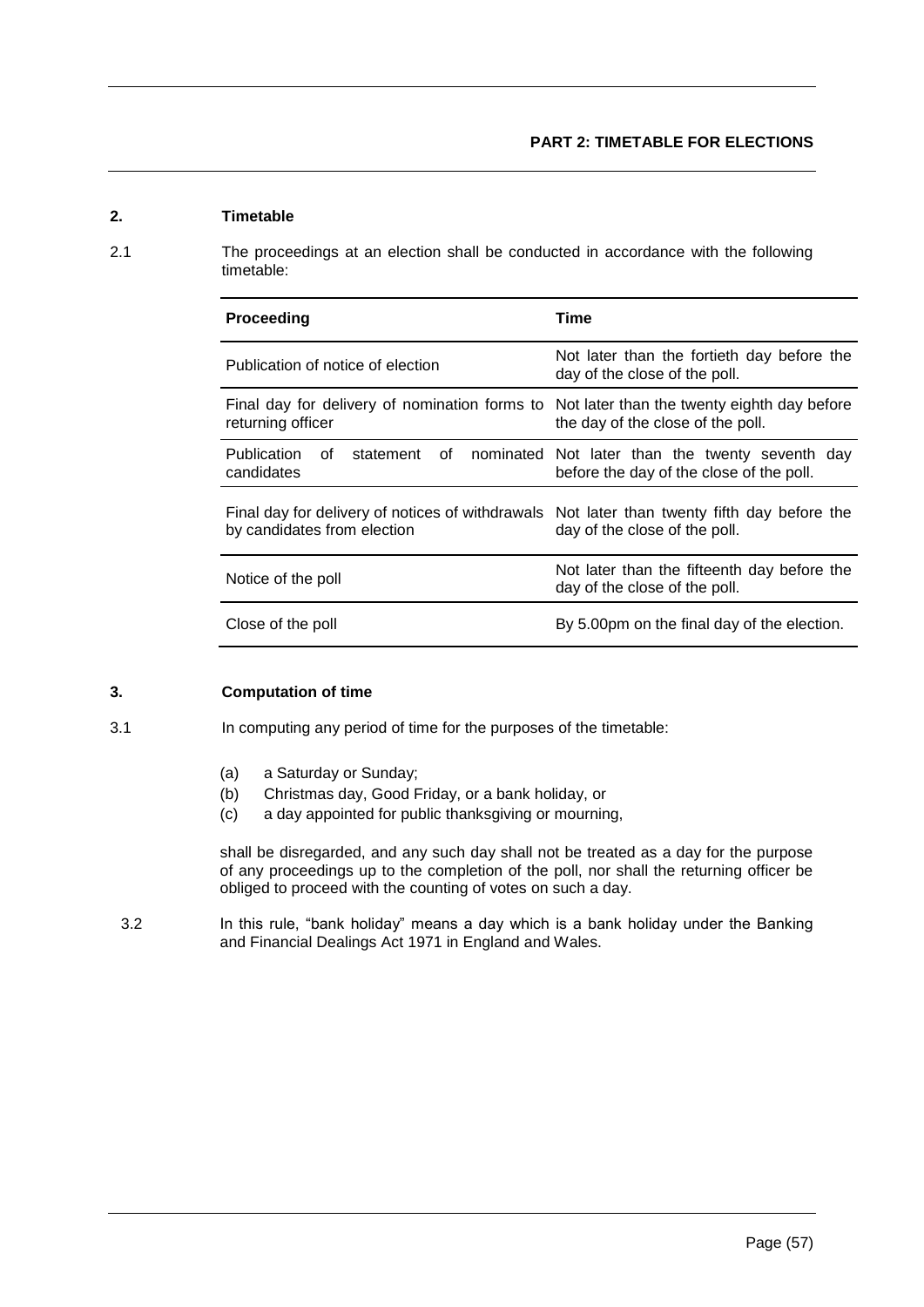# **PART 3: RETURNING OFFICER**

# **4. Returning Officer**

- 4.1 Subject to rule 69, the returning officer for an election is to be appointed by the corporation.
- 4.2 Where two or more elections are to be held concurrently, the same returning officer may be appointed for all those elections.

# **5. Staff**

5.1 Subject to rule 69, the returning officer may appoint and pay such staff, including such technical advisers, as they or she considers necessary for the purposes of the election.

### **6. Expenditure**

- 6.1 The corporation is to pay the returning officer:
	- (a) any expenses incurred by that officer in the exercise of their or her functions under these rules,
	- (b) such remuneration and other expenses as the corporation may determine.

# **7. Duty of co-operation**

7.1 The corporation is to co-operate with the returning officer in the exercise of their or her functions under these rules.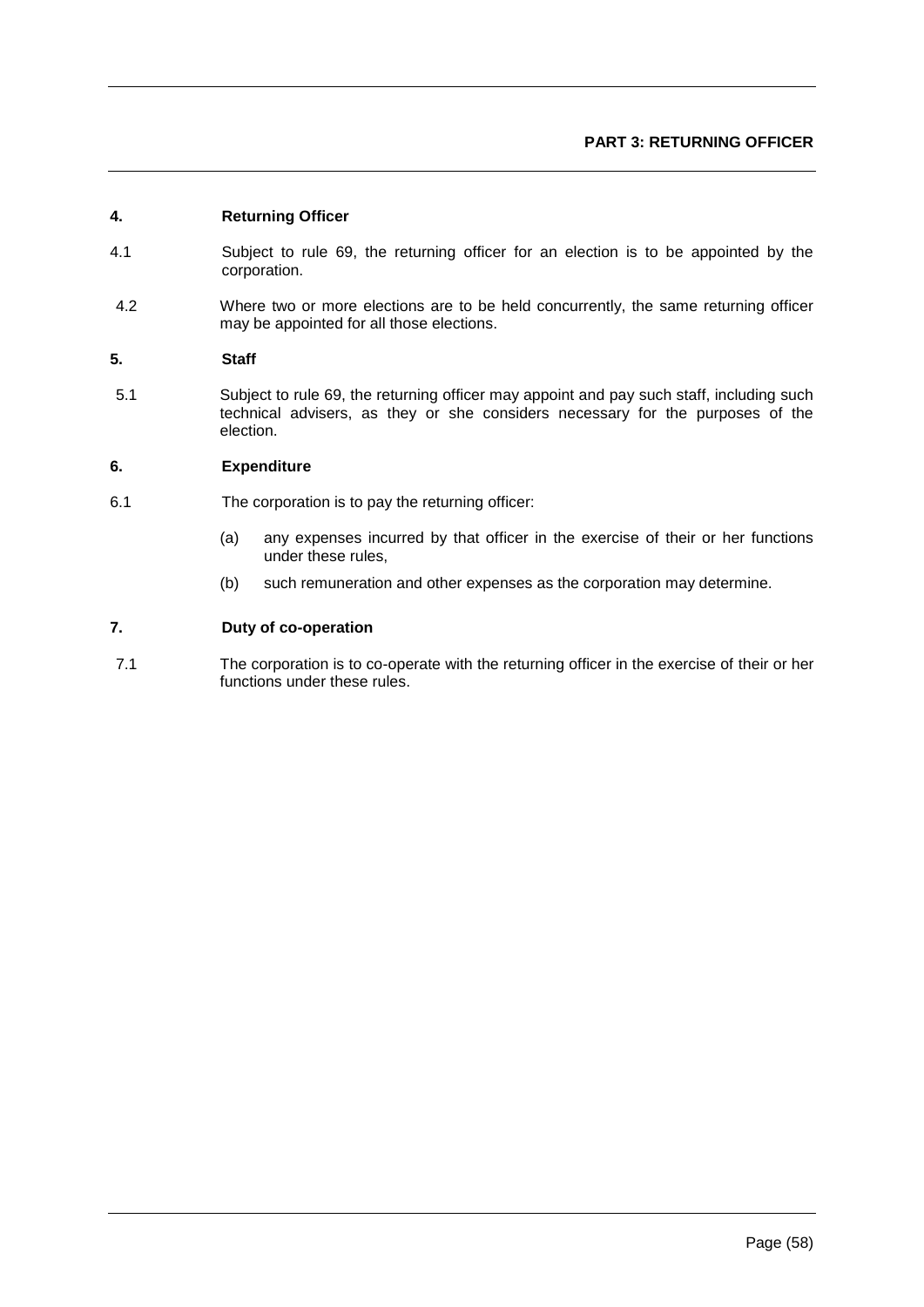# **PART 4: STAGES COMMON TO CONTESTED AND UNCONTESTED ELECTIONS**

# **8. Notice of election**

- 8.1 The returning officer is to publish a notice of the election stating:
	- (a) the constituency, or class within a constituency, for which the election is being held,
	- (b) the number of members of the council of governors to be elected from that constituency, or class within that constituency,
	- (c) the details of any nomination committee that has been established by the corporation,
	- (d) the address and times at which nomination forms may be obtained;
	- (e) the address for return of nomination forms (including, where the return of nomination forms in an electronic format will be permitted, the e-mail address for such return) and the date and time by which they must be received by the returning officer,
	- (f) the date and time by which any notice of withdrawal must be received by the returning officer
	- (g) the contact details of the returning officer
	- (h) the date and time of the close of the poll in the event of a contest.

# **9. Nomination of candidates**

- 9.1 Subject to rule 9.2, each candidate must nominate themselves on a single nomination form.
- 9.2 The returning officer:
	- (a) is to supply any member of the corporation with a nomination form, and
	- (b) is to prepare a nomination form for signature at the request of any member of the corporation,

but it is not necessary for a nomination to be on a form supplied by the returning officer and a nomination can, subject to rule 13, be in an electronic format.

### **10. Candidate's particulars**

- 10.1 The nomination form must state the candidate's:
	- (a) full name,
	- (b) contact address in full (which should be a postal address although an e-mail address may also be provided for the purposes of electronic communication), and
	- (c) constituency, or class within a constituency, of which the candidate is a member.

# **11. Declaration of interests**

11.1 The nomination form must state: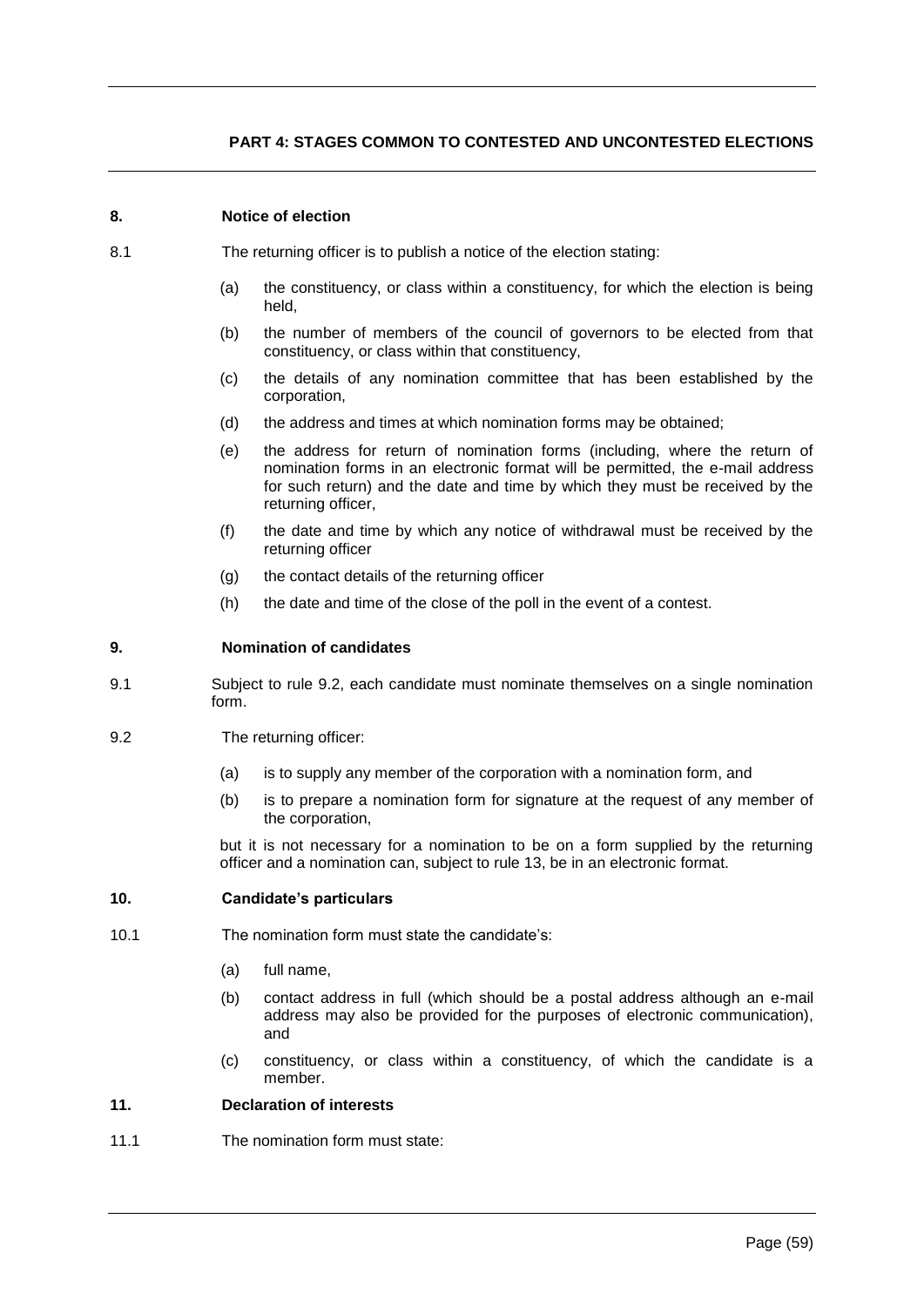- (a) any financial interest that the candidate has in the corporation, and
- (b) whether the candidate is a member of a political party, and if so, which party,

and if the candidate has no such interests, the paper must include a statement to that effect.

# **12. Declaration of eligibility**

- 12.1 The nomination form must include a declaration made by the candidate:
	- (a) that they or she is not prevented from being a member of the council of governors by paragraph 8 of Schedule 7 of the 2006 Act or by any provision of the constitution; and,
	- (b) for a member of the public or patient constituency, of the particulars of their or her qualification to vote as a member of that constituency, or class within that constituency, for which the election is being held.

### **13. Signature of candidate**

- 13.1 The nomination form must be signed and dated by the candidate, in a manner prescribed by the returning officer, indicating that:
	- (a) they wish to stand as a candidate,
	- (b) their declaration of interests as required under rule 11, is true and correct, and
	- (c) their declaration of eligibility, as required under rule 12, is true and correct.
- 13.2 Where the return of nomination forms in an electronic format is permitted, the returning officer shall specify the particular signature formalities (if any) that will need to be complied with by the candidate.

### **14. Decisions as to the validity of nomination**

- 14.1 Where a nomination form is received by the returning officer in accordance with these rules, the candidate is deemed to stand for election unless and until the returning officer:
	- (a) decides that the candidate is not eligible to stand,
	- (b) decides that the nomination form is invalid,
	- (c) receives satisfactory proof that the candidate has died, or
	- (d) receives a written request by the candidate of their withdrawal from candidacy.
- 14.2 The returning officer is entitled to decide that a nomination form is invalid only on one of the following grounds:
	- (a) that the paper is not received on or before the final time and date for return of nomination forms, as specified in the notice of the election,
	- (b) that the paper does not contain the candidate's particulars, as required by rule 10;
	- (c) that the paper does not contain a declaration of the interests of the candidate, as required by rule 11,
	- (d) that the paper does not include a declaration of eligibility as required by rule 12, or
	- (e) that the paper is not signed and dated by the candidate, if required by rule 13.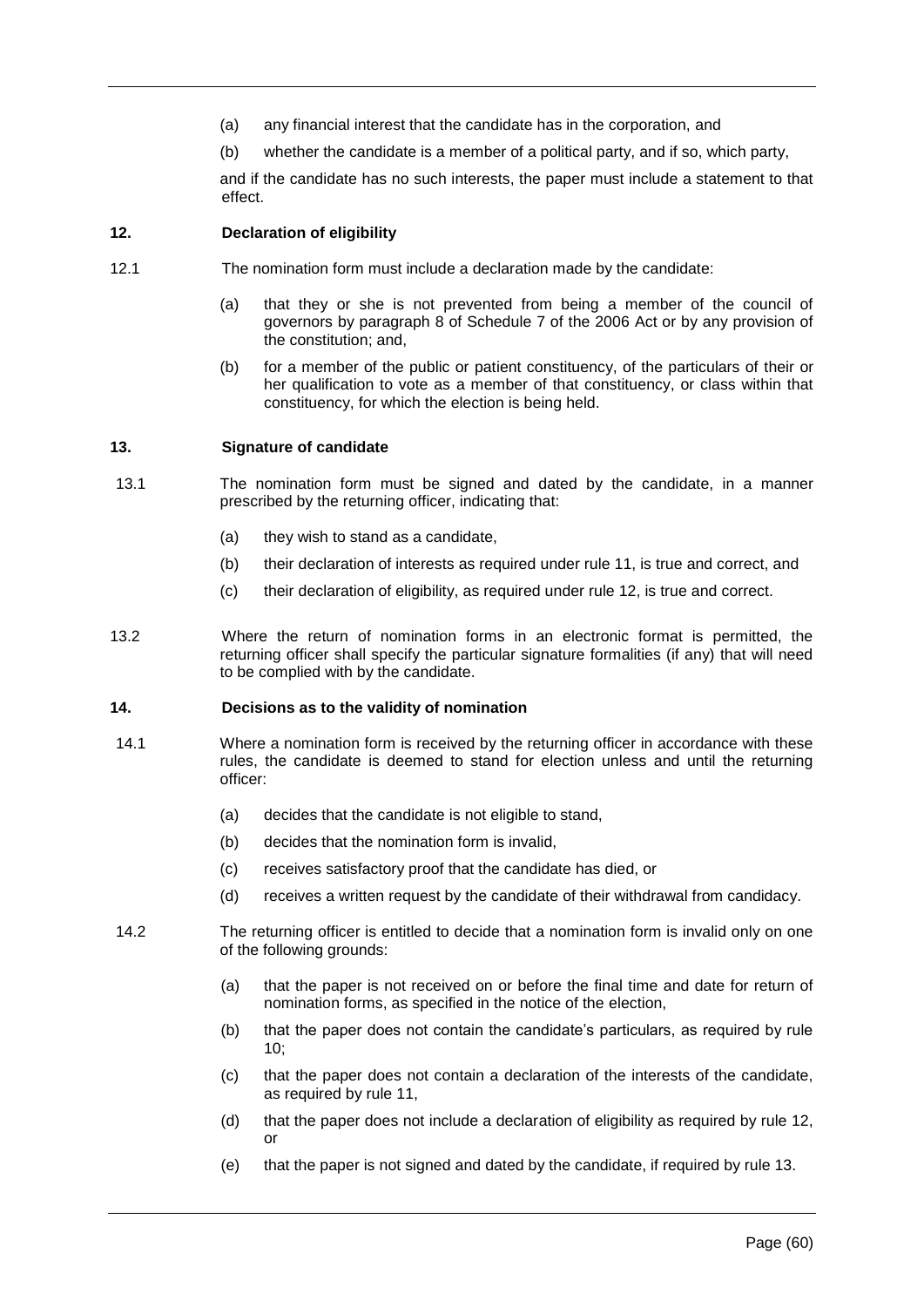- 14.3 The returning officer is to examine each nomination form as soon as is practicable after they or she has received it, and decide whether the candidate has been validly nominated.
- 14.4 Where the returning officer decides that a nomination is invalid, the returning officer must endorse this on the nomination form, stating the reasons for their decision.
- 14.5 The returning officer is to send notice of the decision as to whether a nomination is valid or invalid to the candidate at the contact address given in the candidate's nomination form. If an e-mail address has been given in the candidate's nomination form (in addition to the candidate's postal address), the returning officer may send notice of the decision to that address.

# **15. Publication of statement of candidates**

- 15.1 The returning officer is to prepare and publish a statement showing the candidates who are standing for election.
- 15.2 The statement must show:
	- (a) the name, contact address (which shall be the candidate's postal address), and constituency or class within a constituency of each candidate standing, and
	- (b) the declared interests of each candidate standing,

as given in their nomination form.

- 15.3 The statement must list the candidates standing for election in alphabetical order by surname.
- 15.4 The returning officer must send a copy of the statement of candidates and copies of the nomination forms to the corporation as soon as is practicable after publishing the statement.

### **16. Inspection of statement of nominated candidates and nomination forms**

- 16.1 The corporation is to make the statement of the candidates and the nomination forms supplied by the returning officer under rule 15.4 available for inspection by members of the corporation free of charge at all reasonable times.
- 16.2 If a member of the corporation requests a copy or extract of the statement of candidates or their nomination forms, the corporation is to provide that member with the copy or extract free of charge.

# **17. Withdrawal of candidates**

17.1 A candidate may withdraw from election on or before the date and time for withdrawal by candidates, by providing to the returning officer a written notice of withdrawal which is signed by the candidate and attested by a witness.

### **18. Method of election**

18.1 If the number of candidates remaining validly nominated for an election after any withdrawals under these rules is greater than the number of members to be elected to the council of governors, a poll is to be taken in accordance with Parts 5 and 6 of these rules.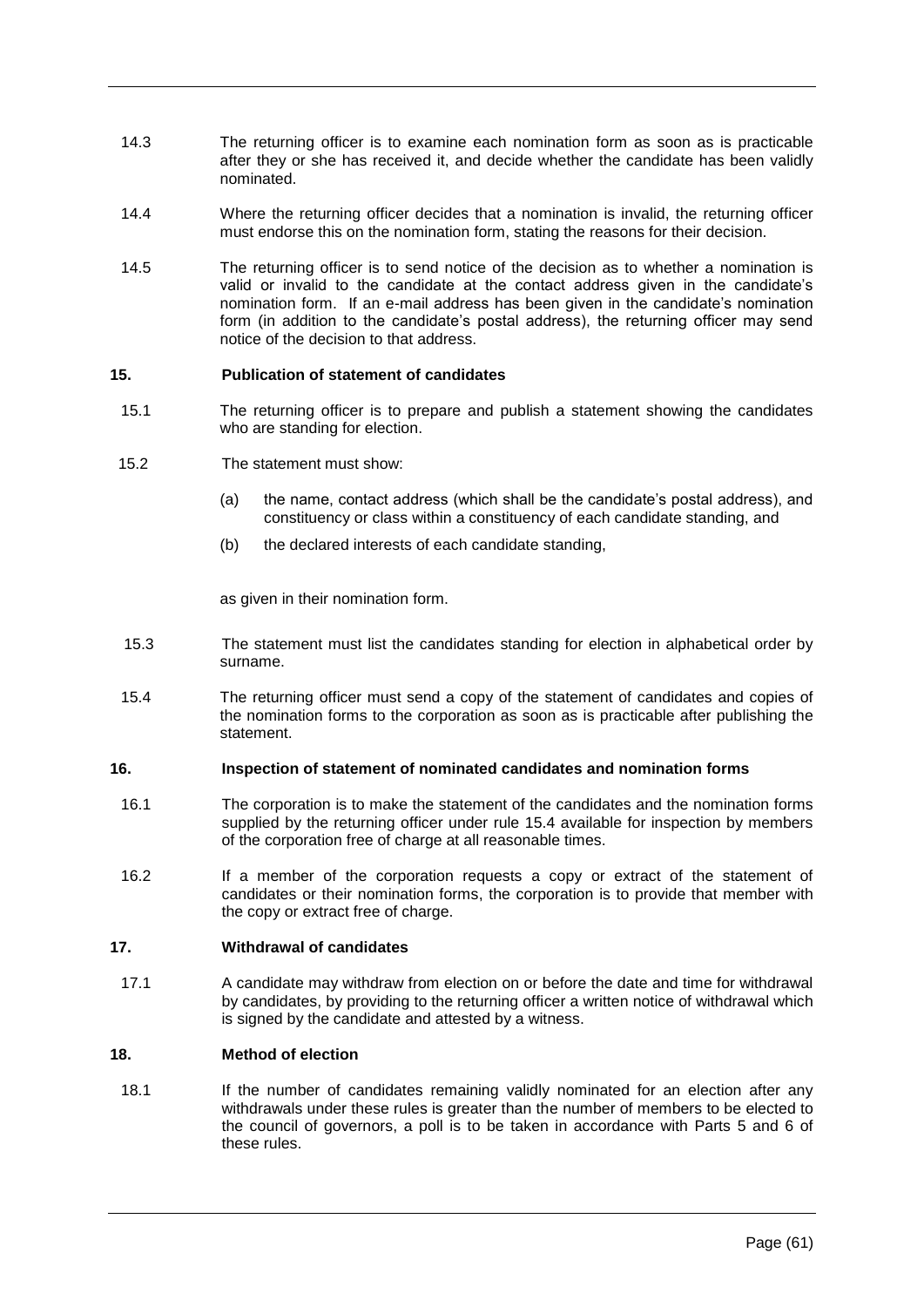- 18.2 If the number of candidates remaining validly nominated for an election after any withdrawals under these rules is equal to the number of members to be elected to the council of governors, those candidates are to be declared elected in accordance with Part 7 of these rules.
- 18.3 If the number of candidates remaining validly nominated for an election after any withdrawals under these rules is less than the number of members to be elected to be council of governors, then:
	- (a) the candidates who remain validly nominated are to be declared elected in accordance with Part 7 of these rules, and
	- (b) the returning officer is to order a new election to fill any vacancy which remains unfilled, on a day appointed by them or her in consultation with the corporation.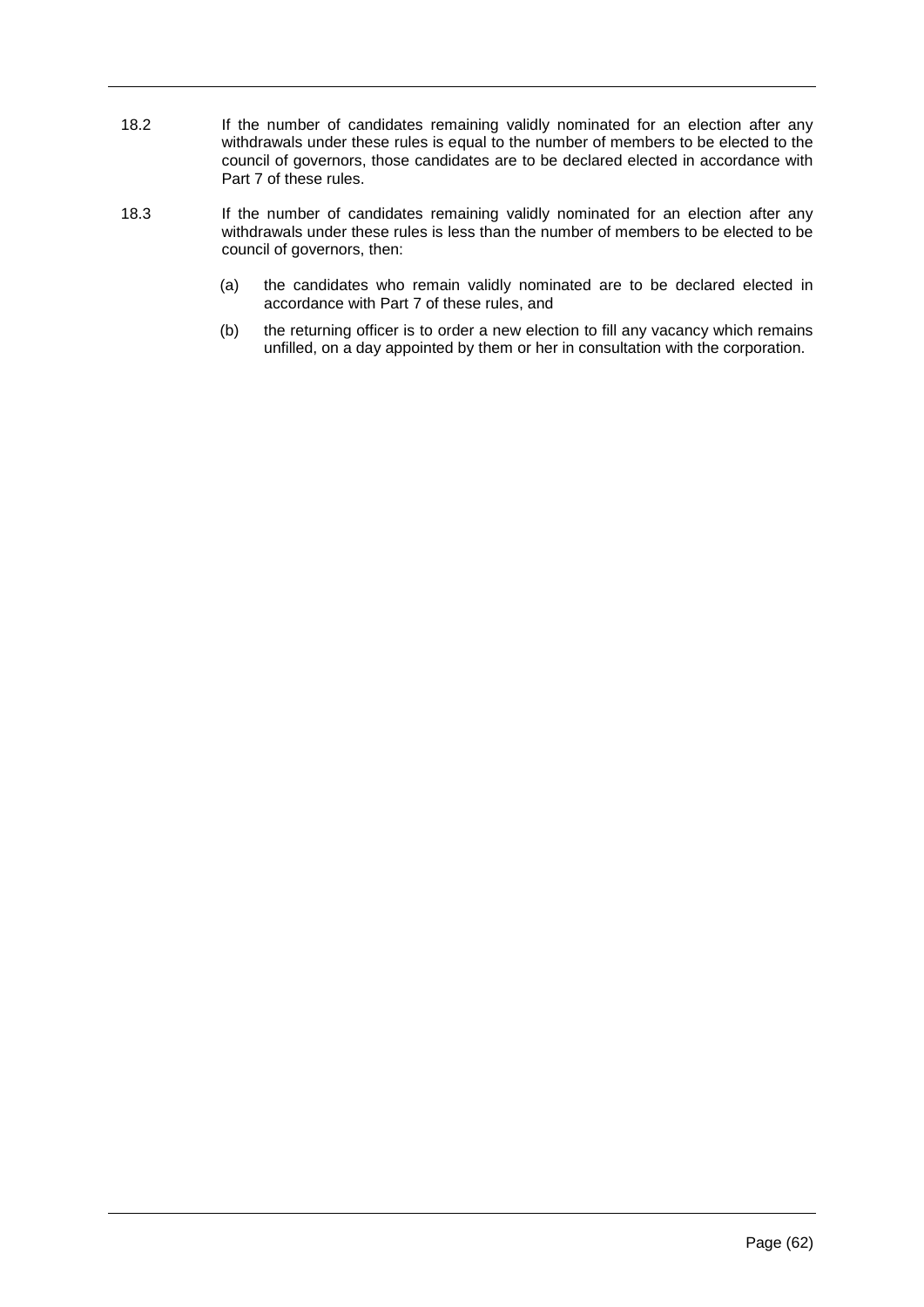# **19. Poll to be taken by ballot**

- 19.1 The votes at the poll must be given by secret ballot.
- 19.2 The votes are to be counted and the result of the poll determined in accordance with Part 6 of these rules.
- 19.3 The corporation may decide that voters within a constituency or class within a constituency, may, subject to rule 19.4, cast their votes at the poll using such different methods of polling in any combination as the corporation may determine.
- 19.4 The corporation may decide that voters within a constituency or class within a constituency for whom an e-mail address is included in the list of eligible voters may only cast their votes at the poll using an e-voting method of polling.
- 19.5 Before the corporation decides, in accordance with rule 19.3 that one or more e-voting methods of polling will be made available for the purposes of the poll, the corporation must satisfy itself that:
	- (a) if internet voting is to be a method of polling, the internet voting system to be used for the purpose of the election is:
		- (i) configured in accordance with these rules; and
		- (ii) will create an accurate internet voting record in respect of any voter who casts their or her vote using the internet voting system;
	- (b) if telephone voting to be a method of polling, the telephone voting system to be used for the purpose of the election is:
		- (i) configured in accordance with these rules; and
		- (ii) will create an accurate telephone voting record in respect of any voter who casts their or her vote using the telephone voting system;
	- (c) if text message voting is to be a method of polling, the text message voting system to be used for the purpose of the election is:
		- (i) configured in accordance with these rules; and
		- (ii) will create an accurate text voting record in respect of any voter who casts their or her vote using the text message voting system.

# **20. The ballot paper**

- 20.1 The ballot of each voter (other than a voter who casts their or her ballot by an e-voting method of polling) is to consist of a ballot paper with the persons remaining validly nominated for an election after any withdrawals under these rules, and no others, inserted in the paper.
- 20.2 Every ballot paper must specify:
	- (a) the name of the corporation,
	- (b) the constituency, or class within a constituency, for which the election is being held,
	- (c) the number of members of the council of governors to be elected from that constituency, or class within that constituency,
	- (d) the names and other particulars of the candidates standing for election, with the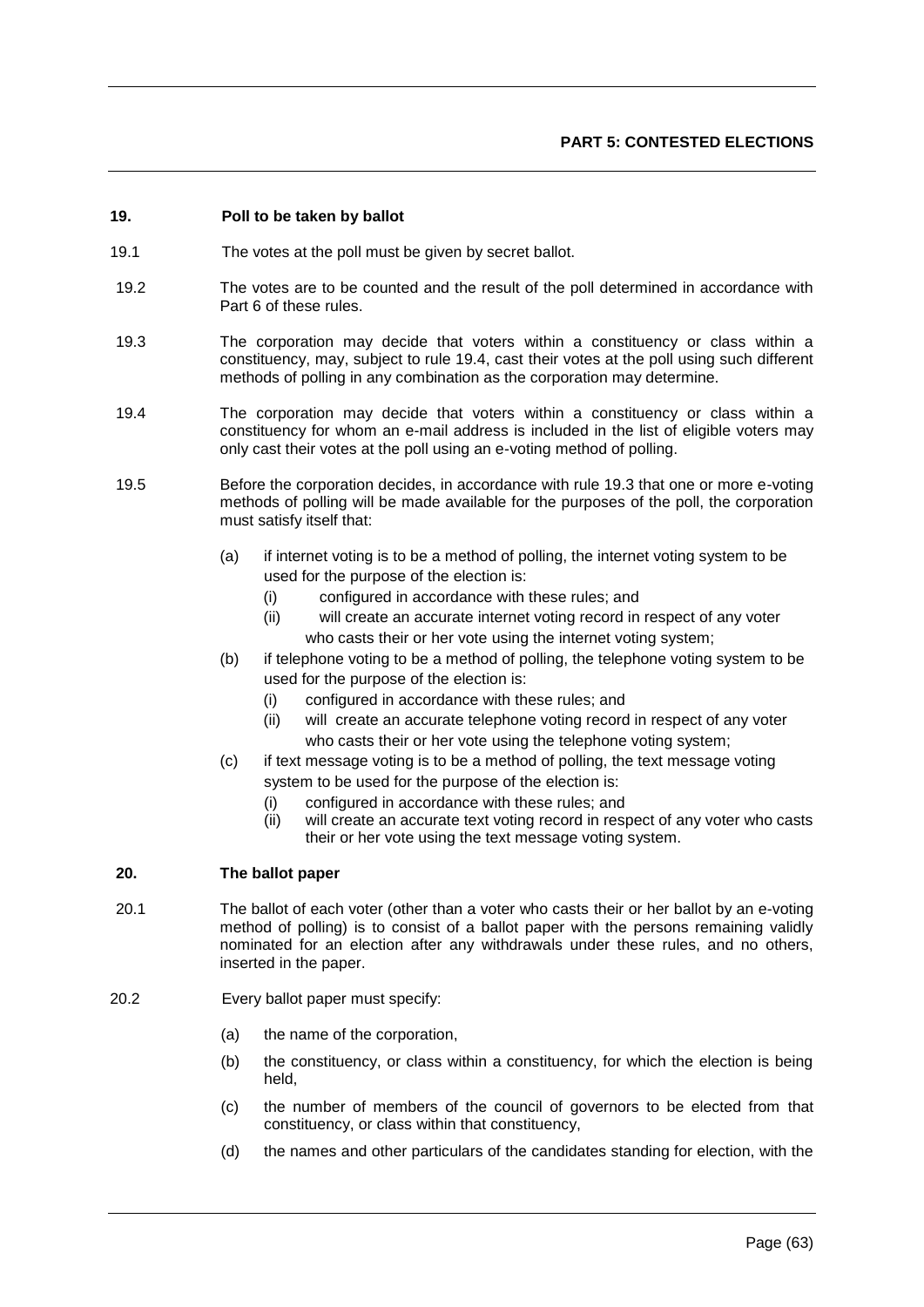details and order being the same as in the statement of nominated candidates,

- (e) instructions on how to vote by all available methods of polling, including the relevant voter's voter ID number if one or more e-voting methods of polling are available,
- (f) if the ballot paper is to be returned by post, the address for its return and the date and time of the close of the poll, and
- (g) the contact details of the returning officer.
- 20.3 Each ballot paper must have a unique identifier.
- 20.4 Each ballot paper must have features incorporated into it to prevent it from being reproduced.

### **21. The declaration of identity (public and patient constituencies)**

- 21.1 The corporation shall require each voter who participates in an election for a public or patient constituency to make a declaration confirming:
	- (a) that the voter is the person:
		- (i) to whom the ballot paper was addressed, and/or
		- (ii) to whom the voter ID number contained within the e-voting information was allocated,
	- (b) that they or she has not marked or returned any other voting information in the election, and
	- (c) the particulars of their or her qualification to vote as a member of the constituency or class within the constituency for which the election is being held,

### ("declaration of identity")

and the corporation shall make such arrangements as it considers appropriate to facilitate the making and the return of a declaration of identity by each voter, whether by the completion of a paper form ("ID declaration form") or the use of an electronic method.

- 21.2 The voter must be required to return their or her declaration of identity with their or her ballot.
- 21.3 The voting information shall caution the voter that if the declaration of identity is not duly returned or is returned without having been made correctly, any vote cast by the voter may be declared invalid.

# *Action to be taken before the poll*

### **22. List of eligible voters**

- 22.1 The corporation is to provide the returning officer with a list of the members of the constituency or class within a constituency for which the election is being held who are eligible to vote by virtue of rule 27 as soon as is reasonably practicable after the final date for the delivery of notices of withdrawals by candidates from an election.
- 22.2 The list is to include, for each member:

(a) a postal address; and,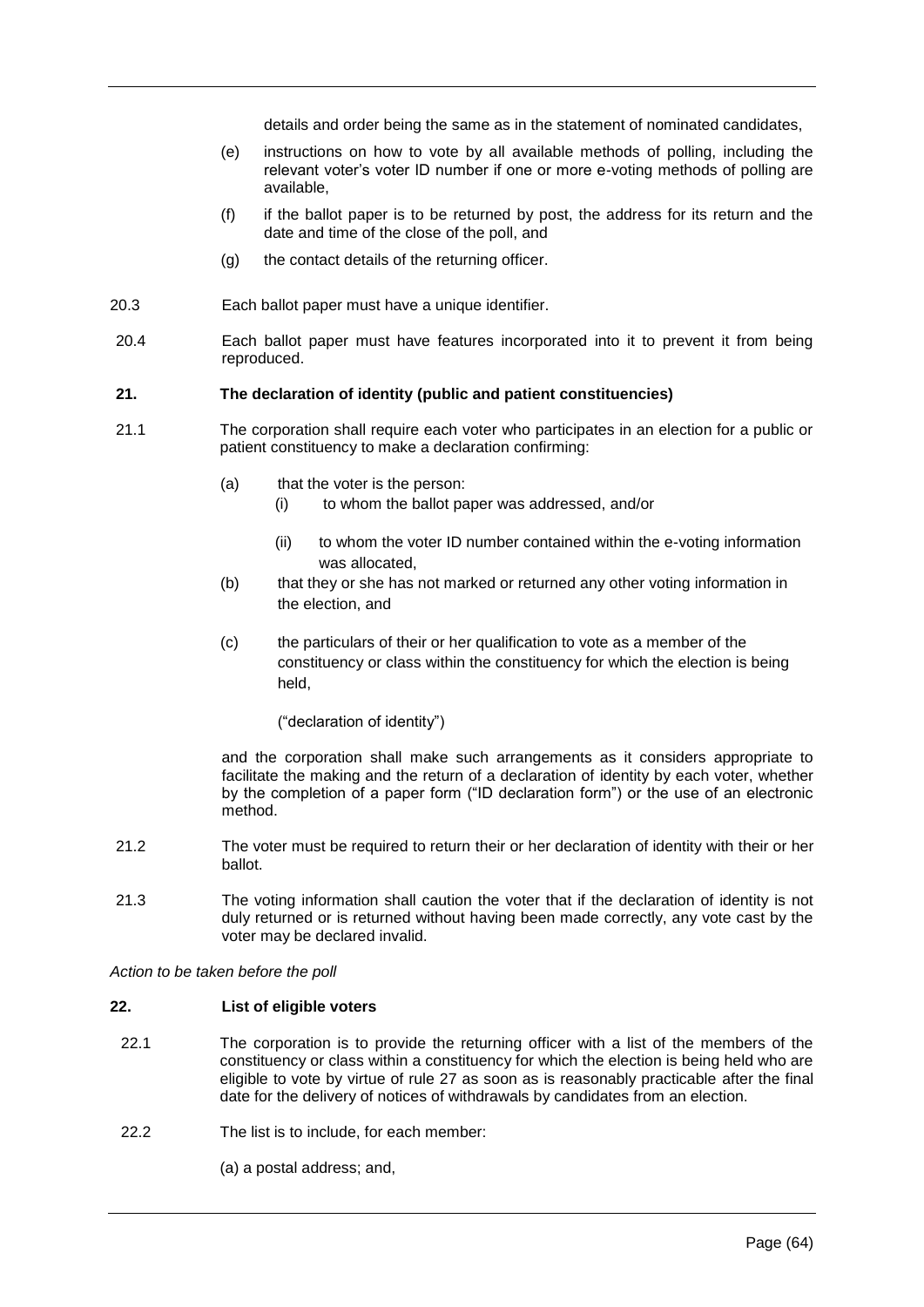(b) the member's e-mail address, if this has been provided

to which their or her voting information may, subject to rule 22.3, be sent.

22.3 The corporation may decide that the e-voting information is to be sent only by e-mail to those members in the list of eligible voters for whom an e-mail address is included in that list.

### **23. Notice of poll**

- 23.1 The returning officer is to publish a notice of the poll stating:
	- (a) the name of the corporation,
	- (b) the constituency, or class within a constituency, for which the election is being held,
	- (c) the number of members of the council of governors to be elected from that constituency, or class with that constituency,
	- (d) the names, contact addresses, and other particulars of the candidates standing for election, with the details and order being the same as in the statement of nominated candidates,
	- (e) that the ballot papers for the election are to be issued and returned, if appropriate, by post,
	- (f) the methods of polling by which votes may be cast at the election by voters in a constituency or class within a constituency, as determined by the corporation in accordance with rule 19.3,
	- (g) the address for return of the ballot papers,
	- (h) the uniform resource locator (url) where, if internet voting is a method of polling, the polling website is located;
	- (i) the telephone number where, if telephone voting is a method of polling, the telephone voting facility is located,
	- (j) the telephone number or telephone short code where, if text message voting is a method of polling, the text message voting facility is located,
	- (k) the date and time of the close of the poll,
	- (l) the address and final dates for applications for replacement voting information, and
	- (m) the contact details of the returning officer.

### **24. Issue of voting information by returning officer**

- 24.1 Subject to rule 24.3, as soon as is reasonably practicable on or after the publication of the notice of the poll, the returning officer is to send the following information by post to each member of the corporation named in the list of eligible voters:
	- (a) a ballot paper and ballot paper envelope,
	- (b) the ID declaration form (if required),
	- (c) information about each candidate standing for election, pursuant to rule 61 of these rules, and
	- (d) a covering envelope;

("postal voting information").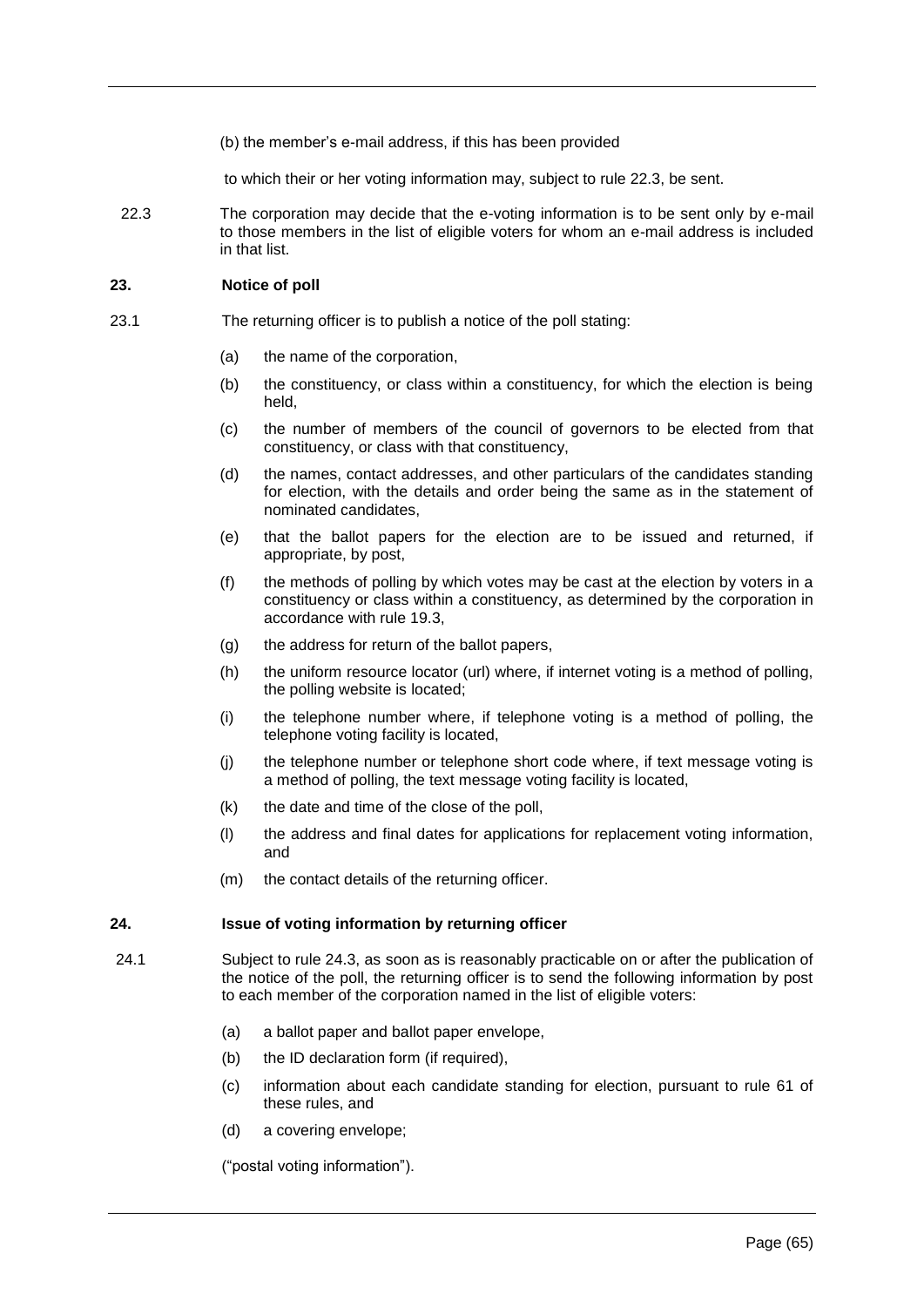- 24.2 Subject to rules 24.3 and 24.4, as soon as is reasonably practicable on or after the publication of the notice of the poll, the returning officer is to send the following information by e-mail and/ or by post to each member of the corporation named in the list of eligible voters whom the corporation determines in accordance with rule 19.3 and/ or rule 19.4 may cast their or her vote by an e-voting method of polling:
	- (a) instructions on how to vote and how to make a declaration of identity (if required),
	- (b) the voter's voter ID number,
	- (c) information about each candidate standing for election, pursuant to rule 64 of these rules, or details of where this information is readily available on the internet or available in such other formats as the Returning Officer thinks appropriate, (d) contact details of the returning officer,

("e-voting information").

- 24.3 The corporation may determine that any member of the corporation shall:
	- (a) only be sent postal voting information; or
	- (b) only be sent e-voting information; or
	- (c) be sent both postal voting information and e-voting information;

for the purposes of the poll.

- 24.4 If the corporation determines, in accordance with rule 22.3, that the e-voting information is to be sent only by e-mail to those members in the list of eligible voters for whom an e-mail address is included in that list, then the returning officer shall only send that information by e-mail.
- 24.5 The voting information is to be sent to the postal address and/ or e-mail address for each member, as specified in the list of eligible voters.

### **25. Ballot paper envelope and covering envelope**

- 25.1 The ballot paper envelope must have clear instructions to the voter printed on it, instructing the voter to seal the ballot paper inside the envelope once the ballot paper has been marked.
- 25.2 The covering envelope is to have:
	- (a) the address for return of the ballot paper printed on it, and
	- (b) pre-paid postage for return to that address.
- 25.3 There should be clear instructions, either printed on the covering envelope or elsewhere, instructing the voter to seal the following documents inside the covering envelope and return it to the returning officer –
	- (a) the completed ID declaration form if required, and
	- (b) the ballot paper envelope, with the ballot paper sealed inside it.

### **26. E-voting systems**

26.1 If internet voting is a method of polling for the relevant election then the returning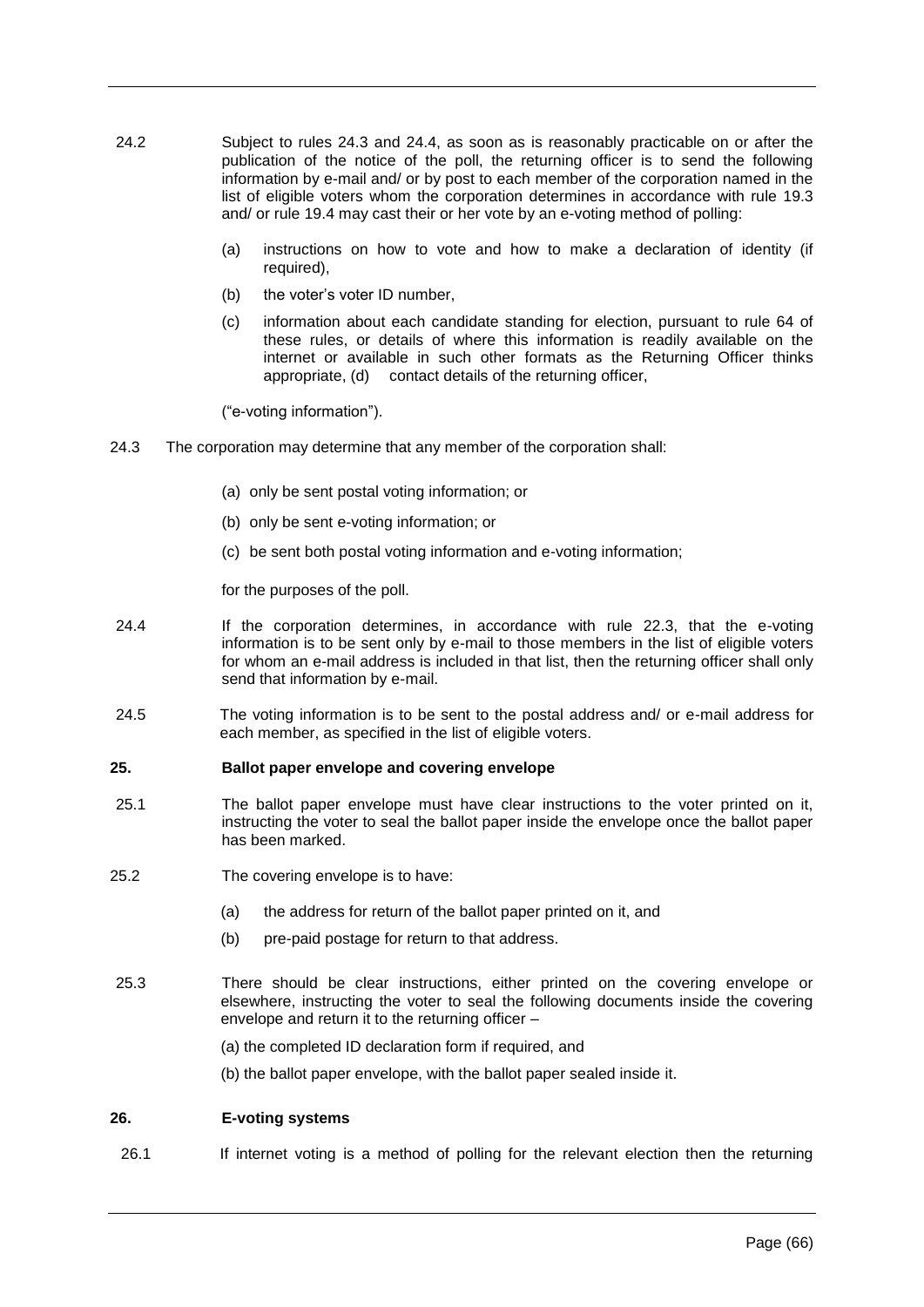officer must provide a website for the purpose of voting over the internet (in these rules referred to as "the polling website").

- 26.2 If telephone voting is a method of polling for the relevant election then the returning officer must provide an automated telephone system for the purpose of voting by the use of a touch-tone telephone (in these rules referred to as "the telephone voting facility").
- 26.3 If text message voting is a method of polling for the relevant election then the returning officer must provide an automated text messaging system for the purpose of voting by text message (in these rules referred to as "the text message voting facility").
- 26.4 The returning officer shall ensure that the polling website and internet voting system provided will:
	- (a) require a voter to:
		- (i) enter their or her voter ID number; and
		- (ii) where the election is for a public or patient constituency, make a declaration of identity;

in order to be able to cast their or her vote;

(b) specify:

(i)the name of the corporation,

- (ii) the constituency, or class within a constituency, for which the election is being held,
- (iii) the number of members of the council of governors to be elected from that constituency, or class within that constituency,
- (iv) the names and other particulars of the candidates standing for election, with the details and order being the same as in the statement of nominated candidates,
- (v) instructions on how to vote and how to make a declaration of identity,
- (vi) the date and time of the close of the poll, and
- (vii) the contact details of the returning officer;
- (c) prevent a voter from voting for more candidates than they or she is entitled to at the election;
- (d) create a record ("internet voting record") that is stored in the internet voting system in respect of each vote cast by a voter using the internet that comprises of-
	- (i) the voter's voter ID number;
	- (ii) the voter's declaration of identity (where required);
	- (iii) the candidate or candidates for whom the voter has voted; and
	- (iv) the date and time of the voter's vote,
- (e) if the voter's vote has been duly cast and recorded, provide the voter with confirmation of this; and
- (f) prevent any voter from voting after the close of poll.
- 26.5 The returning officer shall ensure that the telephone voting facility and telephone voting system provided will:
	- (a) require a voter to
		- (i) enter their or her voter ID number in order to be able to cast their or her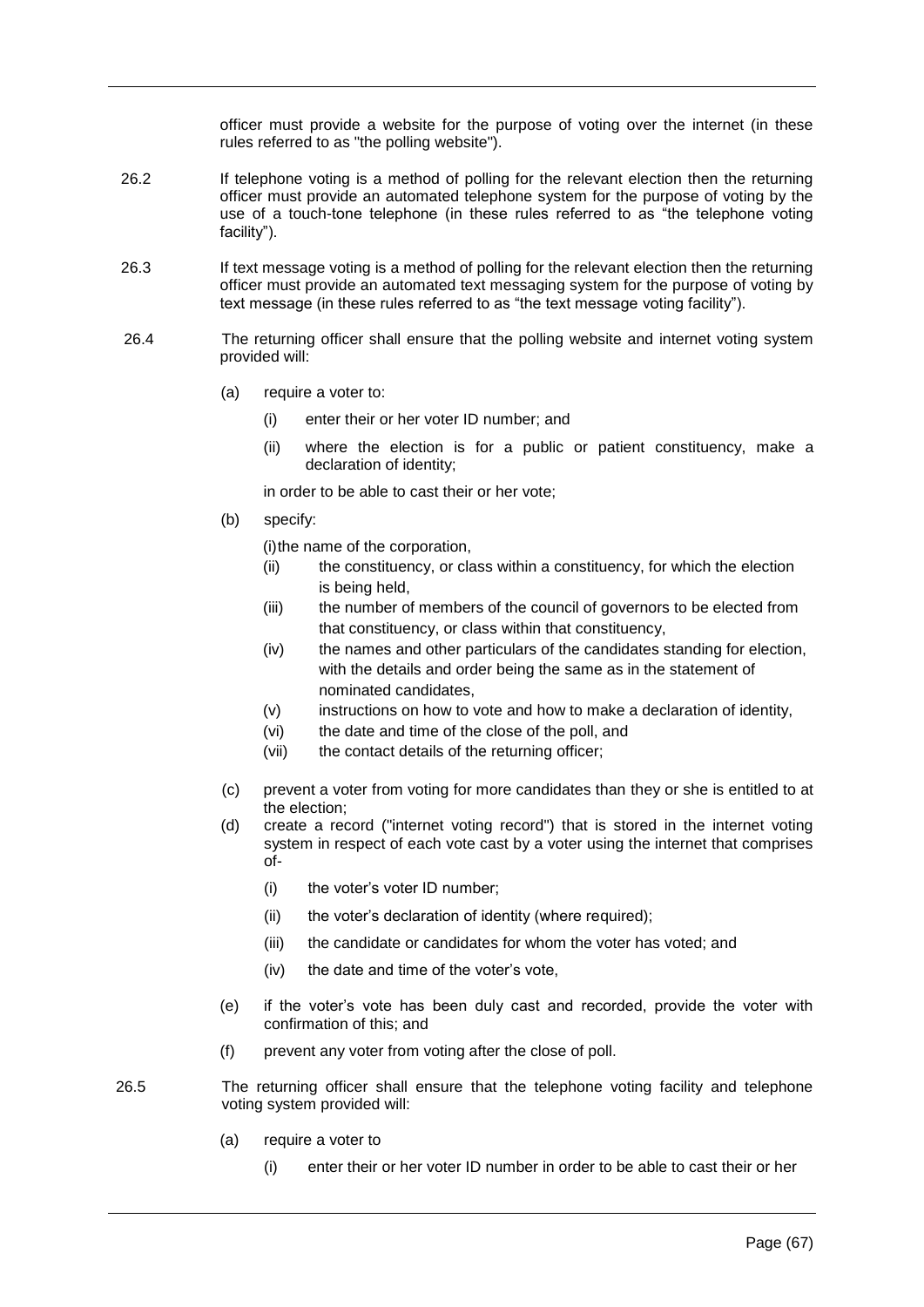vote; and

- (ii) where the election is for a public or patient constituency, make a declaration of identity;
- (b) specify:
	- (i) the name of the corporation,
	- (ii) the constituency, or class within a constituency, for which the election is being held,
	- (iii) the number of members of the council of governors to be elected from that constituency, or class within that constituency,
	- (iv) instructions on how to vote and how to make a declaration of identity,
	- (v) the date and time of the close of the poll, and
	- (vi) the contact details of the returning officer;
- (c) prevent a voter from voting for more candidates than they or she is entitled to at the election;
- (d) create a record ("telephone voting record") that is stored in the telephone voting system in respect of each vote cast by a voter using the telephone that comprises of:
	- (i) the voter's voter ID number;
	- (ii) the voter's declaration of identity (where required);
	- (iii) the candidate or candidates for whom the voter has voted; and
	- (iv) the date and time of the voter's vote
- (e) if the voter's vote has been duly cast and recorded, provide the voter with confirmation of this;
- (f) prevent any voter from voting after the close of poll.
- 26.6 The returning officer shall ensure that the text message voting facility and text messaging voting system provided will:
	- (a) require a voter to:
		- (i) provide their or her voter ID number; and
		- (ii) where the election is for a public or patient constituency, make a declaration of identity;

in order to be able to cast their or her vote;

- (b) prevent a voter from voting for more candidates than they or she is entitled to at the election;
- (d) create a record ("text voting record") that is stored in the text messaging voting system in respect of each vote cast by a voter by text message that comprises of:
	- (i) the voter's voter ID number;
	- (ii) the voter's declaration of identity (where required);
	- (ii) the candidate or candidates for whom the voter has voted; and
	- (iii) the date and time of the voter's vote
- (e) if the voter's vote has been duly cast and recorded, provide the voter with confirmation of this;
- (f) prevent any voter from voting after the close of poll.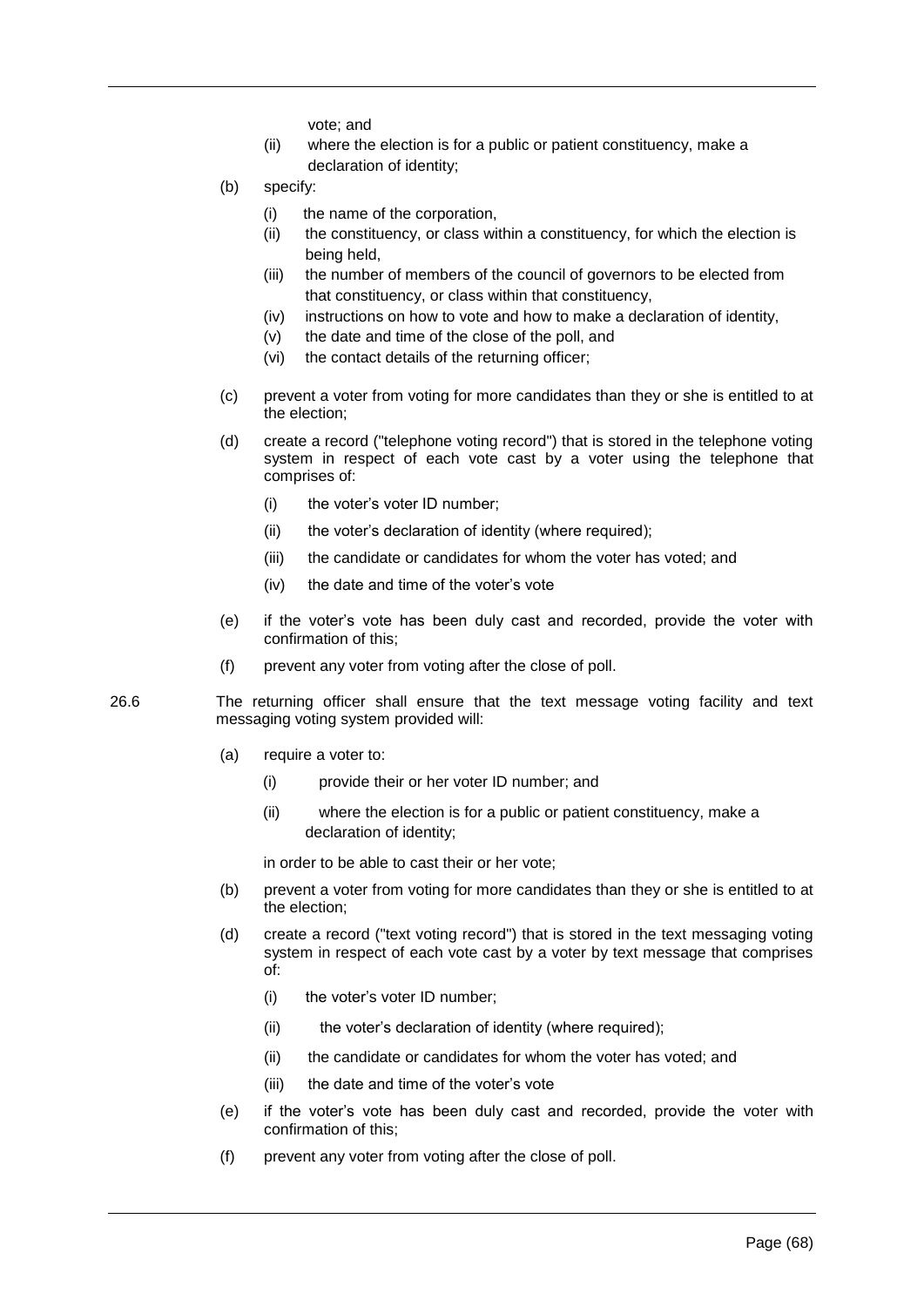# *The poll*

# **27. Eligibility to vote**

27.1 An individual who becomes a member of the corporation on or before the closing date for the receipt of nominations by candidates for the election, is eligible to vote in that election.

### **28. Voting by persons who require assistance**

- 28.1 The returning officer is to put in place arrangements to enable requests for assistance to vote to be made.
- 28.2 Where the returning officer receives a request from a voter who requires assistance to vote, the returning officer is to make such arrangements as they or she considers necessary to enable that voter to vote.

#### **29. Spoilt ballot papers and spoilt text message votes**

- 29.1 If a voter has dealt with their or her ballot paper in such a manner that it cannot be accepted as a ballot paper (referred to as a "spoilt ballot paper"), that voter may apply to the returning officer for a replacement ballot paper.
- 29.2 On receiving an application, the returning officer is to obtain the details of the unique identifier on the spoilt ballot paper, if they or she can obtain it.
- 29.3 The returning officer may not issue a replacement ballot paper for a spoilt ballot paper unless they or she:
	- (a) is satisfied as to the voter's identity; and
	- (b) has ensured that the completed ID declaration form, if required, has not been returned.
- 29.4 After issuing a replacement ballot paper for a spoilt ballot paper, the returning officer shall enter in a list ("the list of spoilt ballot papers"):
	- (a) the name of the voter, and
	- (b) the details of the unique identifier of the spoilt ballot paper (if that officer was able to obtain it), and
	- (c) the details of the unique identifier of the replacement ballot paper.
- 29.5 If a voter has dealt with their or her text message vote in such a manner that it cannot be accepted as a vote (referred to as a "spoilt text message vote"), that voter may apply to the returning officer for a replacement voter ID number.
- 29.6 On receiving an application, the returning officer is to obtain the details of the voter ID number on the spoilt text message vote, if they or she can obtain it.
- 29.7 The returning officer may not issue a replacement voter ID number in respect of a spoilt text message vote unless they or she is satisfied as to the voter's identity.
- 29.8 After issuing a replacement voter ID number in respect of a spoilt text message vote, the returning officer shall enter in a list ("the list of spoilt text message votes"):
	- (a) the name of the voter, and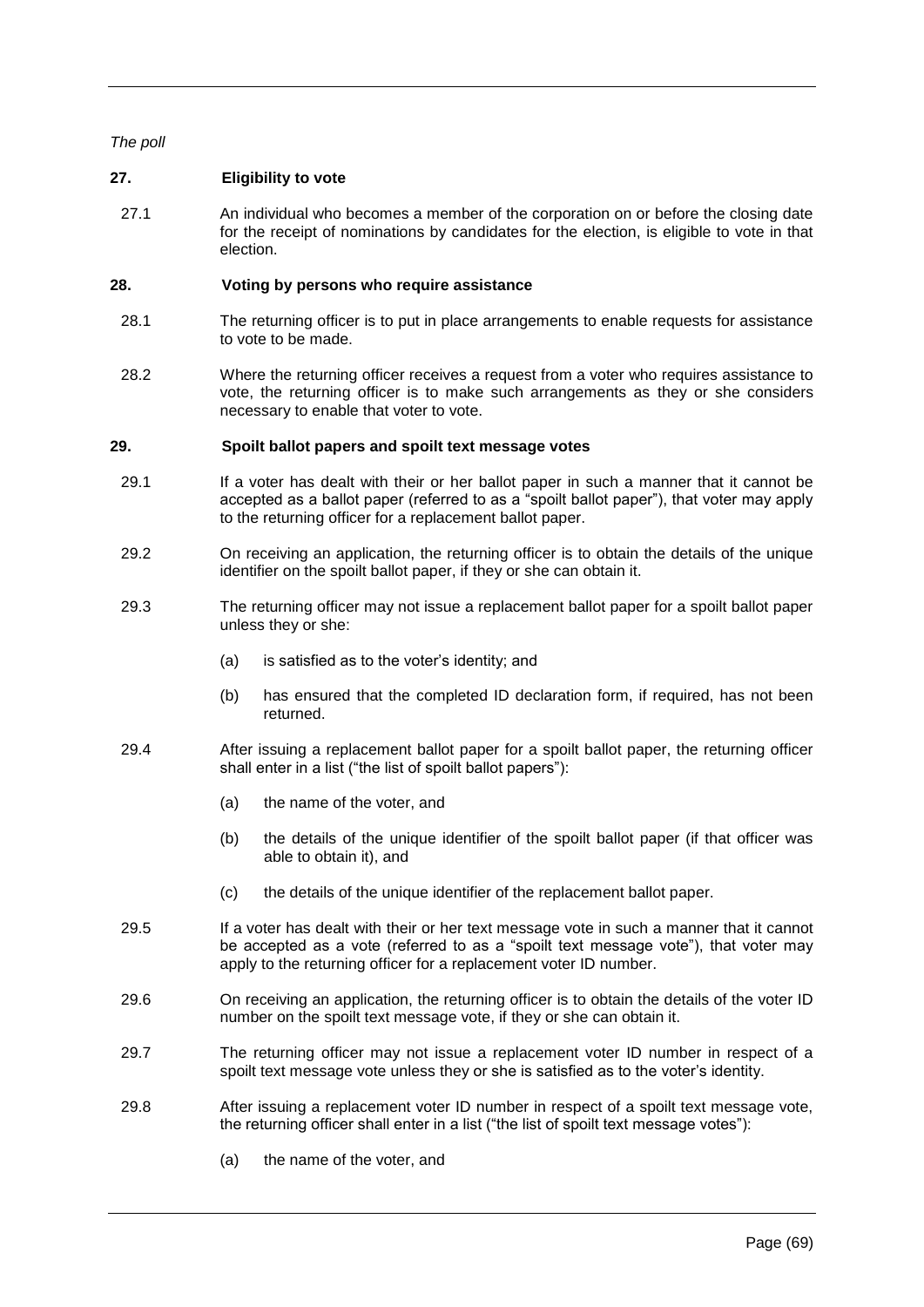- (b) the details of the voter ID number on the spoilt text message vote (if that officer was able to obtain it), and
- (c) the details of the replacement voter ID number issued to the voter.

# **30. Lost voting information**

- 30.1 Where a voter has not received their or her voting information by the tenth day before the close of the poll, that voter may apply to the returning officer for replacement voting information.
- 30.2 The returning officer may not issue replacement voting information in respect of lost voting information unless they or she:
	- (a) is satisfied as to the voter's identity,
	- (b) has no reason to doubt that the voter did not receive the original voting information,
	- (c) has ensured that no declaration of identity, if required, has been returned.
- 30.3 After issuing replacement voting information in respect of lost voting information, the returning officer shall enter in a list ("the list of lost ballot documents"):
	- (a) the name of the voter
	- (b) the details of the unique identifier of the replacement ballot paper, if applicable, and
	- (c) the voter ID number of the voter.

# **31. Issue of replacement voting information**

- 31.1 If a person applies for replacement voting information under rule 29 or 30 and a declaration of identity has already been received by the returning officer in the name of that voter, the returning officer may not issue replacement voting information unless, in addition to the requirements imposed by rule 29.3 or 30.2, they or she is also satisfied that that person has not already voted in the election, notwithstanding the fact that a declaration of identity if required has already been received by the returning officer in the name of that voter.
- 31.2 After issuing replacement voting information under this rule, the returning officer shall enter in a list ("the list of tendered voting information"):
	- (a) the name of the voter,
	- (b) the unique identifier of any replacement ballot paper issued under this rule;
	- (c) the voter ID number of the voter.

### **32. ID declaration form for replacement ballot papers (public and patient constituencies)**

32.1 In respect of an election for a public or patient constituency an ID declaration form must be issued with each replacement ballot paper requiring the voter to make a declaration of identity.

### *Polling by internet, telephone or text*

# **33. Procedure for remote voting by internet**

33.1 To cast their or her vote using the internet, a voter will need to gain access to the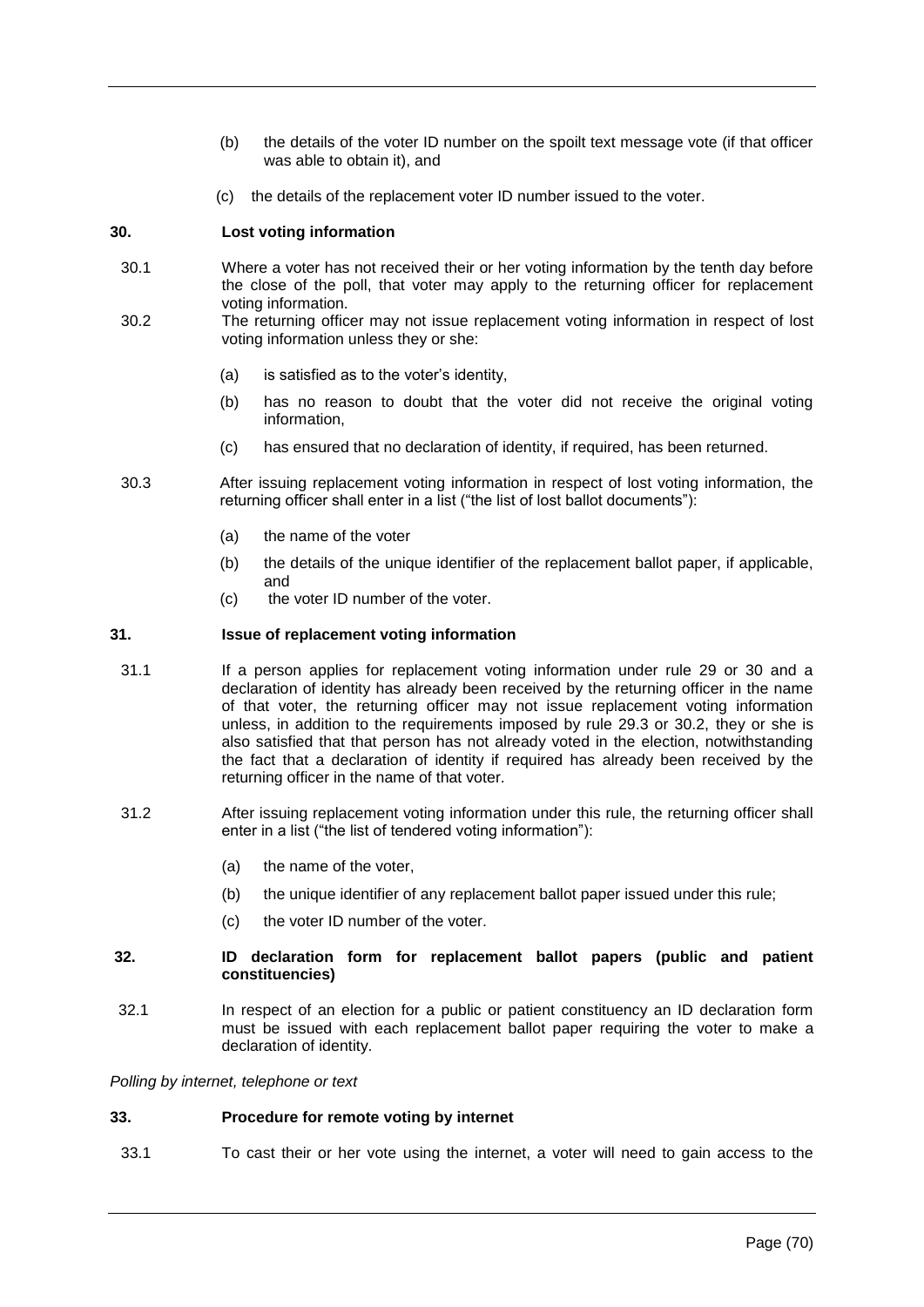polling website by keying in the url of the polling website provided in the voting information.

- 33.2 When prompted to do so, the voter will need to enter their or her voter ID number.
- 33.3 If the internet voting system authenticates the voter ID number, the system will give the voter access to the polling website for the election in which the voter is eligible to vote.
- 33.4 To cast their or her vote, the voter will need to key in a mark on the screen opposite the particulars of the candidate or candidates for whom they or she wishes to cast their or her vote.
- 33.5 The voter will not be able to access the internet voting system for an election once their or her vote at that election has been cast.

#### **34. Voting procedure for remote voting by telephone**

- 34.1 To cast their or her vote by telephone, the voter will need to gain access to the telephone voting facility by calling the designated telephone number provided in the voter information using a telephone with a touch-tone keypad.
- 34.2 When prompted to do so, the voter will need to enter their or her voter ID number using the keypad.
- 34.3 If the telephone voting facility authenticates the voter ID number, the voter will be prompted to vote in the election.
- 34.4 When prompted to do so the voter may then cast their or her vote by keying in the numerical voting code of the candidate or candidates, for whom they or she wishes to vote.
- 34.5 The voter will not be able to access the telephone voting facility for an election once their or her vote at that election has been cast.

#### **35. Voting procedure for remote voting by text message**

- 35.1 To cast their or her vote by text message the voter will need to gain access to the text message voting facility by sending a text message to the designated telephone number or telephone short code provided in the voter information.
- 35.2 The text message sent by the voter must contain their or her voter ID number and the numerical voting code for the candidate or candidates, for whom they or she wishes to vote.
- 35.3 The text message sent by the voter will need to be structured in accordance with the instructions on how to vote contained in the voter information, otherwise the vote will not be cast.

*Procedure for receipt of envelopes, internet votes, telephone votes and text message votes*

### **36. Receipt of voting documents**

- 36.1 Where the returning officer receives:
	- (a) a covering envelope, or
	- (b) any other envelope containing an ID declaration form if required, a ballot paper envelope, or a ballot paper,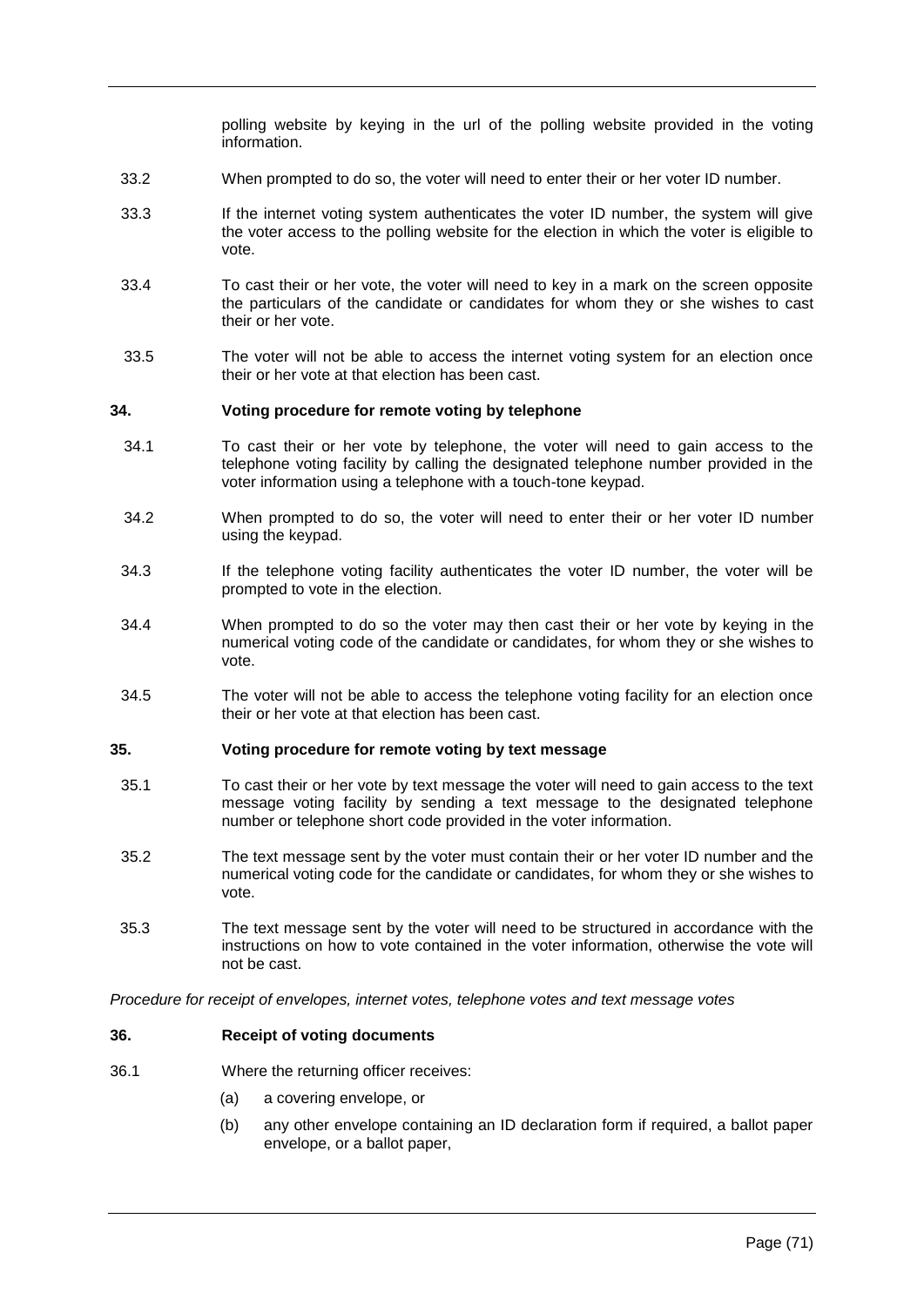before the close of the poll, that officer is to open it as soon as is practicable; and rules 37 and 38 are to apply.

- 36.2 The returning officer may open any covering envelope or any ballot paper envelope for the purposes of rules 37 and 38, but must make arrangements to ensure that no person obtains or communicates information as to:
	- (a) the candidate for whom a voter has voted, or
	- (b) the unique identifier on a ballot paper.
- 36.3 The returning officer must make arrangements to ensure the safety and security of the ballot papers and other documents.

# **37. Validity of votes**

- 37.1 A ballot paper shall not be taken to be duly returned unless the returning officer is satisfied that it has been received by the returning officer before the close of the poll, with an ID declaration form if required that has been correctly completed, signed and dated.
- 37.2 Where the returning officer is satisfied that rule 37.1 has been fulfilled, they or she is to:
	- (a) put the ID declaration form if required in a separate packet, and
	- (b) put the ballot paper aside for counting after the close of the poll.
- 37.3 Where the returning officer is not satisfied that rule 37.1 has been fulfilled, they or she is to:
	- (a) mark the ballot paper "disqualified",
	- (b) if there is an ID declaration form accompanying the ballot paper, mark it "disqualified" and attach it to the ballot paper,
	- (c) record the unique identifier on the ballot paper in a list of disqualified documents (the "list of disqualified documents"); and
	- (d) place the document or documents in a separate packet.
- 37.4 An internet, telephone or text message vote shall not be taken to be duly returned unless the returning officer is satisfied that the internet voting record, telephone voting record or text voting record (as applicable) has been received by the returning officer before the close of the poll, with a declaration of identity if required that has been correctly made.
- 37.5 Where the returning officer is satisfied that rule 37.4 has been fulfilled, they or she is to put the internet voting record, telephone voting record or text voting record (as applicable) aside for counting after the close of the poll.
- 37.6 Where the returning officer is not satisfied that rule 37.4 has been fulfilled, they or she is to:
	- (a) mark the internet voting record, telephone voting record or text voting record (as applicable) "disqualified",
	- (b) record the voter ID number on the internet voting record, telephone voting record or text voting record (as applicable) in the list of disqualified documents; and
	- (c) place the document or documents in a separate packet.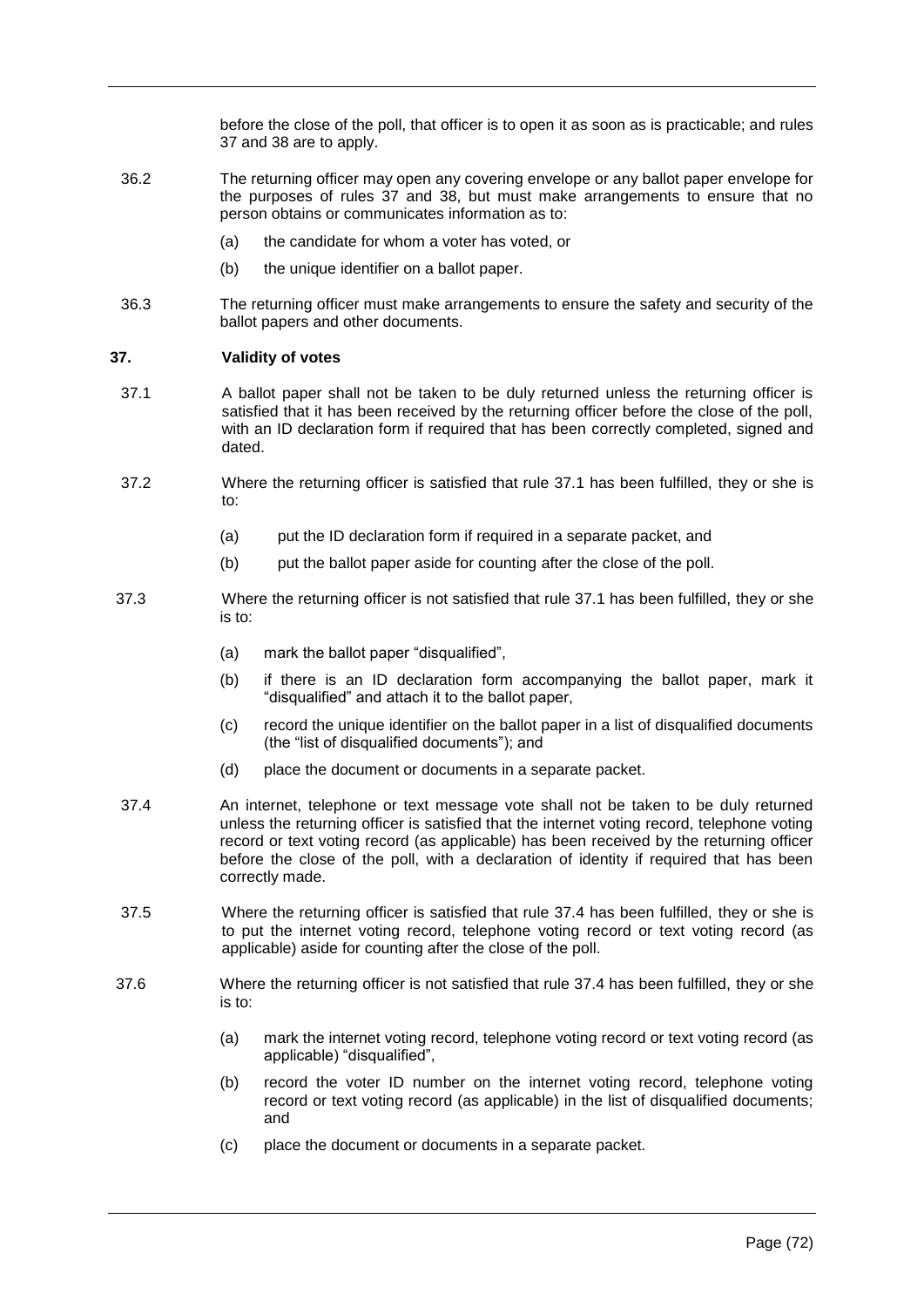# **38. Declaration of identity but no ballot paper (public and patient constituency)<sup>1</sup>**

- 38.1 Where the returning officer receives an ID declaration form if required but no ballot paper, the returning officer is to:
	- (a) mark the ID declaration form "disqualified",
	- (b) record the name of the voter in the list of disqualified documents, indicating that a declaration of identity was received from the voter without a ballot paper, and
	- (c) place the ID declaration form in a separate packet.

# **39. De-duplication of votes**

- 39.1 Where different methods of polling are being used in an election, the returning officer shall examine all votes cast to ascertain if a voter ID number has been used more than once to cast a vote in the election.
- 39.2 If the returning officer ascertains that a voter ID number has been used more than once to cast a vote in the election they or she shall:
	- (a) only accept as duly returned the first vote received that was cast using the relevant voter ID number; and
	- (b) mark as "disqualified" all other votes that were cast using the relevant voter ID number
- 39.3 Where a ballot paper is disqualified under this rule the returning officer shall:
	- (a) mark the ballot paper "disqualified",
	- (b) if there is an ID declaration form accompanying the ballot paper, mark it "disqualified" and attach it to the ballot paper,
	- (c) record the unique identifier and the voter ID number on the ballot paper in the list of disqualified documents;
	- (d) place the document or documents in a separate packet; and
	- (e) disregard the ballot paper when counting the votes in accordance with these rules.
	- 39.4 Where an internet voting record, telephone voting record or text voting record is disqualified under this rule the returning officer shall:
		- (a) mark the internet voting record, telephone voting record or text voting record (as applicable) "disqualified",
		- (b) record the voter ID number on the internet voting record, telephone voting record or text voting record (as applicable) in the list of disqualified documents;
		- (c) place the internet voting record, telephone voting record or text voting record (as applicable) in a separate packet, and
		- (d) disregard the internet voting record, telephone voting record or text voting record (as applicable) when counting the votes in accordance with these rules.

### **40. Sealing of packets**

l

40.1 As soon as is possible after the close of the poll and after the completion of the procedure under rules 37 and 38, the returning officer is to seal the packets containing:

<sup>&</sup>lt;sup>1</sup> It should not be possible, technically, to make a declaration of identity electronically without also submitting a vote.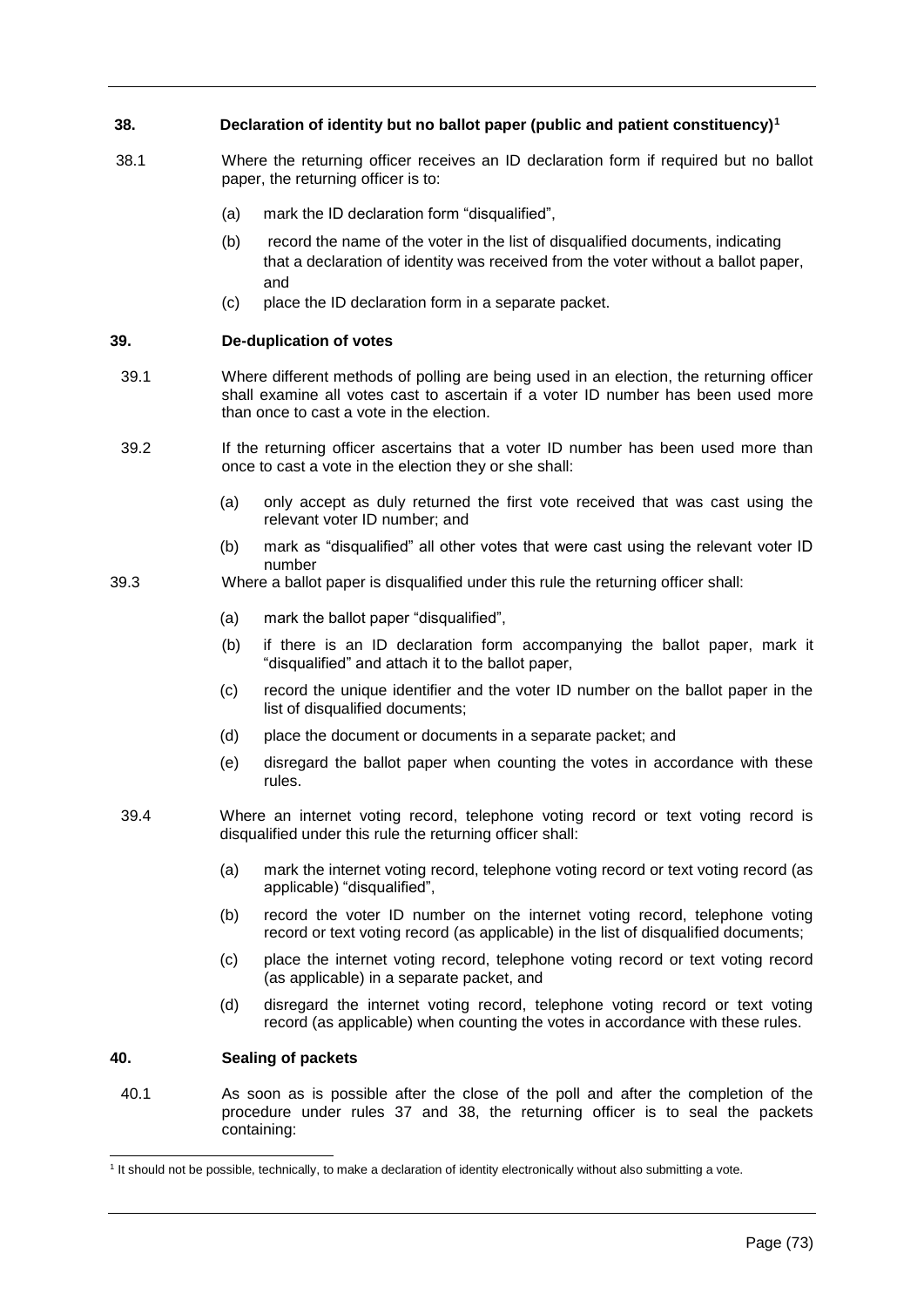- (a) the disqualified documents, together with the list of disqualified documents inside it,
- (b) the ID declaration forms, if required,
- (c) the list of spoilt ballot papers and the list of spoilt text message votes,
- (d) the list of lost ballot documents,
- (e) the list of eligible voters, and
- (f) the list of tendered voting information

and ensure that complete electronic copies of the internet voting records, telephone voting records and text voting records created in accordance with rule 26 are held in a device suitable for the purpose of storage.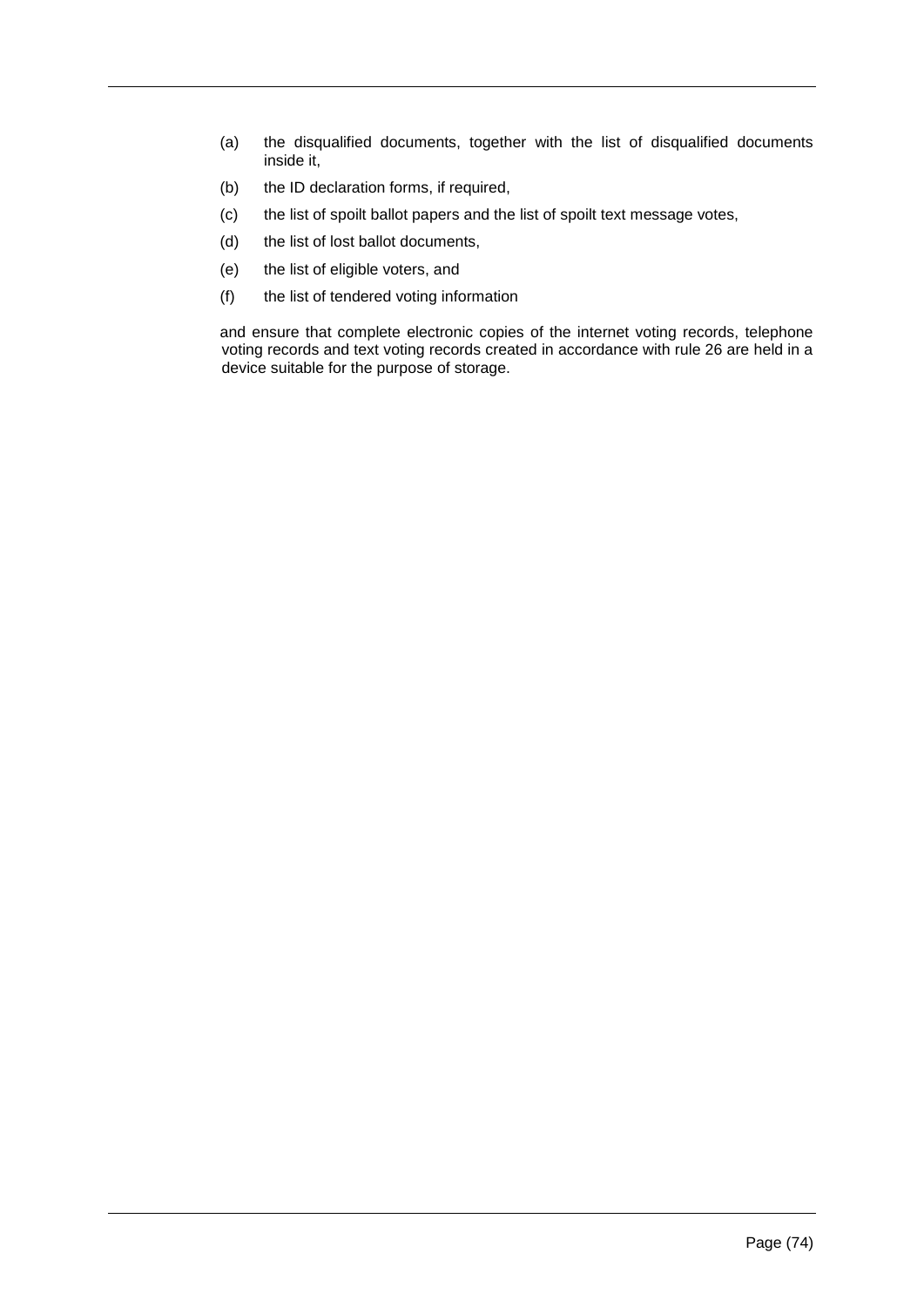### **STV41. Interpretation of Part 6**

STV41.1 In Part 6 of these rules:

"*ballot document*" means a ballot paper, internet voting record, telephone voting record or text voting record.

"*continuing candidate*" means any candidate not deemed to be elected, and not excluded,

"*count*" means all the operations involved in counting of the first preferences recorded for candidates, the transfer of the surpluses of elected candidates, and the transfer of the votes of the excluded candidates,

"*deemed to be elected*" means deemed to be elected for the purposes of counting of votes but without prejudice to the declaration of the result of the poll,

"*mark*" means a figure, an identifiable written word, or a mark such as "X",

"*non-transferable vote*" means a ballot document:

- (a) on which no second or subsequent preference is recorded for a continuing candidate,
- or
- (b) which is excluded by the returning officer under rule STV49,

"*preference*" as used in the following contexts has the meaning assigned below:

- (a) "first preference" means the figure "1" or any mark or word which clearly indicates a first (or only) preference,
- (b) "next available preference" means a preference which is the second, or as the case may be, subsequent preference recorded in consecutive order for a continuing candidate (any candidate who is deemed to be elected or is excluded thereby being ignored); and
- (c) in this context, a "second preference" is shown by the figure "2" or any mark or word which clearly indicates a second preference, and a third preference by the figure "3" or any mark or word which clearly indicates a third preference, and so on,

"*quota*" means the number calculated in accordance with rule STV46,

"*surplus*" means the number of votes by which the total number of votes for any candidate (whether first preference or transferred votes, or a combination of both) exceeds the quota; but references in these rules to the transfer of the surplus means the transfer (at a transfer value) of all transferable ballot documents from the candidate who has the surplus, "*stage of the count*" means:

- (a) the determination of the first preference vote of each candidate,
- (b) the transfer of a surplus of a candidate deemed to be elected, or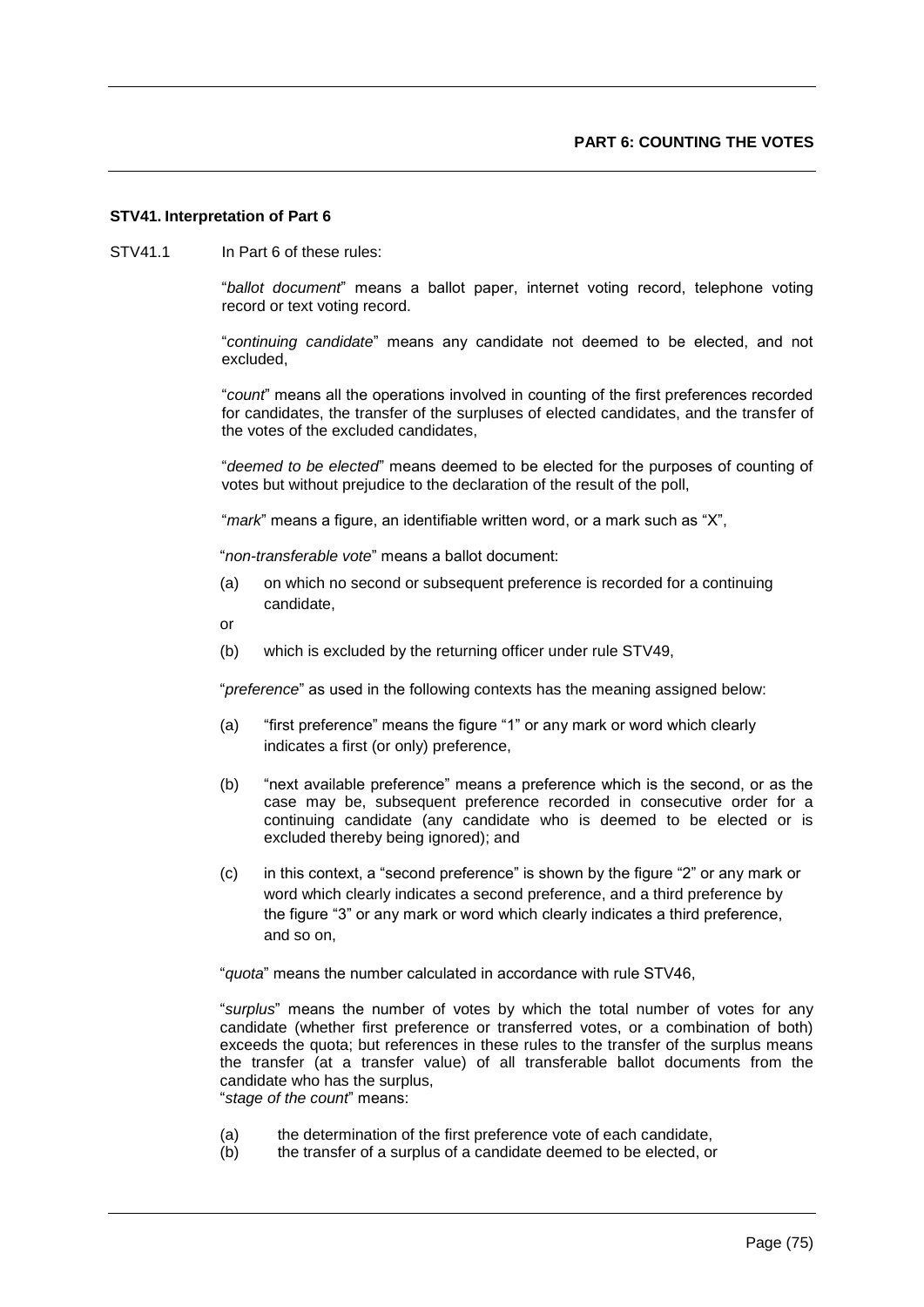(c) the exclusion of one or more candidates at any given time,

"*transferable vote*" means a ballot document on which, following a first preference, a second or subsequent preference is recorded in consecutive numerical order for a continuing candidate,

"*transferred vote*" means a vote derived from a ballot document on which a second or subsequent preference is recorded for the candidate to whom that ballot document has been transferred, and

"*transfer value*" means the value of a transferred vote calculated in accordance with rules STV47.4 or STV47.7.

# **42. Arrangements for counting of the votes**

- 42.1 The returning officer is to make arrangements for counting the votes as soon as is practicable after the close of the poll.
- 42.2 The returning officer may make arrangements for any votes to be counted using vote counting software where:
	- (a) the board of directors and the council of governors of the corporation have approved:
		- (i) the use of such software for the purpose of counting votes in the relevant election, and
		- (ii) a policy governing the use of such software, and
	- (b) the corporation and the returning officer are satisfied that the use of such software will produce an accurate result.

### **43. The count**

- 43.1 The returning officer is to:
	- (a) count and record the number of:
		- (iii) ballot papers that have been returned; and
		- (iv) the number of internet voting records, telephone voting records and/or text voting records that have been created, and
	- (b) count the votes according to the provisions in this Part of the rules and/or the provisions of any policy approved pursuant to rule 42.2(ii) where vote counting software is being used.
- 43.2 The returning officer, while counting and recording the number of ballot papers, internet voting records, telephone voting records and/or text voting records and counting the votes, must make arrangements to ensure that no person obtains or communicates information as to the unique identifier on a ballot paper or the voter ID number on an internet voting record, telephone voting record or text voting record.
- 43.3 The returning officer is to proceed continuously with counting the votes as far as is practicable.

### **STV44. Rejected ballot papers and rejected text voting records**

STV44.1 Any ballot paper: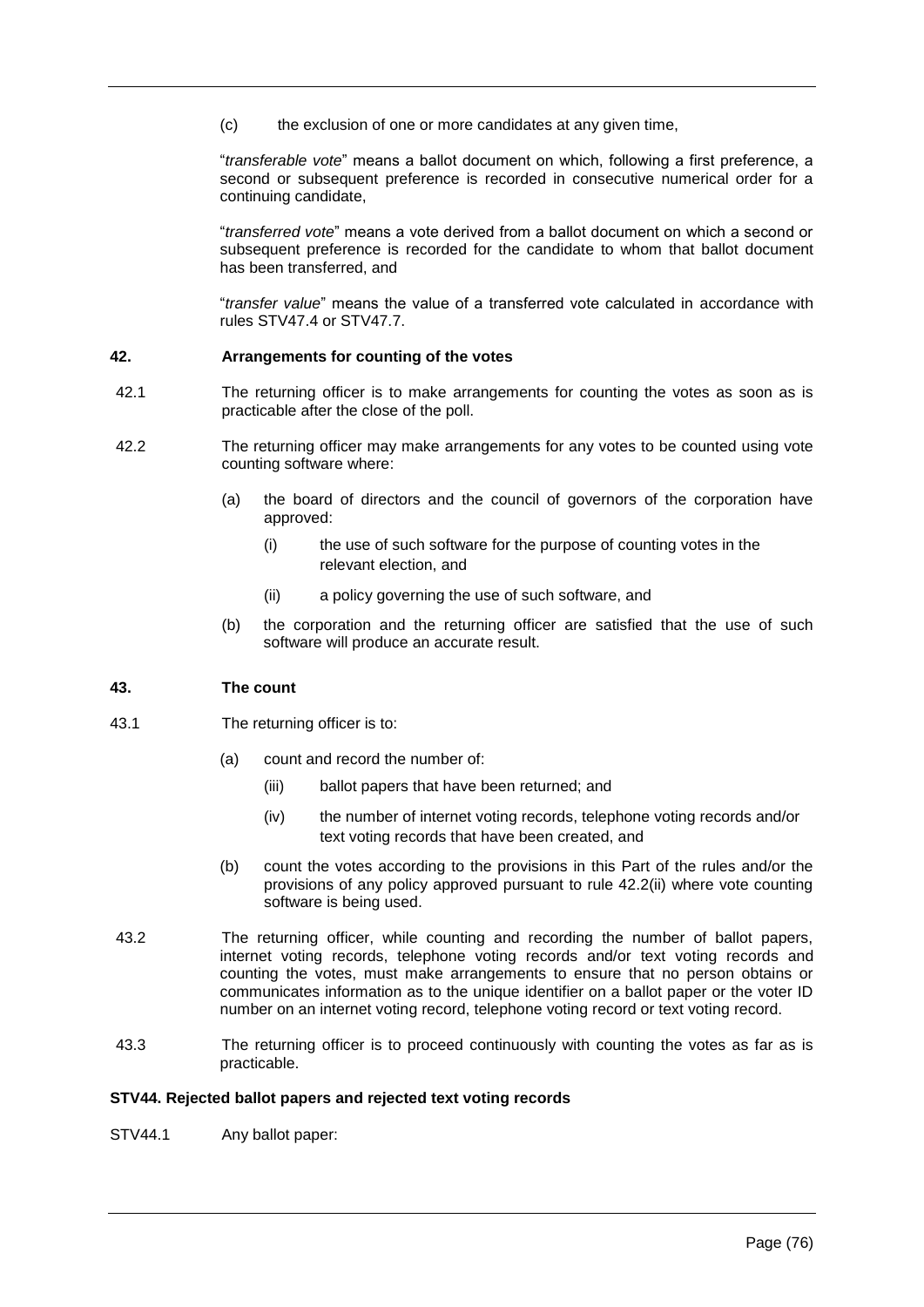- (a) which does not bear the features that have been incorporated into the other ballot papers to prevent them from being reproduced,
- (b) on which the figure "1" standing alone is not placed so as to indicate a first preference for any candidate,
- (c) on which anything is written or marked by which the voter can be identified except the unique identifier, or
- (d) which is unmarked or rejected because of uncertainty,

shall be rejected and not counted, but the ballot paper shall not be rejected by reason only of carrying the words "one", "two", "three" and so on, or any other mark instead of a figure if, in the opinion of the returning officer, the word or mark clearly indicates a preference or preferences.

- STV44.2 The returning officer is to endorse the word "rejected" on any ballot paper which under this rule is not to be counted.
- STV44.3 Any text voting record:
	- (a) on which the figure "1" standing alone is not placed so as to indicate a first preference for any candidate,
	- (b) on which anything is written or marked by which the voter can be identified except the unique identifier, or
	- (c) which is unmarked or rejected because of uncertainty,

shall be rejected and not counted, but the text voting record shall not be rejected by reason only of carrying the words "one", "two", "three" and so on, or any other mark instead of a figure if, in the opinion of the returning officer, the word or mark clearly indicates a preference or preferences.

- STV44.4 The returning officer is to endorse the word "rejected" on any text voting record which under this rule is not to be counted.
- STV44.5 The returning officer is to draw up a statement showing the number of ballot papers rejected by them or her under each of the subparagraphs (a) to (d) of rule STV44.1 and the number of text voting records rejected by them or her under each of the subparagraphs (a) to (c) of rule STV44.3.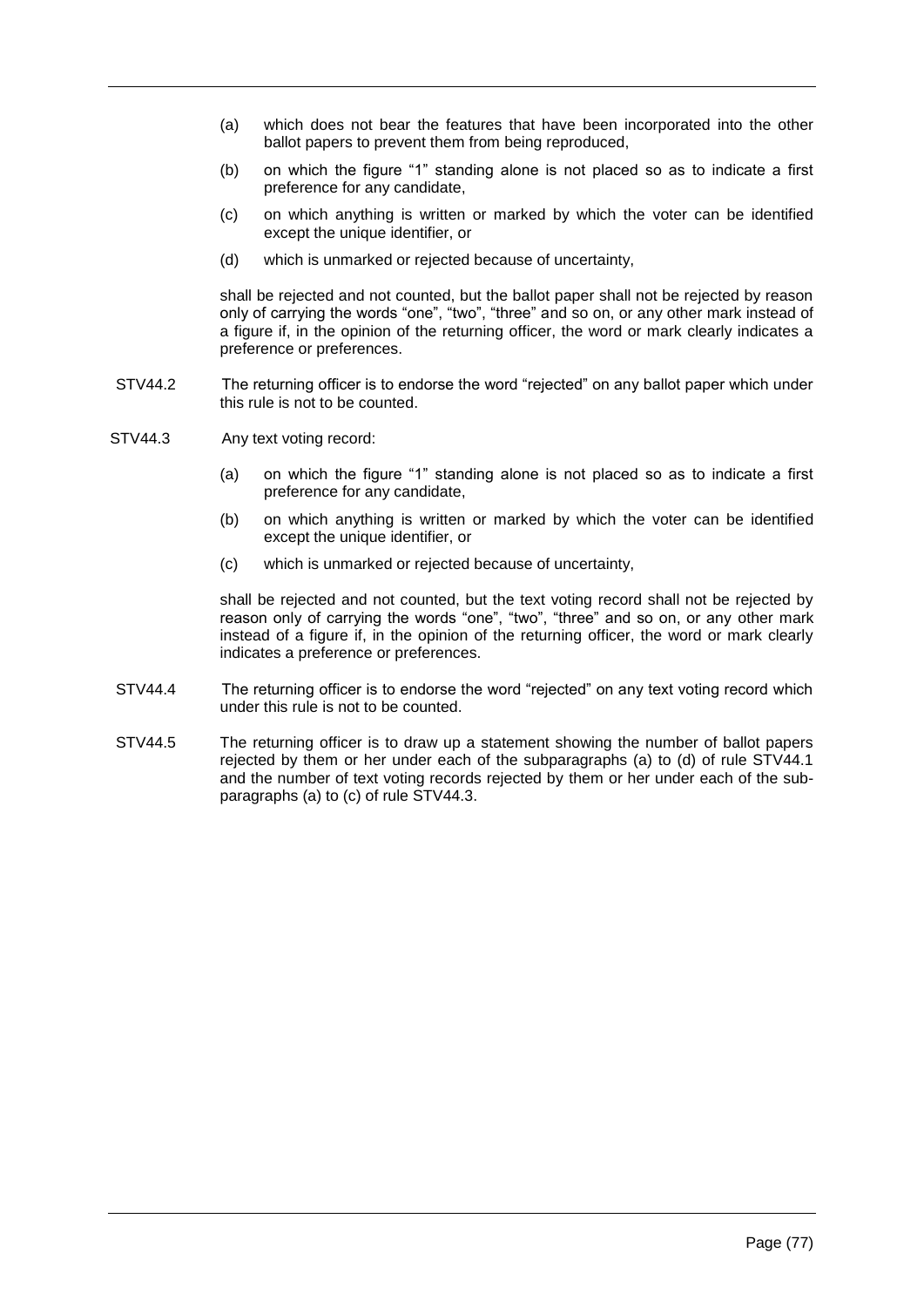# **FPP44. Rejected ballot papers and rejected text voting records**

FPP44.1 Any ballot paper:

- (a) which does not bear the features that have been incorporated into the other ballot papers to prevent them from being reproduced,
- (b) on which votes are given for more candidates than the voter is entitled to vote,
- (c) on which anything is written or marked by which the voter can be identified except the unique identifier, or
- (d) which is unmarked or rejected because of uncertainty,

shall, subject to rules FPP44.2 and FPP44.3, be rejected and not counted.

- FPP44.2 Where the voter is entitled to vote for more than one candidate, a ballot paper is not to be rejected because of uncertainty in respect of any vote where no uncertainty arises, and that vote is to be counted.
- FPP44.3 A ballot paper on which a vote is marked:
	- (a) elsewhere than in the proper place,
	- (b) otherwise than by means of a clear mark,
	- (c) by more than one mark,

is not to be rejected for such reason (either wholly or in respect of that vote) if an intention that the vote shall be for one or other of the candidates clearly appears, and the way the paper is marked does not itself identify the voter and it is not shown that they or she can be identified by it.

- FPP44.4 The returning officer is to:
	- (a) endorse the word "rejected" on any ballot paper which under this rule is not to be counted, and
	- (b) in the case of a ballot paper on which any vote is counted under rules FPP44.2 and FPP 44.3, endorse the words "rejected in part" on the ballot paper and indicate which vote or votes have been counted.
- FPP44.5 The returning officer is to draw up a statement showing the number of rejected ballot papers under the following headings:
	- (a) does not bear proper features that have been incorporated into the ballot paper,
	- (b) voting for more candidates than the voter is entitled to,
	- (c) writing or mark by which voter could be identified, and
	- (d) unmarked or rejected because of uncertainty,

and, where applicable, each heading must record the number of ballot papers rejected in part.

- FPP44.6 Any text voting record:
	- (a) on which votes are given for more candidates than the voter is entitled to vote,
	- (b) on which anything is written or marked by which the voter can be identified except the voter ID number, or
	- (c) which is unmarked or rejected because of uncertainty,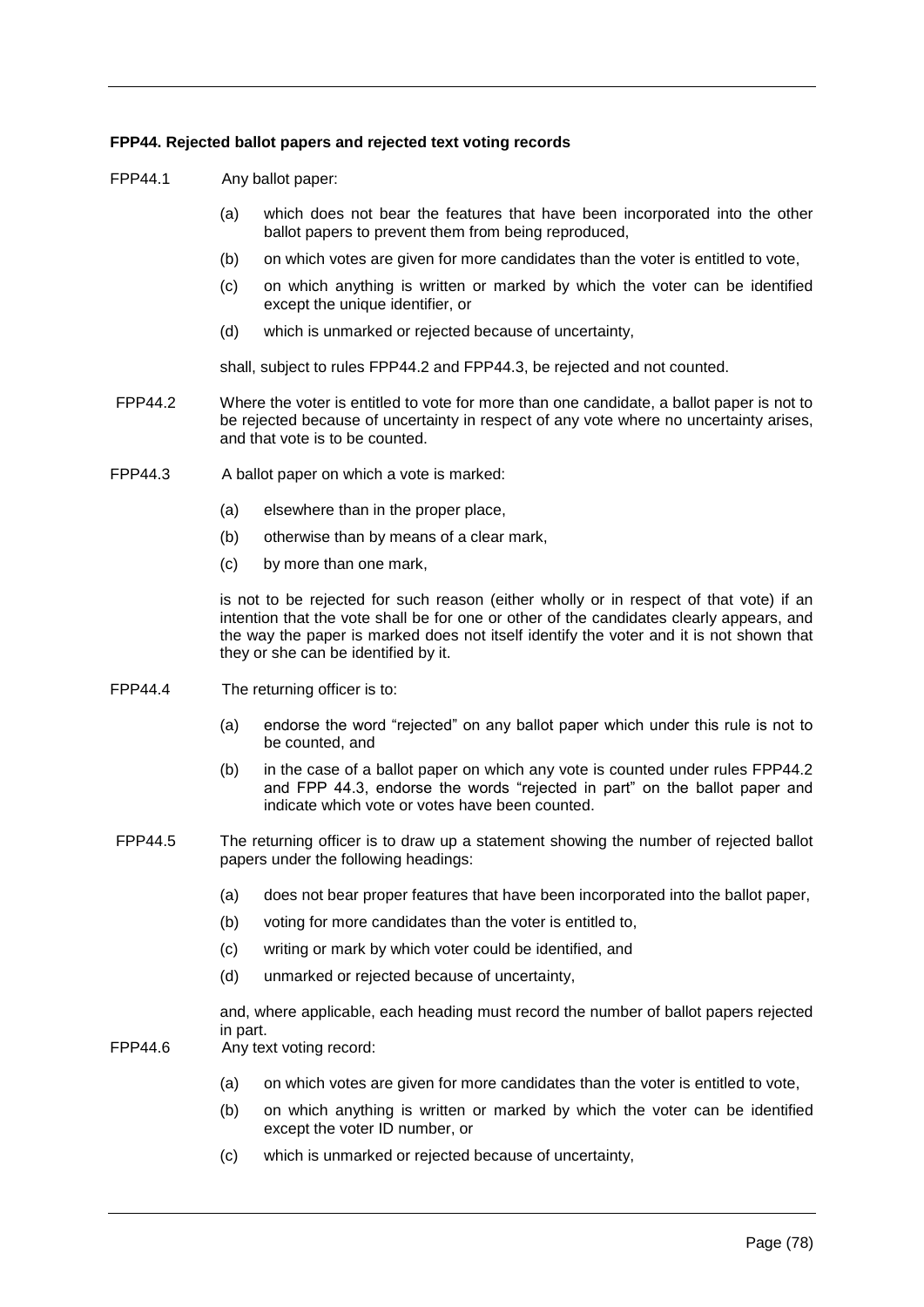shall, subject to rules FPP44.7 and FPP44.8, be rejected and not counted.

- FPP44.7 Where the voter is entitled to vote for more than one candidate, a text voting record is not to be rejected because of uncertainty in respect of any vote where no uncertainty arises, and that vote is to be counted.
- FPP448 A text voting record on which a vote is marked:
	- (a) otherwise than by means of a clear mark,
	- (b) by more than one mark,

is not to be rejected for such reason (either wholly or in respect of that vote) if an intention that the vote shall be for one or other of the candidates clearly appears, and the way the text voting record is marked does not itself identify the voter and it is not shown that they or she can be identified by it.

- FPP44.9 The returning officer is to:
	- (a) endorse the word "rejected" on any text voting record which under this rule is not to be counted, and
	- (b) in the case of a text voting record on which any vote is counted under rules FPP44.7 and FPP 44.8, endorse the words "rejected in part" on the text voting record and indicate which vote or votes have been counted.
- FPP44.10 The returning officer is to draw up a statement showing the number of rejected text voting records under the following headings:
	- (a) voting for more candidates than the voter is entitled to,
	- (b) writing or mark by which voter could be identified, and
	- (c) unmarked or rejected because of uncertainty,

and, where applicable, each heading must record the number of text voting records rejected in part.

### **STV45. First stage**

- STV45.1 The returning officer is to sort the ballot documents into parcels according to the candidates for whom the first preference votes are given.
- STV45.2 The returning officer is to then count the number of first preference votes given on ballot documents for each candidate, and is to record those numbers.
- STV45.3 The returning officer is to also ascertain and record the number of valid ballot documents.

#### **STV46. The quota**

- STV46.1 The returning officer is to divide the number of valid ballot documents by a number exceeding by one the number of members to be elected.
- STV46.2 The result, increased by one, of the division under rule STV46.1 (any fraction being disregarded) shall be the number of votes sufficient to secure the election of a candidate (in these rules referred to as "the quota").
- STV46.3 At any stage of the count a candidate whose total votes equals or exceeds the quota shall be deemed to be elected, except that any election where there is only one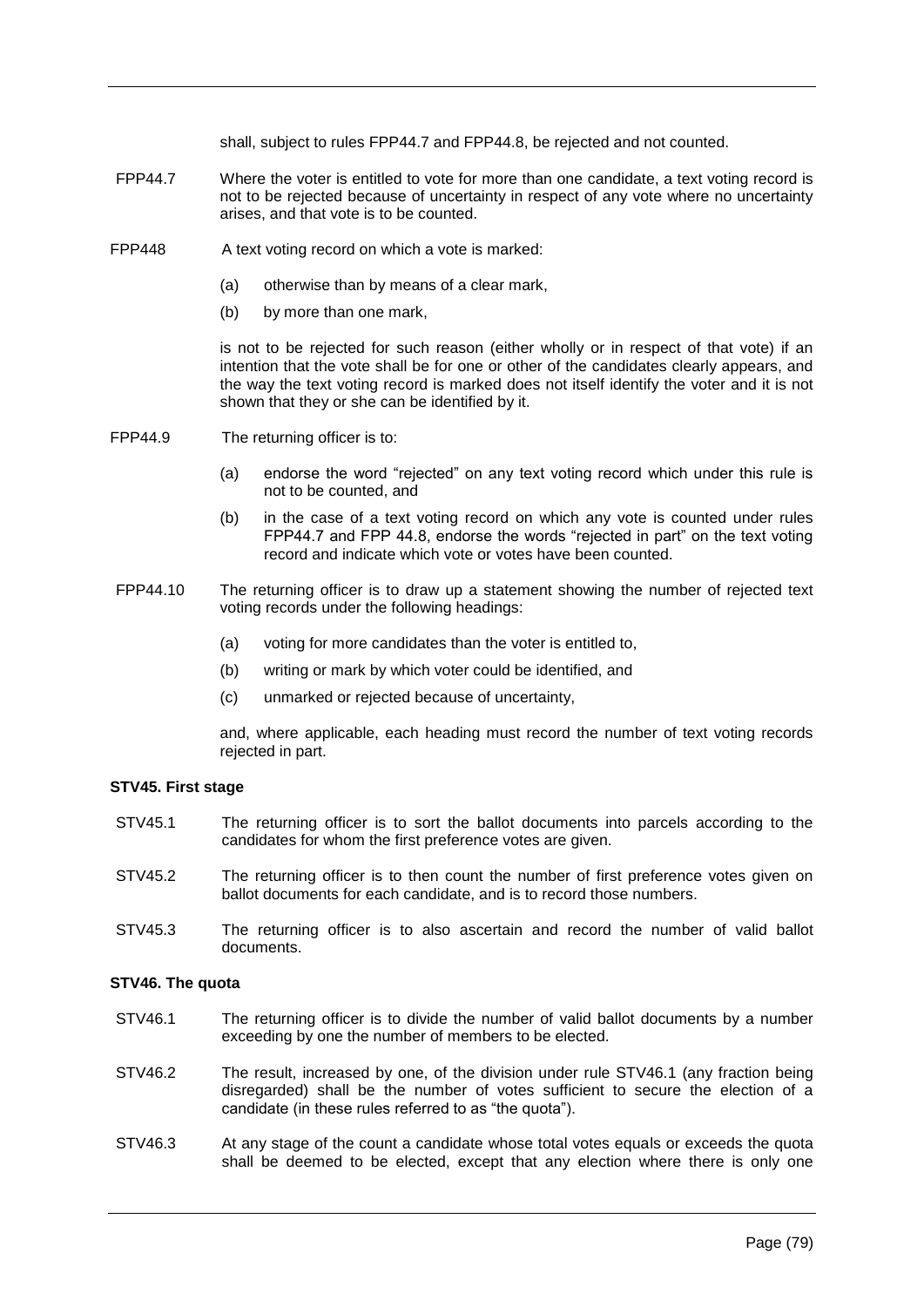vacancy a candidate shall not be deemed to be elected until the procedure set out in rules STV47.1 to STV47.3 has been complied with.

### **STV47. Transfer of votes**

- STV47.1 Where the number of first preference votes for any candidate exceeds the quota, the returning officer is to sort all the ballot documents on which first preference votes are given for that candidate into sub- parcels so that they are grouped:
	- (a) according to next available preference given on those ballot documents for any continuing candidate, or
	- (b) where no such preference is given, as the sub-parcel of non-transferable votes.
- STV47.2 The returning officer is to count the number of ballot documents in each parcel referred to in rule STV47.1.
- STV47.3 The returning officer is, in accordance with this rule and rule STV48, to transfer each sub-parcel of ballot documents referred to in rule STV47.1(a) to the candidate for whom the next available preference is given on those ballot documents.
- STV47.4 The vote on each ballot document transferred under rule STV47.3 shall be at a value ("the transfer value") which:
	- (a) reduces the value of each vote transferred so that the total value of all such votes does not exceed the surplus, and
	- (b) is calculated by dividing the surplus of the candidate from whom the votes are being transferred by the total number of the ballot documents on which those votes are given, the calculation being made to two decimal places (ignoring the remainder if any).
- STV47.5 Where at the end of any stage of the count involving the transfer of ballot documents, the number of votes for any candidate exceeds the quota, the returning officer is to sort the ballot documents in the sub-parcel of transferred votes which was last received by that candidate into separate sub-parcels so that they are grouped:
	- (a) according to the next available preference given on those ballot documents for any continuing candidate, or
	- (b) where no such preference is given, as the sub-parcel of non-transferable votes.
- STV47.6 The returning officer is, in accordance with this rule and rule STV48, to transfer each sub-parcel of ballot documents referred to in rule STV47.5(a) to the candidate for whom the next available preference is given on those ballot documents.
- STV47.7 The vote on each ballot document transferred under rule STV47.6 shall be at:
	- (a) a transfer value calculated as set out in rule STV47.4(b), or
	- (b) at the value at which that vote was received by the candidate from whom it is now being transferred,

whichever is the less.

- STV47.8 Each transfer of a surplus constitutes a stage in the count.
- STV47.9 Subject to rule STV47.10, the returning officer shall proceed to transfer transferable ballot documents until no candidate who is deemed to be elected has a surplus or all the vacancies have been filled.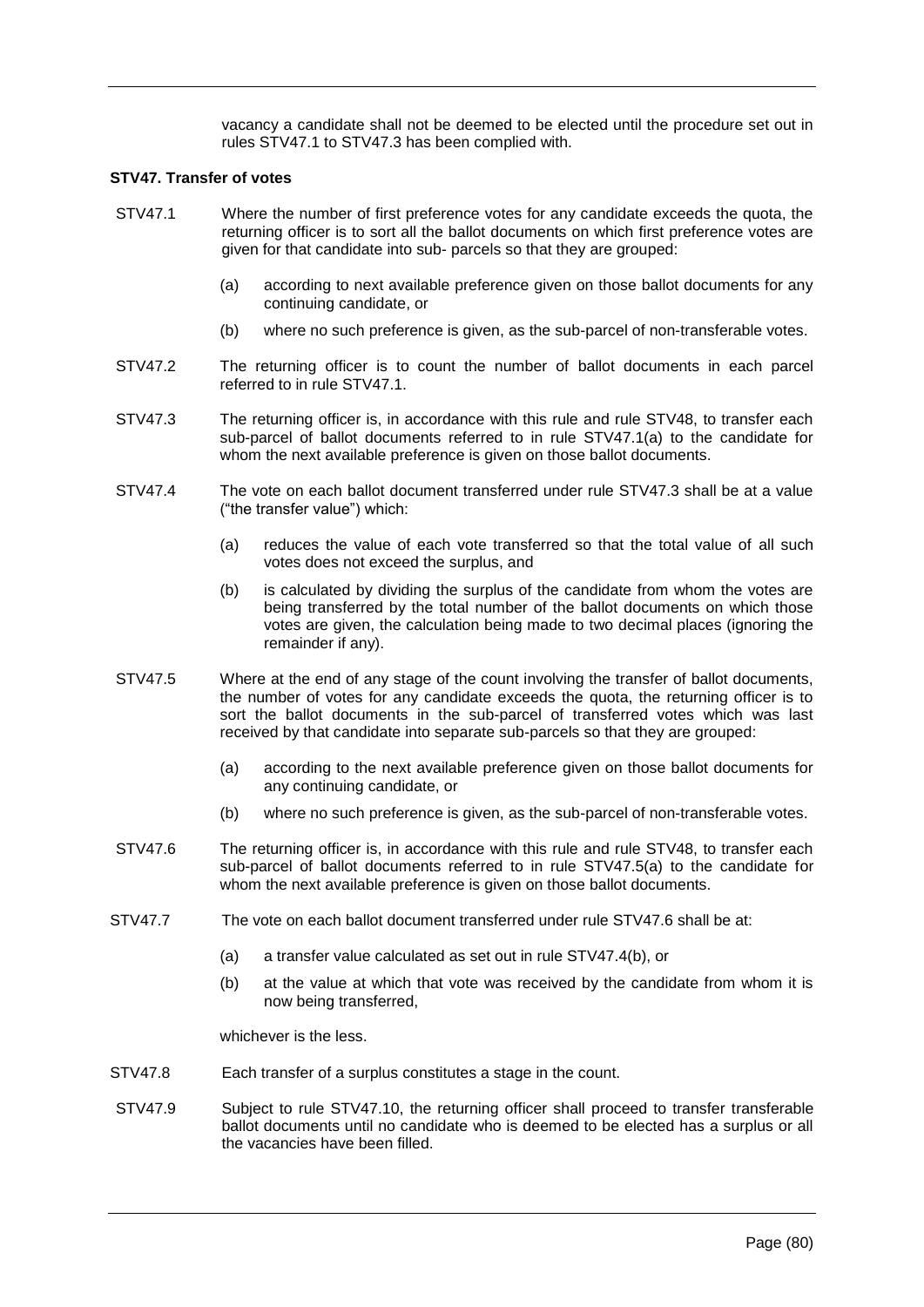- STV47.10 Transferable ballot documents shall not be liable to be transferred where any surplus or surpluses which, at a particular stage of the count, have not already been transferred, are:
	- (a) less than the difference between the total vote then credited to the continuing candidate with the lowest recorded vote and the vote of the candidate with the next lowest recorded vote, or
	- (b) less than the difference between the total votes of the two or more continuing candidates, credited at that stage of the count with the lowest recorded total numbers of votes and the candidate next above such candidates.
- STV47.11 This rule does not apply at an election where there is only one vacancy.

# **STV48. Supplementary provisions on transfer**

- STV48.1 If, at any stage of the count, two or more candidates have surpluses, the transferable ballot documents of the candidate with the highest surplus shall be transferred first, and if:
	- (a) The surpluses determined in respect of two or more candidates are equal, the transferable ballot documents of the candidate who had the highest recorded vote at the earliest preceding stage at which they had unequal votes shall be transferred first, and
	- (b) the votes credited to two or more candidates were equal at all stages of the count, the returning officer shall decide between those candidates by lot, and the transferable ballot documents of the candidate on whom the lot falls shall be transferred first.
- STV48.2 The returning officer shall, on each transfer of transferable ballot documents under rule STV47:
	- (a) record the total value of the votes transferred to each candidate,
	- (b) add that value to the previous total of votes recorded for each candidate and record the new total,
	- (c) record as non-transferable votes the difference between the surplus and the total transfer value of the transferred votes and add that difference to the previously recorded total of non-transferable votes, and
	- (d) compare:
		- (i) the total number of votes then recorded for all of the candidates, together with the total number of non-transferable votes, with
		- (ii) the recorded total of valid first preference votes.
- STV48.3 All ballot documents transferred under rule STV47 or STV49 shall be clearly marked, either individually or as a sub-parcel, so as to indicate the transfer value recorded at that time to each vote on that ballot document or, as the case may be, all the ballot documents in that sub-parcel.
- STV48.4 Where a ballot document is so marked that it is unclear to the returning officer at any stage of the count under rule STV47 or STV49 for which candidate the next preference is recorded, the returning officer shall treat any vote on that ballot document as a non-transferable vote; and votes on a ballot document shall be so treated where, for example, the names of two or more candidates (whether continuing candidates or not) are so marked that, in the opinion of the returning officer, the same order of preference is indicated or the numerical sequence is broken.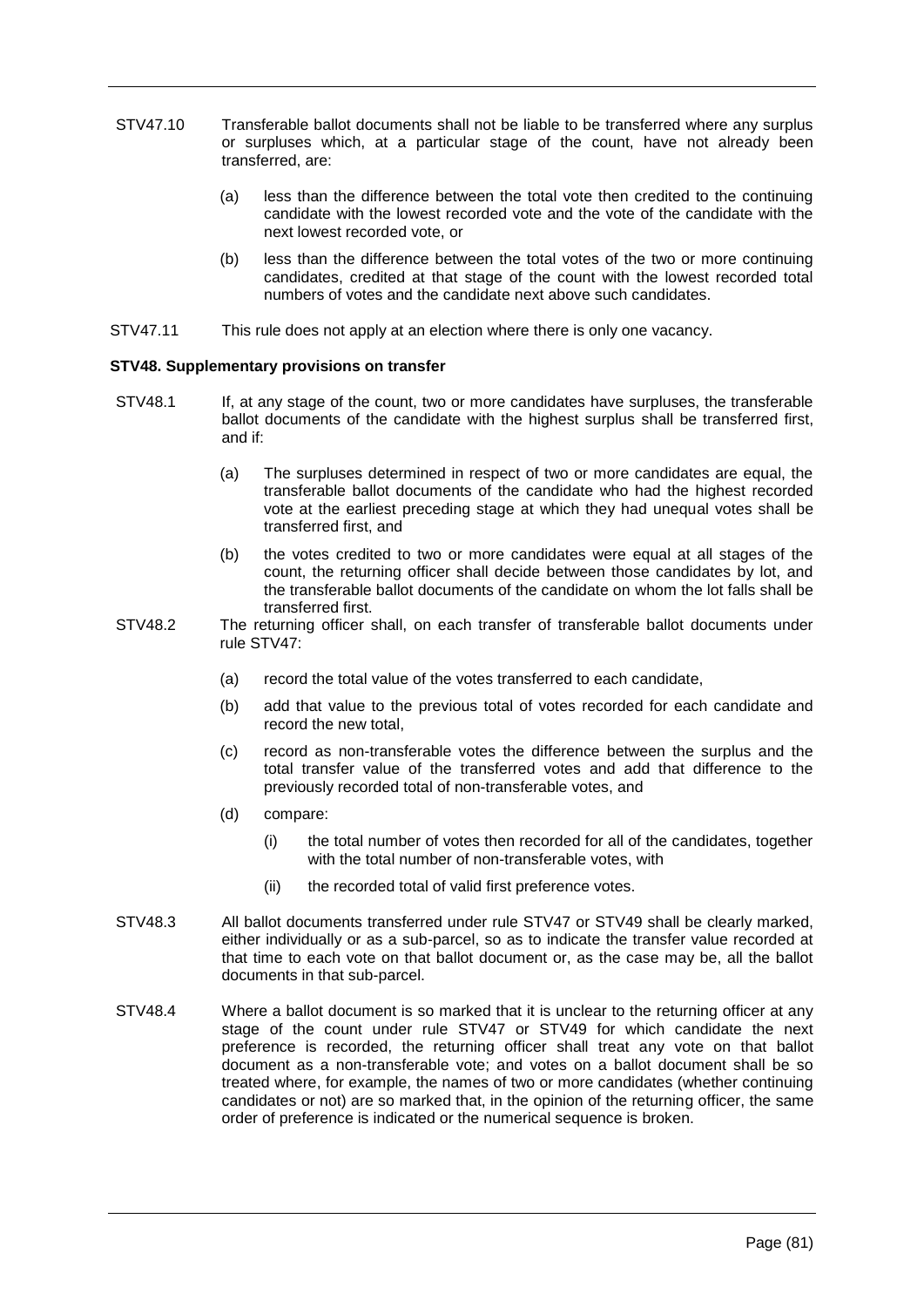# **STV49. Exclusion of candidates**

STV49.1 If:

- (a) all transferable ballot documents which under the provisions of rule STV47 (including that rule as applied by rule STV49.11) and this rule are required to be transferred, have been transferred, and
- (b) subject to rule STV50, one or more vacancies remain to be filled,

the returning officer shall exclude from the election at that stage the candidate with the then lowest vote (or, where rule STV49.12 applies, the candidates with the then lowest votes).

- STV9.2 The returning officer shall sort all the ballot documents on which first preference votes are given for the candidate or candidates excluded under rule STV49.1 into two subparcels so that they are grouped as:
	- (a) ballot documents on which a next available preference is given, and
	- (b) ballot documents on which no such preference is given (thereby including ballot documents on which preferences are given only for candidates who are deemed to be elected or are excluded).
- STV49.3 The returning officer shall, in accordance with this rule and rule STV48, transfer each sub-parcel of ballot documents referred to in rule STV49.2 to the candidate for whom the next available preference is given on those ballot documents.
- STV49.4 The exclusion of a candidate, or of two or more candidates together, constitutes a further stage of the count.
- STV49.5 If, subject to rule STV50, one or more vacancies still remain to be filled, the returning officer shall then sort the transferable ballot documents, if any, which had been transferred to any candidate excluded under rule STV49.1 into sub- parcels according to their transfer value.
- STV49.6 The returning officer shall transfer those ballot documents in the sub-parcel of transferable ballot documents with the highest transfer value to the continuing candidates in accordance with the next available preferences given on those ballot documents (thereby passing over candidates who are deemed to be elected or are excluded).
- STV49.7 The vote on each transferable ballot document transferred under rule STV49.6 shall be at the value at which that vote was received by the candidate excluded under rule STV49.1.
- STV9.8 Any ballot documents on which no next available preferences have been expressed shall be set aside as non-transferable votes.
- STV49.9 After the returning officer has completed the transfer of the ballot documents in the sub-parcel of ballot documents with the highest transfer value they or she shall proceed to transfer in the same way the sub-parcel of ballot documents with the next highest value and so on until they has dealt with each sub-parcel of a candidate excluded under rule STV49.1.
- STV49.10 The returning officer shall after each stage of the count completed under this rule:
	- (a) record:
		- (i) the total value of votes, or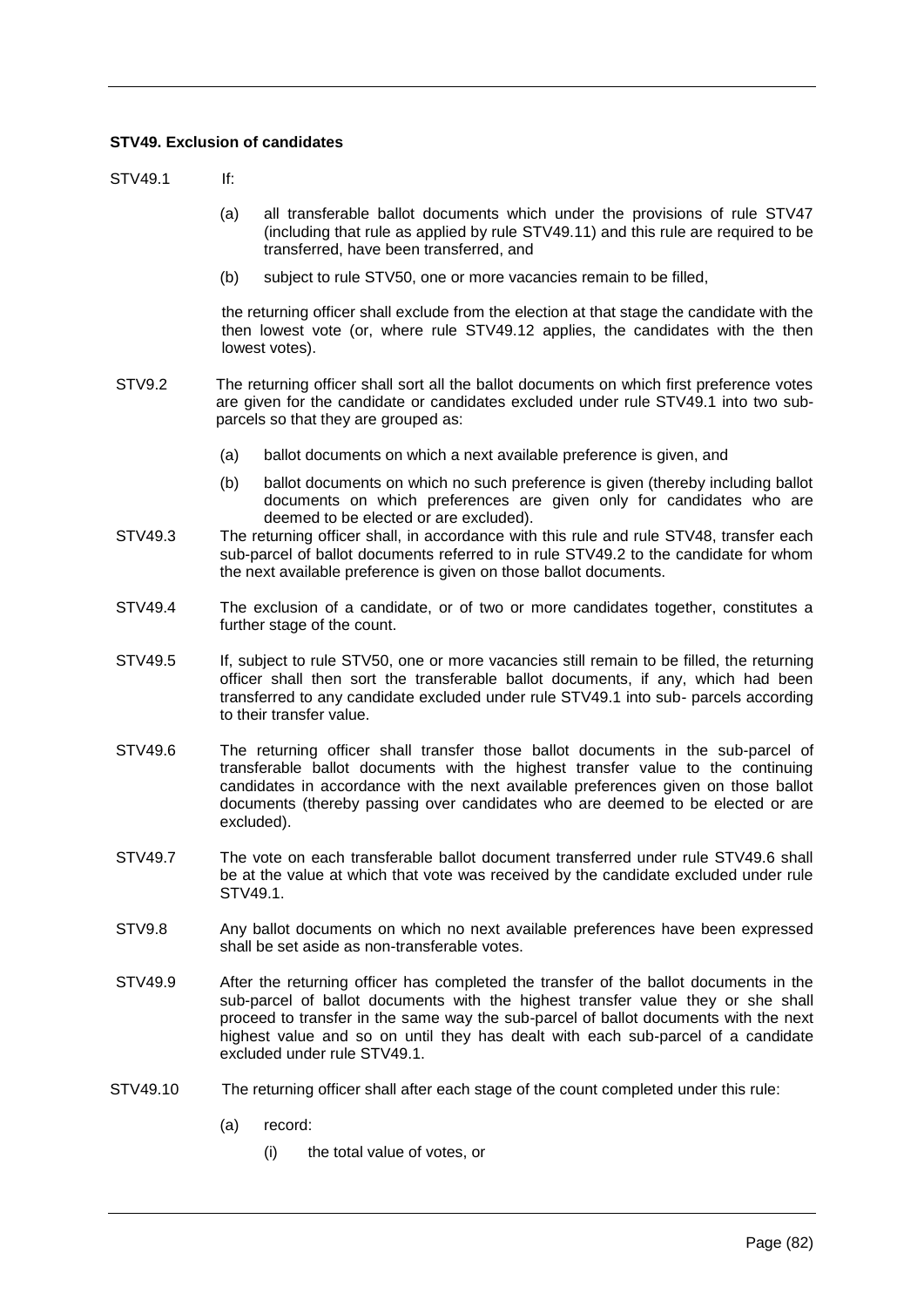- (ii) the total transfer value of votes transferred to each candidate,
- (b) add that total to the previous total of votes recorded for each candidate and record the new total,
- (c) record the value of non-transferable votes and add that value to the previous non-transferable votes total, and
- (d) compare:
	- (i) the total number of votes then recorded for each candidate together with the total number of non-transferable votes, with
	- (ii) the recorded total of valid first preference votes.
- STV49.11 If after a transfer of votes under any provision of this rule, a candidate has a surplus, that surplus shall be dealt with in accordance with rules STV47.5 to STV47.10 and rule STV48.
- STV49.12 Where the total of the votes of the two or more lowest candidates, together with any surpluses not transferred, is less than the number of votes credited to the next lowest candidate, the returning officer shall in one operation exclude such two or more candidates.
- STV49.13 If when a candidate has to be excluded under this rule, two or more candidates each have the same number of votes and are lowest:
	- (a) regard shall be had to the total number of votes credited to those candidates at the earliest stage of the count at which they had an unequal number of votes and the candidate with the lowest number of votes at that stage shall be excluded, and
	- (b) where the number of votes credited to those candidates was equal at all stages, the returning officer shall decide between the candidates by lot and the candidate on whom the lot falls shall be excluded.

### **STV50. Filling of last vacancies**

- STV50.1 Where the number of continuing candidates is equal to the number of vacancies remaining unfilled the continuing candidates shall thereupon be deemed to be elected.
- STV50.2 Where only one vacancy remains unfilled and the votes of any one continuing candidate are equal to or greater than the total of votes credited to other continuing candidates together with any surplus not transferred, the candidate shall thereupon be deemed to be elected.
- STV50.3 Where the last vacancies can be filled under this rule, no further transfer of votes shall be made.

# **STV51. Order of election of candidates**

- STV51.1 The order in which candidates whose votes equal or exceed the quota are deemed to be elected shall be the order in which their respective surpluses were transferred, or would have been transferred but for rule STV47.10.
- STV51.2 A candidate credited with a number of votes equal to, and not greater than, the quota shall, for the purposes of this rule, be regarded as having had the smallest surplus at the stage of the count at which they obtained the quota.
- STV51.3 Where the surpluses of two or more candidates are equal and are not required to be transferred, regard shall be had to the total number of votes credited to such candidates at the earliest stage of the count at which they had an unequal number of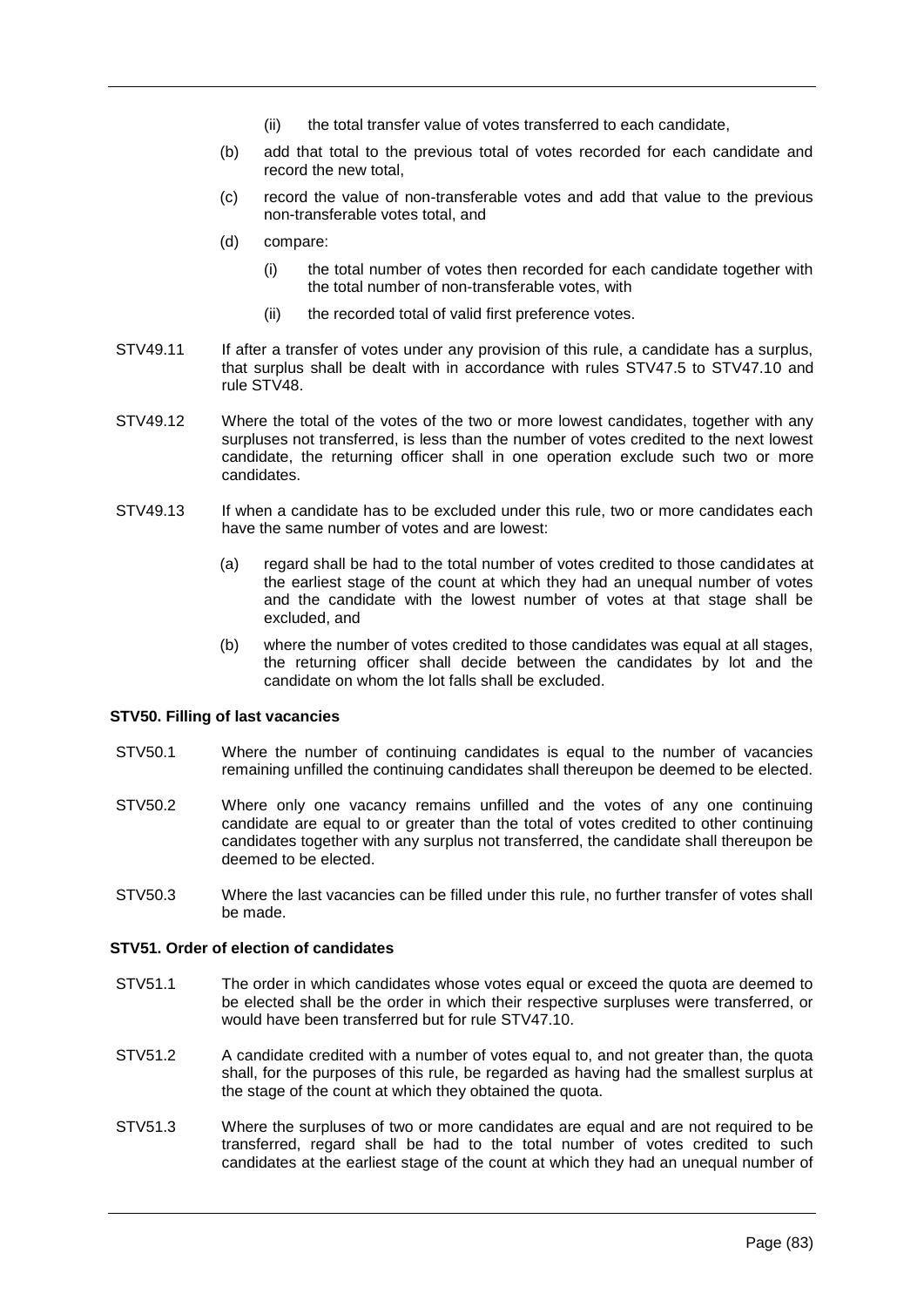votes and the surplus of the candidate who had the greatest number of votes at that stage shall be deemed to be the largest.

STV51.4 Where the number of votes credited to two or more candidates were equal at all stages of the count, the returning officer shall decide between them by lot and the candidate on whom the lot falls shall be deemed to have been elected first.

### **FPP51. Equality of votes**

FPP51.1 Where, after the counting of votes is completed, an equality of votes is found to exist between any candidates and the addition of a vote would entitle any of those candidates to be declared elected, the returning officer is to decide between those candidates by a lot, and proceed as if the candidate on whom the lot falls had received an additional vote.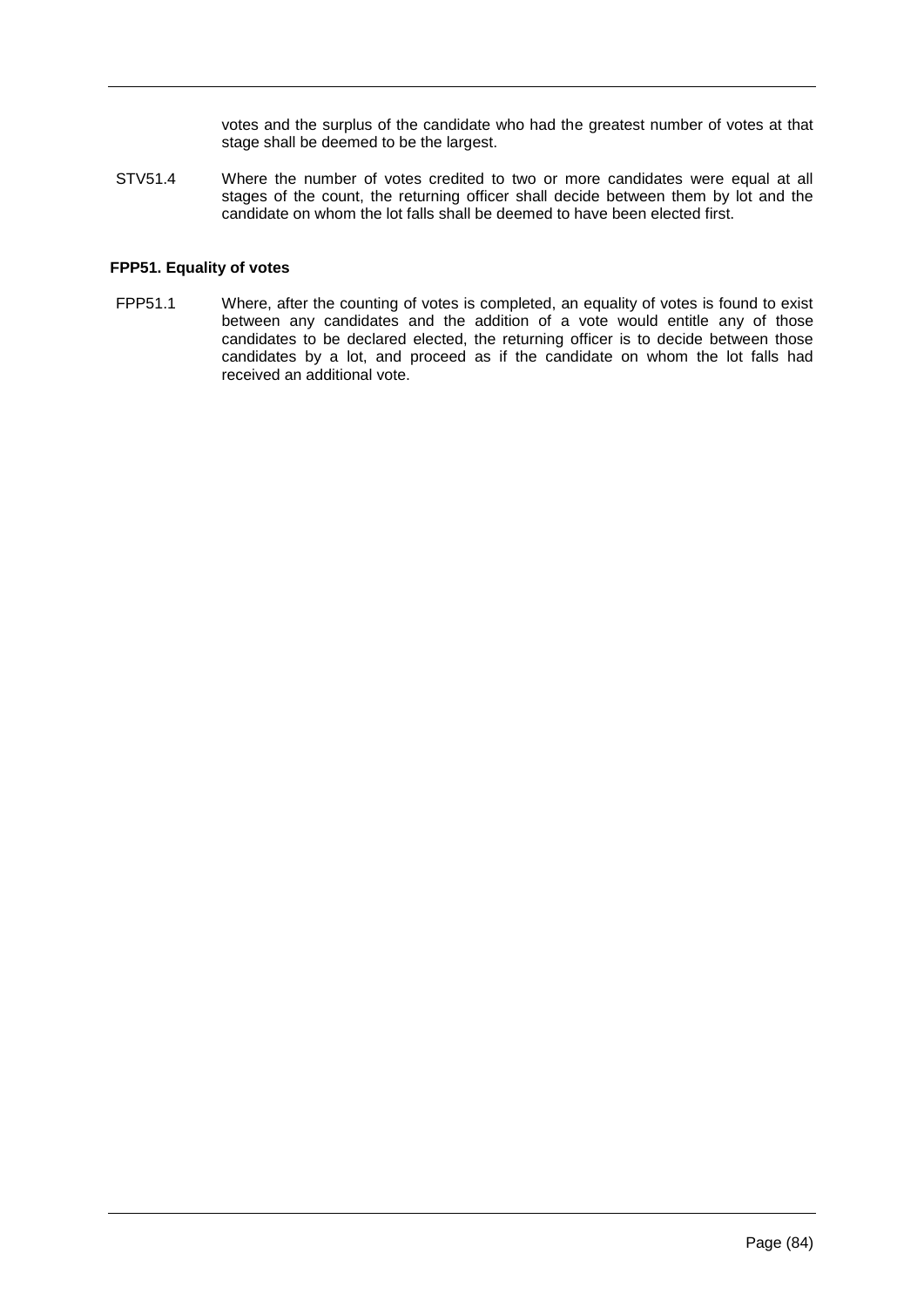# **PART 7: FINAL PROCEEDINGS IN CONTESTED AND UNCONTESTED ELECTIONS**

# **FPP52. Declaration of result for contested elections**

- FPP52.1 In a contested election, when the result of the poll has been ascertained, the returning officer is to:
	- (a) declare the candidate or candidates whom more votes have been given than for the other candidates, up to the number of vacancies to be filled on the council of governors from the constituency, or class within a constituency, for which the election is being held to be elected,
	- (b) give notice of the name of each candidate who they or she has declared elected:
		- (i) where the election is held under a proposed constitution pursuant to powers conferred on the [insert name] NHS Trust by section 33(4) of the 2006 Act, to the chairman of the NHS Trust, or
		- (ii) in any other case, to the chairman of the corporation; and
	- (c) give public notice of the name of each candidate whom they or she has declared elected.
- FPP52.2 The returning officer is to make:
	- (a) the total number of votes given for each candidate (whether elected or not), and
	- (b) the number of rejected ballot papers under each of the headings in rule FPP44.5,
	- (c) the number of rejected text voting records under each of the headings in rule FPP44.10,

available on request.

### **STV52. Declaration of result for contested elections**

- STV52.1 In a contested election, when the result of the poll has been ascertained, the returning officer is to:
	- (a) declare the candidates who are deemed to be elected under Part 6 of these rules as elected,
	- (b) give notice of the name of each candidate who they or she has declared elected –
		- (i) where the election is held under a proposed constitution pursuant to powers conferred on the [insert name] NHS Trust by section 33(4) of the 2006 Act, to the chairman of the NHS Trust, or
		- (ii) in any other case, to the chairman of the corporation, and
	- (c) give public notice of the name of each candidate who they or she has declared elected.

STV52.2 The returning officer is to make:

- (a) the number of first preference votes for each candidate whether elected or not,
- (b) any transfer of votes,
- (c) the total number of votes for each candidate at each stage of the count at which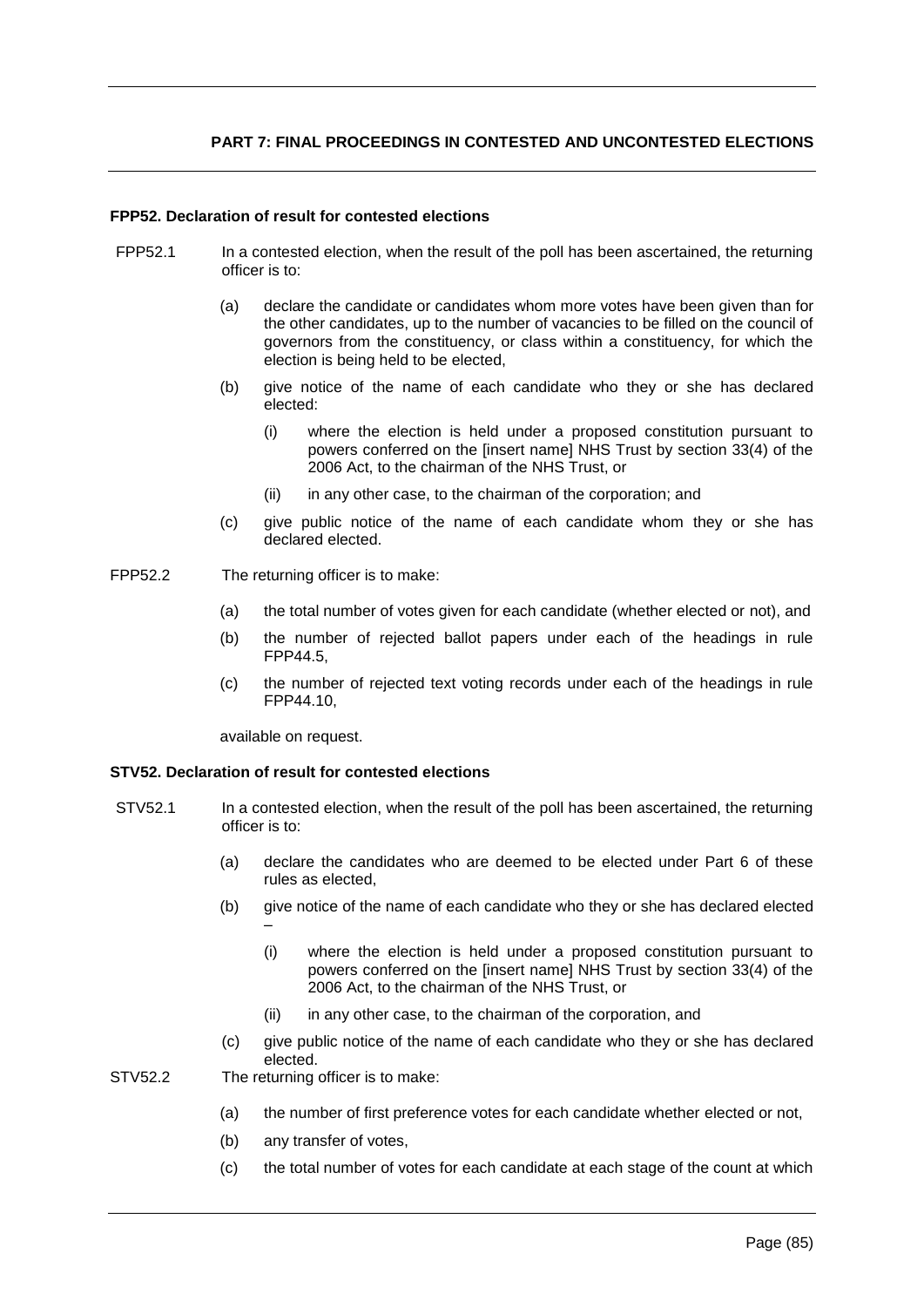such transfer took place,

- (d) the order in which the successful candidates were elected, and
- (e) the number of rejected ballot papers under each of the headings in rule STV44.1,
- (f) the number of rejected text voting records under each of the headings in rule STV44.3,

available on request.

#### **53. Declaration of result for uncontested elections**

- 53.1 In an uncontested election, the returning officer is to as soon as is practicable after final day for the delivery of notices of withdrawals by candidates from the election:
	- (a) declare the candidate or candidates remaining validly nominated to be elected,
	- (b) give notice of the name of each candidate who they or she has declared elected to the chairman of the corporation, and
	- (c) give public notice of the name of each candidate who they or she has declared elected.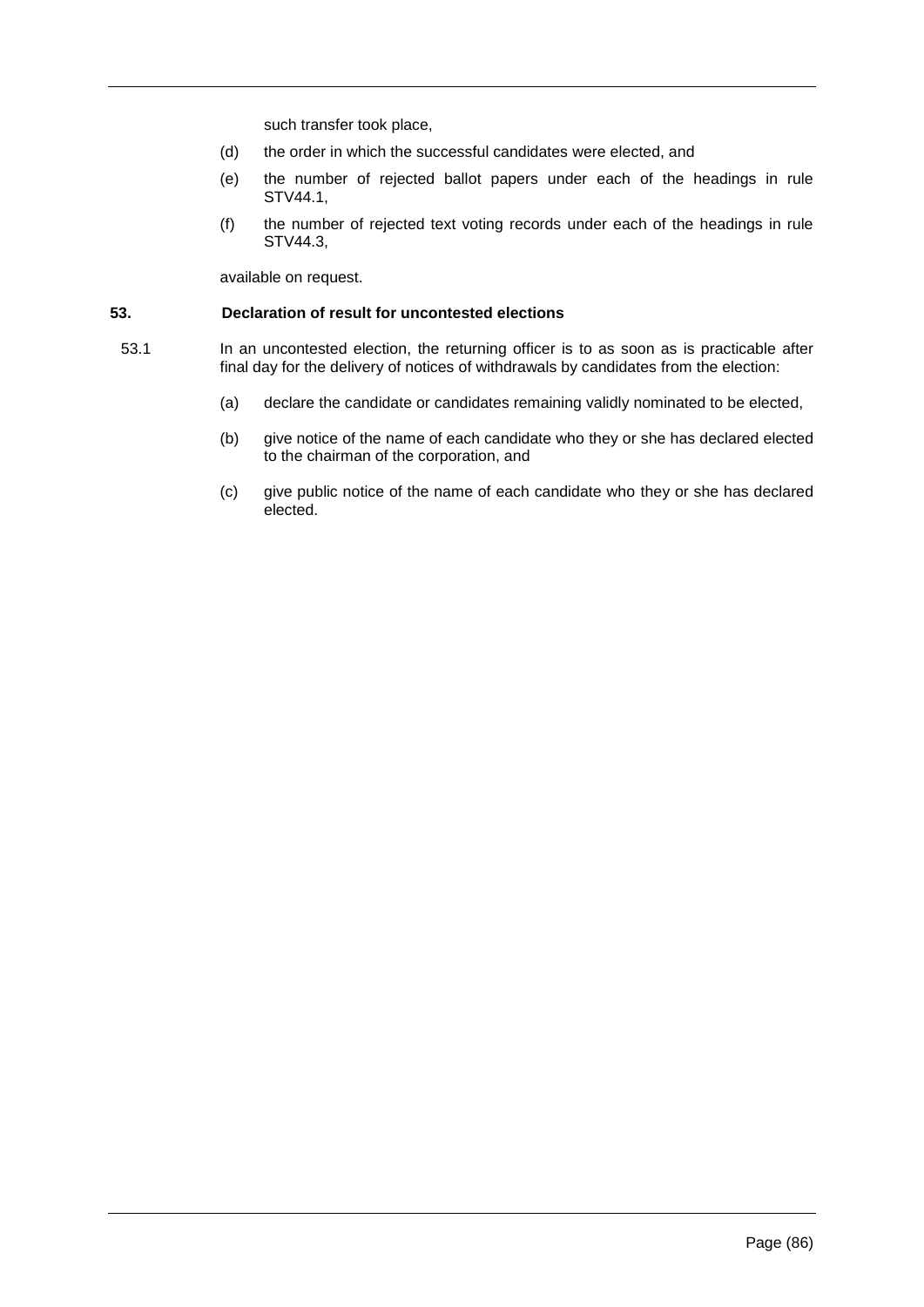### **54. Sealing up of documents relating to the poll**

- 54.1 On completion of the counting at a contested election, the returning officer is to seal up the following documents in separate packets:
	- (a) the counted ballot papers, internet voting records, telephone voting records and text voting records,
	- (b) the ballot papers and text voting records endorsed with "rejected in part",
	- (c) the rejected ballot papers and text voting records, and
	- (d) the statement of rejected ballot papers and the statement of rejected text voting records,

and ensure that complete electronic copies of the internet voting records, telephone voting records and text voting records created in accordance with rule 26 are held in a device suitable for the purpose of storage.

- 54.2 The returning officer must not open the sealed packets of:
	- (a) the disqualified documents, with the list of disqualified documents inside it,
	- (b) the list of spoilt ballot papers and the list of spoilt text message votes,
	- (c) the list of lost ballot documents, and
	- (d) the list of eligible voters,

or access the complete electronic copies of the internet voting records, telephone voting records and text voting records created in accordance with rule 26 and held in a device suitable for the purpose of storage.

- 54.3 The returning officer must endorse on each packet a description of:
	- (a) its contents,
	- (b) the date of the publication of notice of the election,
	- (c) the name of the corporation to which the election relates, and
	- (d) the constituency, or class within a constituency, to which the election relates.

# **55. Delivery of documents**

55.1 Once the documents relating to the poll have been sealed up and endorsed pursuant to rule 56, the returning officer is to forward them to the chair of the corporation.

#### **56. Forwarding of documents received after close of the poll**

- 56.1 Where:
	- (a) any voting documents are received by the returning officer after the close of the poll, or
	- (b) any envelopes addressed to eligible voters are returned as undelivered too late to be resent, or
	- (c) any applications for replacement voting information are made too late to enable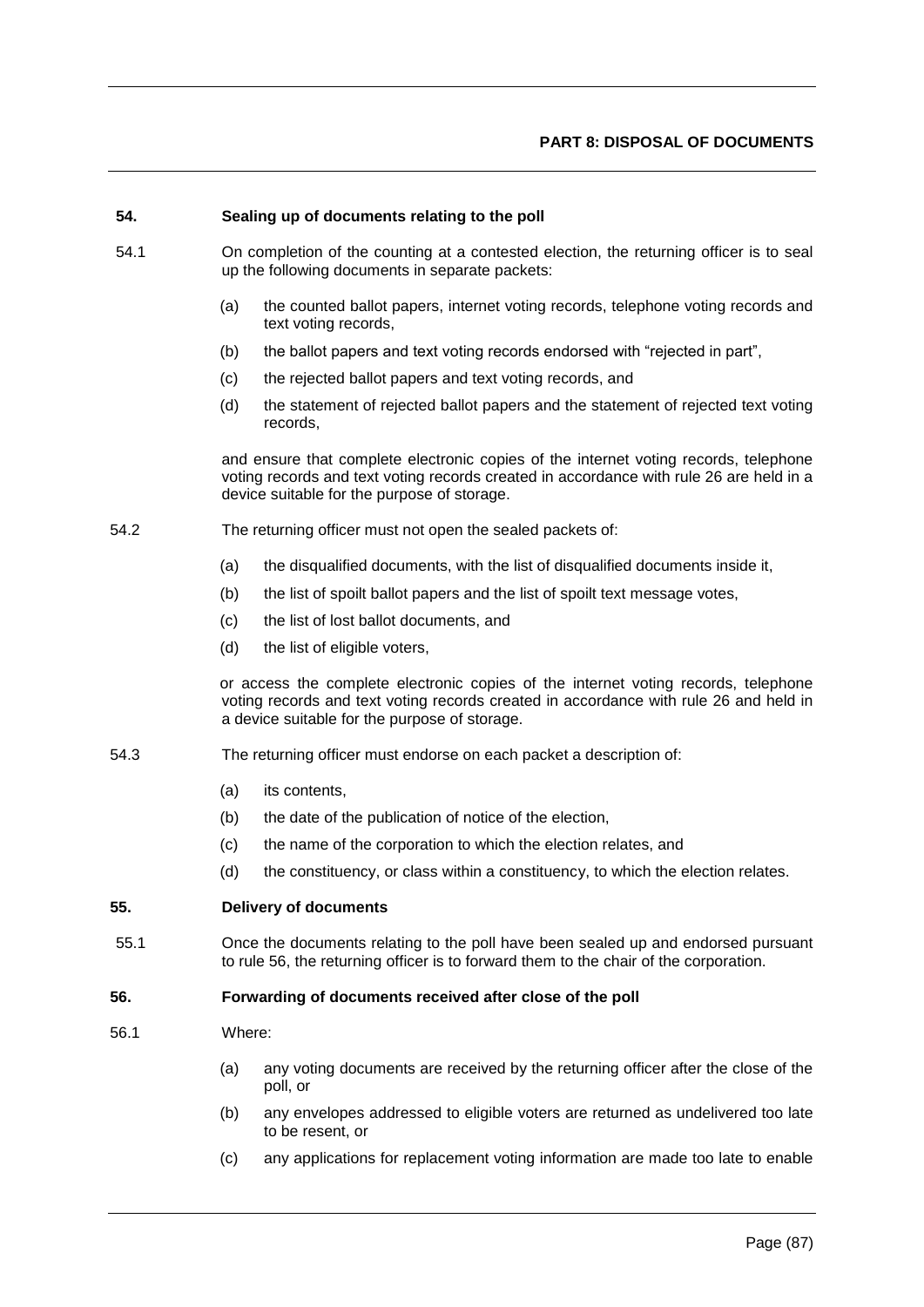new voting information to be issued,

the returning officer is to put them in a separate packet, seal it up, and endorse and forward it to the chairman of the corporation.

### **57. Retention and public inspection of documents**

- 57.1 The corporation is to retain the documents relating to an election that are forwarded to the chair by the returning officer under these rules for one year, and then, unless otherwise directed by the board of directors of the corporation, cause them to be destroyed.
- 57.2 With the exception of the documents listed in rule 58.1, the documents relating to an election that are held by the corporation shall be available for inspection by members of the public at all reasonable times.
- 57.3 A person may request a copy or extract from the documents relating to an election that are held by the corporation, and the corporation is to provide it, and may impose a reasonable charge for doing so.

# **58. Application for inspection of certain documents relating to an election**

- 58.1 The corporation may not allow:
	- (a) the inspection of, or the opening of any sealed packet containing
		- (i) any rejected ballot papers, including ballot papers rejected in part,
		- (ii) any rejected text voting records, including text voting records rejected in part,
		- (iii) any disqualified documents, or the list of disqualified documents,
		- (iv) any counted ballot papers, internet voting records, telephone voting records or text voting records, or
		- (v) the list of eligible voters, or
	- (b) access to or the inspection of the complete electronic copies of the internet voting records, telephone voting records and text voting records created in accordance with rule 26 and held in a device suitable for the purpose of storage.

by any person without the consent of the board of directors of the corporation.

- 58.2 A person may apply to the board of directors of the corporation to inspect any of the documents listed in rule 58.1, and the board of directors of the corporation may only consent to such inspection if it is satisfied that it is necessary for the purpose of questioning an election pursuant to Part 11.
- 58.3 The board of directors of the corporation's consent may be on any terms or conditions that it thinks necessary, including conditions as to –
	- (a) persons,

(b) time,

(c) place and mode of inspection,

(d) production or opening,

and the corporation must only make the documents available for inspection in accordance with those terms and conditions.

58.4 On an application to inspect any of the documents listed in rule 58.1 the board of directors of the corporation must: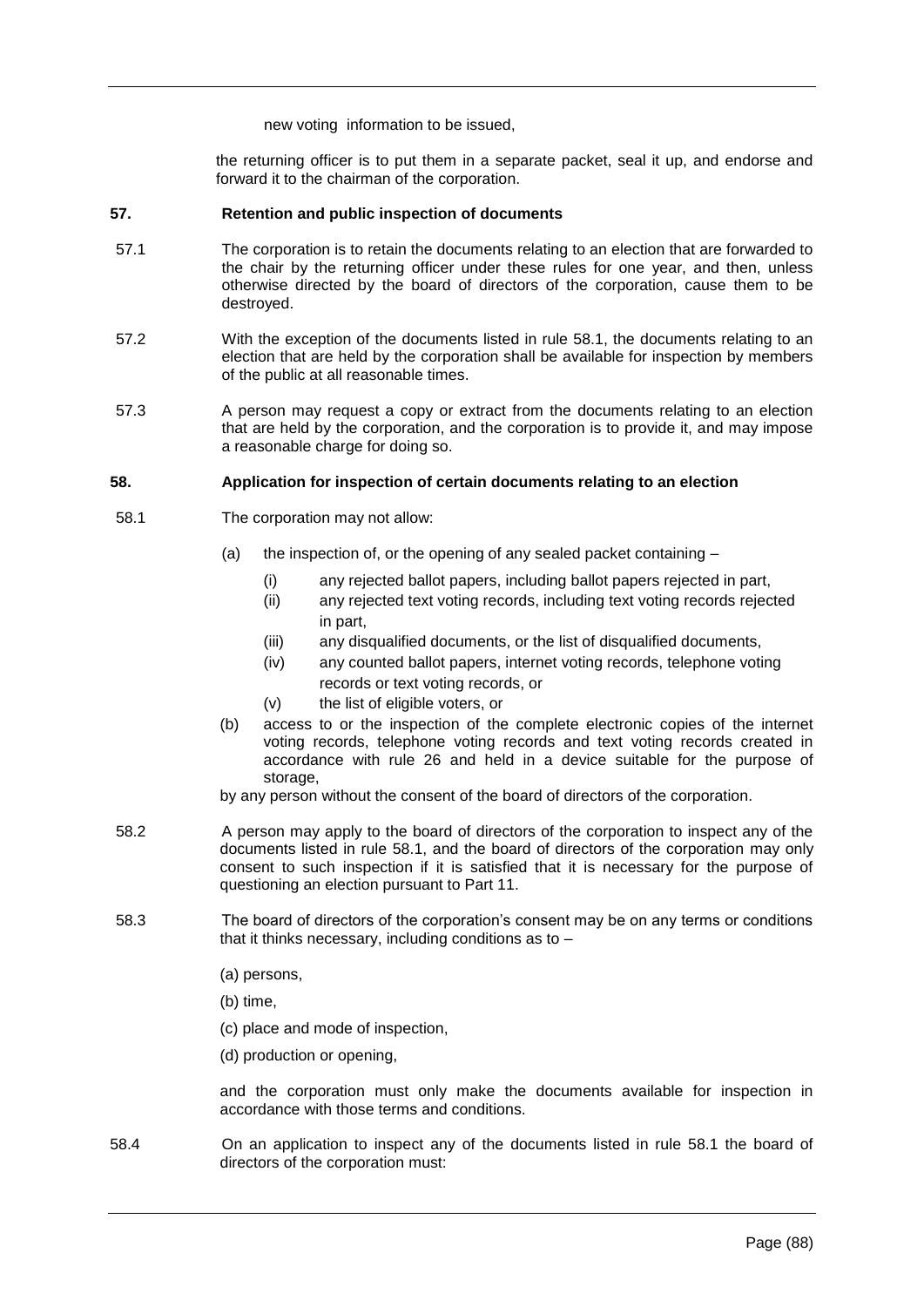- (a) in giving its consent, and
- (b) in making the documents available for inspection

ensure that the way in which the vote of any particular member has been given shall not be disclosed, until it has been established –

- (i) that their or her vote was given, and
- (ii) that NHSI has declared that the vote was invalid.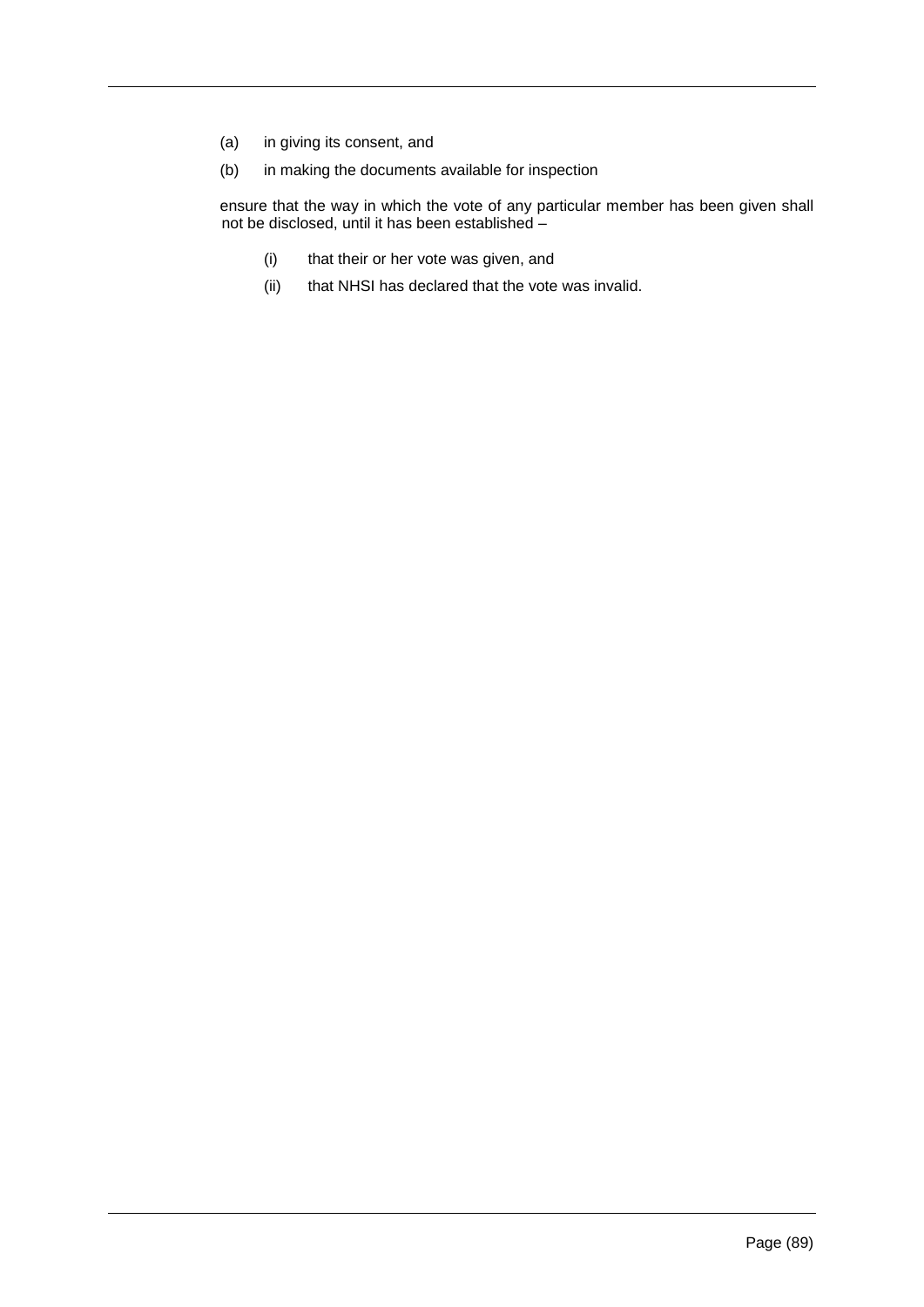### **FPP59. Countermand or abandonment of poll on death of candidate**

- FPP59.1 If at a contested election, proof is given to the returning officer's satisfaction before the result of the election is declared that one of the persons named or to be named as a candidate has died, then the returning officer is to:
	- (a) countermand notice of the poll, or, if voting information has been issued, direct that the poll be abandoned within that constituency or class, and
	- (b) order a new election, on a date to be appointed by them or her in consultation with the corporation, within the period of 40 days, computed in accordance with rule 3 of these rules, beginning with the day that the poll was countermanded or abandoned.
- FPP59.2 Where a new election is ordered under rule FPP59.1, no fresh nomination is necessary for any candidate who was validly nominated for the election where the poll was countermanded or abandoned but further candidates shall be invited for that constituency or class.
- FPP59.3 Where a poll is abandoned under rule FPP59.1(a), rules FPP59.4 to FPP59.7 are to apply.
- FPP59.4 The returning officer shall not take any step or further step to open envelopes or deal with their contents in accordance with rules 38 and 39, and is to make up separate sealed packets in accordance with rule 40.
- FPP59.5 The returning officer is to:
	- (a) count and record the number of ballot papers, internet voting records, telephone voting records and text voting records that have been received,
	- (b) seal up the ballot papers, internet voting records, telephone voting records and text voting records into packets, along with the records of the number of ballot papers, internet voting records, telephone voting records and text voting records and

ensure that complete electronic copies of the internet voting records telephone voting records and text voting records created in accordance with rule 26 are held in a device suitable for the purpose of storage.

- FPP59.6 The returning officer is to endorse on each packet a description of:
	- (a) its contents,
	- (b) the date of the publication of notice of the election,
	- (c) the name of the corporation to which the election relates, and
	- (d) the constituency, or class within a constituency, to which the election relates.
- FPP59.7 Once the documents relating to the poll have been sealed up and endorsed pursuant to rules FPP59.4 to FPP59.6, the returning officer is to deliver them to the chairman of the corporation, and rules 57 and 58 are to apply.

### **STV59. Countermand or abandonment of poll on death of candidate**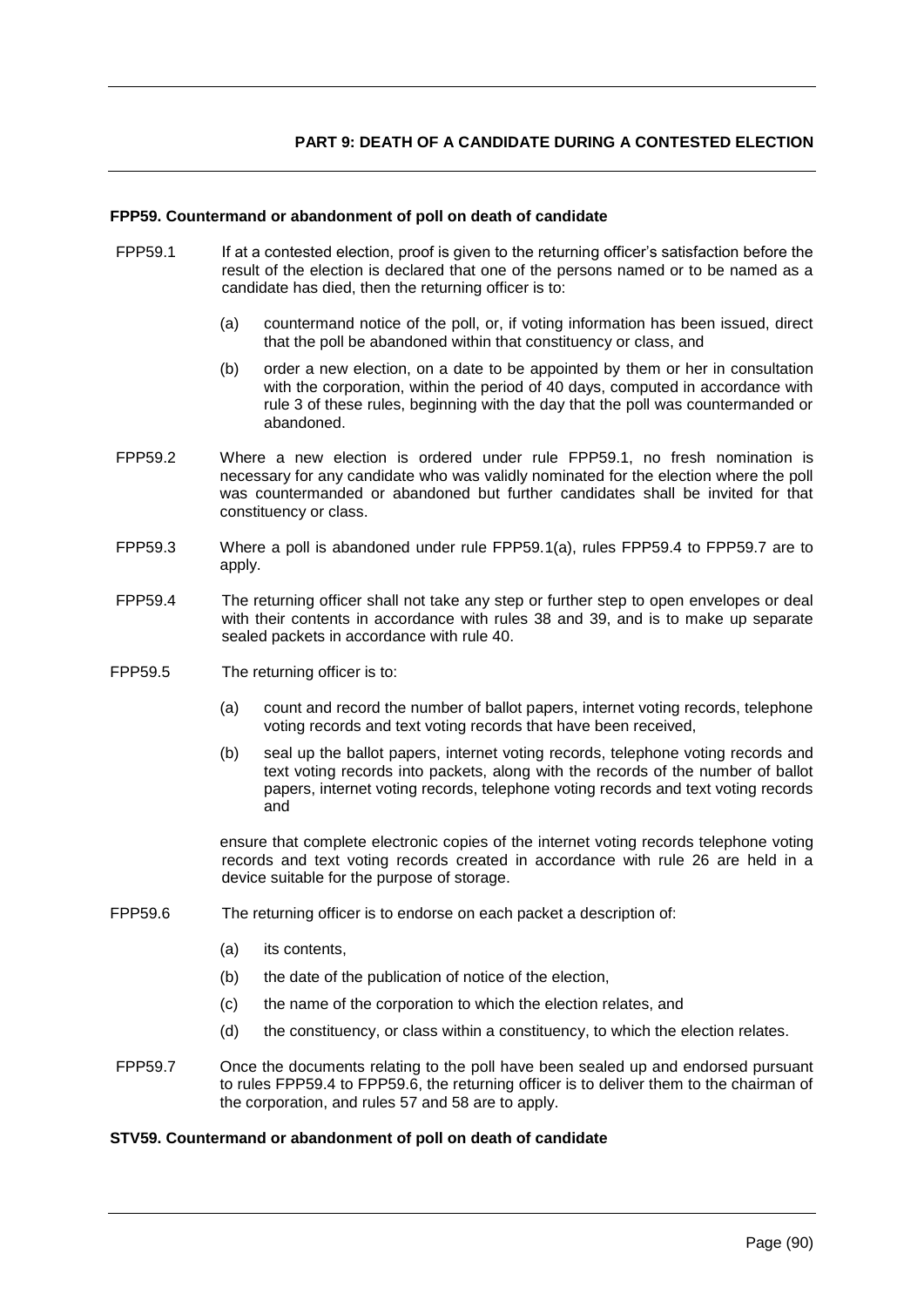- STV59.1 If, at a contested election, proof is given to the returning officer's satisfaction before the result of the election is declared that one of the persons named or to be named as a candidate has died, then the returning officer is to:
	- (a) publish a notice stating that the candidate has died, and
	- (b) proceed with the counting of the votes as if that candidate had been excluded from the count so that –
		- (i) ballot documents which only have a first preference recorded for the candidate that has died, and no preferences for any other candidates, are not to be counted, and
		- (ii) ballot documents which have preferences recorded for other candidates are to be counted according to the consecutive order of those preferences, passing over preferences marked for the candidate who has died.
- STV59.2 The ballot documents which have preferences recorded for the candidate who has died are to be sealed with the other counted ballot documents pursuant to rule 54.1(a).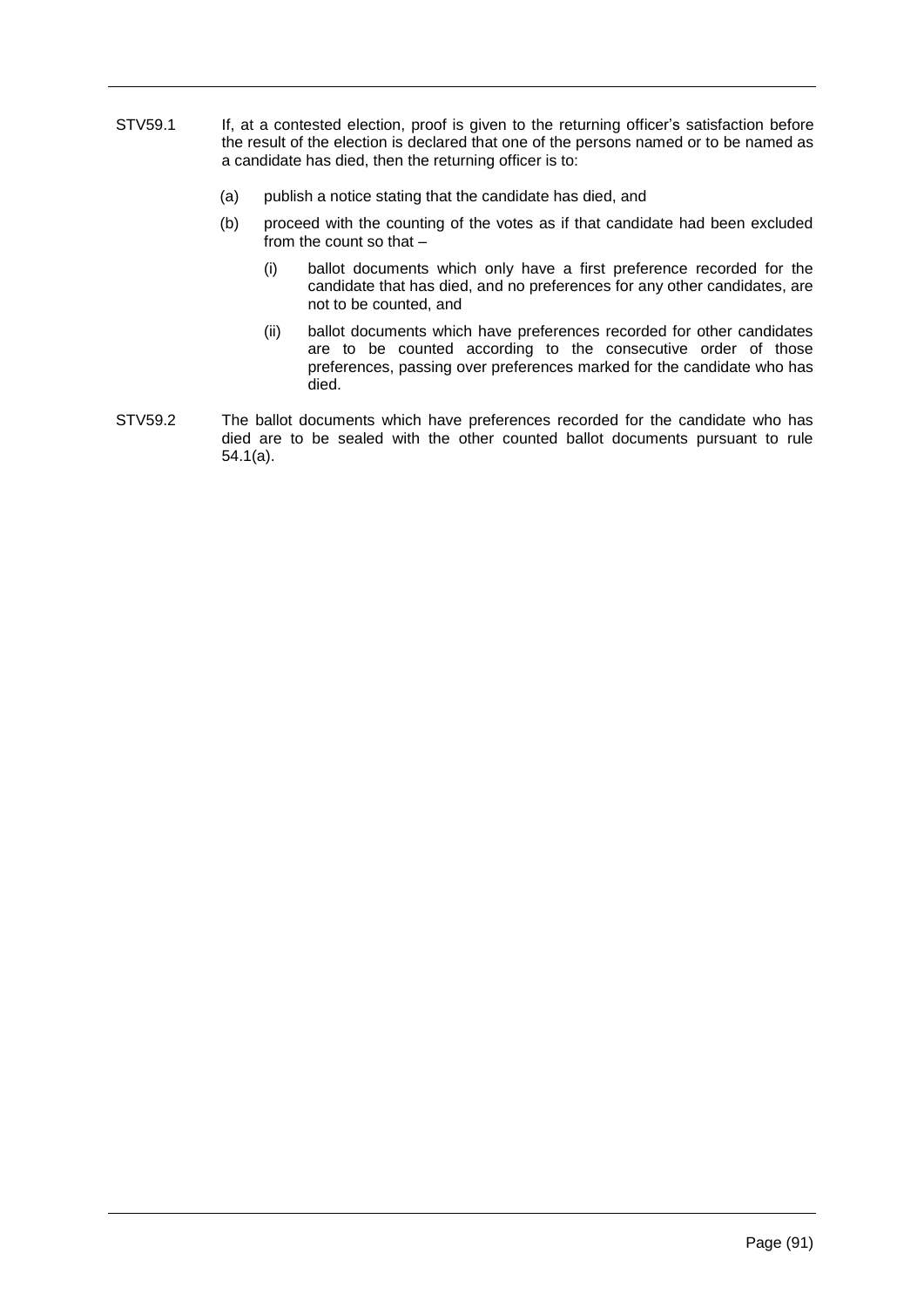*Election expenses*

### **60. Election expenses**

60.1 Any expenses incurred, or payments made, for the purposes of an election which contravene this Part are an electoral irregularity, which may only be questioned in an application made to NHSI under Part 11 of these rules.

### **61. Expenses and payments by candidates**

- 61.1 A candidate may not incur any expenses or make a payment (of whatever nature) for the purposes of an election, other than expenses or payments that relate to:
	- (a) personal expenses,
	- (b) travelling expenses, and expenses incurred while living away from home, and
	- (c) expenses for stationery, postage, telephone, internet(or any similar means of communication) and other petty expenses, to a limit of £100.

#### **62. Election expenses incurred by other persons**

- 62.1 No person may:
	- (a) incur any expenses or make a payment (of whatever nature) for the purposes of a candidate's election, whether on that candidate's behalf or otherwise, or
	- (b) give a candidate or their or her family any money or property (whether as a gift, donation, loan, or otherwise) to meet or contribute to expenses incurred by or on behalf of the candidate for the purposes of an election.
- 62.2 Nothing in this rule is to prevent the corporation from incurring such expenses, and making such payments, as it considers necessary pursuant to rules 63 and 64.

#### *Publicity*

### **63. Publicity about election by the corporation**

- 63.1 The corporation may:
	- (a) compile and distribute such information about the candidates, and
	- (b) organise and hold such meetings to enable the candidates to speak and respond to questions,

as it considers necessary.

- 63.2 Any information provided by the corporation about the candidates, including information compiled by the corporation under rule 64, must be:
	- (a) objective, balanced and fair,
	- (b) equivalent in size and content for all candidates,
	- (c) compiled and distributed in consultation with all of the candidates standing for election, and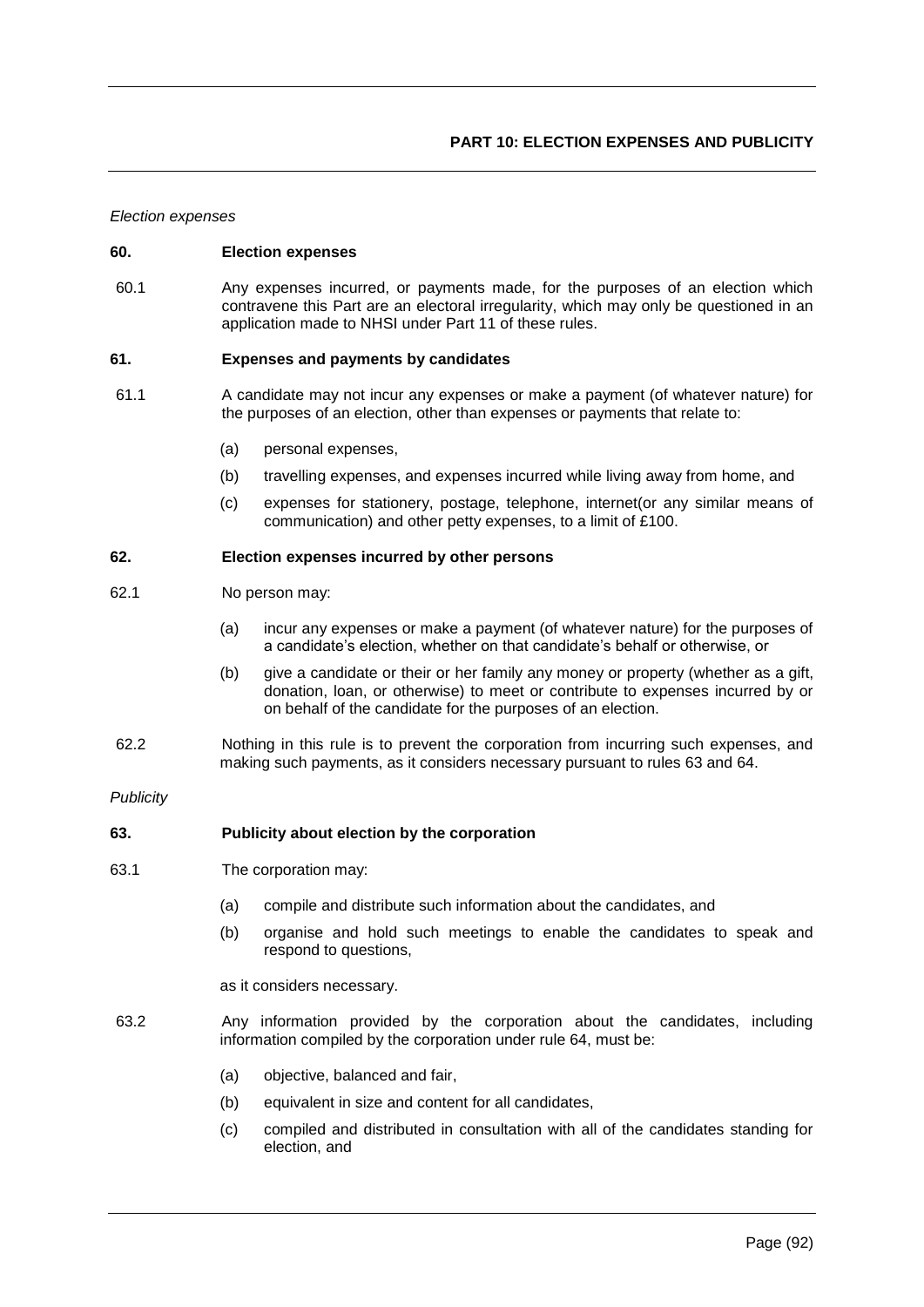- (d) must not seek to promote or procure the election of a specific candidate or candidates, at the expense of the electoral prospects of one or more other candidates.
- 63.3 Where the corporation proposes to hold a meeting to enable the candidates to speak, the corporation must ensure that all of the candidates are invited to attend, and in organising and holding such a meeting, the corporation must not seek to promote or procure the election of a specific candidate or candidates at the expense of the electoral prospects of one or more other candidates.

# **64. Information about candidates for inclusion with voting information**

- 64.1 The corporation must compile information about the candidates standing for election, to be distributed by the returning officer pursuant to rule 24 of these rules.
- 64.2 The information must consist of:
	- (a) a statement submitted by the candidate of no more than 250 words,
	- (b) if voting by telephone or text message is a method of polling for the election, the numerical voting code allocated by the returning officer to each candidate, for the purpose of recording votes using the telephone voting facility or the text message voting facility ("numerical voting code"), and
	- (c) a photograph of the candidate.

# **65. Meaning of "for the purposes of an election"**

- 65.1 In this Part, the phrase "for the purposes of an election" means with a view to, or otherwise in connection with, promoting or procuring a candidate's election, including the prejudicing of another candidate's electoral prospects; and the phrase "for the purposes of a candidate's election" is to be construed accordingly.
- 65.2 The provision by any individual of their or her own services voluntarily, on their or her own time, and free of charge is not to be considered an expense for the purposes of this Part.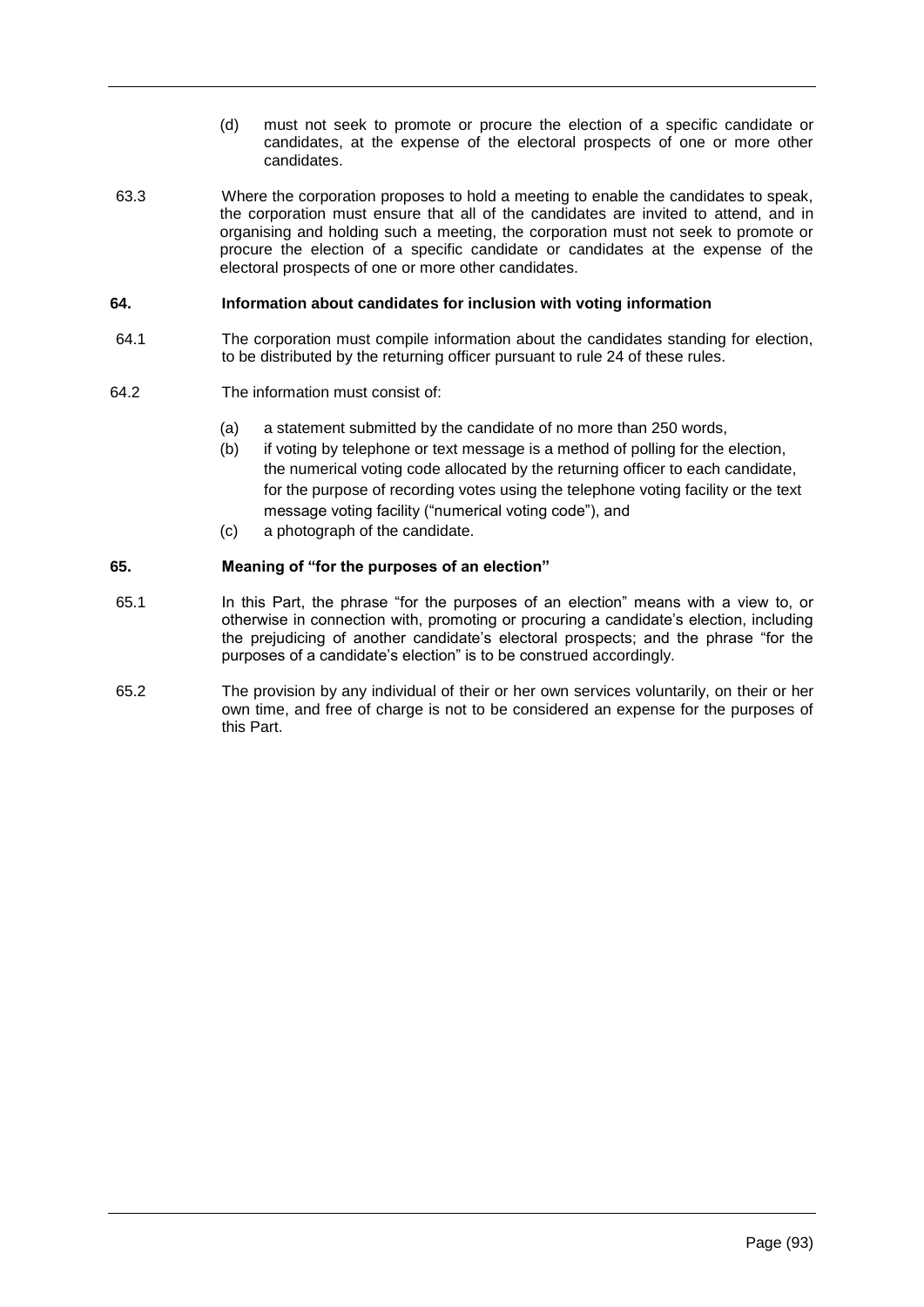# **PART 11: QUESTIONING ELECTIONS AND THE CONSEQUENCE OF IRREGULARITIES**

#### **66. Application to question an election**

- 66.1 An application alleging a breach of these rules, including an electoral irregularity under Part 10, may be made to NHSI for the purpose of seeking a referral to the independent election arbitration panel (IEAP).
- 66.2 An application may only be made once the outcome of the election has been declared by the returning officer.
- 66.3 An application may only be made to NHSI by:
	- (a) a person who voted at the election or who claimed to have had the right to vote, or
	- (b) a candidate, or a person claiming to have had a right to be elected at the election.
- 66.4 The application must:
	- (a) describe the alleged breach of the rules or electoral irregularity, and
	- (b) be in such a form as the independent panel may require.
- 66.5 The application must be presented in writing within 21 days of the declaration of the result of the election. NHSI will refer the application to the independent election arbitration panel appointed by NHSI.
- 66.6 If the independent election arbitration panel requests further information from the applicant, then that person must provide it as soon as is reasonably practicable.
- 66.7 NHSI shall delegate the determination of an application to a person or panel of persons to be nominated for the purpose.
- 66.8 The determination by the IEAP shall be binding on and shall be given effect by the corporation, the applicant and the members of the constituency (or class within a constituency) including all the candidates for the election to which the application relates.
- 66.9 The IEAP may prescribe rules of procedure for the determination of an application including costs.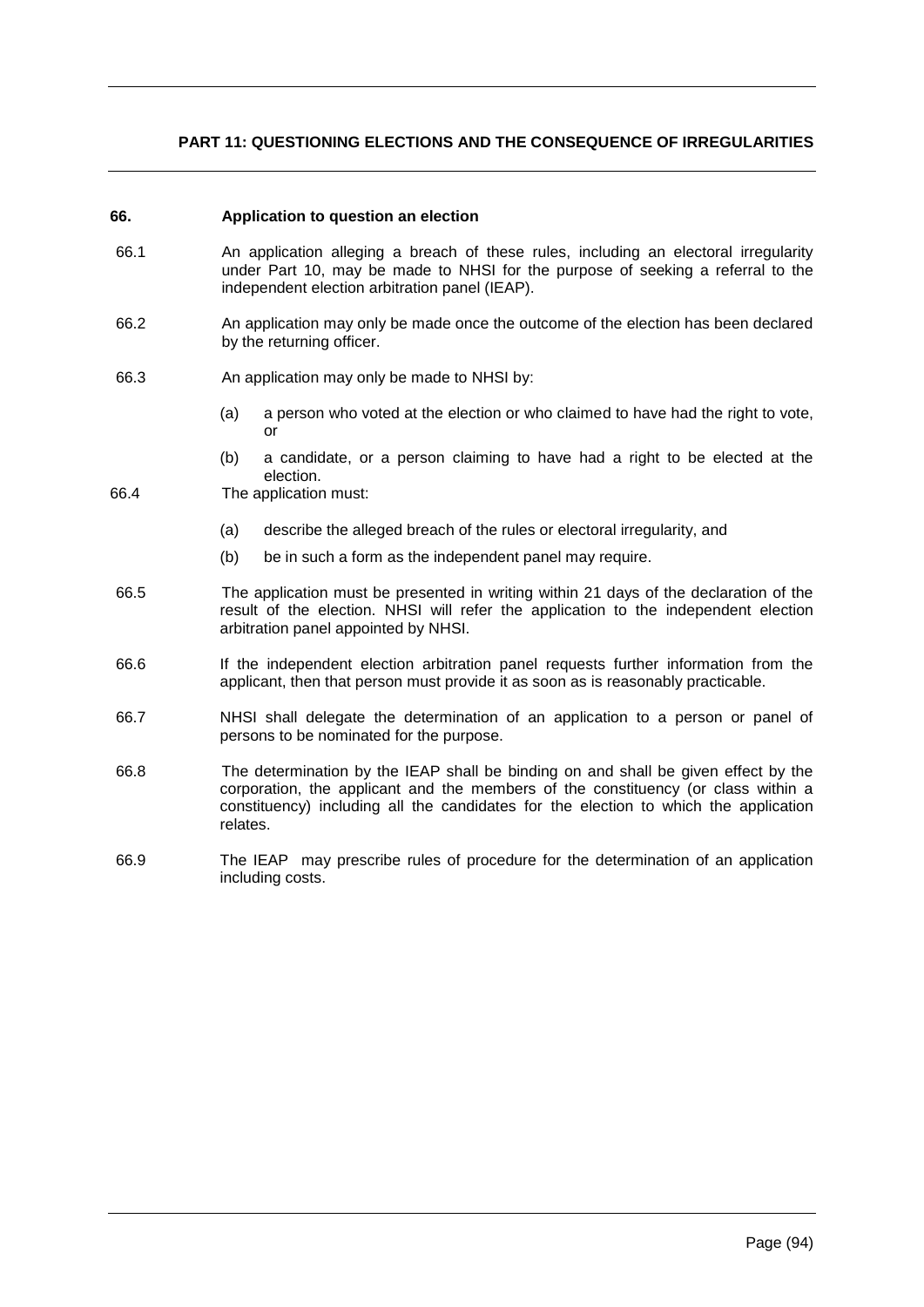# **67. Secrecy**

- 67.1 The following persons:
	- (a) the returning officer,
	- (b) the returning officer's staff,

must maintain and aid in maintaining the secrecy of the voting and the counting of the votes, and must not, except for some purpose authorised by law, communicate to any person any information as to:

- (i) the name of any member of the corporation who has or has not been given voting information or who has or has not voted,
- (ii) the unique identifier on any ballot paper,
- (iii) the voter ID number allocated to any voter,
- (iv) the candidate(s) for whom any member has voted.
- 67.2 No person may obtain or attempt to obtain information as to the candidate(s) for whom a voter is about to vote or has voted, or communicate such information to any person at any time, including the unique identifier on a ballot paper given to a voter or the voter ID number allocated to a voter.
- 67.3 The returning officer is to make such arrangements as they or she thinks fit to ensure that the individuals who are affected by this provision are aware of the duties it imposes.

### **68. Prohibition of disclosure of vote**

68.1 No person who has voted at an election shall, in any legal or other proceedings to question the election, be required to state for whom they or she has voted.

#### **69. Disqualification**

- 69.1 A person may not be appointed as a returning officer, or as staff of the returning officer pursuant to these rules, if that person is:
	- (a) a member of the corporation,
	- (b) an employee of the corporation,
	- (c) a director of the corporation, or
	- (d) employed by or on behalf of a person who has been nominated for election.

### **70. Delay in postal service through industrial action or unforeseen event**

- 70.1 If industrial action, or some other unforeseen event, results in a delay in:
	- (a) the delivery of the documents in rule 24, or
	- (b) the return of the ballot papers,

the returning officer may extend the time between the publication of the notice of the poll and the close of the poll by such period as they or she considers appropriate.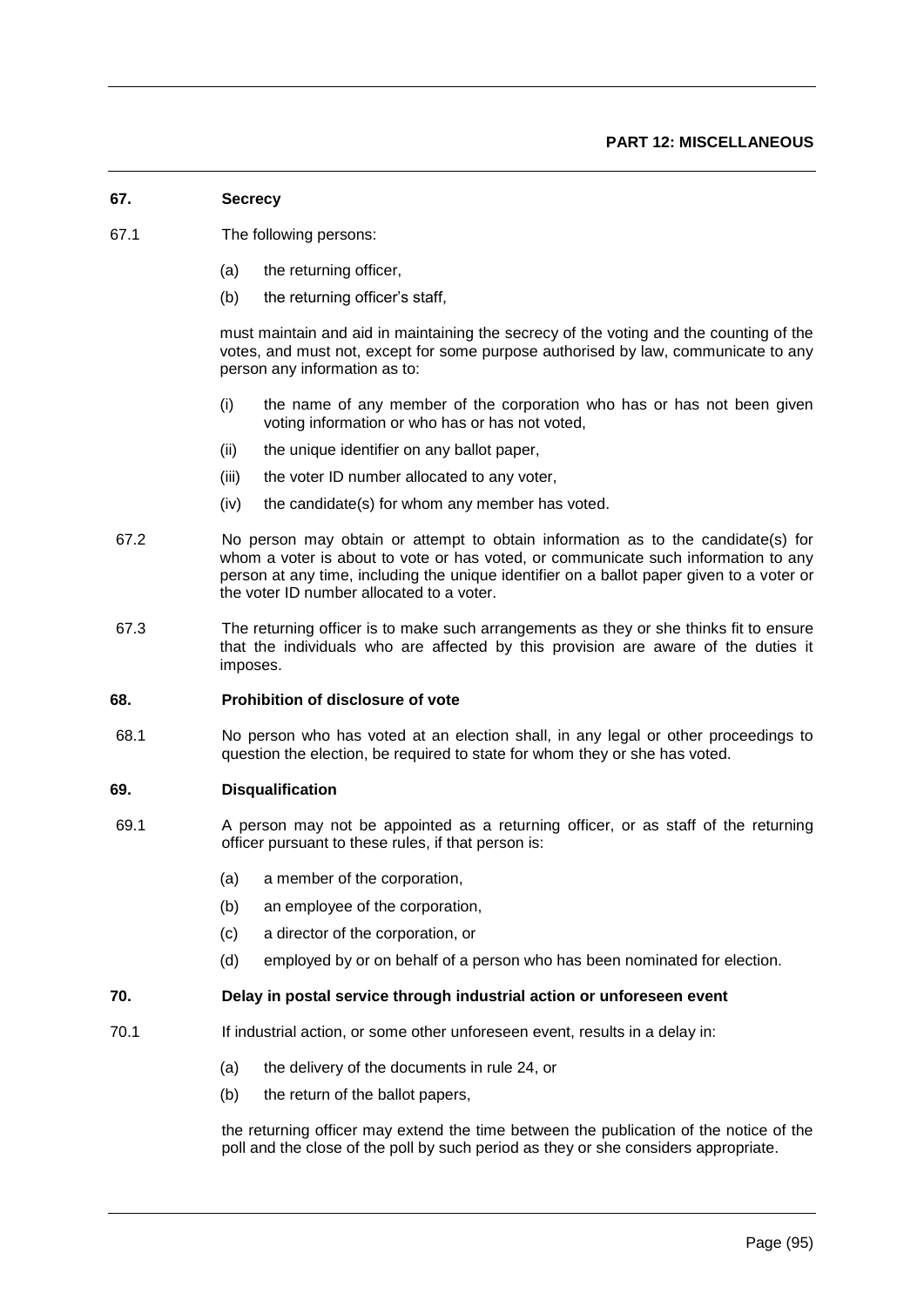# **ANNEX 4**

# **KING'S COLLEGE HOSPITAL NHS FOUNDATION TRUST**

# **DECLARATION OF ELIGIBILITY TO VOTE AT A MEETING OF THE COUNCIL OF GOVERNORS OF THE TRUST**

- 1. In order legally to be entitled to vote at a meeting of the Council of Governors of the Trust, each Public Governor and each Patient Governor must upon appointment and at least every 12 months thereafter make a formal declaration of their qualification to vote as a Member of the Constituency or Class within the Constituency by which they is elected.
- 2. All Governors (including Staff Governors) must upon appointment and at least every 12 months thereafter make a declaration that they are not prevented from being a Member of the Council of Governors.
- 3. Paragraph 8 of Schedule 7 of the 2006 Act provides that you may not become or continue as a Member of the Council of Governors of the Trust if you:
	- 3.1 have been adjudged bankrupt or your estate has been sequestrated and, in either case you have not been discharged; or
	- 3.2 you are a person in relation to whom a moratorium period under a debt relief order applies (under Part 7A of the Insolvency Act 1986); or
	- 3.3 you have made a composition or arrangement with, or entered into a Trust Deed for your creditors and you have not been discharged in respect of it; or
	- 3.4 you are a person who has in the preceding five years has been convicted in the British Islands of any offence for which a sentence of imprisonment (whether suspended or not) for a period of not less than three months (without the option of a fine) was imposed on you.
- 4. There are other circumstances in which you may not become or continue as a Member of the Trust or of the Council of Governors. Before voting at a Board of Governor's meeting you should satisfy yourself as to your eligibility and that you are not disqualified. A copy of the Constitution can be obtained from and is available for inspection at the office of the Trust.
- 5. If you are in any doubt as to your eligibility please contact the Trust Secretary.
- 6. Would you therefore please complete the information below and return it to the Trust in accordance with the instructions given in the final paragraph.
- 7. **IT IS A CRIMINAL OFFENCE** if you make a declaration which you know to be false in some material respect or if you make such a declaration recklessly which is false in some material respect.
- 8. **If you wish to vote at a meeting of the Council of Governors this form must be returned to the Trust Secretary not later than [***insert date***] otherwise you will not be eligible to vote after [***insert date***].**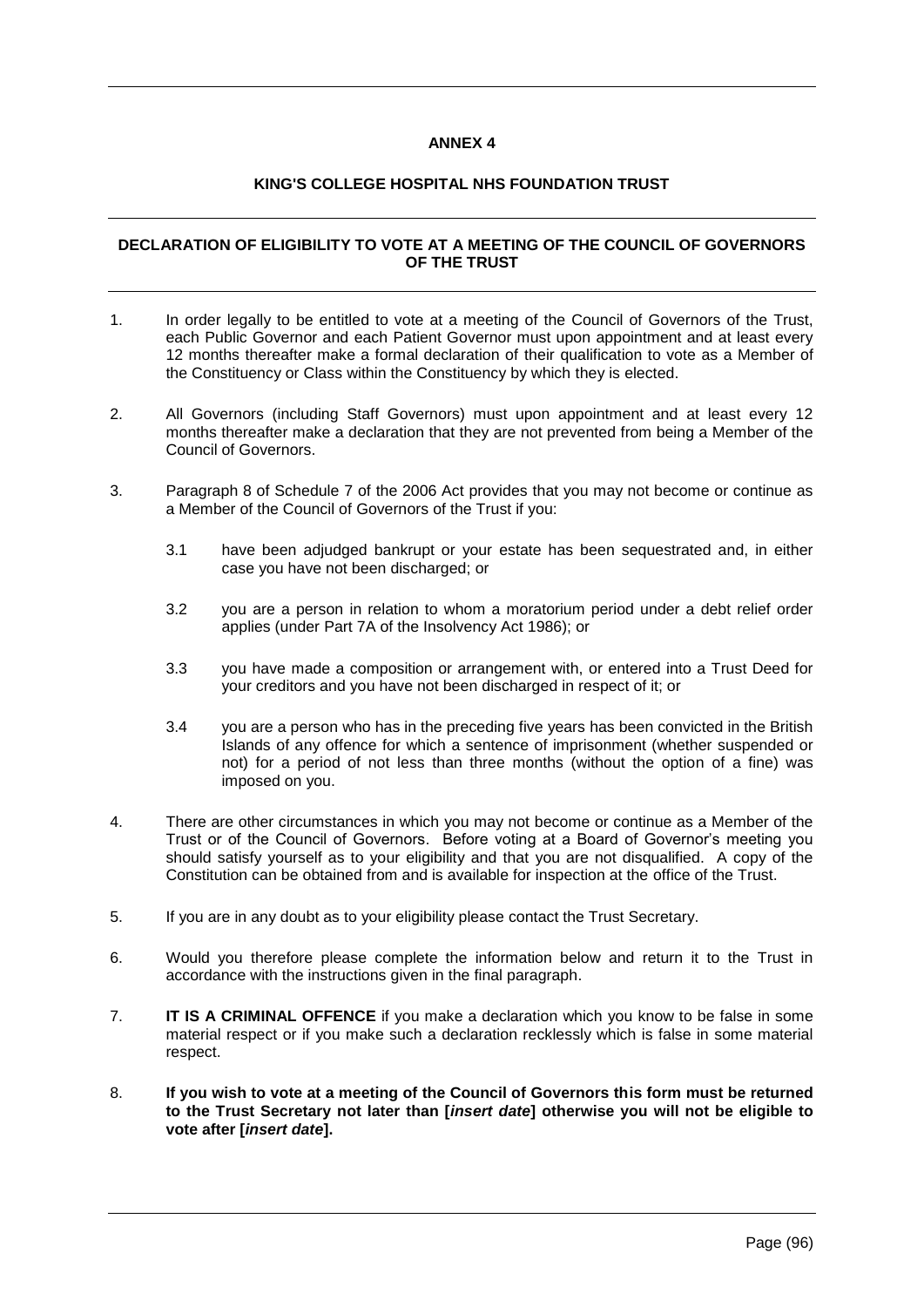| 1.                                                                 | My Name                                                                                                                                                                                   |                                                                                                                                                                  |      |
|--------------------------------------------------------------------|-------------------------------------------------------------------------------------------------------------------------------------------------------------------------------------------|------------------------------------------------------------------------------------------------------------------------------------------------------------------|------|
| 2.                                                                 | My Address                                                                                                                                                                                |                                                                                                                                                                  |      |
| 3.                                                                 | My Trust Membership Number                                                                                                                                                                |                                                                                                                                                                  |      |
| 4.                                                                 | The Constituency or Class of<br>Constituency of which I am a Member is<br>as appears opposite (insert full name of<br>Constituency or Class of Constituency of<br>which you are a Member) |                                                                                                                                                                  |      |
| 5.                                                                 | The details of why I am entitled to be a<br>Member of that Class are as appear<br>opposite (insert details)*                                                                              |                                                                                                                                                                  |      |
| *to be completed by Patient Governors and Public<br>Governors only |                                                                                                                                                                                           |                                                                                                                                                                  |      |
| 6.                                                                 | I declare that the details above and the following statements are correct to the best of my<br>knowledge and belief:                                                                      |                                                                                                                                                                  |      |
|                                                                    | (a)                                                                                                                                                                                       | I remain eligible to be a Member of the Constituency or Class of Constituency above<br>(this applies only to Public Governors and Patient Governors).            |      |
|                                                                    | (b)                                                                                                                                                                                       | I am not disqualified from being a Member or a Governor by virtue of the provisions in<br>the Constitution (see paragraph 10.1 and paragraph 12.1 in particular) |      |
| Signature                                                          |                                                                                                                                                                                           |                                                                                                                                                                  | Date |
|                                                                    |                                                                                                                                                                                           |                                                                                                                                                                  |      |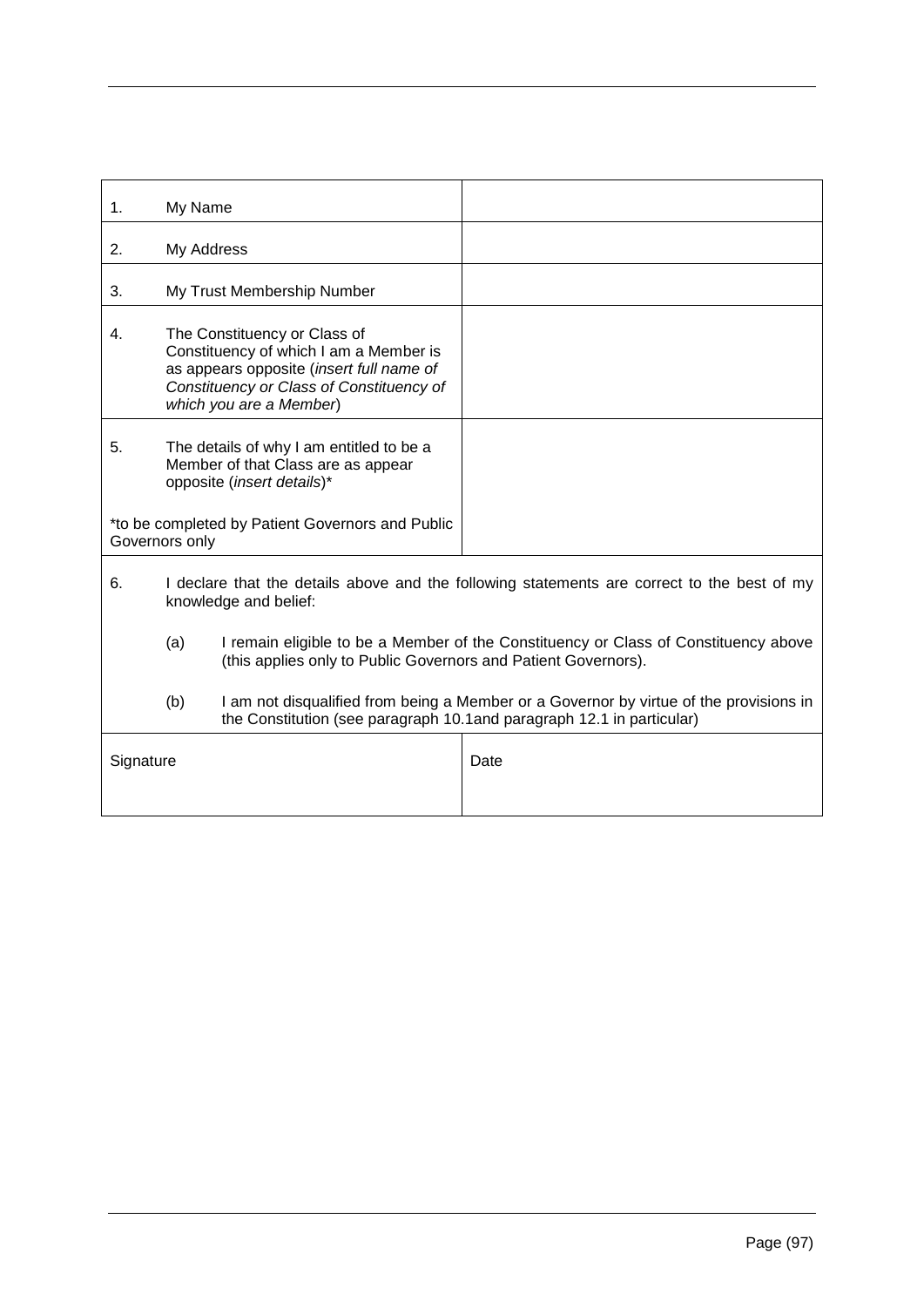# **ANNEX 5**

# **KING'S COLLEGE HOSPITAL NHS FOUNDATION TRUST - CODE OF CONDUCT FOR THE GOVERNORS**

Each Governor undertakes upon nomination for election that they will in assuming the role of Governor of the Trust and at all times thereafter whilst acting as a Governor that they will:

- be honest and act with integrity at all times;
- if they are a Public, Patient or Staff Governor, and a member of any trade's union, political party or other organisation, they shall recognise that should they be elected, they will not be representing those organisations (or the views of those organisations), but will be representing the constituency (patient, public or staff) that elected them;
- respect and treat with dignity and fairness, the members of the public, patients, relatives, carers, NHS staff and partners in other agencies;
- work constructively and collaboratively with their fellow Governors and colleagues in the NHS and the wider community;
- seek to ensure that the membership of the constituency they represents is kept informed;
- not discriminate against anyone because of their religion, belief, race, colour, gender, marital status, disability, sexual orientation, age, social and economic status or national origin;
- at all times, comply with the policies and procedures of the Trust;
- respect the confidentiality of individual patients and comply with the confidentiality policies of the Trust;
- not make, permit or knowingly allow to be made, any untrue or misleading statement relating to their own duties or the functions of the Trust;
- not disclose any confidential information made known to them in their capacity as Governor, and will not discuss details of the Trust or their duties publicly without first clearing this through the Trust Secretary;
- seek to ensure that the best interests of the public and patients/clients are upheld in decisionmaking and that decisions are not improperly influenced by gifts or inducements;
- support and assist the Accounting Officer of the Trust in their responsibility to answer to the Regulator, Commissioners and the Public in terms of fully and faithfully declaring and explaining the use of resources and the performance of the local NHS in putting national policy into practice and delivering targets; and
- uphold the seven principles of public life as detailed by the Nolan Committee below.